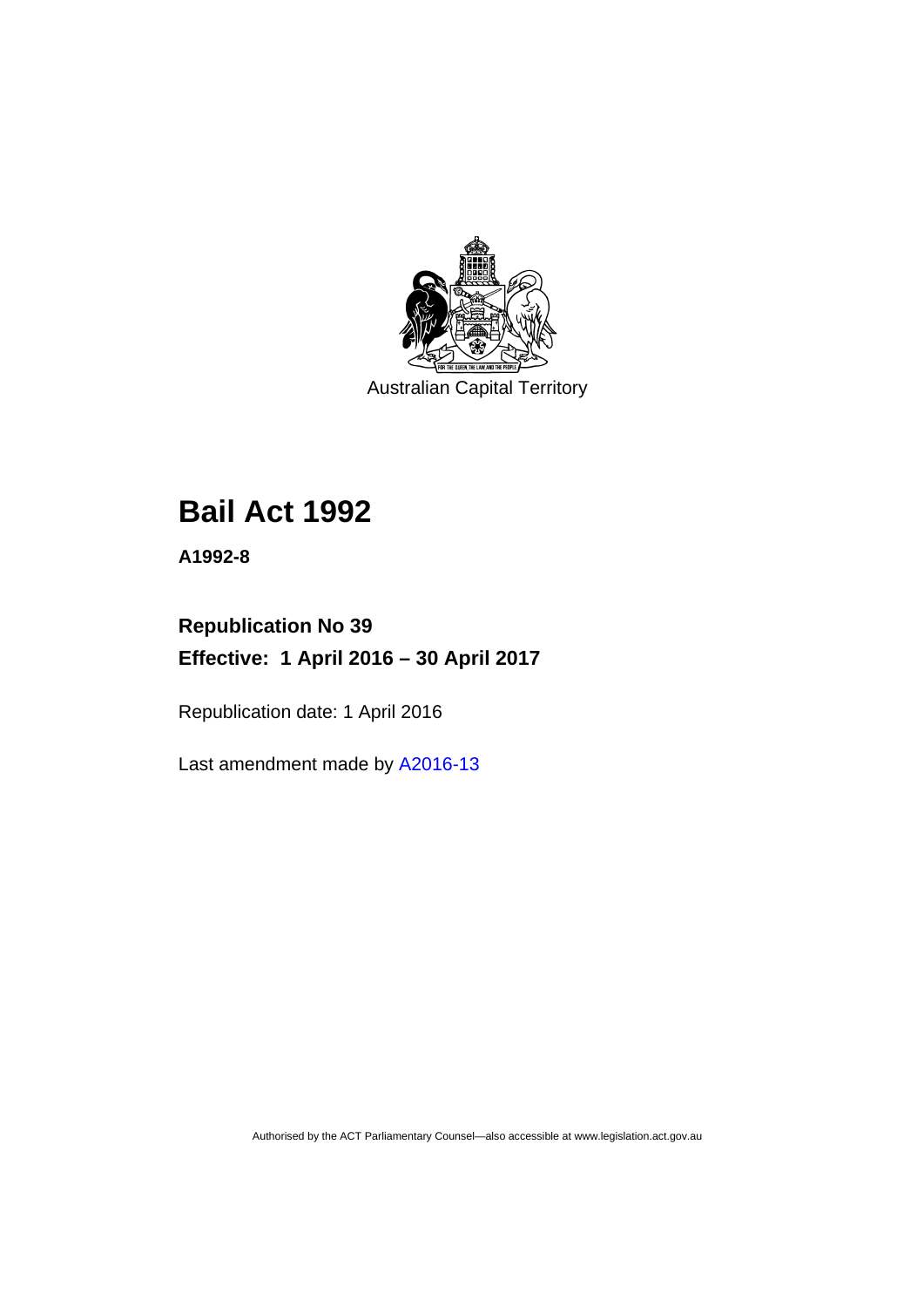### **About this republication**

#### **The republished law**

This is a republication of the *Bail Act 1992* (including any amendment made under the *[Legislation Act 2001](http://www.legislation.act.gov.au/a/2001-14)*, part 11.3 (Editorial changes)) as in force on 1 April 2016*.* It also includes any commencement, amendment, repeal or expiry affecting this republished law to 1 April 2016.

The legislation history and amendment history of the republished law are set out in endnotes 3 and 4.

#### **Kinds of republications**

The Parliamentary Counsel's Office prepares 2 kinds of republications of ACT laws (see the ACT legislation register at [www.legislation.act.gov.au](http://www.legislation.act.gov.au/)):

- authorised republications to which the *[Legislation Act 2001](http://www.legislation.act.gov.au/a/2001-14)* applies
- unauthorised republications.

The status of this republication appears on the bottom of each page.

#### **Editorial changes**

The *[Legislation Act 2001](http://www.legislation.act.gov.au/a/2001-14)*, part 11.3 authorises the Parliamentary Counsel to make editorial amendments and other changes of a formal nature when preparing a law for republication. Editorial changes do not change the effect of the law, but have effect as if they had been made by an Act commencing on the republication date (see *[Legislation Act 2001](http://www.legislation.act.gov.au/a/2001-14)*, s 115 and s 117). The changes are made if the Parliamentary Counsel considers they are desirable to bring the law into line, or more closely into line, with current legislative drafting practice.

This republication does not include amendments made under part 11.3 (see endnote 1).

#### **Uncommenced provisions and amendments**

If a provision of the republished law has not commenced, the symbol  $\mathbf{U}$  appears immediately before the provision heading. Any uncommenced amendments that affect this republished law are accessible on the ACT legislation register [\(www.legislation.act.gov.au\)](http://www.legislation.act.gov.au/). For more information, see the home page for this law on the register.

#### **Modifications**

If a provision of the republished law is affected by a current modification, the symbol  $\mathbf{M}$ appears immediately before the provision heading. The text of the modifying provision appears in the endnotes. For the legal status of modifications, see the *[Legislation Act 2001](http://www.legislation.act.gov.au/a/2001-14)*, section 95.

#### **Penalties**

At the republication date, the value of a penalty unit for an offence against this law is \$150 for an individual and \$750 for a corporation (see *[Legislation Act 2001](http://www.legislation.act.gov.au/a/2001-14)*, s 133).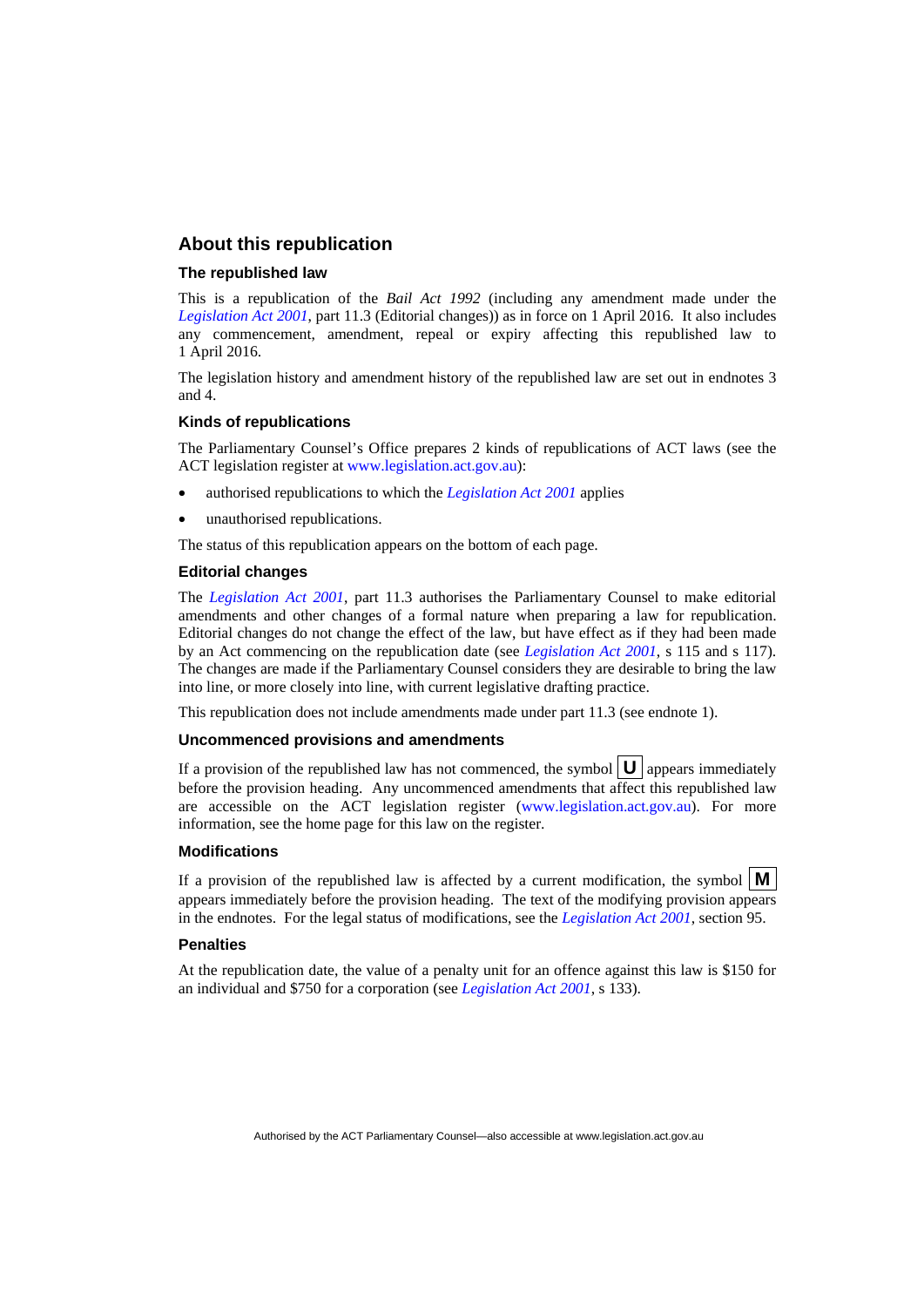

Australian Capital Territory

# **Bail Act 1992**

# **Contents**

|                     |                                                       | Page       |  |
|---------------------|-------------------------------------------------------|------------|--|
| Part 1              | <b>Preliminary</b>                                    |            |  |
| 1                   | Name of Act                                           | 2          |  |
| 2                   | Dictionary                                            | 2          |  |
| 3                   | <b>Notes</b>                                          | 2          |  |
| 3A                  | Offences against Act-application of Criminal Code etc | 3          |  |
| 4                   | Act applies to children                               | 3          |  |
| Part 2              | <b>Availability of bail</b>                           |            |  |
| <b>Division 2.1</b> | When bail may be granted and rights following         |            |  |
| 5                   | When may bail be granted?                             | 4          |  |
| 6                   | Rights following grant of bail<br>4                   |            |  |
| <b>Division 2.2</b> | <b>Presumption for bail</b>                           |            |  |
| 7                   | Div 2.2 subject to div 2.3 and div 2.4                | 5          |  |
| 8                   | Entitlement to bail—certain minor offences etc        | 5          |  |
| R <sub>39</sub>     | Bail Act 1992                                         | contents 1 |  |
| 01/04/16            | Fffective: 01/04/16-30/04/17                          |            |  |

Authorised by the ACT Parliamentary Counsel—also accessible at www.legislation.act.gov.au

Effective: 01/04/16-30/04/17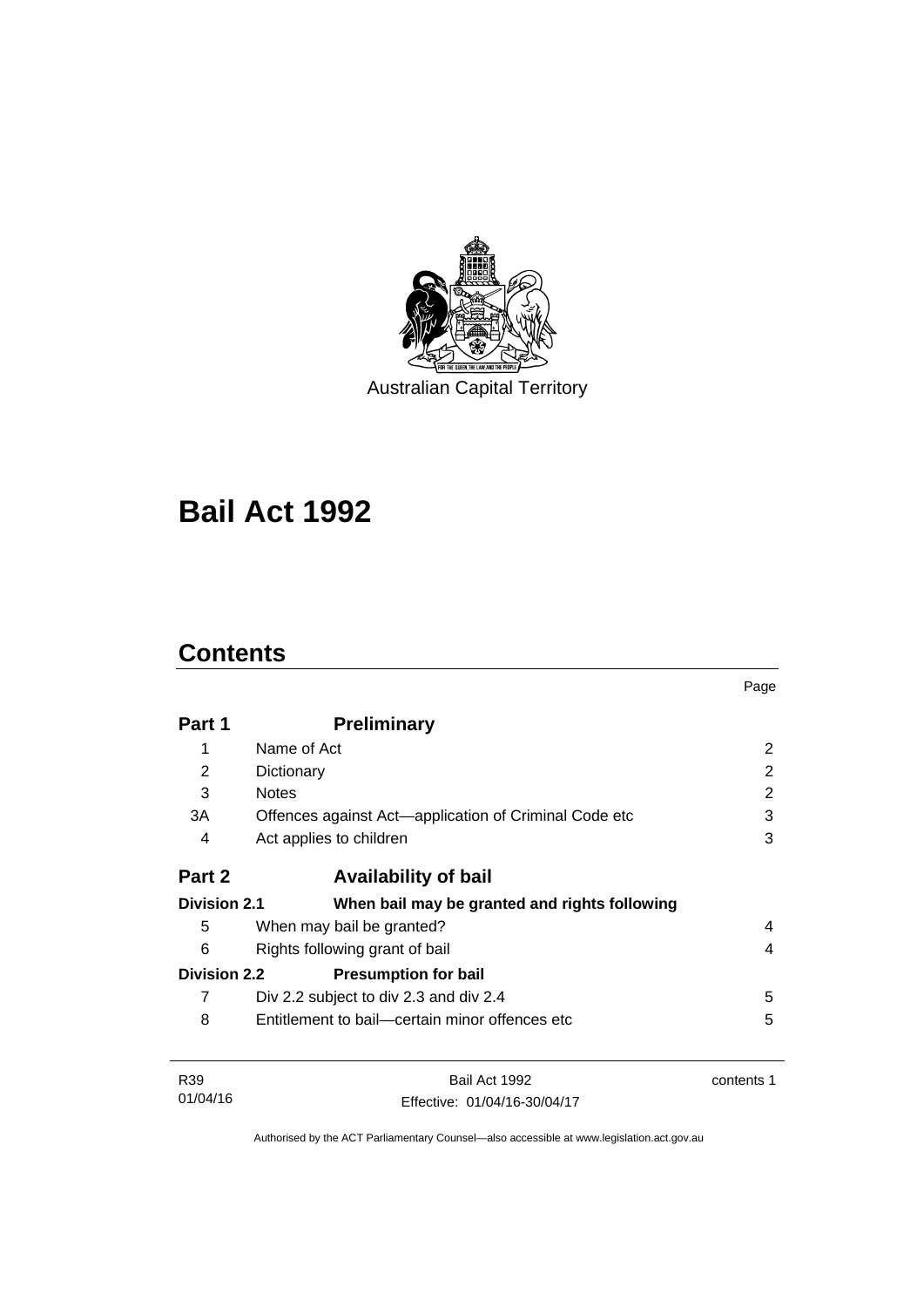| contents 2          | Bail Act 1992                                                                         | R39            |  |
|---------------------|---------------------------------------------------------------------------------------|----------------|--|
| 21                  | Bail in relation to several offences                                                  | 29             |  |
| 20C                 | Repeat application for bail-Supreme Court                                             | 28             |  |
| 20B                 | Power in relation to bail-Supreme Court                                               |                |  |
| 20A                 | Repeat application for bail-Magistrates Court                                         | 27<br>28       |  |
| 20                  | Power in relation to bail-Magistrates Court                                           | 27             |  |
| 19                  | Court bail-general                                                                    | 26             |  |
| 18                  | Facilities to be provided to accused people                                           | 25             |  |
| 17                  | Charged people in custody to be brought before court                                  | 25             |  |
| 16                  | Notification of decision of authorised officer                                        | 23             |  |
| 15                  | Deciding of questions of bail by authorised officers                                  | 22             |  |
| 14                  | Grant of bail by authorised officers                                                  | 22             |  |
| 13                  | Deciding bail after charge laid                                                       | 19             |  |
| 12B                 | When is a proceeding before the Supreme Court?-pt 4                                   | 19             |  |
| 12A                 | Meaning of bail order and bail review application-pt 4                                | 19             |  |
| Part 4              | <b>Grant of bail</b>                                                                  |                |  |
| 12                  | Decision to dispense with bail                                                        | 18             |  |
| 11                  | Effect of dispensing with bail                                                        | 17             |  |
| 10                  | Dispensing with bail                                                                  | 17             |  |
| Part 3              | <b>Dispensing with bail</b>                                                           |                |  |
|                     |                                                                                       |                |  |
| 9G                  | Special or exceptional circumstances                                                  | 15             |  |
| 9F                  | Domestic violence offence-bail by authorised officer                                  | 14             |  |
| 9E                  | Bail for person sentenced to imprisonment                                             | 14             |  |
| 9D                  | Bail for serious offence committed while charge for another pending or<br>outstanding | 11             |  |
| 9C                  | Bail for murder and certain serious drug offences                                     | 10             |  |
| <b>Division 2.4</b> | <b>Presumption against bail</b>                                                       |                |  |
| 9B                  | Div 2.2 not to apply to certain offences                                              | 9              |  |
| <b>Division 2.3</b> | No presumption for bail                                                               |                |  |
| 9A                  | Entitlement to bail-offences other than minor offences                                |                |  |
| 9                   | Limitations on entitlement to bail                                                    | 7              |  |
|                     | hearings                                                                              | $\overline{7}$ |  |
| 8B                  | Entitlement to bail-custody relating to sentence administration board                 |                |  |
| 8A                  | Entitlement to bail-breach of sentence obligations                                    | Page<br>6      |  |

Effective: 01/04/16-30/04/17

R39 01/04/16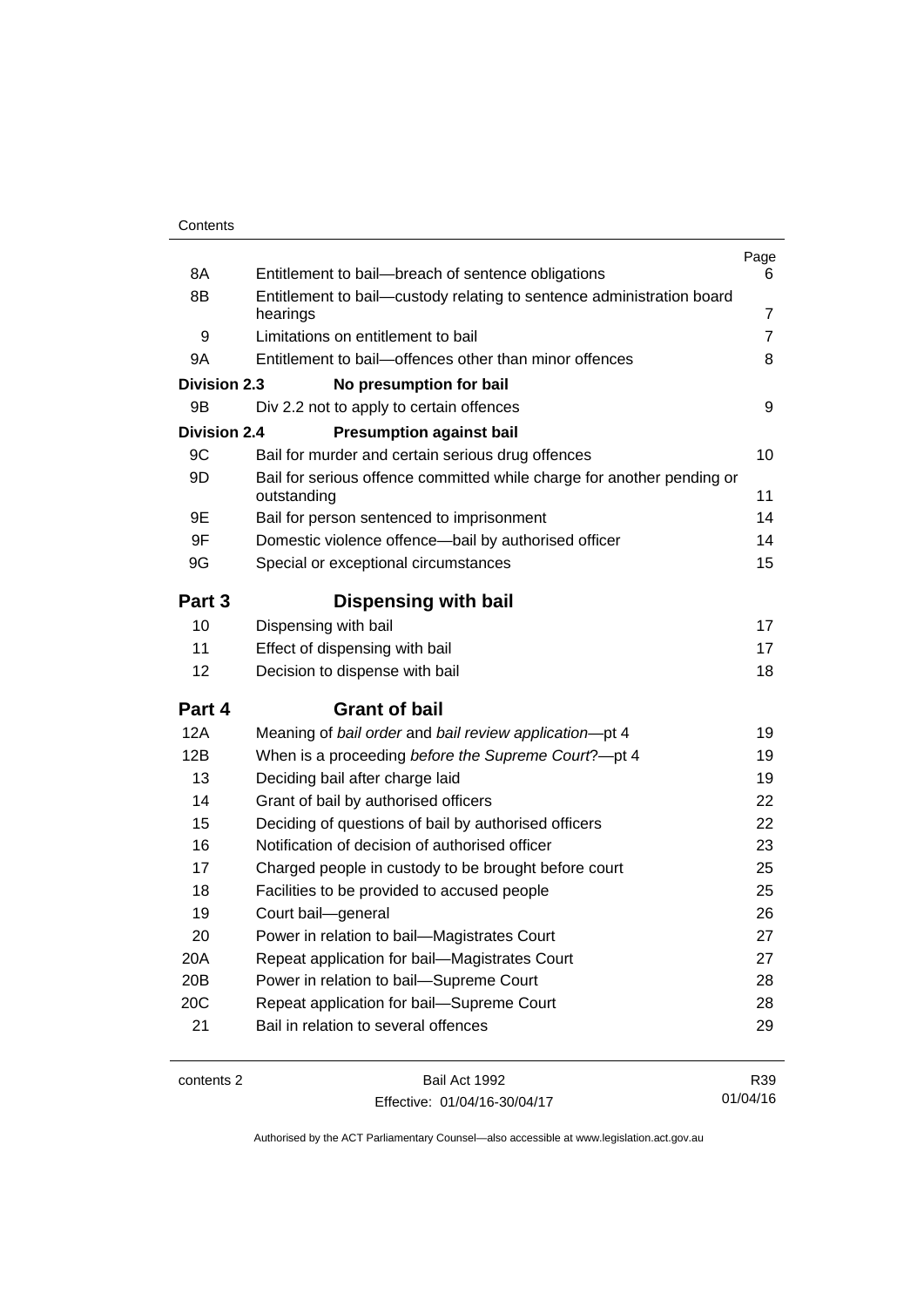| 22           | Criteria for granting bail to adults                                                     | Page<br>30 |  |
|--------------|------------------------------------------------------------------------------------------|------------|--|
| 23           | Criteria for granting bail to children                                                   |            |  |
| 23A          | Victim's concern about need for protection                                               |            |  |
| Part 5       | Bail conditions and undertakings to appear                                               |            |  |
| 24           | Conditions of bail                                                                       | 33         |  |
| 25           | Conditions on which bail may be granted to adults                                        | 33         |  |
| 25A          | Supervision condition when offence committed as young person                             |            |  |
| 26           | 37<br>Conditions on which bail may be granted to children<br>38                          |            |  |
| 27           | Recording of certain bail decisions<br>40                                                |            |  |
| 28           | 41<br>Undertakings to appear                                                             |            |  |
| 30           | Accused person may be excused from attendance before court                               | 42         |  |
| 31           | 43<br>Bail requirements                                                                  |            |  |
| 32           | Acceptable people and security for bail                                                  | 44         |  |
| 33           | 44<br>Continuation of bail and undertakings                                              |            |  |
| 34           | Written notice of conditions of bail<br>46                                               |            |  |
| 36           | Discharge of surety<br>48                                                                |            |  |
| 37           | Payment of amounts to Territory                                                          | 49         |  |
| Part 6       | <b>Review of bail decisions</b>                                                          |            |  |
| Division 6.1 | Review of decisions by authorised officers                                               |            |  |
| 38           | Review by authorised officers                                                            | 50         |  |
| 39           | Exercise of power to review                                                              |            |  |
| 40           | Limitation on power of authorised officer to review                                      | 51         |  |
| Division 6.2 | <b>Review of decisions by courts</b>                                                     |            |  |
| 41           | Right of review of bail decisions                                                        | 51         |  |
| 41 A         | Court may review on its own initiative                                                   | 51         |  |
| 42           | Power of Magistrates Court to review-decision of authorised officer<br>52                |            |  |
| 42A          | 53<br>Power of Magistrates Court to review-decision of Magistrates Court                 |            |  |
| 43           | Power of Supreme Court to review-decision of authorised officer                          | 53         |  |
| 43A          | Power of Supreme Court to review-decision of Magistrates Court or<br>54<br>Supreme Court |            |  |
| 45           | Exercise of power to review                                                              | 55         |  |
| 46           | Review limited to bail conditions                                                        | 56         |  |

Bail Act 1992 Effective: 01/04/16-30/04/17 contents 3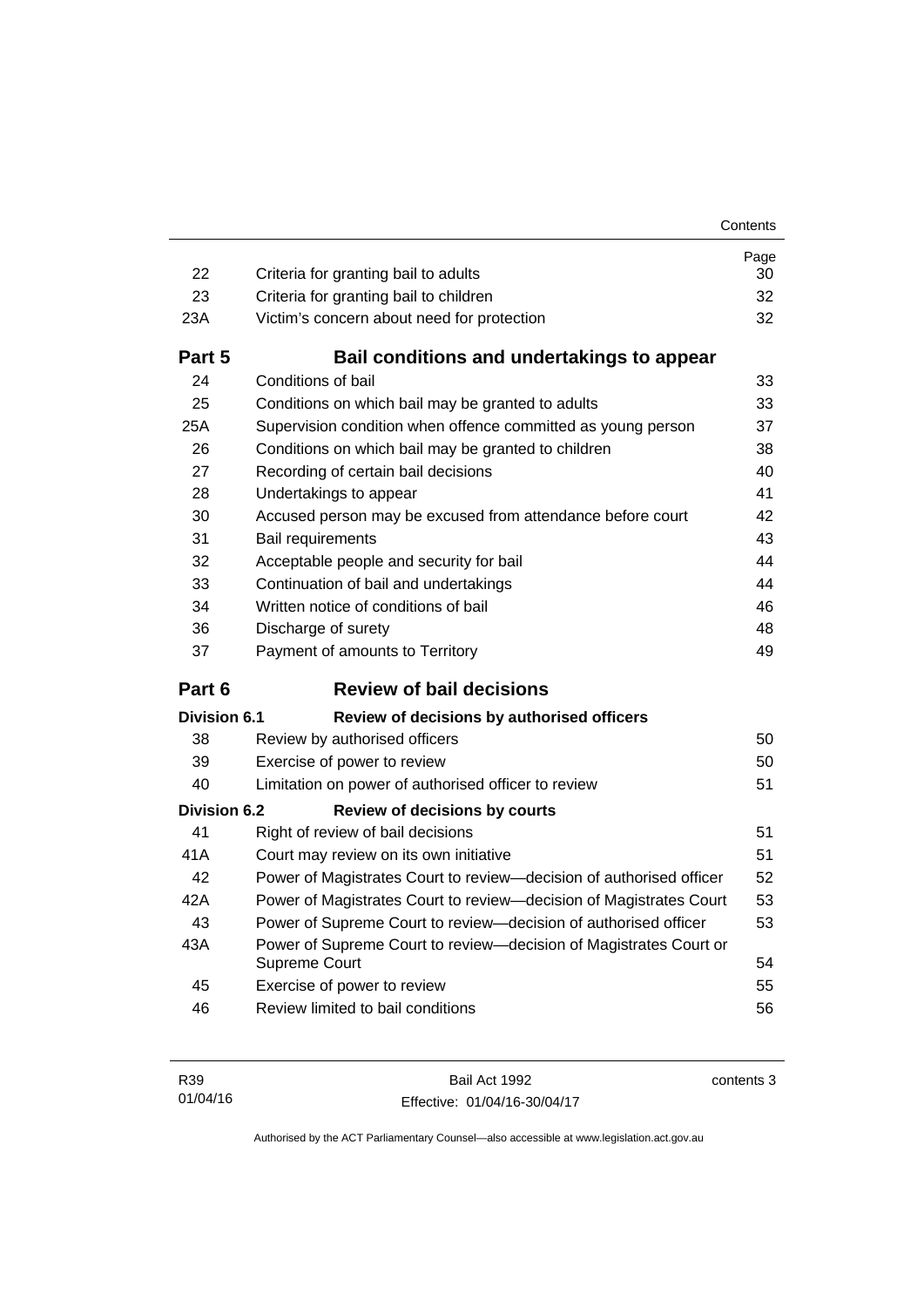#### **Contents**

|        |                                                         | Page |
|--------|---------------------------------------------------------|------|
| Part 7 | <b>Miscellaneous</b>                                    |      |
| 47     | Giving information relating to bail                     | 57   |
| 47A    | Notice to victim of bail decisions                      | 57   |
| 48     | Notification to court that bail condition not satisfied | 58   |
| 49     | Failure to answer bail                                  | 58   |
| 51     | Indemnification of sureties                             | 59   |
| 52     | Contravention of Act by police officers                 | 59   |
| 55     | Civil standard of proof to apply for certain purposes   | 60   |
| 56     | No right of surety to arrest                            | 60   |
| 56A    | Arrest without warrant of person on bail                | 60   |
| 56B    | Arrest for breach of condition by person outside ACT    | 61   |
| 57     | Act to prevail                                          | 62   |
| 57AA   | Abolition of inherent power of bail                     | 62   |
| 58     | Approved forms                                          | 62   |
| 59     | Regulation-making power                                 | 63   |

| <b>Schedule 1</b> | Offences to which presumption of bail does                 |    |  |
|-------------------|------------------------------------------------------------|----|--|
|                   | not apply                                                  | 64 |  |
| <b>Part 1.1</b>   | <b>Offences against Crimes Act 1900</b>                    | 64 |  |
| <b>Part 1.2</b>   | <b>Offences against Criminal Code</b>                      | 65 |  |
| <b>Part 1.3</b>   | Offence against Drugs of Dependence Act 1989               | 67 |  |
| <b>Part 1.4</b>   | <b>Offences against Medicines, Poisons and Therapeutic</b> |    |  |
|                   | Goods Act 2008                                             | 68 |  |
| <b>Part 1.5</b>   | <b>Offences against Customs Act 1901 (Cwlth)</b>           | 69 |  |
| <b>Part 1.6</b>   | <b>Offences against Criminal Code (Cwlth)</b>              | 70 |  |
|                   |                                                            |    |  |

# **[Dictionary](#page-78-0)** [71](#page-78-0)

| <b>Endnotes</b> |                     |               |     |
|-----------------|---------------------|---------------|-----|
|                 | About the endnotes  |               | 75  |
| 2               | Abbreviation key    |               | 75  |
| 3               | Legislation history |               | 76  |
|                 |                     |               |     |
| contents 4      |                     | Bail Act 1992 | R39 |

Effective: 01/04/16-30/04/17

01/04/16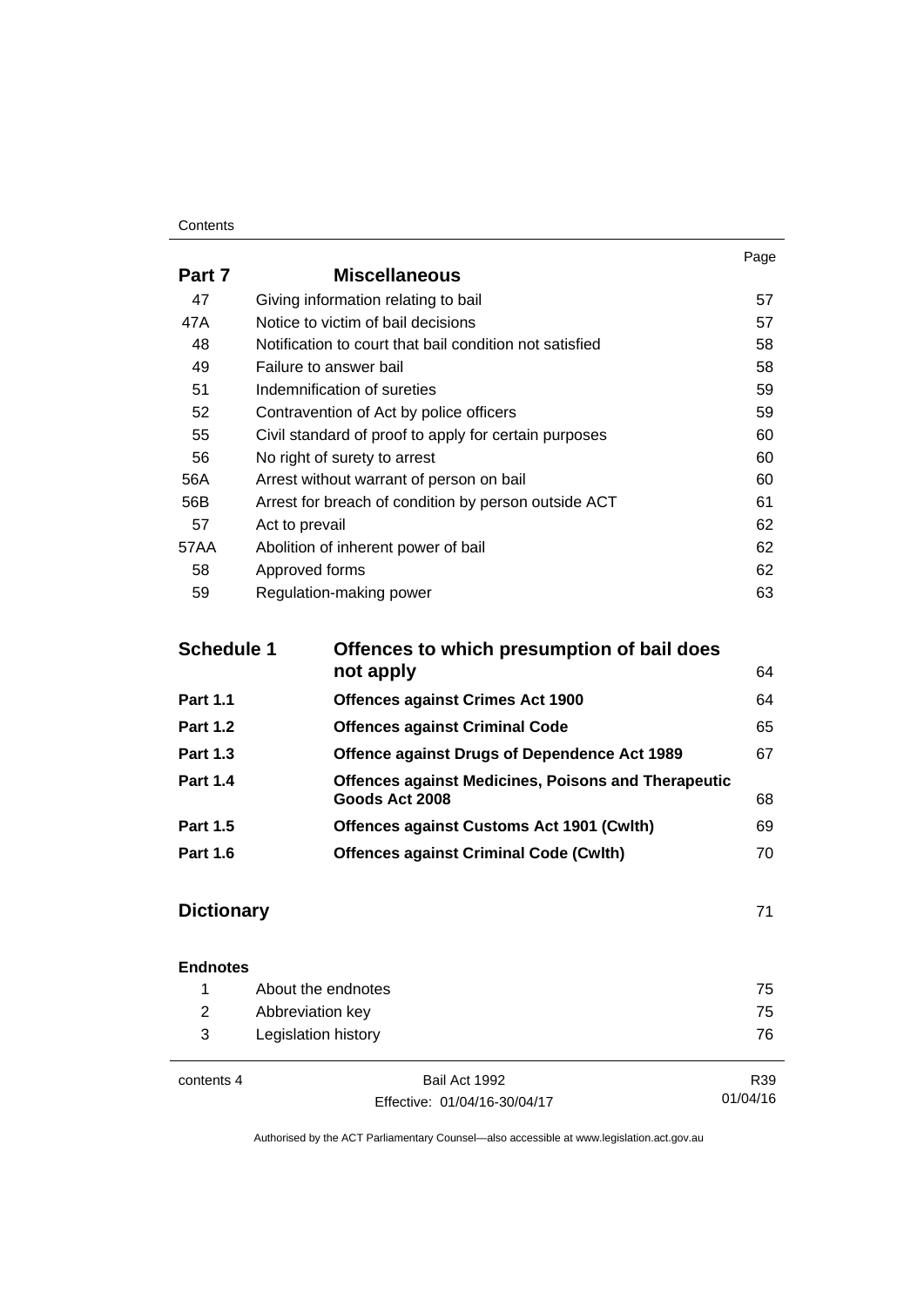|   |                        | Contents   |
|---|------------------------|------------|
| 4 | Amendment history      | Page<br>83 |
| 5 | Earlier republications | 93         |

Bail Act 1992 Effective: 01/04/16-30/04/17 contents 5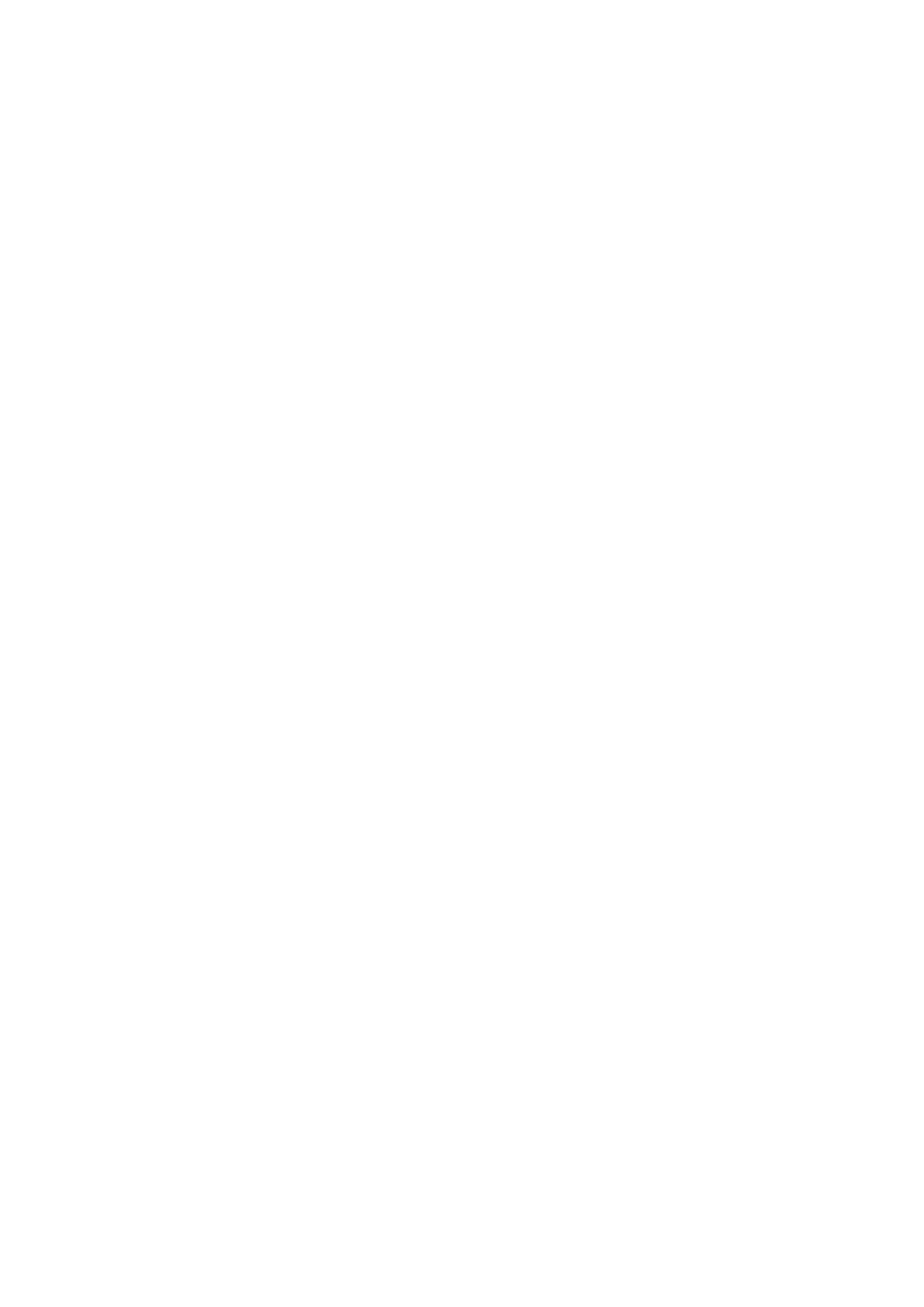

# **Bail Act 1992**

An Act relating to bail for accused people in connection with criminal proceedings

R39 01/04/16

Ī

page 1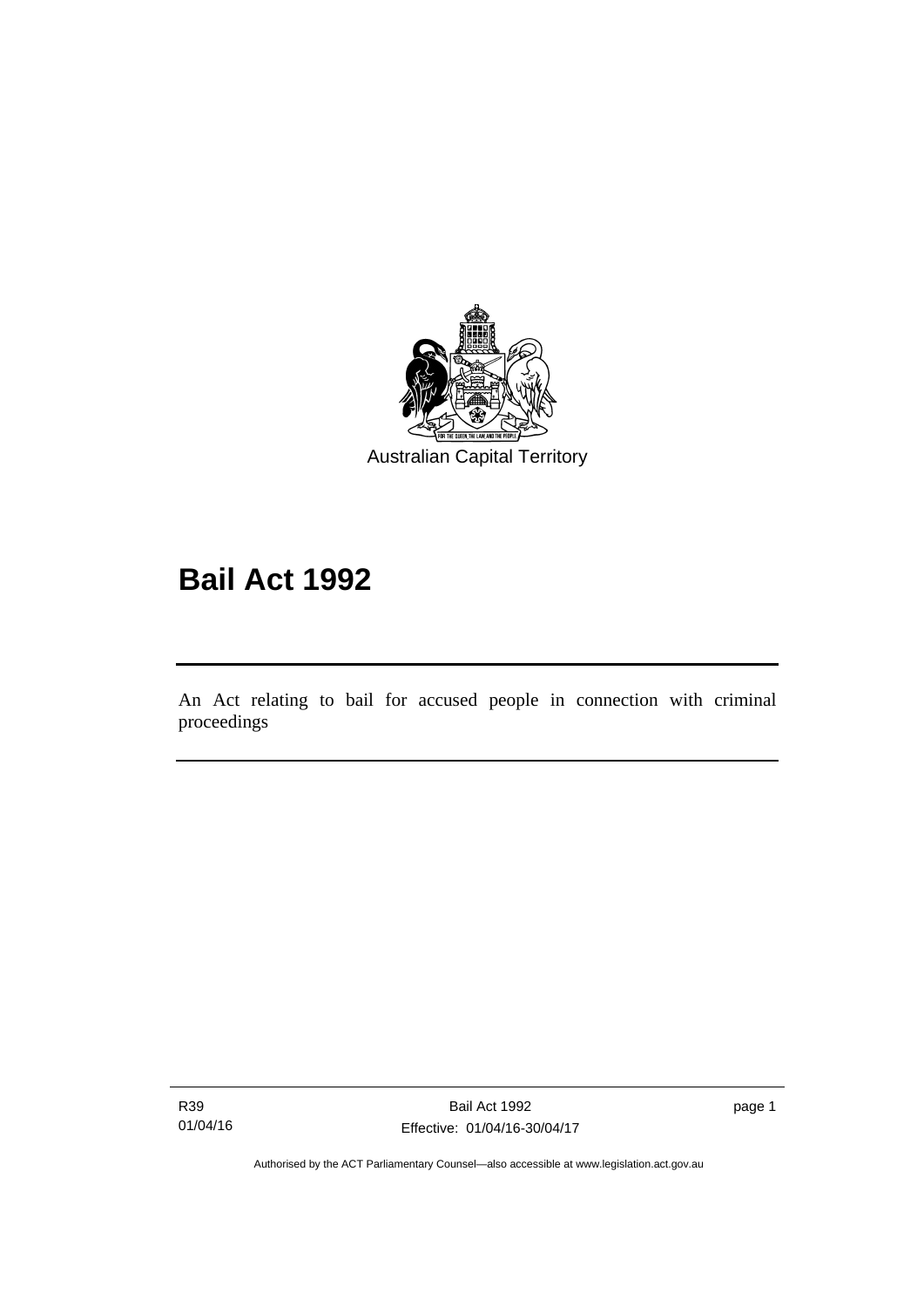#### Part 1 **Preliminary**

Section 1

# <span id="page-9-0"></span>**Part 1** Preliminary

## <span id="page-9-1"></span>**1 Name of Act**

This Act is the *Bail Act 1992*.

### <span id="page-9-2"></span>**2 Dictionary**

The dictionary at the end of this Act is part of this Act.

*Note 1* The dictionary at the end of this Act defines certain terms used in this Act, and includes references (*signpost definitions*) to other terms defined elsewhere in this Act.

> For example, the signpost definition '*bail order*, for part 4 (Grant of bail)—see section 19 (1).' means that the term 'bail order' is defined in that section for part 4.

*Note 2* A definition in the dictionary (including a signpost definition) applies to the entire Act unless the definition, or another provision of the Act, provides otherwise or the contrary intention otherwise appears (see [Legislation Act,](http://www.legislation.act.gov.au/a/2001-14)  $s$  155 and  $s$  156 (1)).

# <span id="page-9-3"></span>**3 Notes**

A note included in this Act is explanatory and is not part of this Act.

*Note* See the [Legislation Act,](http://www.legislation.act.gov.au/a/2001-14) s 127 (1), (4) and (5) for the legal status of notes.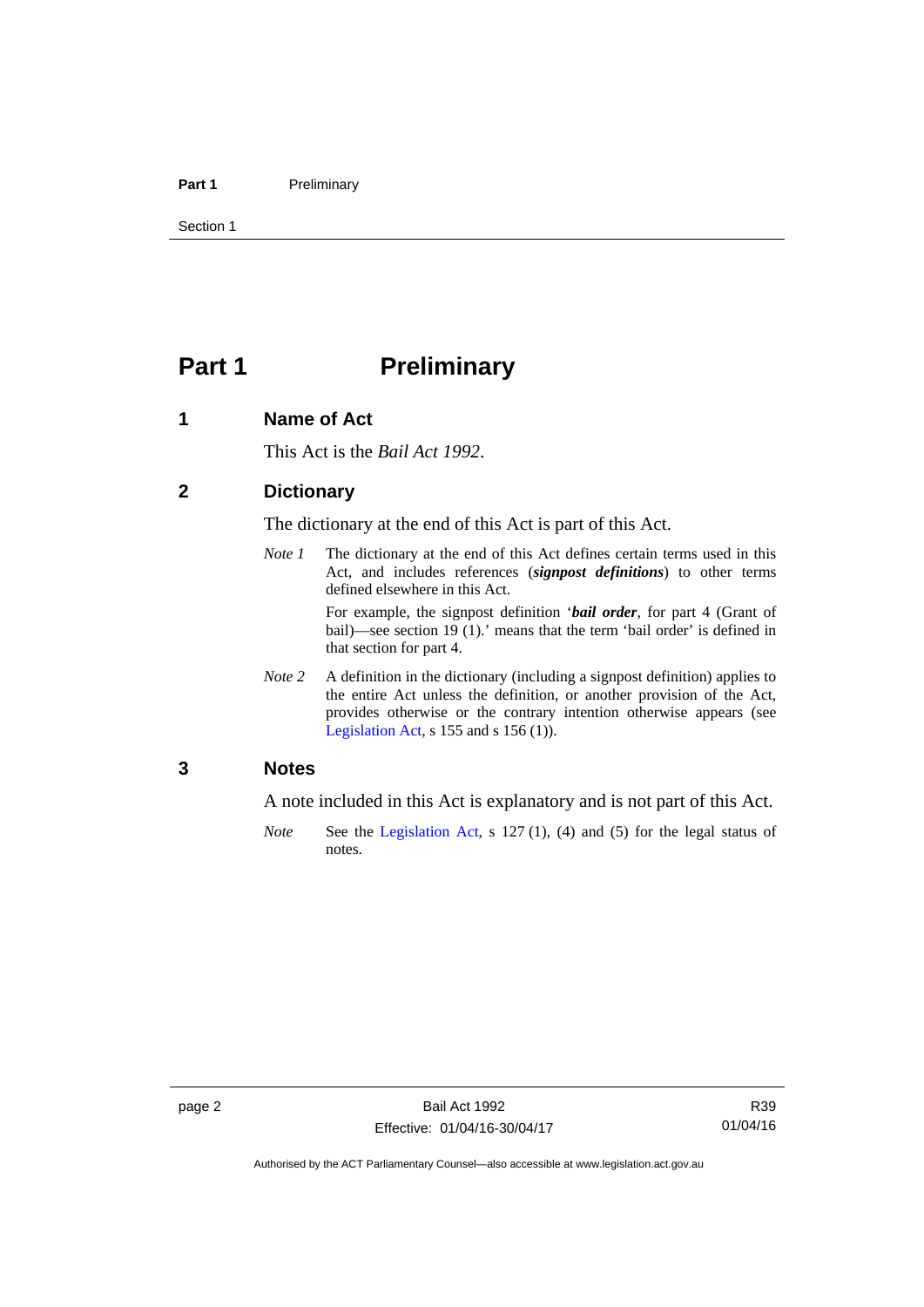# <span id="page-10-0"></span>**3A Offences against Act—application of Criminal Code etc**

Other legislation applies in relation to offences against this Act.

*Note 1 Criminal Code* The [Criminal Code](http://www.legislation.act.gov.au/a/2002-51), ch 2 applies to all offences against this Act (see Code, pt 2.1). The chapter sets out the general principles of criminal responsibility (including burdens of proof and general defences), and defines terms

used for offences to which the Code applies (eg *conduct*, *intention*, *recklessness* and *strict liability*).

*Note 2 Penalty units* 

The [Legislation Act](http://www.legislation.act.gov.au/a/2001-14), s 133 deals with the meaning of offence penalties that are expressed in penalty units.

# <span id="page-10-1"></span>**4 Act applies to children**

This Act applies to a person whether or not the person is an adult.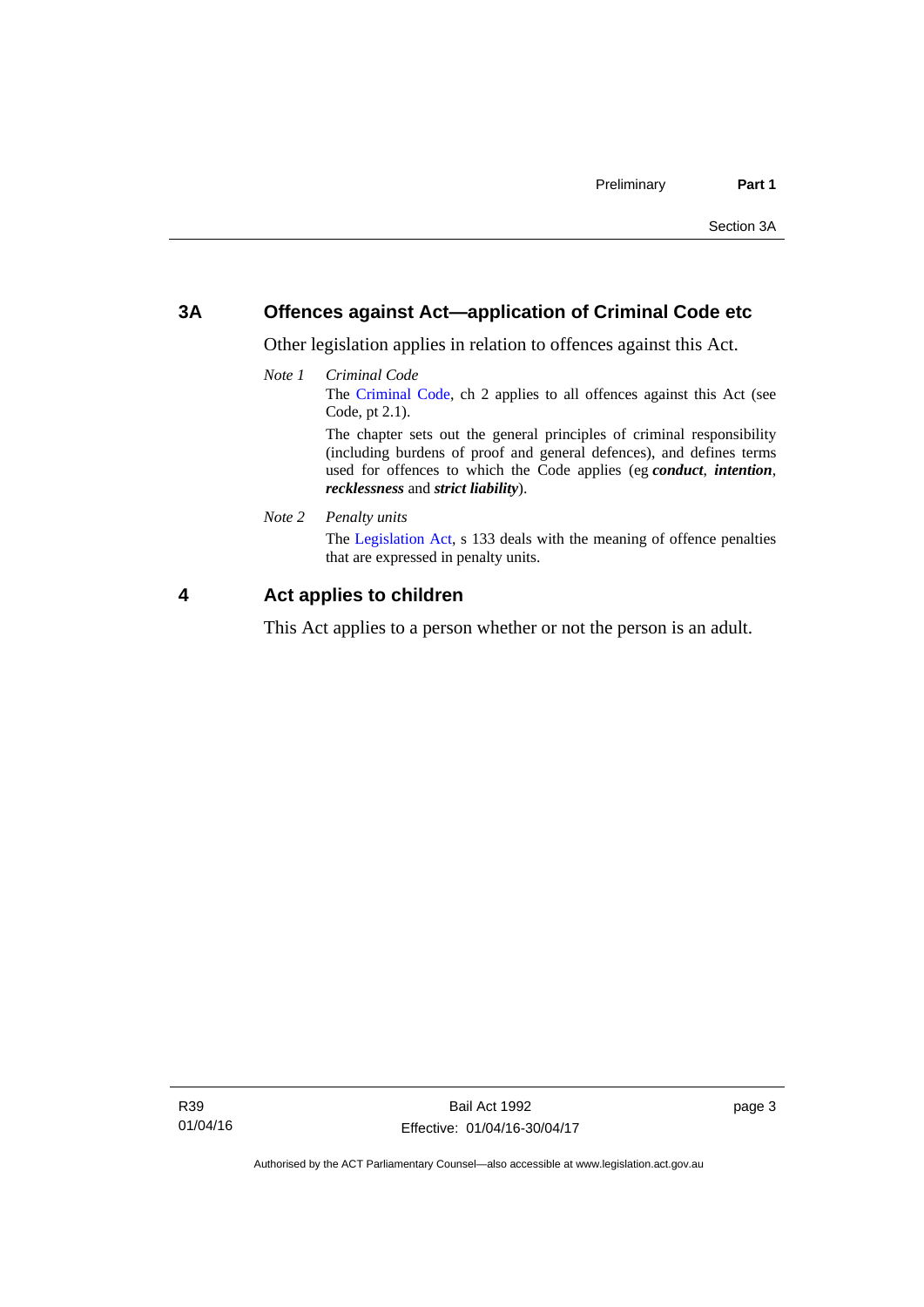# <span id="page-11-0"></span>**Part 2 Availability of bail**

# <span id="page-11-1"></span>**Division 2.1 When bail may be granted and rights following**

# <span id="page-11-2"></span>**5 When may bail be granted?**

- (1) An accused person may be granted bail in relation to any period when the person is not required to attend court in relation to the offence with which the person has been charged.
- (2) However, an accused person who is in custody in relation to an offence must not be granted bail in relation to any period when—
	- (a) the person is in custody for another offence or reason in relation to which the person is not entitled to be granted bail; or
	- (b) the person is serving a sentence of imprisonment.

# <span id="page-11-3"></span>**6 Rights following grant of bail**

- (1) This section applies if—
	- (a) bail is granted to an accused person in relation to an offence; and
	- (b) the person gives an undertaking to appear; and
	- (c) if a bail condition mentioned in section  $25(1)$  (b) (ii) or (c) is imposed—the security is given or the deposit made.
- (2) The person is entitled—
	- (a) if the person is in custody—to be released from custody; and
	- (b) to remain at liberty in relation to the offence until required to appear before a court in accordance with the undertaking.
- (3) This section is subject to section 56A (Arrest without warrant of person on bail).

R39 01/04/16

Authorised by the ACT Parliamentary Counsel—also accessible at www.legislation.act.gov.au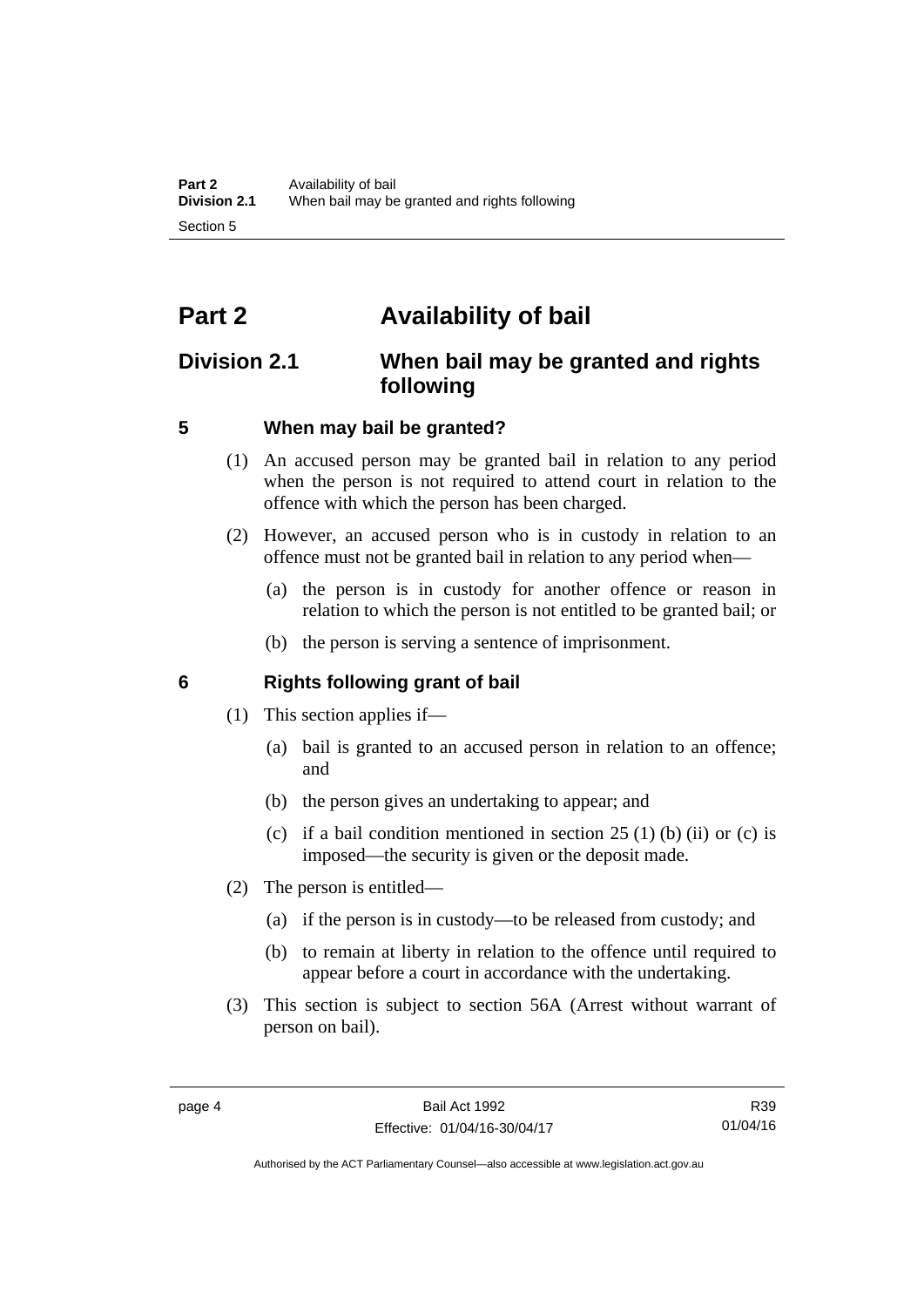# <span id="page-12-0"></span>**Division 2.2 Presumption for bail**

# <span id="page-12-1"></span>**7 Div 2.2 subject to div 2.3 and div 2.4**

This division is subject to division 2.3 (No presumption for bail) and division 2.4 (Presumption against bail).

# <span id="page-12-2"></span>**8 Entitlement to bail—certain minor offences etc**

- (1) This section applies to—
	- (a) a person charged with an offence not punishable by imprisonment (except in default of payment of a fine); and
	- (b) a person charged with an offence punishable by imprisonment for not longer than 6 months; and
	- (c) a person arrested for a breach of the peace or apprehended breach of the peace; and
	- (d) a person arrested under a warrant because of failure to comply with a summons or subpoena; and
	- (e) a person brought up to attend a trial or hearing following the issue of a habeas corpus order.
- (2) The person is entitled—
	- (a) to be granted bail; and
	- (b) if the person is in custody—to be released from custody as soon as the person gives an undertaking to appear.
- (3) However, if no further appearance is required for a person arrested for a breach of the peace or an apprehended breach of the peace, the person may be released from custody without giving an undertaking to appear.

page 5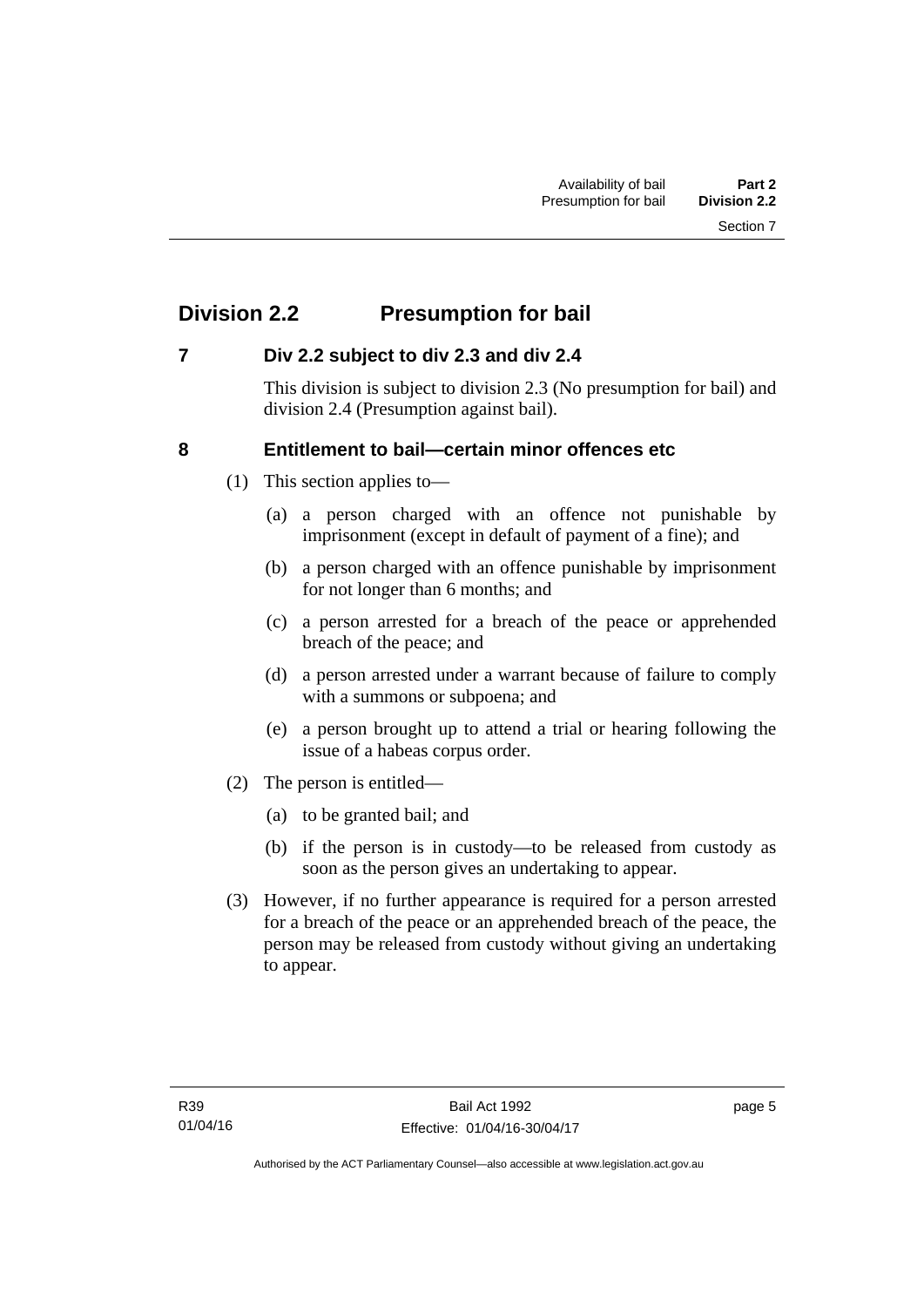- (4) A condition to keep the peace may be imposed on a grant of bail to a person arrested for a breach of the peace or an apprehended breach of the peace.
	- *Note* For other conditions that may be imposed on a grant of bail, see s 25 and s 26.

## <span id="page-13-0"></span>**8A Entitlement to bail—breach of sentence obligations**

- (1) This section applies to a person arrested, or otherwise brought before the court or a magistrate, in relation to a breach, or anticipated breach, of—
	- (a) a deferred sentence obligation under the *[Crimes \(Sentencing\)](http://www.legislation.act.gov.au/a/2005-58)  [Act 2005](http://www.legislation.act.gov.au/a/2005-58)*; or
	- (b) any of the following obligations under the *[Crimes \(Sentence](http://www.legislation.act.gov.au/a/2005-59)  [Administration\) Act 2005](http://www.legislation.act.gov.au/a/2005-59)*:
		- (i) an intensive correction order obligation;
		- (ii) a good behaviour obligation;
		- (iii) a parole obligation;
		- (iv) a release on licence obligation.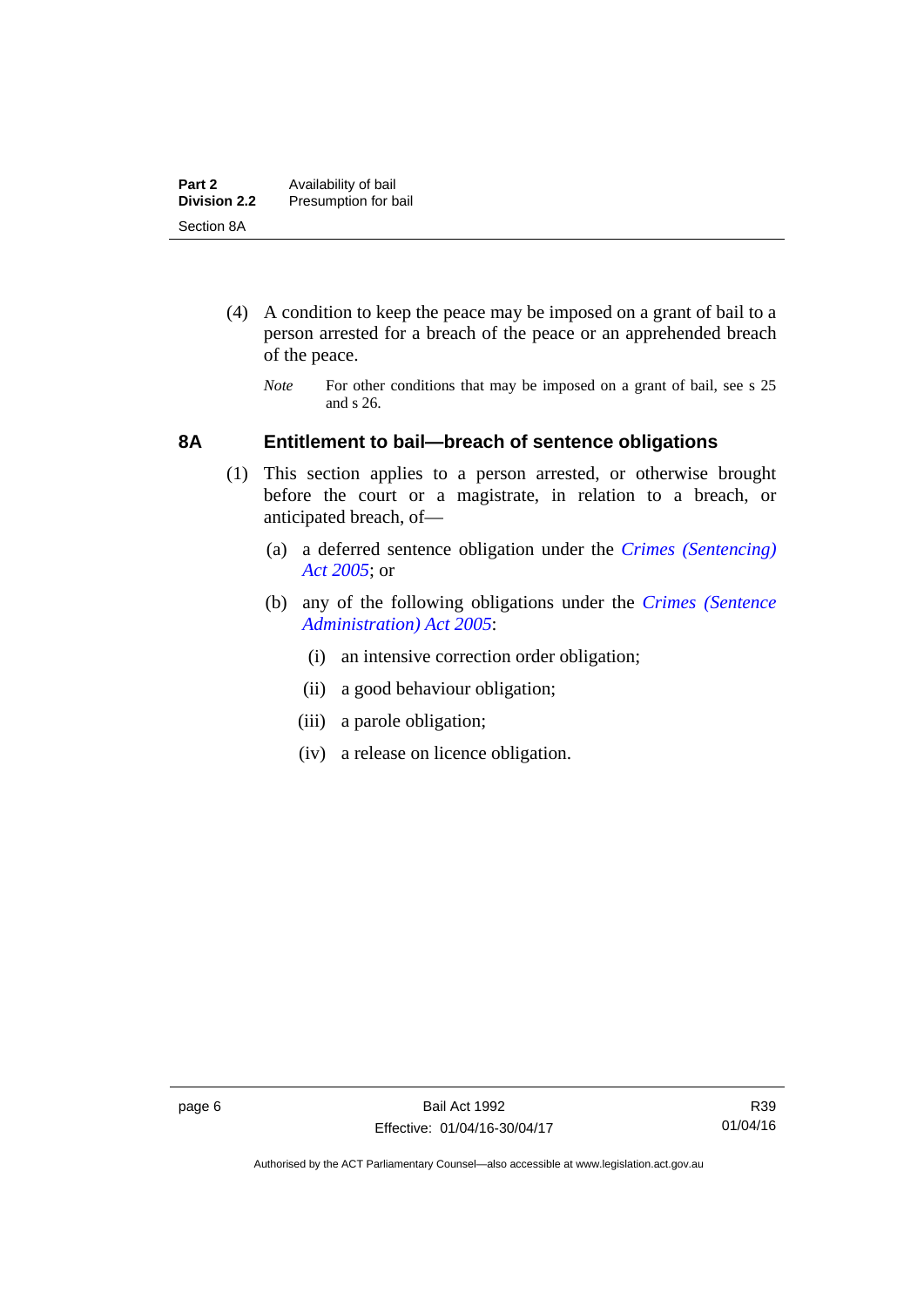(2) The person has the same entitlement to bail in relation to the breach, or anticipated breach, of the obligation as the person has under this part in relation to the offence to which the obligation relates.

#### **Example—bail entitlement**

 Joe has been found guilty of threatening to kill. Joe had, 3 years before, been found guilty of an offence involving violence. A suspended sentence order under the *[Crimes \(Sentencing\) Act 2005](http://www.legislation.act.gov.au/a/2005-58)* is made as part of the sentence for the offence of threatening to kill and Joe is released under the order on signing an undertaking under a good behaviour order. However, Joe breaches the good behaviour order and is before the court on an application to cancel the order. There is no presumption in relation to bail because section 9B (b) applies to make the offence of threatening to kill an offence to which division 2.2 (Presumption for bail) does not apply.

*Note* An example is part of the Act, is not exhaustive and may extend, but does not limit, the meaning of the provision in which it appears (see [Legislation Act,](http://www.legislation.act.gov.au/a/2001-14) s 126 and s 132).

# <span id="page-14-0"></span>**8B Entitlement to bail—custody relating to sentence administration board hearings**

- (1) This section applies if—
	- (a) a person is arrested under the *[Crimes \(Sentence](http://www.legislation.act.gov.au/a/2005-59)  [Administration\) Act 2005](http://www.legislation.act.gov.au/a/2005-59)*, section 206 (Arrest of offender for board hearing) and brought before a magistrate; or
	- (b) a person is remanded in custody under the *[Crimes \(Sentence](http://www.legislation.act.gov.au/a/2005-59)  [Administration\) Act 2005](http://www.legislation.act.gov.au/a/2005-59)*, section 210 (Custody of offender during board hearing adjournment) and an application for bail for the person is made to a court or magistrate.
- (2) The person has the same entitlement to bail as the person had for the offence to which the board hearing relates.

## <span id="page-14-1"></span>**9 Limitations on entitlement to bail**

(1) A person charged with an offence mentioned in section 8 (1) (a) or (b) is not entitled to be granted bail if—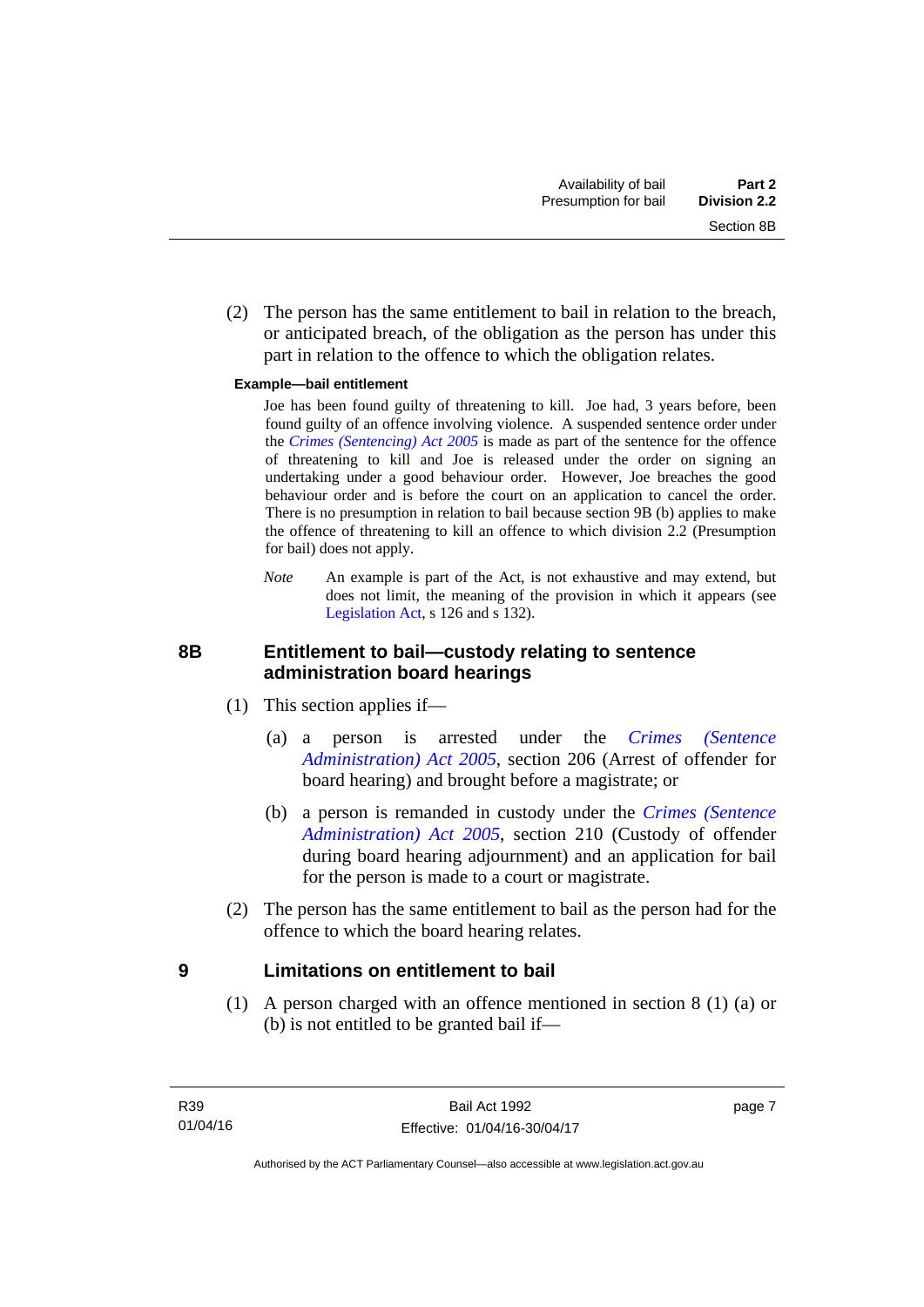- (a) the person has previously failed to comply with an undertaking to appear, or a bail condition imposed, in relation to the same or a similar offence; or
- (b) in the opinion of the court or authorised officer, the person is incapacitated by intoxication, injury or use of drugs or is otherwise in danger of physical injury or in need of physical protection.
- (2) A person arrested for a breach of the peace or apprehended breach of the peace is not entitled to be granted bail if the person has previously, without reasonable excuse, failed to comply with an undertaking to appear, or a bail condition imposed, in relation to a breach of the peace or apprehended breach of the peace.

# <span id="page-15-0"></span>**9A Entitlement to bail—offences other than minor offences**

- (1) This section applies to—
	- (a) a person in relation to an offence other than an offence mentioned in section 8 (1) (a) or (b) (Entitlement to bail certain minor offences etc); and
	- (b) a person who is not entitled to bail under section 8 (2) because of section 9 (1) or (2).
- (2) The person is entitled to be granted bail unless the court or authorised officer is satisfied that refusal is justified after considering—
	- (a) for an adult—the matters mentioned in section 22 (Criteria for granting bail to adults); or
	- (b) for a child—the matters mentioned in section 23 (Criteria for granting bail to children).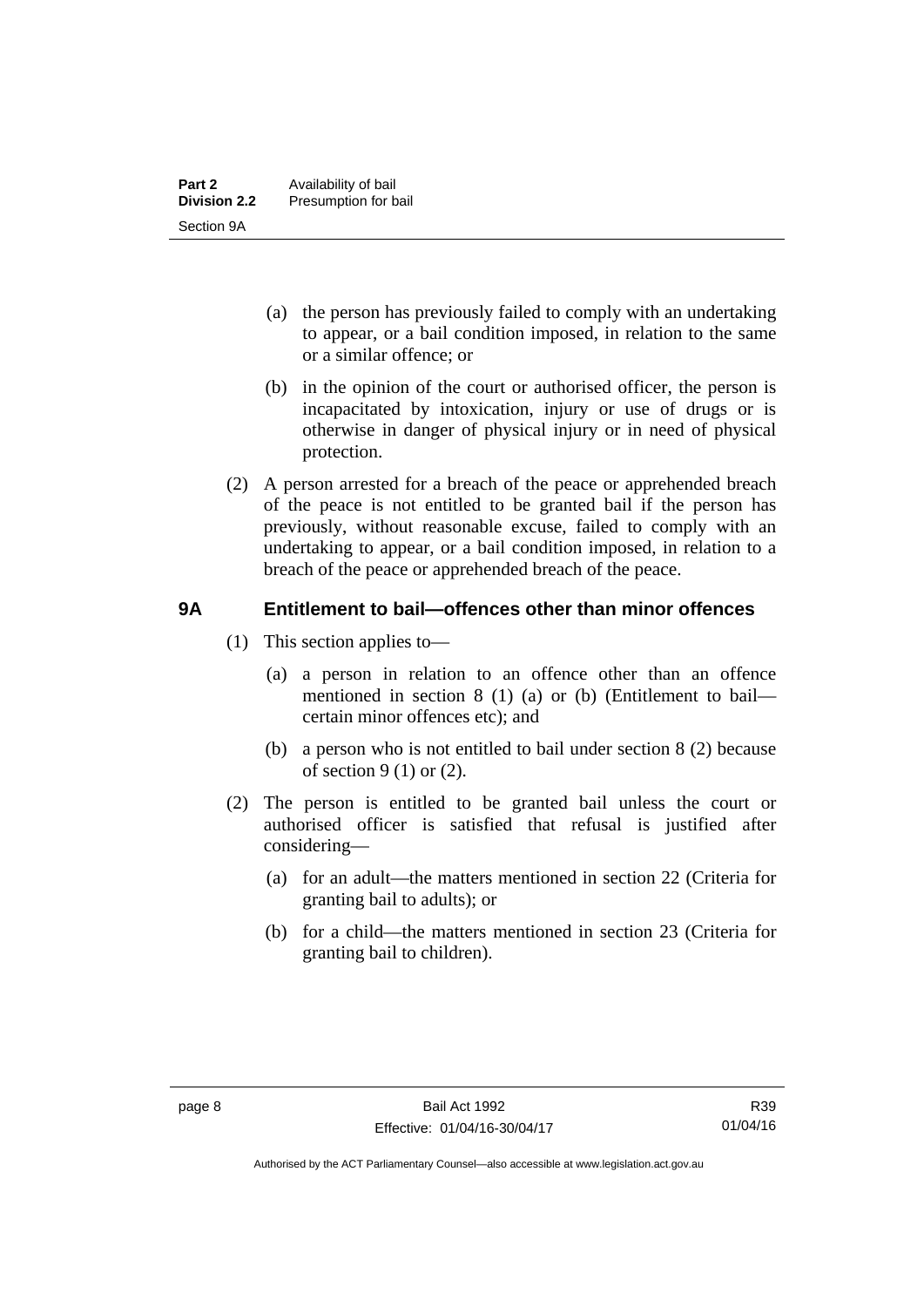# <span id="page-16-0"></span>**Division 2.3 No presumption for bail**

# <span id="page-16-1"></span>**9B Div 2.2 not to apply to certain offences**

Division 2.2 (Presumption for bail) does not apply to the grant of bail—

- (a) to a person accused of an offence mentioned in schedule 1 (Offences to which presumption for bail does not apply); or
- (b) to a person accused of any of the following offences, if the person has in the previous 10 years been found guilty of an offence involving violence or the threat of violence:
	- (i) an offence against the *[Crimes Act 1900](http://www.legislation.act.gov.au/a/1900-40)*, section 30 (Threat to kill);
	- (ii) an offence against the *[Crimes Act 1900](http://www.legislation.act.gov.au/a/1900-40)*, section 31 (Threat to inflict grievous bodily harm);
	- (iii) an offence against the *[Crimes Act 1900](http://www.legislation.act.gov.au/a/1900-40)*, section 35 (Stalking);
	- (iv) an offence against the *[Domestic Violence and Protection](http://www.legislation.act.gov.au/a/2008-46)  [Orders Act 2008](http://www.legislation.act.gov.au/a/2008-46)*, section 90 (Offence for contravention of protection order); or
- (c) to a person accused of an offence against the *[Criminal Code](http://www.comlaw.gov.au/Details/C2013C00138)  [Act 1995](http://www.comlaw.gov.au/Details/C2013C00138)* (Cwlth), section 80.1 (Treason); or
- (d) to a person convicted of an indictable offence but not sentenced.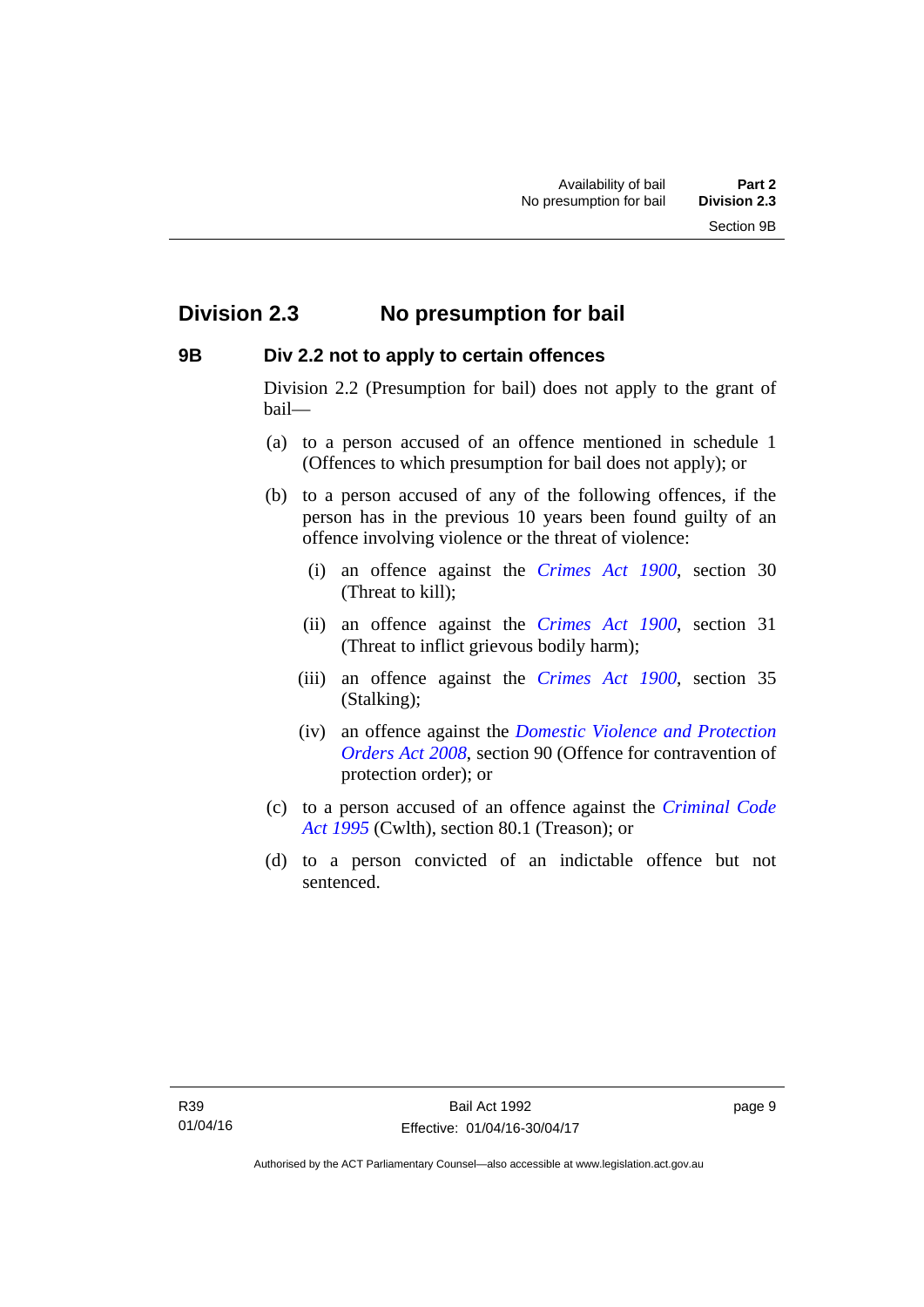# <span id="page-17-0"></span>**Division 2.4 Presumption against bail**

### <span id="page-17-1"></span>**9C Bail for murder and certain serious drug offences**

- (1) This section applies to a person accused of—
	- (a) murder; or
	- (b) an offence against any of the following provisions of the [Criminal Code,](http://www.legislation.act.gov.au/a/2002-51) chapter 6 (Serious drug offences):
		- (i) section 603 (1) (which is about trafficking in a large commercial quantity of a controlled drug);
		- (ii) section  $607(1)$  (which is about manufacturing a large commercial quantity of a controlled drug for selling);
		- (iii) section 616 (1) (which is about cultivating a large commercial quantity of a controlled plant for selling);
		- (iv) section 619 (1) (which is about selling a large commercial quantity of a controlled plant);
		- (v) section  $622(1)$  (which is about supplying etc a commercial quantity of a controlled drug to a child for selling);
		- (vi) section 624 (1) (which is about procuring a child to traffic in a commercial quantity of a controlled drug).
	- *Note* A reference to an offence against a territory law includes a reference to a related ancillary offence, eg attempt (see [Legislation Act](http://www.legislation.act.gov.au/a/2001-14), s 189).
- (2) A court or authorised officer must not grant bail to the person unless satisfied that special or exceptional circumstances exist favouring the grant of bail.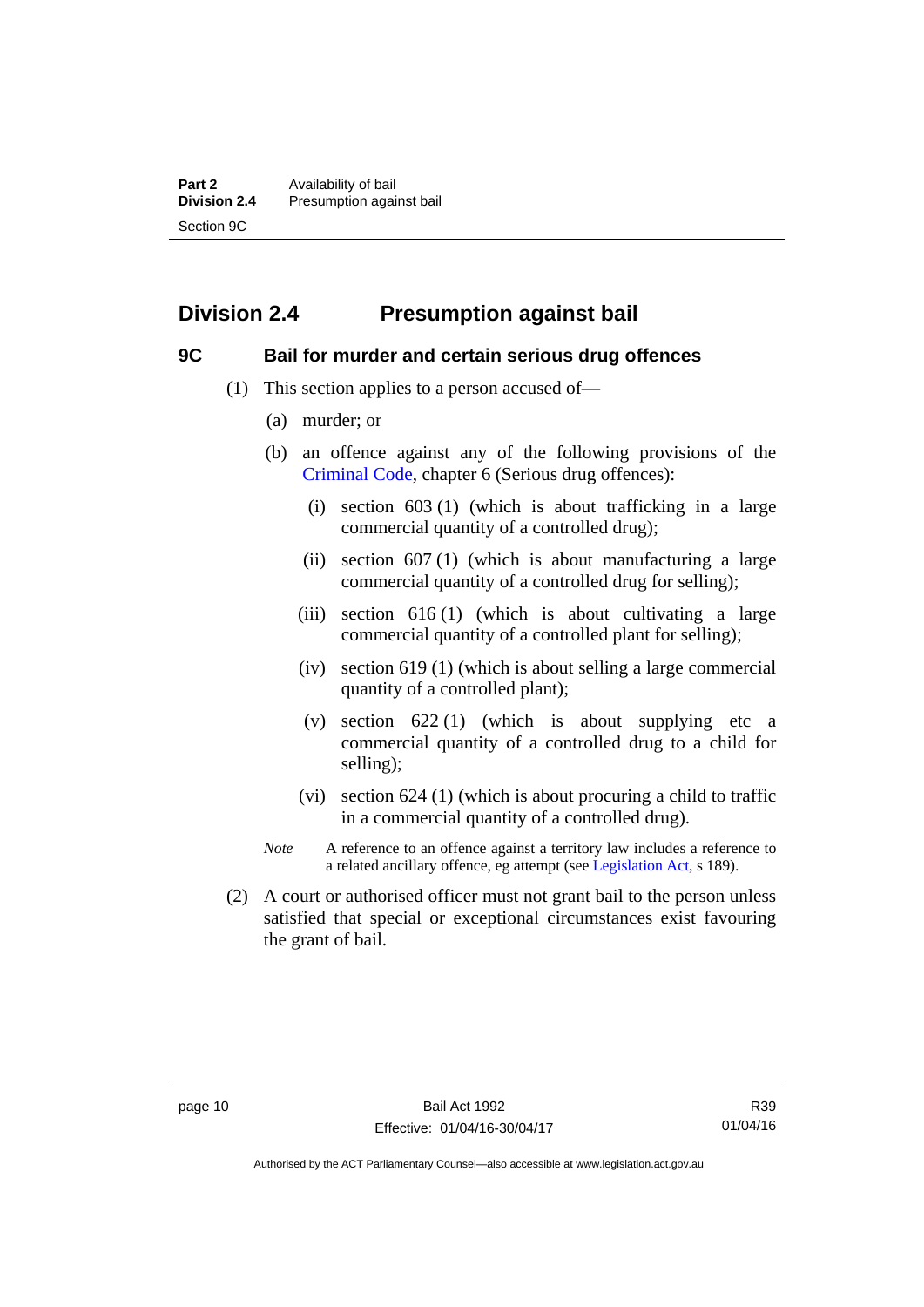- (3) However, even if special or exceptional circumstances are established, the court or officer must refuse bail if satisfied that refusal is justified after considering—
	- (a) for an adult—the matters mentioned in section 22 (Criteria for granting bail to adults); or
	- (b) for a child—the matters mentioned in section 23 (Criteria for granting bail to children).

# <span id="page-18-0"></span>**9D Bail for serious offence committed while charge for another pending or outstanding**

- (1) This section applies if—
	- (a) a person is accused of a serious offence; and
	- (b) the person is alleged to have committed the offence while a charge against the person for another serious offence is pending or outstanding.

### **Example**

Claude is served with a summons to attend the Magistrates Court to answer a charge that he has committed the offence of taking a motor vehicle without consent (punishable by 5 years imprisonment under the [Criminal Code,](http://www.legislation.act.gov.au/a/2002-51) section 318 (1), and so a serious offence for this section). Before the court date, Claude is arrested and charged with having committed an aggravated robbery the day after being served with the summons (punishable by 25 years imprisonment under the [Criminal Code](http://www.legislation.act.gov.au/a/2002-51), section 310, and so also a serious offence for this section). At the time of the alleged aggravated robbery, the charge of taking a motor vehicle without consent was still pending. This section will apply to any decision about the grant of bail to Claude in relation to the aggravated robbery charge.

- *Note* An example is part of the Act, is not exhaustive and may extend, but does not limit, the meaning of the provision in which it appears (see [Legislation Act,](http://www.legislation.act.gov.au/a/2001-14) s 126 and s 132).
- (2) A court or an authorised officer must not grant bail to the accused person unless satisfied that special or exceptional circumstances exist favouring the grant of bail.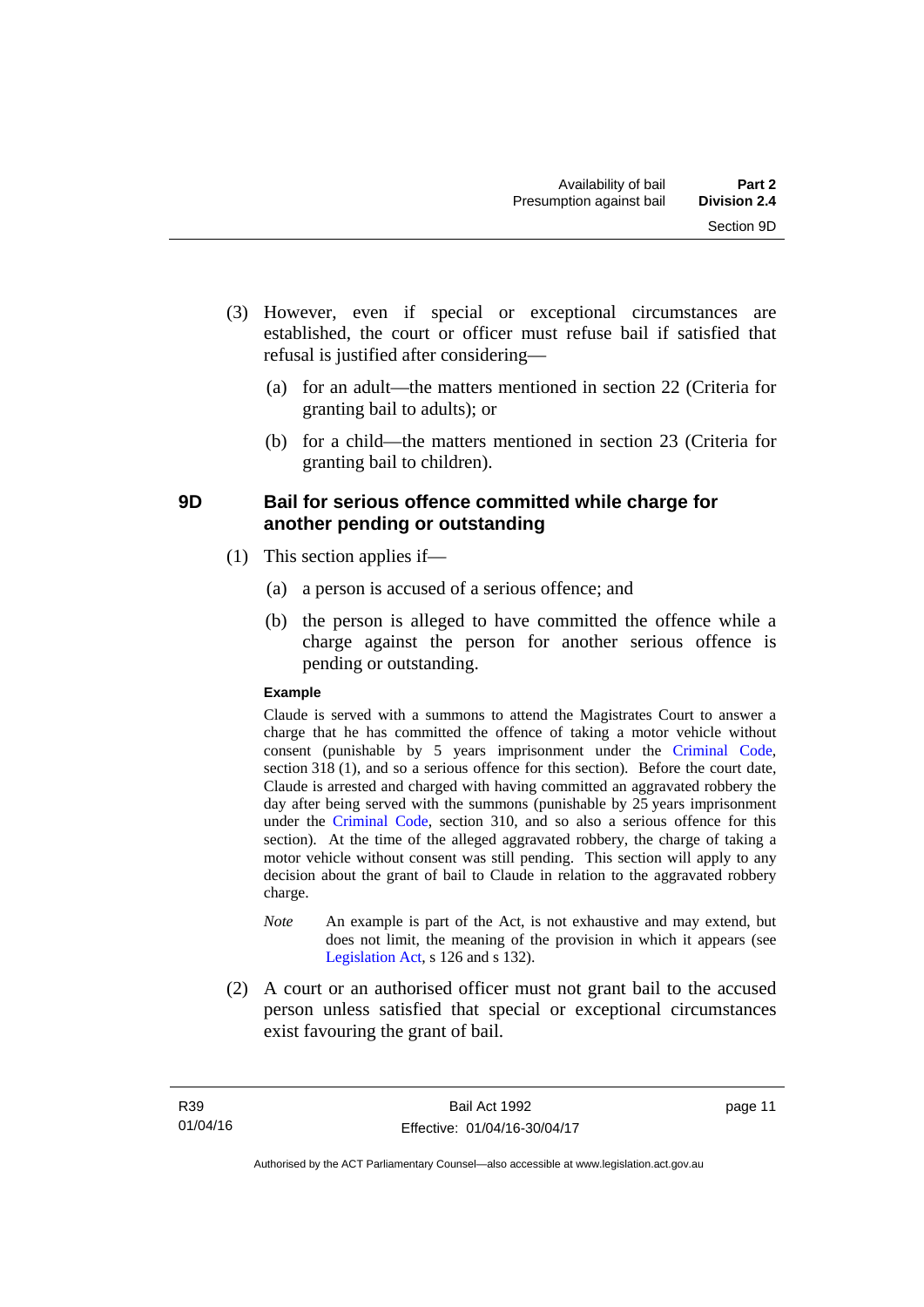- (3) However, even if special or exceptional circumstances are established, the court or officer must refuse bail if satisfied that refusal is justified after considering—
	- (a) for an adult—the matters mentioned in section 22 (Criteria for granting bail to adults); or
	- (b) for a child—the matters mentioned in section 23 (Criteria for granting bail to children).
- (4) Also, if the serious offence mentioned in subsection (1) (a) or (b) is a domestic violence offence, an authorised person must not grant bail to the accused person if satisfied that refusal of bail is required under section 9F (Domestic violence offence—bail by authorised officer).
- (5) This section does not affect the application of section 9F (4) and (5) to the accused person if—
	- (a) the serious offence mentioned in subsection (1) (a) or (b) is a domestic violence offence; and
	- (b) an authorised person grants bail to the accused person.
- (6) In this section:

*outstanding*—a charge against a person for an offence is *outstanding*—

- (a) until the charge is finally dealt with in any of the following ways:
	- (i) the charge is withdrawn;
	- (ii) the charge is dismissed by a court;
	- (iii) the person is discharged by the Magistrates Court following a committal hearing;
	- (iv) the person is acquitted or found guilty by a court of the offence; and

R39 01/04/16

Authorised by the ACT Parliamentary Counsel—also accessible at www.legislation.act.gov.au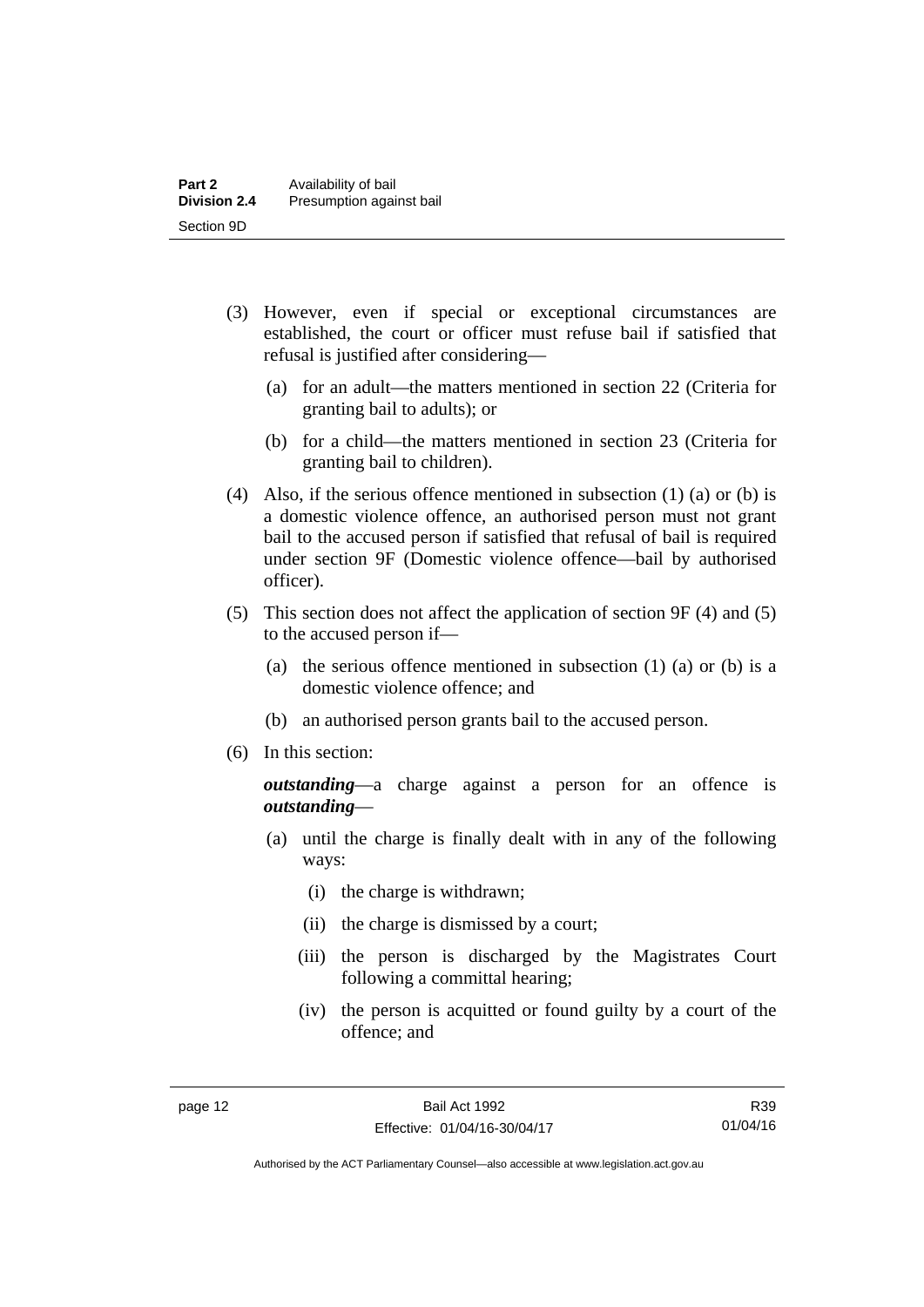- (b) if the person is acquitted or found guilty by a court of the offence charged, but a new trial on the charge (or a charge based on the same facts) is later ordered on appeal—from the date the new trial is ordered until the earliest of the following happens—
	- (i) the charge (or a charge based on the same facts) is finally dealt with as mentioned in paragraph (a)  $(i)$ ,  $(ii)$  or  $(iv)$ ;
	- (ii) the order for the new trial is reversed on a further appeal.

### *Note Found guilty*, of an offence, includes—

- having an order made for the offence under the *[Crimes](http://www.legislation.act.gov.au/a/2005-58)  [\(Sentencing\) Act 2005](http://www.legislation.act.gov.au/a/2005-58)*, s 17 (Non-conviction orders—general)
- having the offence taken into account under the *[Crimes](http://www.legislation.act.gov.au/a/2005-58)  [\(Sentencing\) Act 2005](http://www.legislation.act.gov.au/a/2005-58)*, s 57 (Outstanding additional offences taken into account in sentencing)

(see [Legislation Act,](http://www.legislation.act.gov.au/a/2001-14) dict, pt 1).

*pending*—a charge against a person for an serious offence is *pending* if the person has not yet been charged with the offence, but the person has—

- (a) been arrested for the offence (unless the person is later released without being charged with a serious offence); or
- (b) been served with a summons to appear before a court to answer a charge for the offence; or
- (c) at the invitation of a police officer, signed an agreement to attend court to answer a charge for the offence.

*serious offence* means an offence punishable by imprisonment for 5 years or longer (other than an offence in relation to which an election for summary disposal has been made under the *[Crimes](http://www.legislation.act.gov.au/a/1900-40)  [Act 1900](http://www.legislation.act.gov.au/a/1900-40)*, section 374 (Summary disposal of certain cases at prosecutor's election).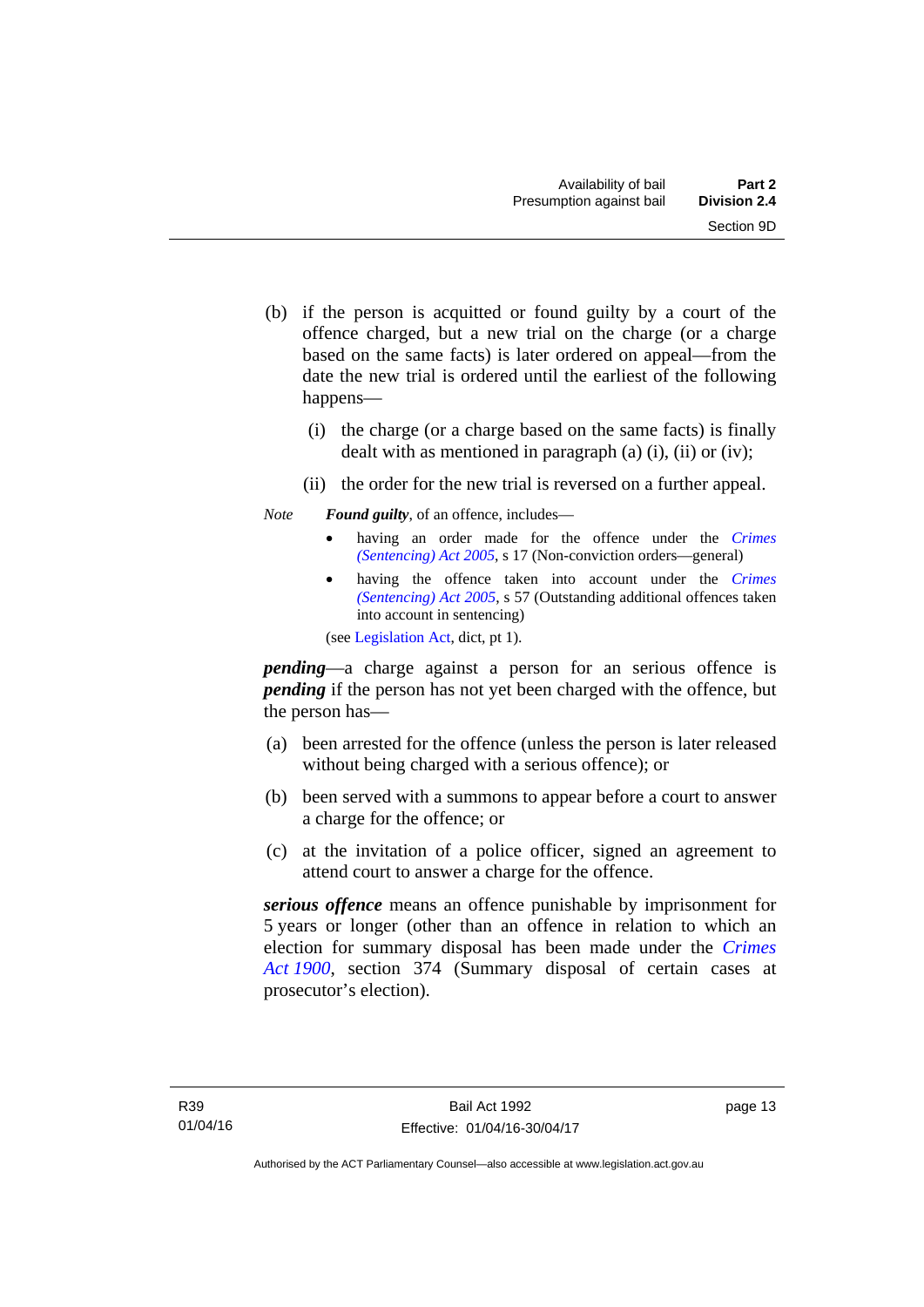### <span id="page-21-0"></span>**9E Bail for person sentenced to imprisonment**

- (1) This section applies if—
	- (a) a person has been convicted of an offence by a court and sentenced to a period of imprisonment for the offence; and
	- (b) an appeal is pending in relation to the conviction or sentence.
- (2) A court must not grant bail to the person unless satisfied that special or exceptional circumstances exist favouring the grant of bail.
- (3) In this section:

*appeal* includes an appeal against a decision on appeal.

### <span id="page-21-1"></span>**9F Domestic violence offence—bail by authorised officer**

- (1) This section applies to a person accused of a domestic violence offence.
- (2) An authorised officer must not grant bail to the person unless satisfied that the person poses no danger to a protected person while released on bail.
- (3) However, even if the authorised officer is satisfied under subsection (2), the officer must refuse bail if satisfied that the refusal is justified after considering—
	- (a) for an adult—the matters mentioned in section 22 (Criteria for granting bail to adults); or
	- (b) for a child—the matters mentioned in section 23 (Criteria for granting bail to children).
- (4) Also, the person must not be released on bail under this section unless the person gives an undertaking to appear within 48 hours of being released.

Authorised by the ACT Parliamentary Counsel—also accessible at www.legislation.act.gov.au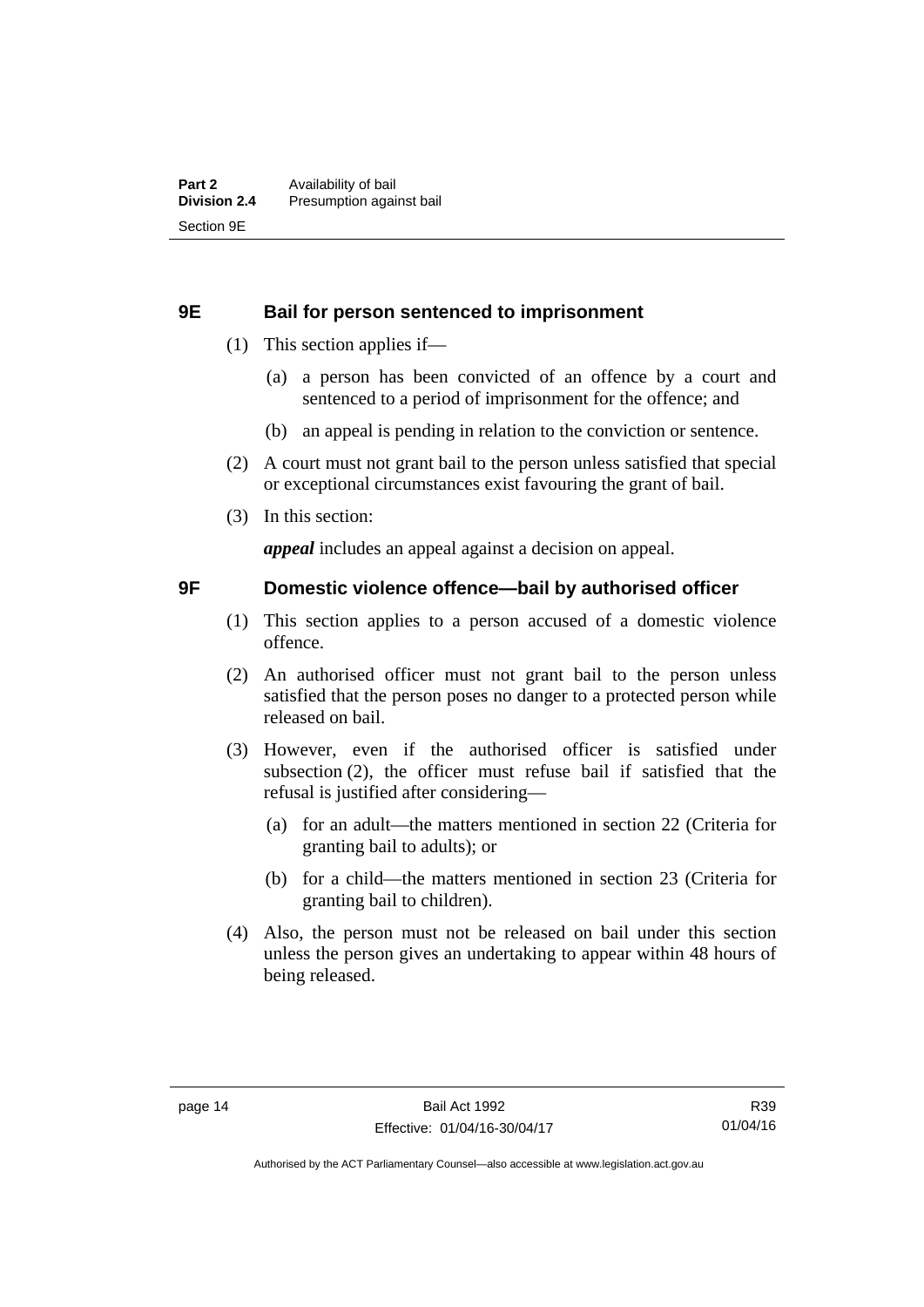- (5) If the authorised officer grants bail to the person under this section, the officer must, in the record made under section 27 (Recording of certain bail decisions), state why the officer is satisfied that the person poses no danger to any protected person.
- (6) In this section:

*protected person*, in relation to a person accused of a domestic violence offence—

- (a) means a person against whom the alleged conduct making up the offence was directed; and
- (b) includes any other relevant person in relation to the accused person.

*relevant person*—see the *[Domestic Violence and Protection Orders](http://www.legislation.act.gov.au/a/2008-46)  [Act 2008](http://www.legislation.act.gov.au/a/2008-46)*, dictionary.

- *Note* The *[Domestic Violence and Protection Orders Act 2008](http://www.legislation.act.gov.au/a/2008-46)*, s 15 (1) defines a *relevant person* in relation to a person (the *original person*) as any of the following people:
	- a domestic partner or former domestic partner of the original person (*domestic partner* is defined in the [Legislation Act,](http://www.legislation.act.gov.au/a/2001-14) s 169 (1))
	- a relative of the original person (*relative* is defined in the *[Domestic](http://www.legislation.act.gov.au/a/2008-46)  [Violence and Protection Orders Act 2008](http://www.legislation.act.gov.au/a/2008-46)*, s 15A)
	- a child of a domestic partner or former domestic partner of the original person
	- a parent of a child of the original person
	- someone who is or has been in a relevant relationship with the original person (*relevant relationship* is defined in the *[Domestic](http://www.legislation.act.gov.au/a/2008-46)  [Violence and Protection Orders Act 2008](http://www.legislation.act.gov.au/a/2008-46)*, s 15).

## <span id="page-22-0"></span>**9G Special or exceptional circumstances**

 (1) This section applies if a court or authorised officer is required under this part to be satisfied of the existence of special or exceptional circumstances favouring the grant of bail to a person.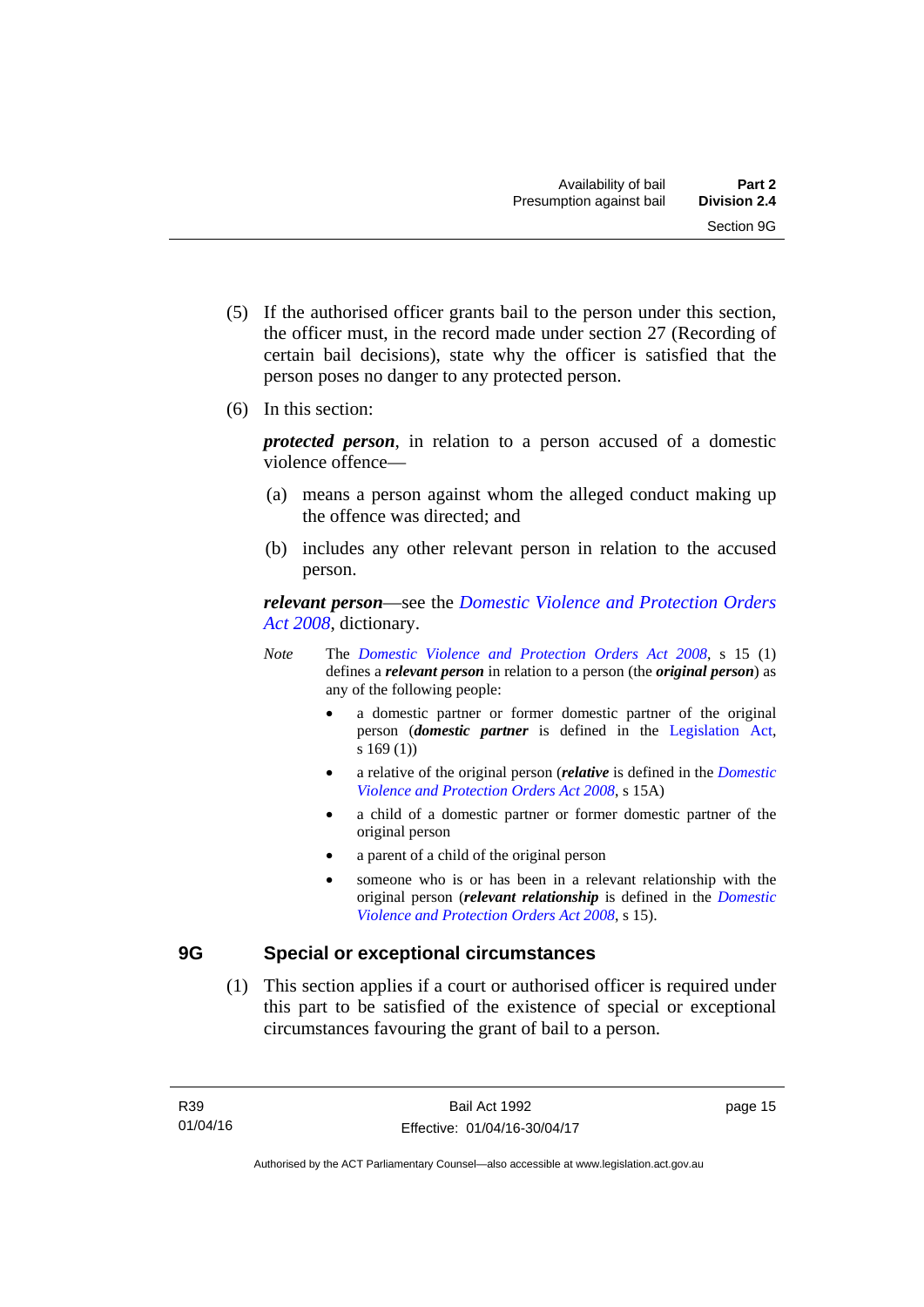- (2) A circumstance that would be an applicable bail criteria for the person is not a special or exceptional circumstance only because it is an applicable bail criteria.
- (3) Also, the court or authorised officer must consider the applicable bail criteria for the person only after the court or authorised officer is satisfied of the existence of the special or exceptional circumstances.

#### **Examples for s (3)**

- 1 Damien is before the court charged with having committed an aggravated robbery. He has earlier been charged with having committed aggravated robbery. Section 9D applies and there is a presumption against bail unless there are special or exceptional circumstances. Damien argues that there are special circumstances as he needs to support his child, he may lose his job and he may lose an opportunity to take up public housing. The court considers that the circumstances are not special or exceptional. Bail is not granted and the criteria in section 22 are not considered.
- 2 Jason is facing similar charges. Jason has had a car accident before his arrest for the second offence. His kidneys are damaged requiring dialysis every 3 days. Jason argues that his need for regular treatment and his reduced mobility mean that he is highly unlikely to abscond. The court considers these circumstances are special or exceptional. The court then considers the criteria in section 22 in deciding whether to grant bail.
- *Note* An example is part of the Act, is not exhaustive and may extend, but does not limit, the meaning of the provision in which it appears (see [Legislation Act,](http://www.legislation.act.gov.au/a/2001-14) s 126 and s 132).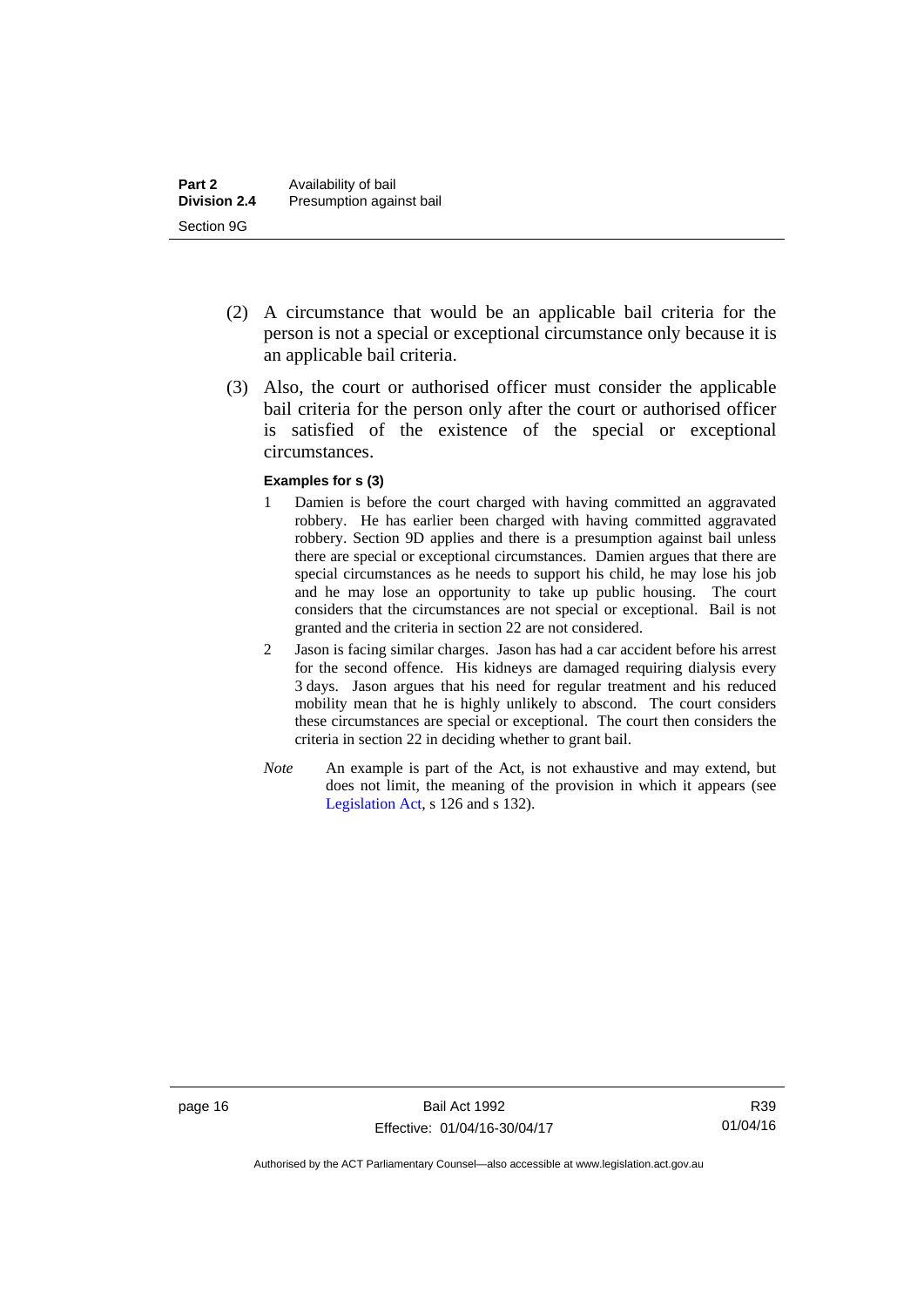# <span id="page-24-0"></span>**Part 3 Dispensing with bail**

# <span id="page-24-1"></span>**10 Dispensing with bail**

- (1) A court that may grant bail to an accused person may instead dispense with the requirement for bail.
- (2) In deciding whether to release an accused person from custody without requiring bail, a court may have regard to any information that appears to the court to be relevant and reliable.
- (3) If, during an appearance by an accused person before a court, no specific order or direction is made by the court in relation to bail, the court is taken to have dispensed with the requirement for bail.
- (4) Subsection (3) does not apply if, under section 33 (3), the court is taken to have continued bail.
- (5) A court must not dispense with the requirement for bail for an accused person to whom either of the following sections apply unless satisfied that special or exceptional circumstances exist justifying dispensing with the requirement:
	- (a) section 9D (Bail for serious offence committed while charge for another pending or outstanding);
	- (b) section 9E (Bail for person sentenced to imprisonment).

# <span id="page-24-2"></span>**11 Effect of dispensing with bail**

- (1) While the requirement for bail is dispensed with under this Act in relation to a person accused of an offence, the person is entitled to be and to remain at liberty in relation to the offence until the person is required to appear before a court in relation to the offence.
- (2) Subsection (1) does not apply to an accused person while the person is in custody for another offence or reason in relation to which the person is not entitled to be at liberty, whether under this Act or otherwise.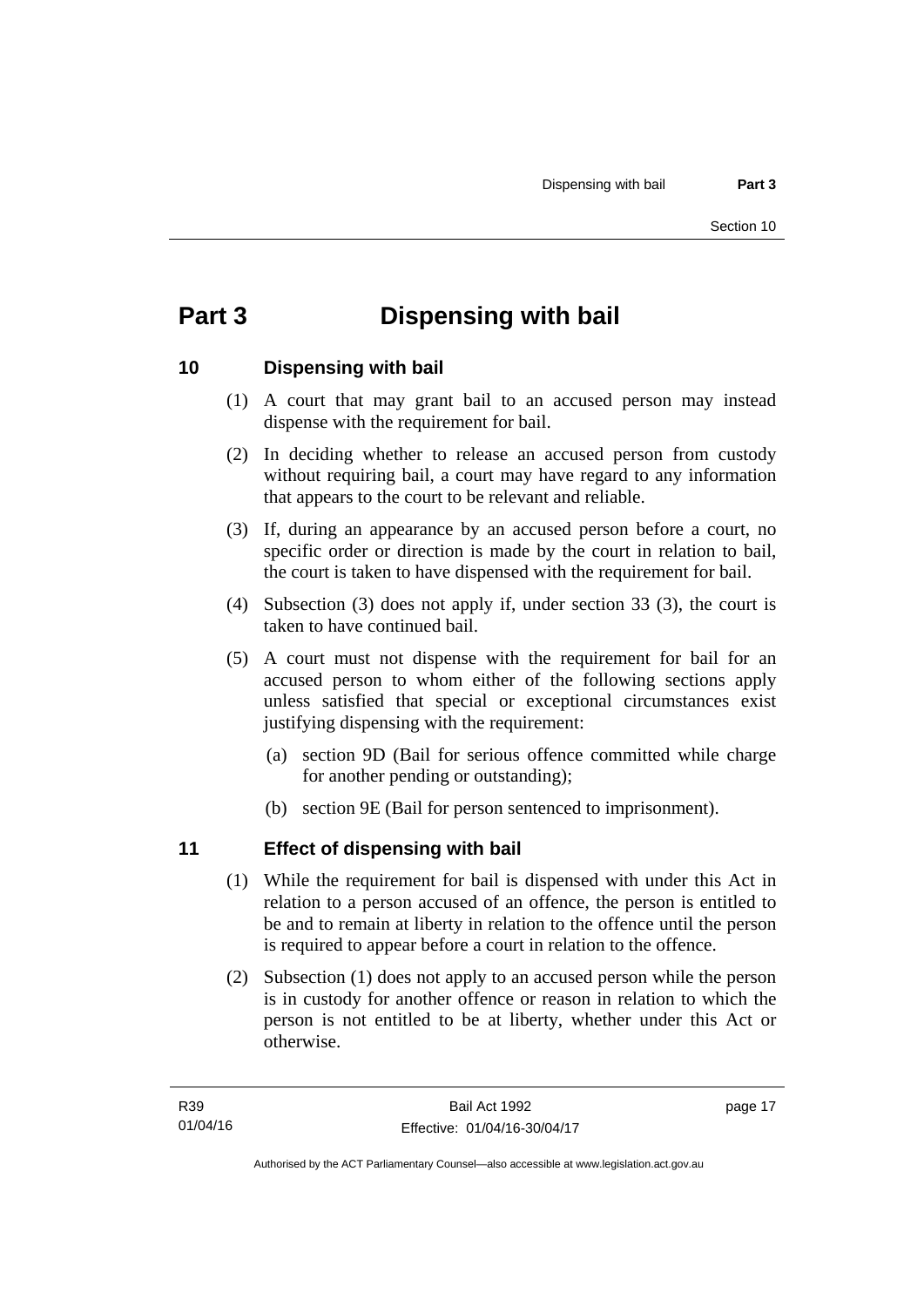#### **Part 3** Dispensing with bail

Section 12

# <span id="page-25-0"></span>**12 Decision to dispense with bail**

For part 6, if a court dispenses with the requirement for bail, the court is taken to have made a decision in relation to bail.

page 18 Bail Act 1992 Effective: 01/04/16-30/04/17

R39 01/04/16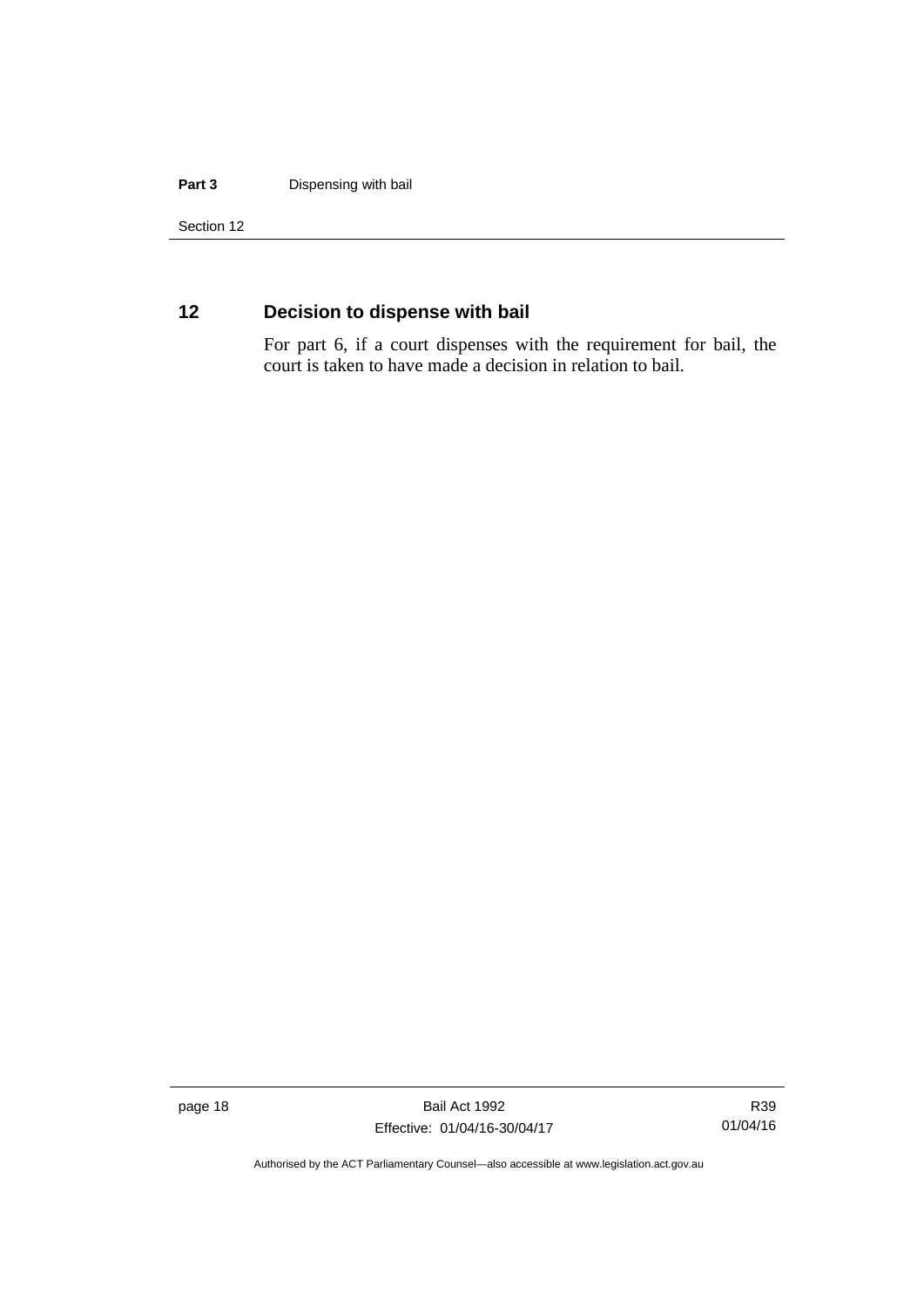# <span id="page-26-0"></span>**Part 4 Grant of bail**

# <span id="page-26-1"></span>**12A Meaning of** *bail order* **and** *bail review application***—pt 4**

In this part:

*bail order*—see section 19(1).

*bail review application* means an application in relation to bail made under section 41 (Right of review of bail decisions).

# <span id="page-26-2"></span>**12B When is a proceeding** *before the Supreme Court***?—pt 4**

For this part, a proceeding for an offence is *before the Supreme Court* if the court has jurisdiction in the proceeding because the accused person to whom the proceeding relates—

- (a) has been committed to the court for trial or sentence; or
- (b) is an accused in a prosecution on indictment instituted by the director of public prosecutions under the *[Director of Public](http://www.legislation.act.gov.au/a/1990-22)  [Prosecutions Act 1990](http://www.legislation.act.gov.au/a/1990-22)*, section 7; or
- (c) has lodged an appeal to the court against a conviction, order or sentence imposed on the person by the Magistrates Court.

# <span id="page-26-3"></span>**13 Deciding bail after charge laid**

- $(1)$  If—
	- (a) a person who has been taken into custody by a police officer is charged with an offence but is not to be brought before a court immediately after being charged; or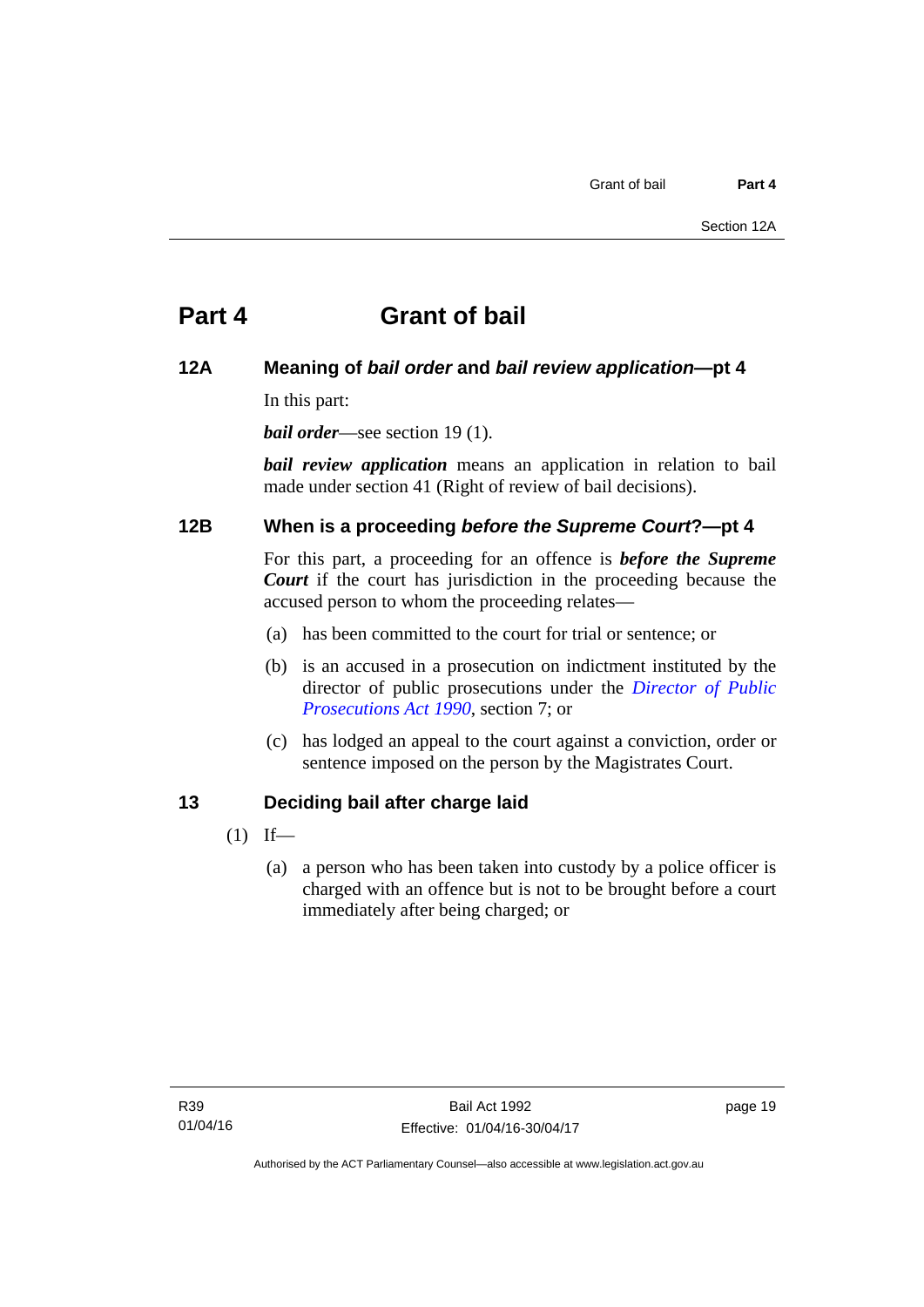Section 13

 (b) it is not practicable to bring immediately before a court a person arrested under a warrant (being a warrant which does not expressly preclude the granting of bail) issued under the *[Magistrates Court Act 1930](http://www.legislation.act.gov.au/a/1930-21)*, section 42 (2) (Issue of warrant and summons) in relation to an offence punishable by a fine or by imprisonment for a period not exceeding 2 years;

the police officer who charges or arrests the person—

- (c) must tell the person that the person may—
	- (i) apply for bail; and
	- (ii) communicate with a lawyer of the person's choice in relation to the making of an application for bail; and
	- (iii) if the person cannot speak or understand the English language—have recourse to the services of a competent interpreter; and
	- (iv) communicate with someone else of the person's choice who may reasonably be expected to assist the person in relation to the provision of bail; and

if the person asks for facilities to do so, must provide the person with reasonable facilities to enable the person to communicate with a lawyer, an interpreter or someone else; and

- (d) must tell the person about—
	- (i) the applicable bail criteria; and
	- (ii) the conditions subject to which the person may be released on bail; and

Authorised by the ACT Parliamentary Counsel—also accessible at www.legislation.act.gov.au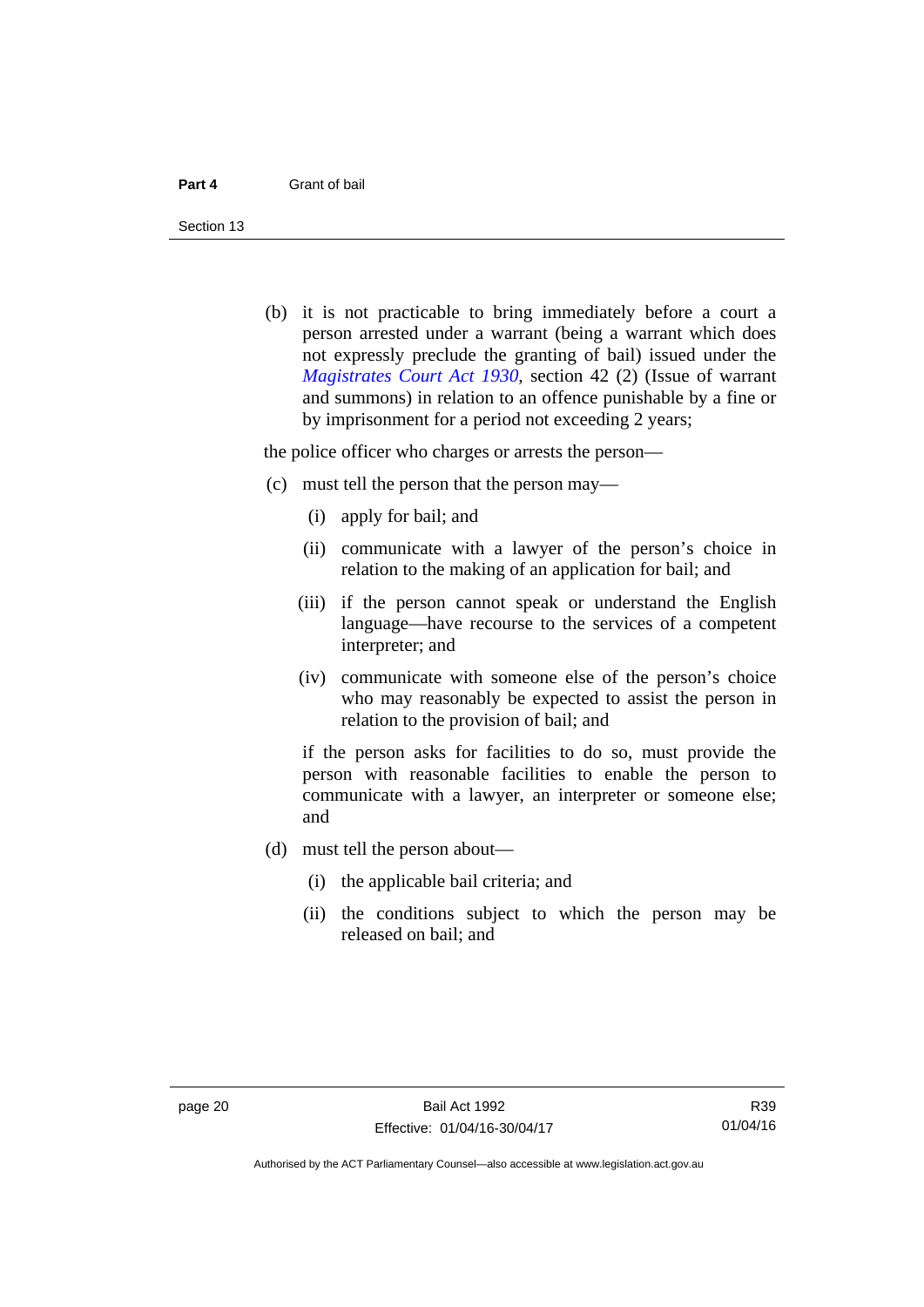- (e) if the person applies for bail—
	- (i) if the police officer is authorised to grant bail to the person—must consider whether the person should be granted bail; or
	- (ii) in any other case—must bring the person before an authorised officer.
- (2) If a person is brought before an authorised officer under subsection (1) (e) (ii), the authorised officer must consider whether the person should be granted bail.
- (3) If, before subsection (1) has been fully complied with in relation to an accused person, an authorised officer is satisfied that it is appropriate to release the person on bail subject only to the person giving an undertaking to appear, the authorised officer may so release the person.
- (4) A police officer who charges or arrests a person need not comply with subsection  $(1)$   $(c)$   $(ii)$ ,  $(iii)$  or  $(iv)$  if the police officer believes on reasonable grounds that non-compliance is necessary to prevent—
	- (a) the escape of an accomplice of the accused person; or
	- (b) the loss, destruction or falsification of evidence relating to the offence.
- (5) If a police officer who charges or arrests a person does not comply with subsection  $(1)$   $(c)$   $(ii)$ ,  $(iii)$  or  $(iv)$  for a reason mentioned in subsection (4), the police officer must record the reason.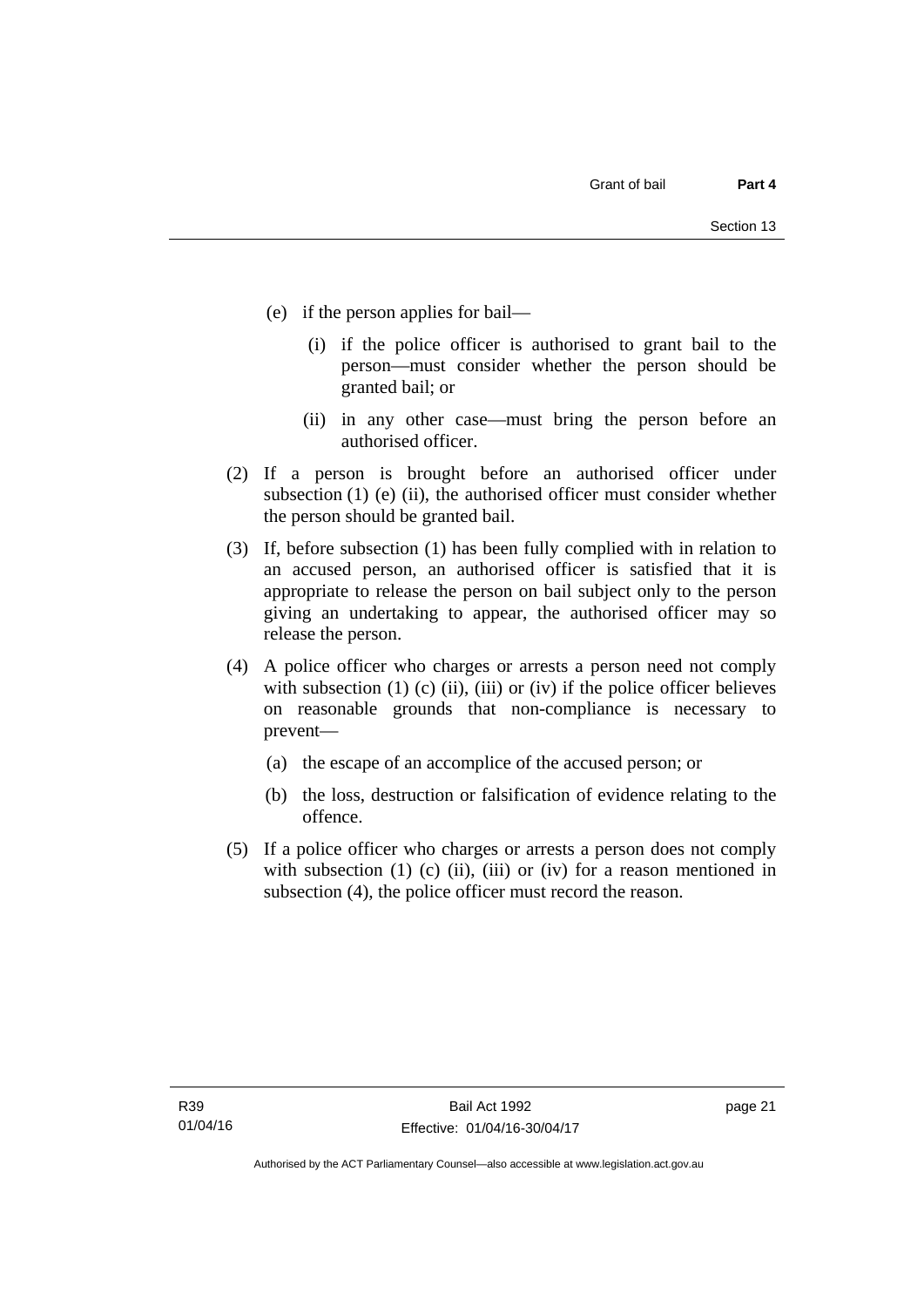### <span id="page-29-0"></span>**14 Grant of bail by authorised officers**

- (1) Subject to subsection (2), an authorised officer may grant bail in accordance with this Act to an accused person who is present at a police station.
- (2) An authorised officer must not grant bail to a person accused of an offence if—
	- (a) a decision about bail in relation to the offence has been made by a court; or
	- (b) the offence is a domestic violence offence of murder.
	- *Note* A reference to an offence against a territory law includes a reference to a related ancillary offence, eg attempt (see [Legislation Act](http://www.legislation.act.gov.au/a/2001-14), s 189).

## <span id="page-29-1"></span>**15 Deciding of questions of bail by authorised officers**

- (1) An authorised officer who is required to consider whether to grant bail to an accused person must as soon as reasonably practicable—
	- (a) give—
		- (i) the accused person or a lawyer representing the accused person; and
		- (ii) any police officer involved in the investigation of the offence with which the accused person is charged;

an opportunity to make submissions to the authorised officer about the conditions to which any grant of bail to the accused person should be made subject; and

 (b) having regard to those submissions, to the applicable bail criteria and to any other available information that the authorised officer considers relevant and reliable, decide whether the person should be granted bail.

Authorised by the ACT Parliamentary Counsel—also accessible at www.legislation.act.gov.au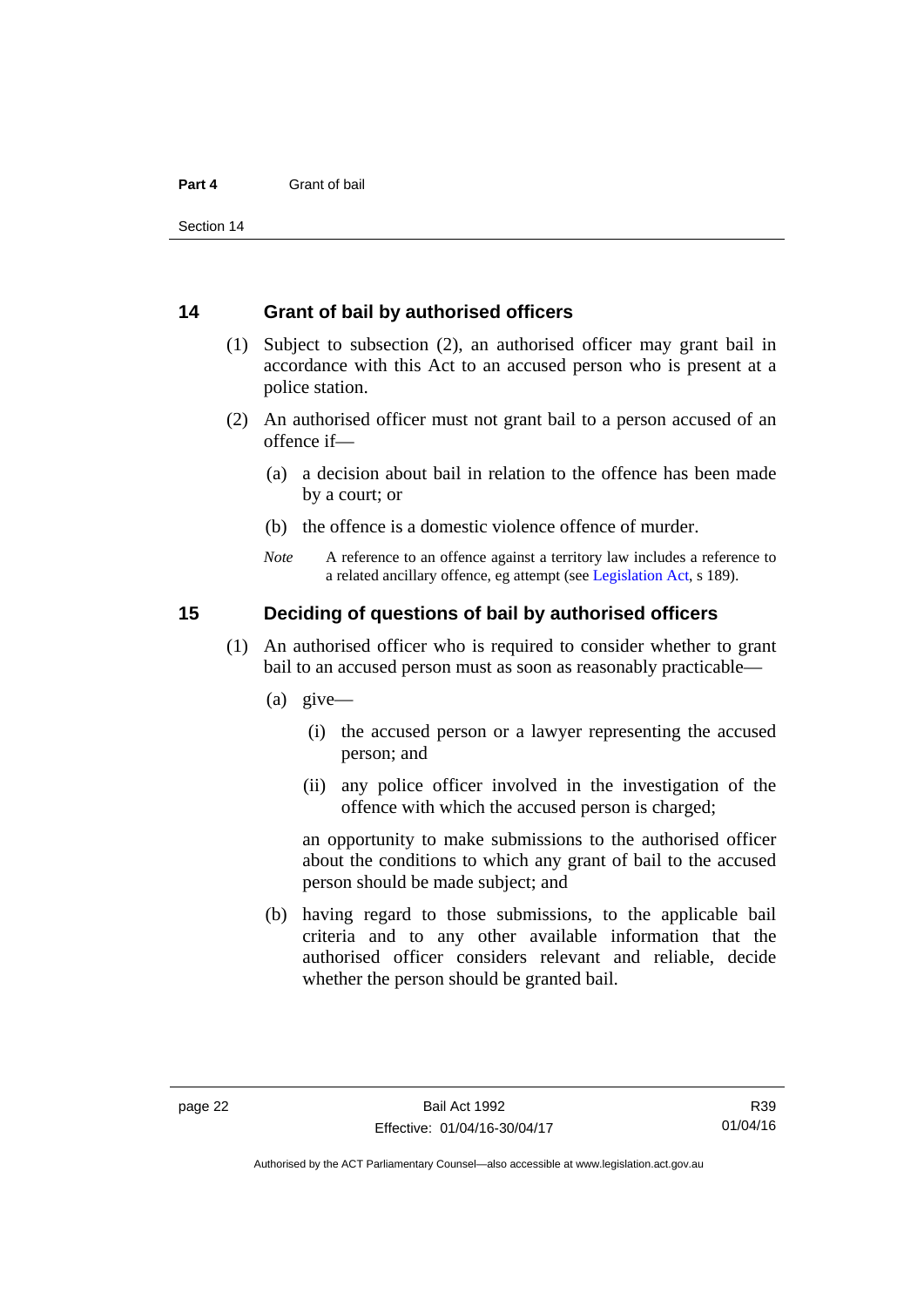- (2) If the authorised officer is satisfied, having regard to the applicable bail criteria, that—
	- (a) it is appropriate to release the person on the person giving an undertaking to appear; and
	- (b) it is not necessary to impose a bail condition;

the authorised officer must release the person on the person giving that undertaking.

- (3) If the authorised officer is satisfied, having regard to the applicable bail criteria, that it is not appropriate to grant bail to the accused person without imposing a condition, the authorised officer must, having regard to—
	- (a) the conditions that may be imposed in granting bail to a person; and
	- (b) the extent to which the imposition of 1 or more bail conditions would be appropriate having regard to the matters mentioned in whichever of section 9F (2), section 22 or section 23 applies to the making of a decision regarding the granting of bail to the accused person;

decide whether to grant bail to the accused person.

# <span id="page-30-0"></span>**16 Notification of decision of authorised officer**

- (1) If an authorised officer decides—
	- (a) to refuse to grant bail to an accused person; or
	- (b) to grant bail to an accused person subject to 1 or more bail conditions;

the authorised officer must inform the accused person—

- (c) of his or her decision; and
- (d) the right of the accused person to request a review of the decision under section 38; and

page 23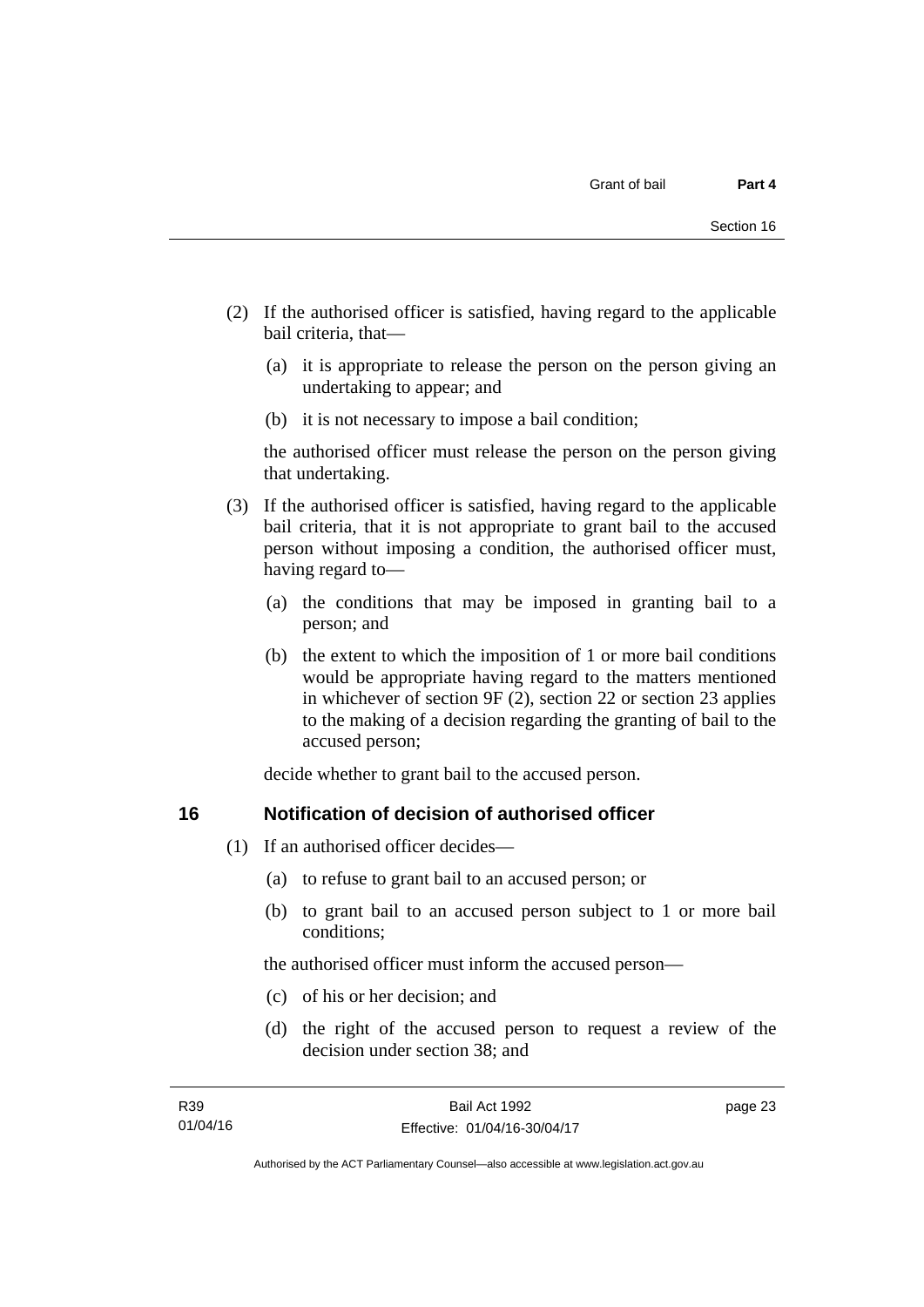- (e) if bail is refused—that the person is entitled to communicate with a lawyer; and
- (f) if the person would be granted bail subject to 1 or more bail conditions and that bail condition, or those bail conditions, are such that the person is unable or unwilling to comply, or to arrange for compliance, with them—that the person is entitled to communicate with a lawyer.
- (2) An authorised officer must, on being requested to do so by an accused person in relation to whom the authorised officer has made a decision of the kind referred to in subsection (1) (a) or (b), provide the person with reasonable facilities to communicate with a lawyer.
- (3) An authorised officer who refuses to grant bail to an accused person need not comply with subsection  $(1)$  (e) or  $(f)$  and subsection  $(2)$  if the authorised officer believes on reasonable grounds that non-compliance is necessary to prevent—
	- (a) the escape of an accomplice of the accused person; or
	- (b) the loss, destruction or falsification of evidence relating to the offence.
- (4) If an authorised officer does not comply with subsection (1) (e) or (f) and subsection (2) for a reason mentioned in subsection (3), the authorised officer must record the reason.
- (5) If an authorised officer decides to grant bail to an accused person in relation to a domestic violence offence, the officer must take reasonable steps to tell each protected person, as soon as practicable, about the decision and, if the accused person is granted bail subject to a bail condition, about the condition.
- (6) If an authorised officer decides not to grant bail to an accused person in relation to a domestic violence offence, the officer must tell each protected person about the decision.

R39 01/04/16

Authorised by the ACT Parliamentary Counsel—also accessible at www.legislation.act.gov.au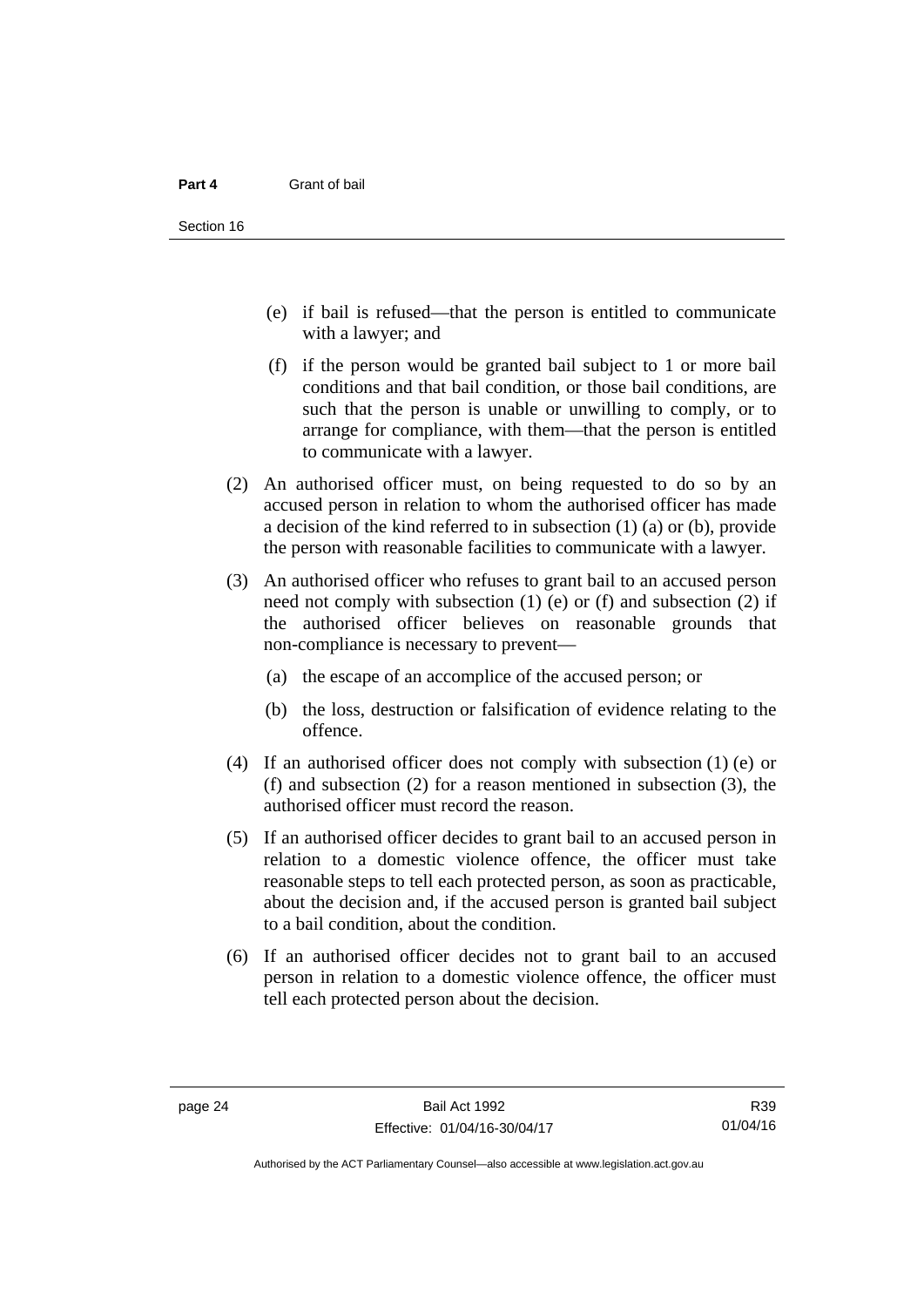# (7) In this section:

*protected person*, in relation to a domestic violence offence, means—

- (a) if the conduct making up the offence was directed at a child—a person with parental responsibility for the child; or
- (b) if the conduct making up the offence was directed at someone else—the person at whom the conduct was directed.

# <span id="page-32-0"></span>**17 Charged people in custody to be brought before court**

An accused person who—

- (a) has been taken into custody and charged with an offence; and
- (b) is refused bail by an authorised officer or is not released on bail granted by an authorised officer;

must be brought before a court as soon as practicable after the person has been taken into custody and, in any case, within 48 hours after having been taken into custody.

# <span id="page-32-1"></span>**18 Facilities to be provided to accused people**

- (1) If an accused person in police custody is to be brought, for the first time in relation to the offence, before a court more than 4 hours after the person came into custody—
	- (a) the police officer for the time being in charge of the police station where the person is in custody; or
	- (b) if the person is not in custody at a police station—the police officer who has custody of the person;

must, if it is reasonably practicable to do so, provide the person with, and allow the person to use—

 (c) facilities to enable the accused person to wash, shower or bathe and (if appropriate) to shave; and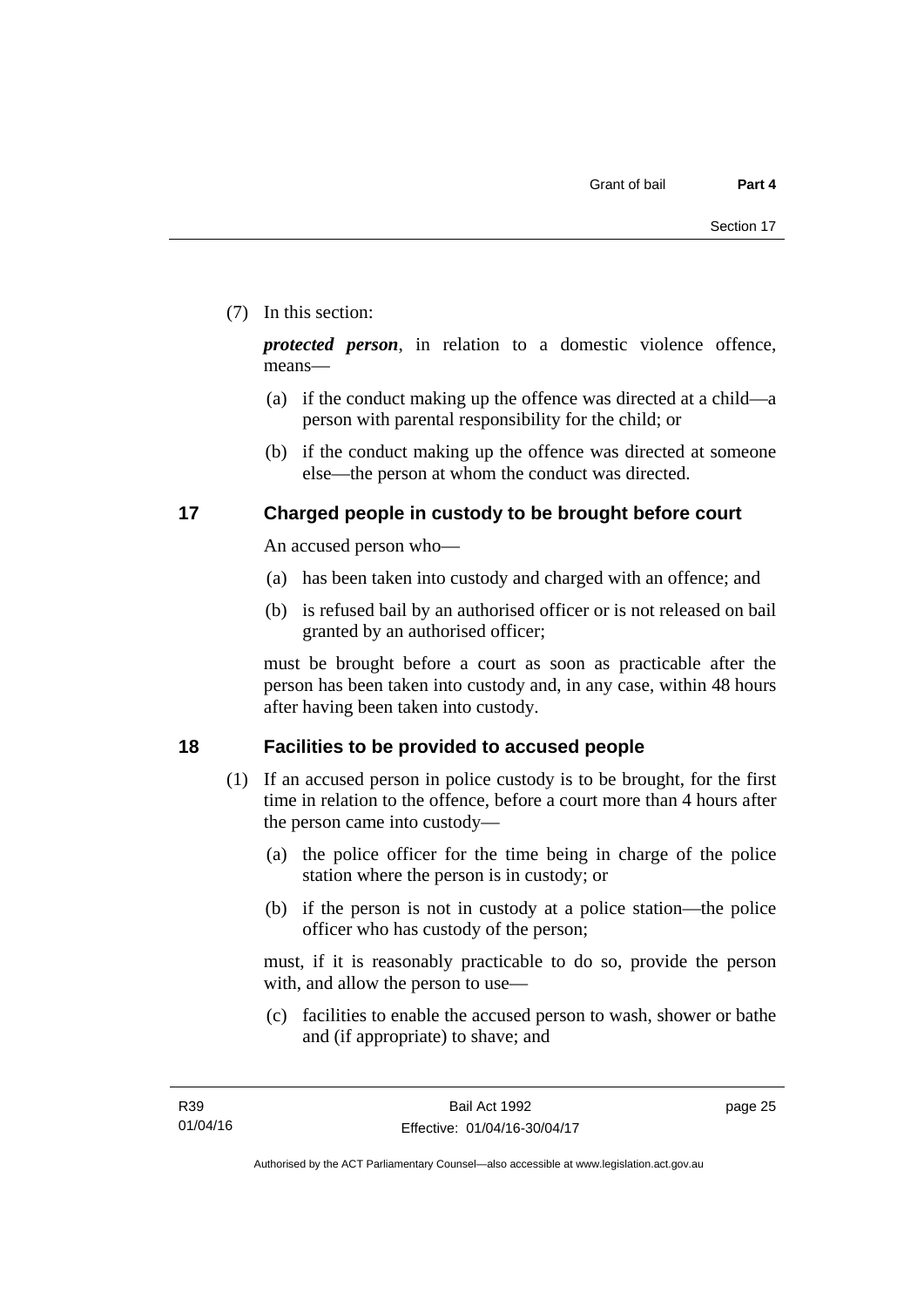- (d) facilities to enable the accused person to change his or her clothing.
- (2) Nothing in subsection (1) requires a police officer, the Territory or the Commonwealth to provide clothing for the accused person unless the clothing is brought to the police station or other place where the accused person is in custody by a member of the accused person's family or some other person.

### <span id="page-33-0"></span>**19 Court bail—general**

- (1) A court may, in accordance with this part, make any of the following orders in relation to bail (a *bail order*):
	- (a) an order granting bail to an accused person who is being held in custody in relation to an offence with which the person has been charged;
	- (b) an order enlarging, varying or revoking bail granted to the person.
- (2) In deciding whether to make a bail order in relation to an accused person, a court may have regard to any information it considers relevant and reliable.
- (3) This Act does not limit the number of applications in relation to bail that an accused person may make to a court in accordance with this Act.
- (4) A court must deal with an application in relation to bail as soon as reasonably practicable.
- (5) However, a court may decide not to hear an application in relation to bail if the application is frivolous or vexatious.

R39 01/04/16

Authorised by the ACT Parliamentary Counsel—also accessible at www.legislation.act.gov.au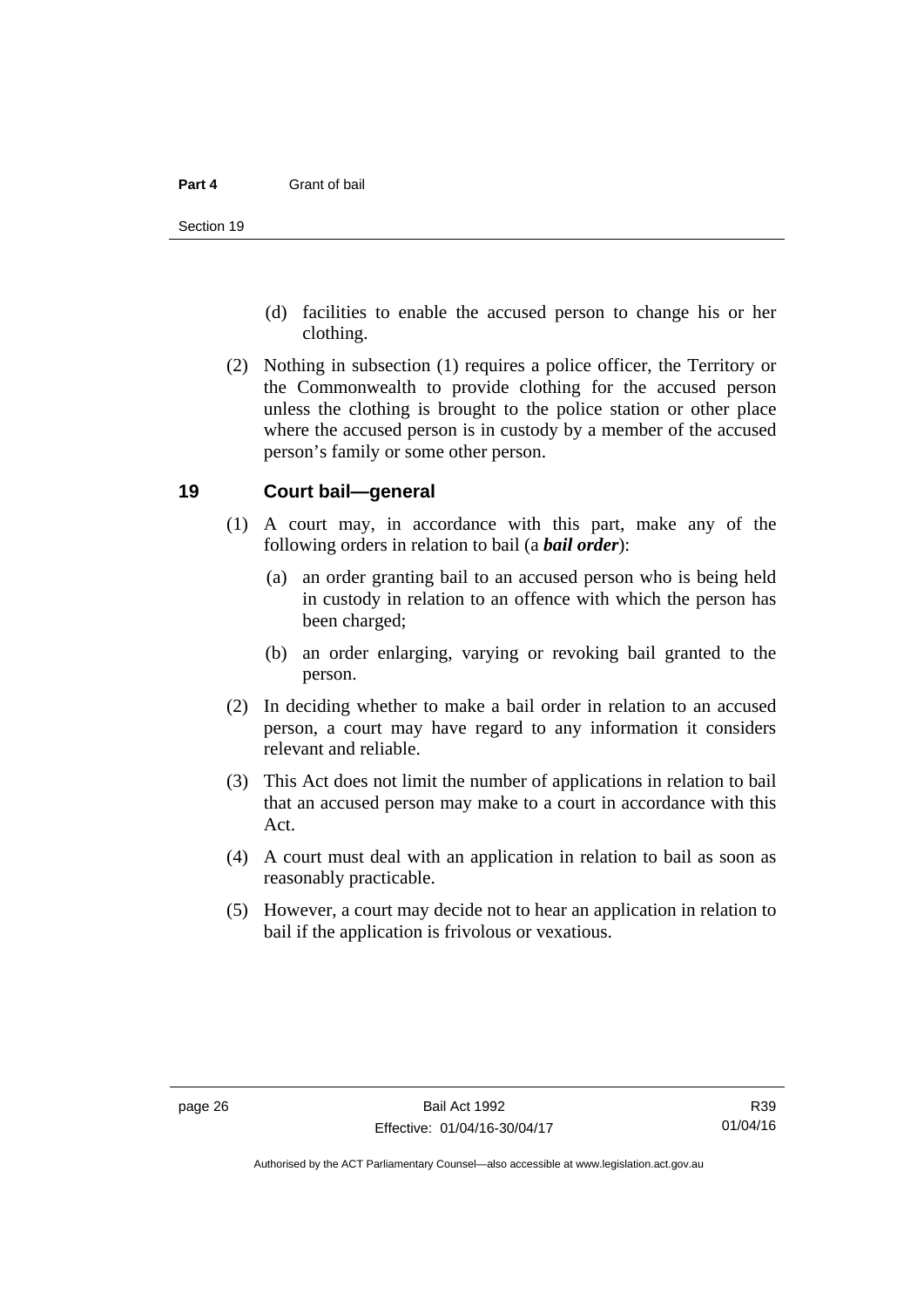# <span id="page-34-0"></span>**20 Power in relation to bail—Magistrates Court**

- (1) The Magistrates Court has power to make a bail order in relation to an accused person only if a proceeding for an offence with which the person is charged—
	- (a) is, or is about to be brought, before the Magistrates Court; or
	- (b) is before the Supreme Court, and the following apply:
		- (i) the Magistrates Court or the Supreme Court has granted bail to the person in the proceeding;
		- (ii) the person is in custody because the person has been arrested under section 56A (Arrest without warrant of person on bail) and has not been brought before the Supreme Court in relation to the reason for the arrest;
		- (iii) the day on which the application for bail is made is not a Supreme Court sitting day, and is a day on which a magistrate is sitting in relation to another proceeding before the Magistrates Court.
- (2) In this section:

*Supreme Court sitting day* means a day other than a Saturday, a Sunday or a public holiday.

# <span id="page-34-1"></span>**20A Repeat application for bail—Magistrates Court**

- (1) This section applies to an application for bail (other than a bail review application) by an accused person in a proceeding if—
	- (a) the proceeding is one in which the Magistrates Court has power to make a bail order under section 20 (1) (a); and
	- (b) the accused person has made 2 applications in the Magistrates Court for bail in the proceeding.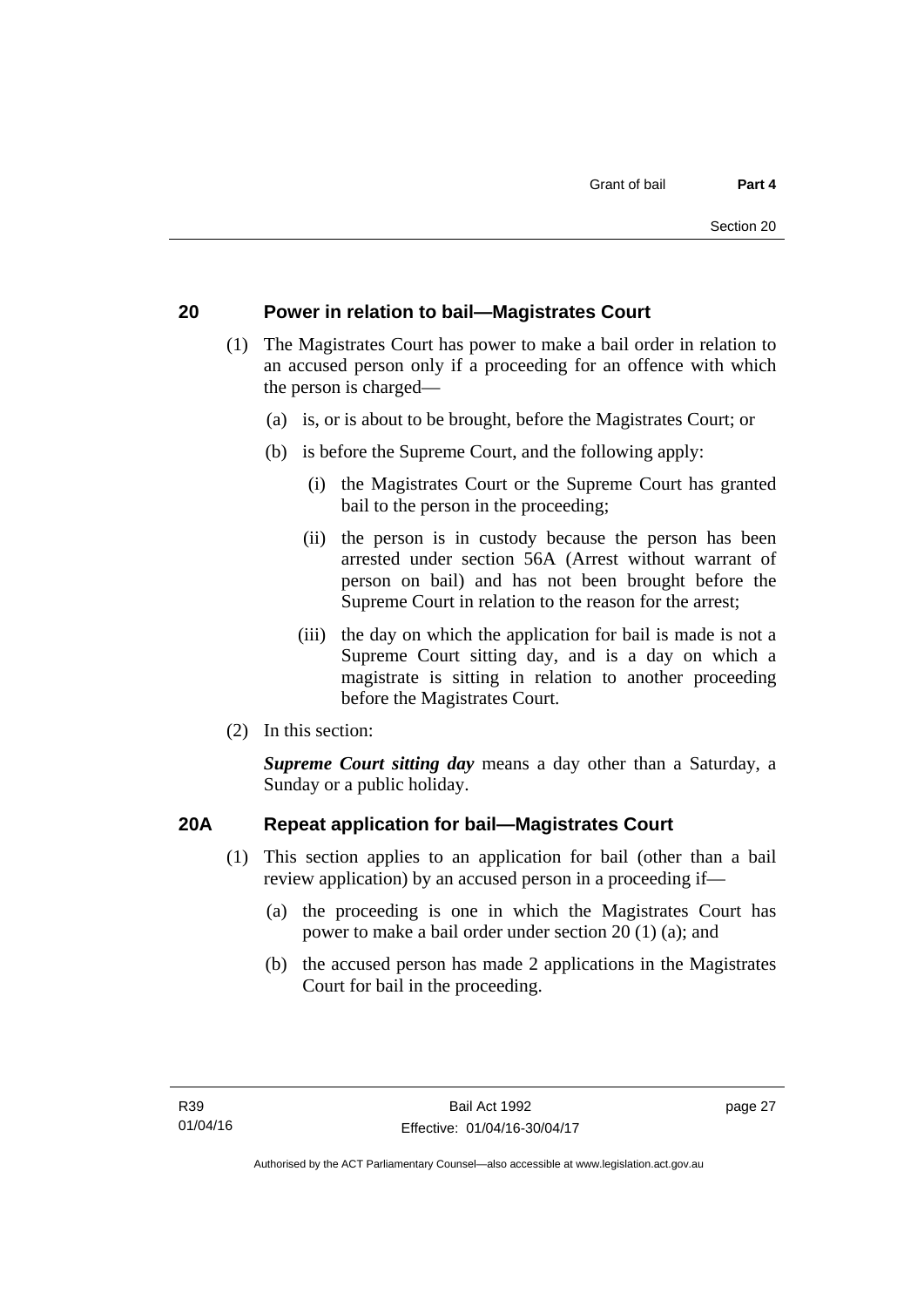- (2) The court may only consider a third or subsequent application for bail by the person in the proceeding if the court is satisfied—
	- (a) that since the last application for bail there has been a change in circumstances relevant to the granting of bail; or
	- (b) that there is fresh evidence or information of relevance to the granting of bail that was unavailable at the last application for bail.

### <span id="page-35-0"></span>**20B Power in relation to bail—Supreme Court**

 The Supreme Court has power to make a bail order in relation to an accused person only if —

- (a) a proceeding for an offence with which the person is charged is before the Supreme Court; or
- (b) if the proceeding is not before the Supreme Court—section 43 (Power of Supreme Court to review—decision of authorised officer) or section 43A (Power of Supreme Court to review decision of Magistrates Court or Supreme Court) apply.

# <span id="page-35-1"></span>**20C Repeat application for bail—Supreme Court**

- (1) This section applies to an application for bail (other than a bail review application) by an accused person in a proceeding if—
	- (a) the proceeding is one in which the Supreme Court has power to make a bail order under section 20B (a); and
	- (b) the accused person has—
		- (i) made 2 or more applications for bail in the Magistrates Court when the proceeding was before that court; or
		- (ii) if subparagraph (i) does not apply—made 1 application in the Supreme Court for bail in the proceeding.

Authorised by the ACT Parliamentary Counsel—also accessible at www.legislation.act.gov.au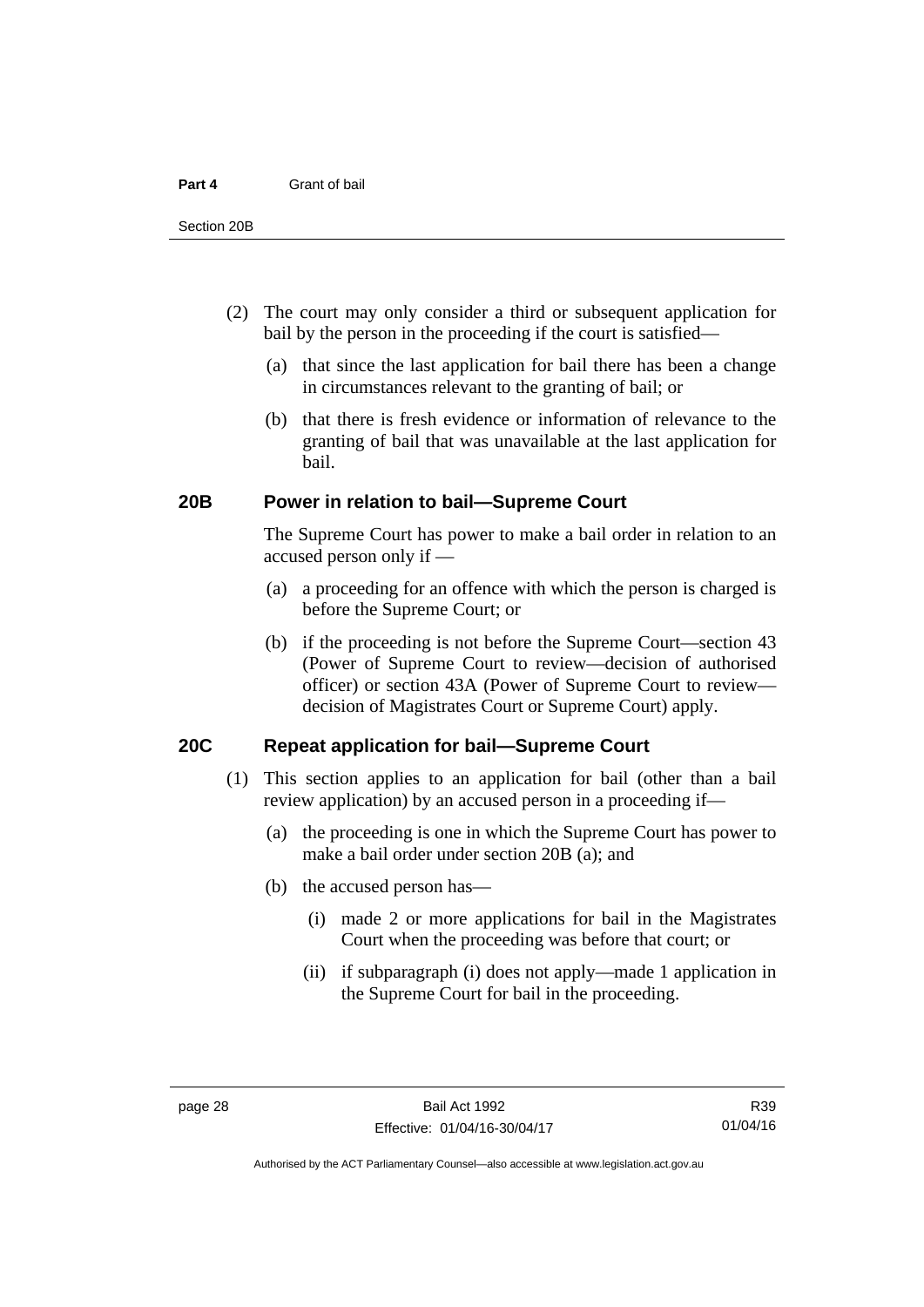- (2) The court may only consider a further application for bail (other than a bail review application) by the person in the proceeding if the court is satisfied—
	- (a) that since the last application for bail there has been a change in circumstances relevant to the granting of bail; or
	- (b) that there is fresh evidence or information of relevance to the granting of bail that was unavailable at the last application for bail.

#### **Examples**

- 1 An accused person has made only 1 application for bail in the Magistrates Court in a criminal proceeding. The person is committed for trial in the Supreme Court in relation to the proceeding. If the accused makes an application for bail in the Supreme Court in the proceeding, subsection (2) will not apply to the court's consideration of the application because the person did not make 2 or more applications for bail in the Magistrates Court when the proceeding was before that court.
- 2 An accused person has made 3 applications for bail in the Magistrates Court in a criminal proceeding. The person is committed for trial in the Supreme Court in relation to the proceeding. If the accused makes an application for bail in the Supreme Court in the proceeding, subsection (2) will apply to the court's consideration of the application.
- *Note* An example is part of the Act, is not exhaustive and may extend, but does not limit, the meaning of the provision in which it appears (see [Legislation Act,](http://www.legislation.act.gov.au/a/2001-14) s 126 and s 132).

#### **21 Bail in relation to several offences**

If an accused person has been charged with 2 or more offences for which bail may be granted and is being held in custody in relation to those offences—

 (a) a court or an authorised officer must, in considering whether to grant bail to the accused person, have regard to all the offences with which the person stands charged; and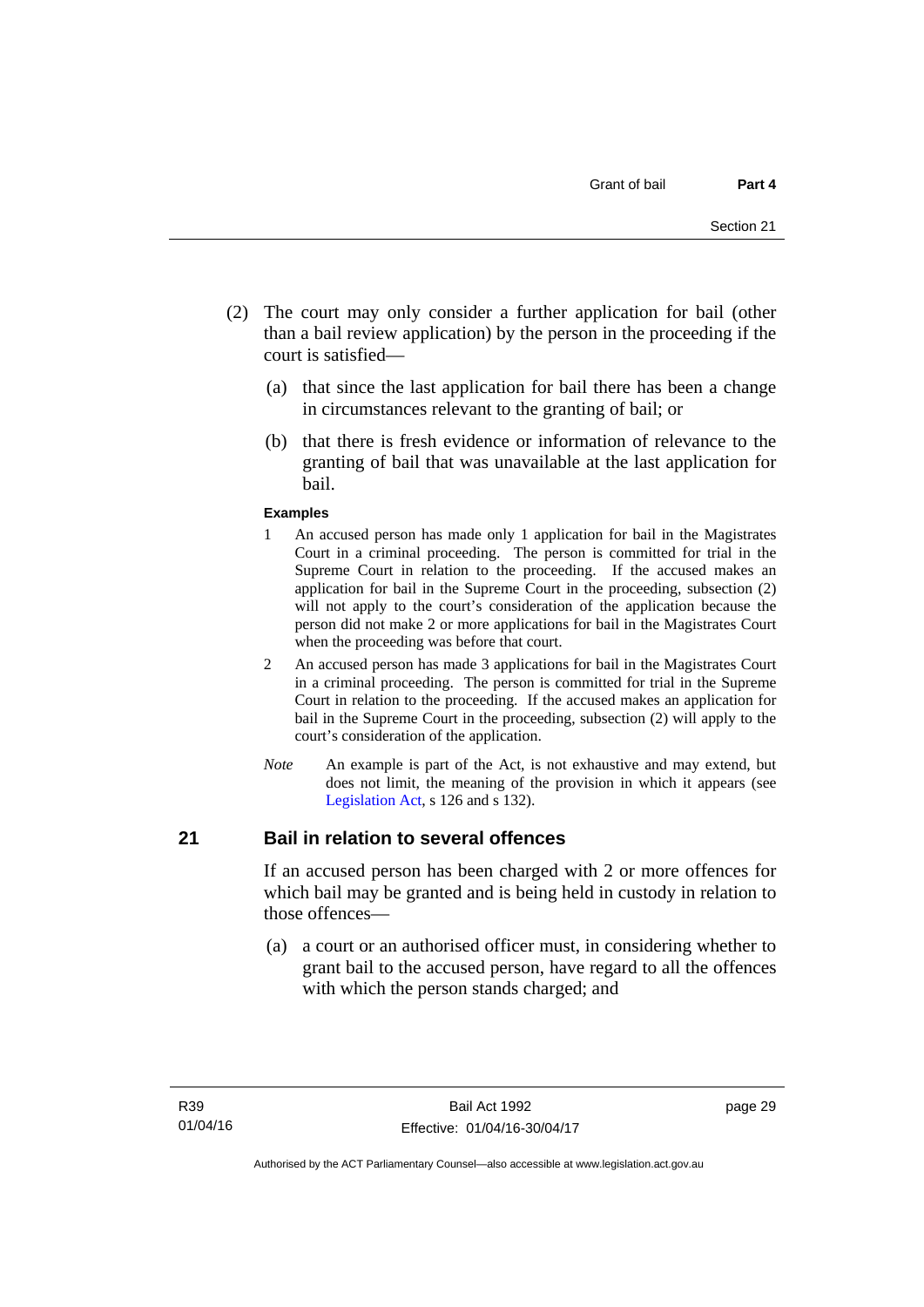- (b) if the court or authorised officer decides that the accused person should be granted bail—
	- (i) the accused person must be granted bail in relation to all the offences with which the person has been charged for which bail may be granted; and
	- (ii) the accused person need give only 1 undertaking to appear in relation to all the offences with which the person has been charged for which bail may be granted; and
	- (iii) if the accused person is granted bail subject to conditions—the conditions apply in relation to each offence with which the accused person is charged for which bail may be granted.

#### **22 Criteria for granting bail to adults**

- (1) In making a decision about the grant of bail to an adult in relation to an offence, a court or authorised officer must consider—
	- (a) the likelihood of the person appearing in court in relation to the offence; and
	- (b) the likelihood of the person, while released on bail—
		- (i) committing an offence; or
		- (ii) harassing or endangering the safety or welfare of anyone; or
		- (iii) interfering with evidence, intimidating a witness, or otherwise obstructing the course of justice, in relation to the person or anyone else; and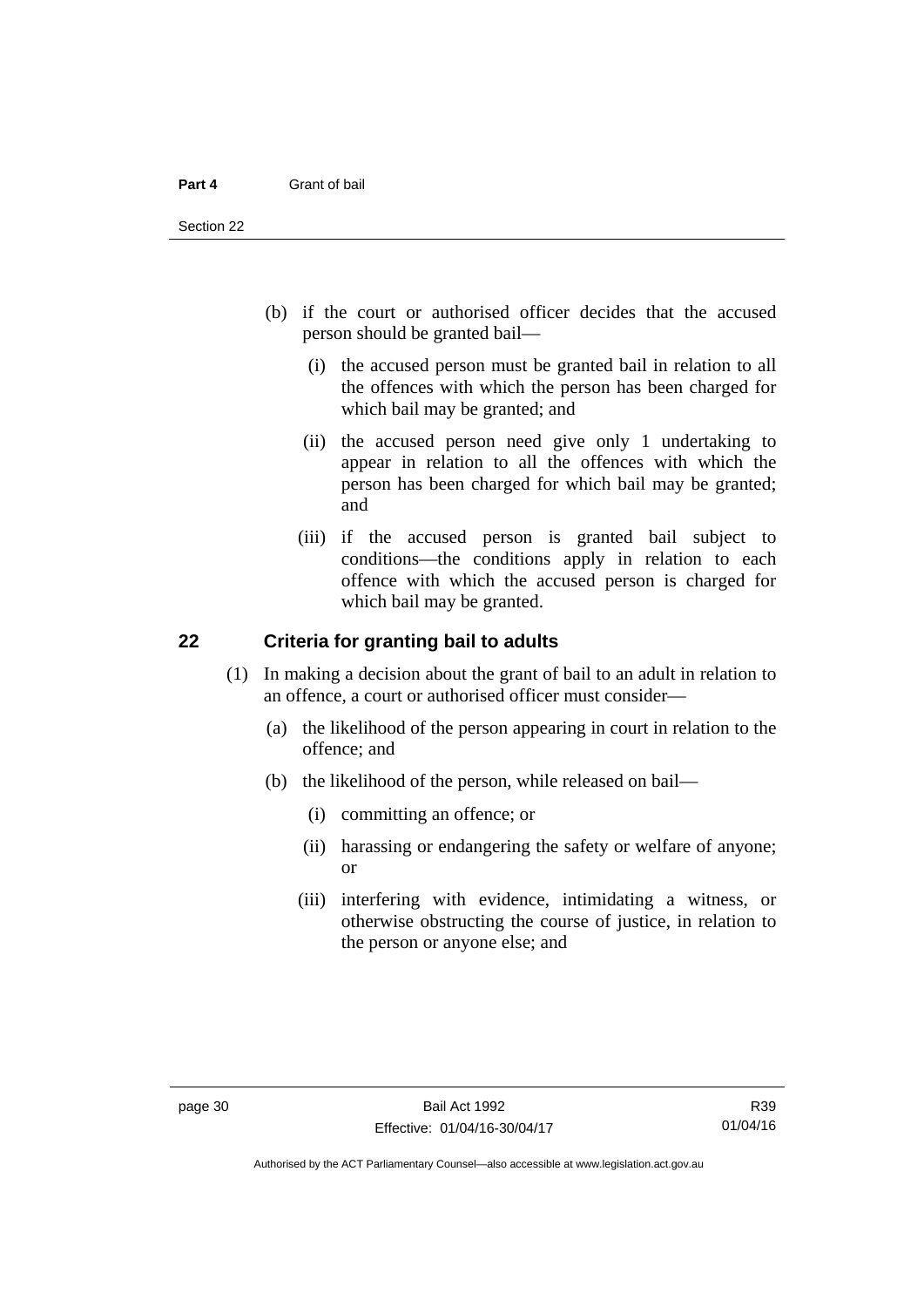(c) the interests of the person.

#### **Examples for par (c)**

- 1 the need of the person for physical protection
- 2 the period that the person may be held in custody if bail is refused and the conditions under which the person would be held
- *Note* An example is part of the Act, is not exhaustive and may extend, but does not limit, the meaning of the provision in which it appears (see [Legislation Act,](http://www.legislation.act.gov.au/a/2001-14) s 126 and s 132).
- (2) Also, if the person is convicted of an indictable offence, or the elements of an indictable offence are proven in relation to the person, but the person has not been sentenced, a court must consider the likelihood of the person being given a sentence of imprisonment.
- (3) In considering the matters mentioned in subsection (1) or (2), the court or authorised officer may have regard to any relevant matter, including—
	- (a) the nature and seriousness of the offence; or
	- (b) the person's character, background and community ties; or
	- (c) the likely effect of a refusal of bail on the person's family or dependants; or
	- (d) any previous grants of bail to the person; or
	- (e) the strength of the evidence against the person.

#### **Example**

In considering under subsection (1) the likelihood of the person appearing in court in relation to the offence, the court or authorised officer may have regard to whether the person failed to comply with a bail condition previously.

 (4) The reference in subsection (1) (b) (i) to an *offence* includes a reference to an offence against a law of the Commonwealth, a State or another Territory (including an external territory).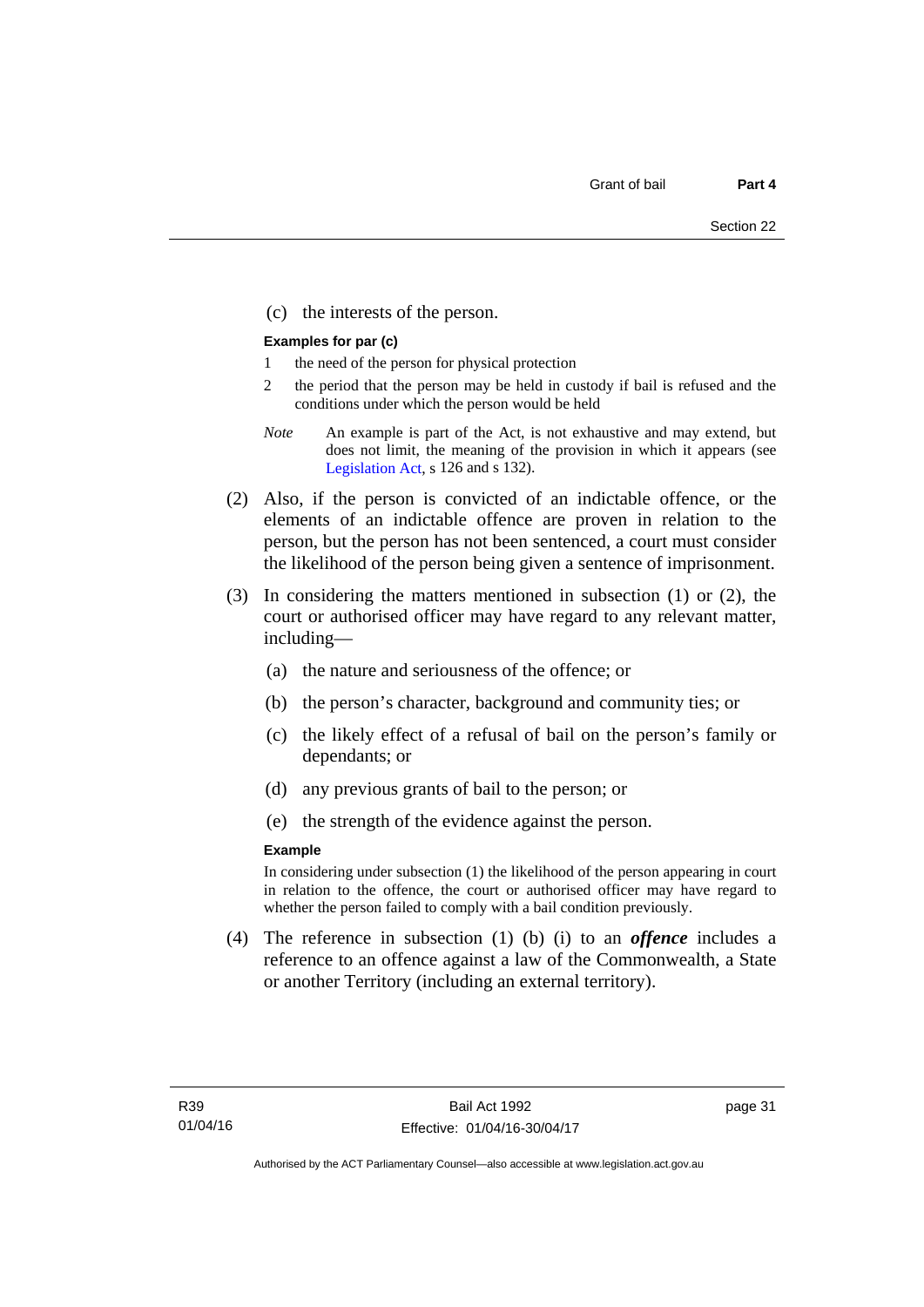#### **23 Criteria for granting bail to children**

- (1) In making a decision about the grant of bail to a child in relation to an offence, a court or authorised officer must consider—
	- (a) the matters mentioned in section 22 (1) (a) and (b), (2) and (3); and
	- (b) the principles in the *[Children and Young People Act 2008](http://www.legislation.act.gov.au/a/2008-19)*, section 94 (Youth justice principles); and
	- (c) if the decision is being made by a court and a report has been given to the court under the *[Court Procedures Act 2004](http://www.legislation.act.gov.au/a/2004-59)*, section 74D (Court may order report about young person) in relation to the child—the report.
- (2) In addition, the court or authorised officer must consider, as a primary consideration, the best interests of the child.

#### **23A Victim's concern about need for protection**

- (1) If a court is making a decision about the grant of bail to an accused person—
	- (a) the prosecutor must tell the court about any concern of which the prosecutor is aware expressed by a victim about the need for protection from violence or harassment by the accused person; and
	- (b) the court must receive any submission in relation to the concern and consider it in the context of the matter mentioned in section 22 (1) (b).
- (2) If an authorised officer who is making a decision about the grant of bail to an accused person is aware that a victim has expressed concern about the need for protection from violence or harassment by the accused person, the authorised officer must consider that concern in the context of the matters mentioned in section 9F (Domestic violence offence—bail by authorised officer) and section 22 (1) (b).

Authorised by the ACT Parliamentary Counsel—also accessible at www.legislation.act.gov.au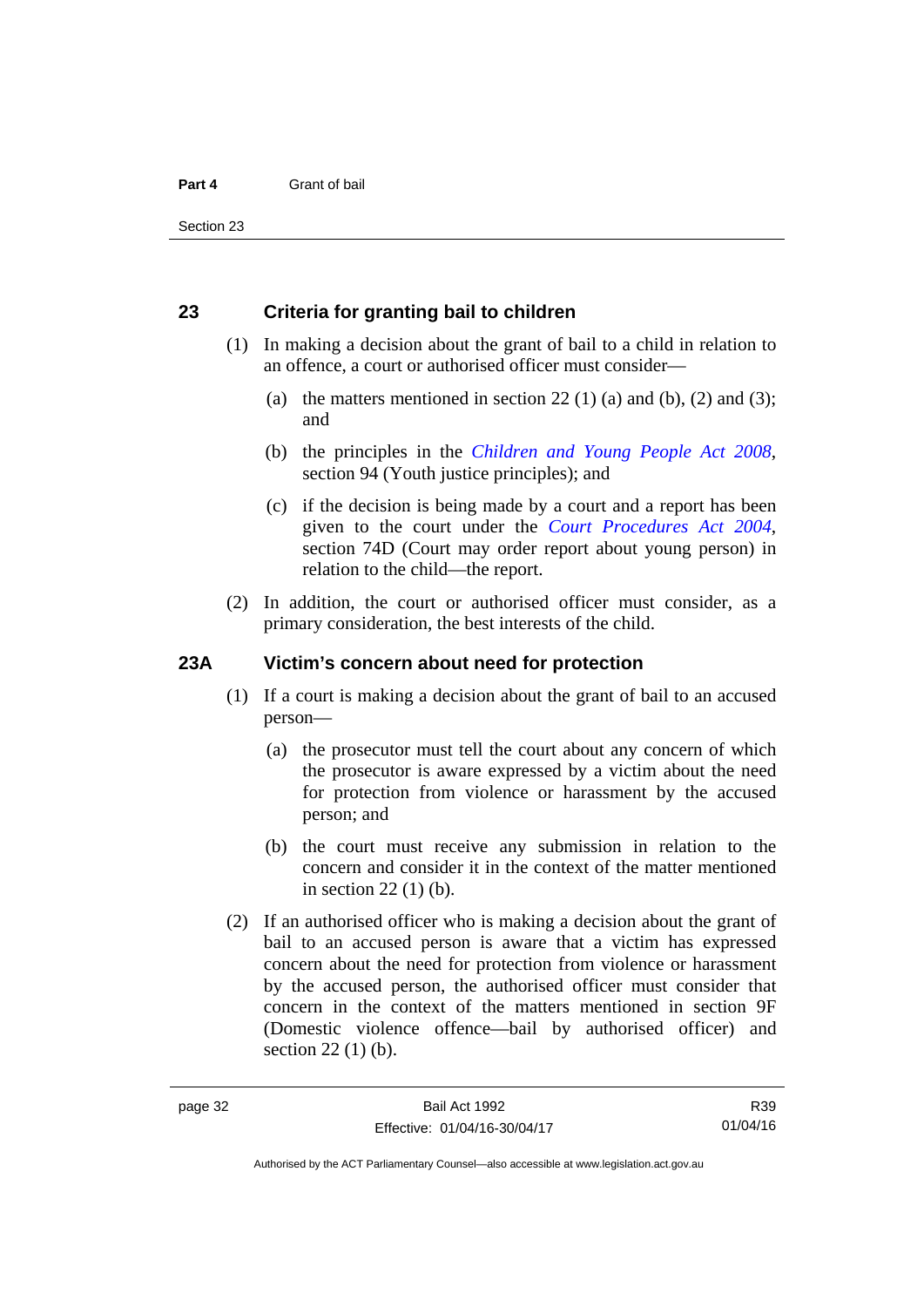## **Part 5 Bail conditions and undertakings to appear**

#### **24 Conditions of bail**

A court or an authorised officer may grant bail without imposing conditions or subject to bail conditions imposed—

- (a) for a court—by order; or
- (b) for an authorised officer—in writing.

#### **25 Conditions on which bail may be granted to adults**

- (1) The following conditions may be imposed on a grant of bail to an adult:
	- (a) conditions about the person's conduct while released on bail;
	- (b) a condition that the person, an acceptable person or each of a number of acceptable people—
		- (i) pays to the Territory a stated amount if the person fails to appear in court in accordance with his or her undertaking; or
		- (ii) gives acceptable security for the payment to the Territory of a stated amount if the person fails to appear in court in accordance with his or her undertaking;

*Note* For acceptable people and acceptable security, see s 32.

- (c) a condition that the person, an acceptable person or each of a number of acceptable people—
	- (i) deposits a stated amount with a court or authorised officer; and
	- (ii) forfeits the amount if the person fails to appear in court in accordance with his or her undertaking.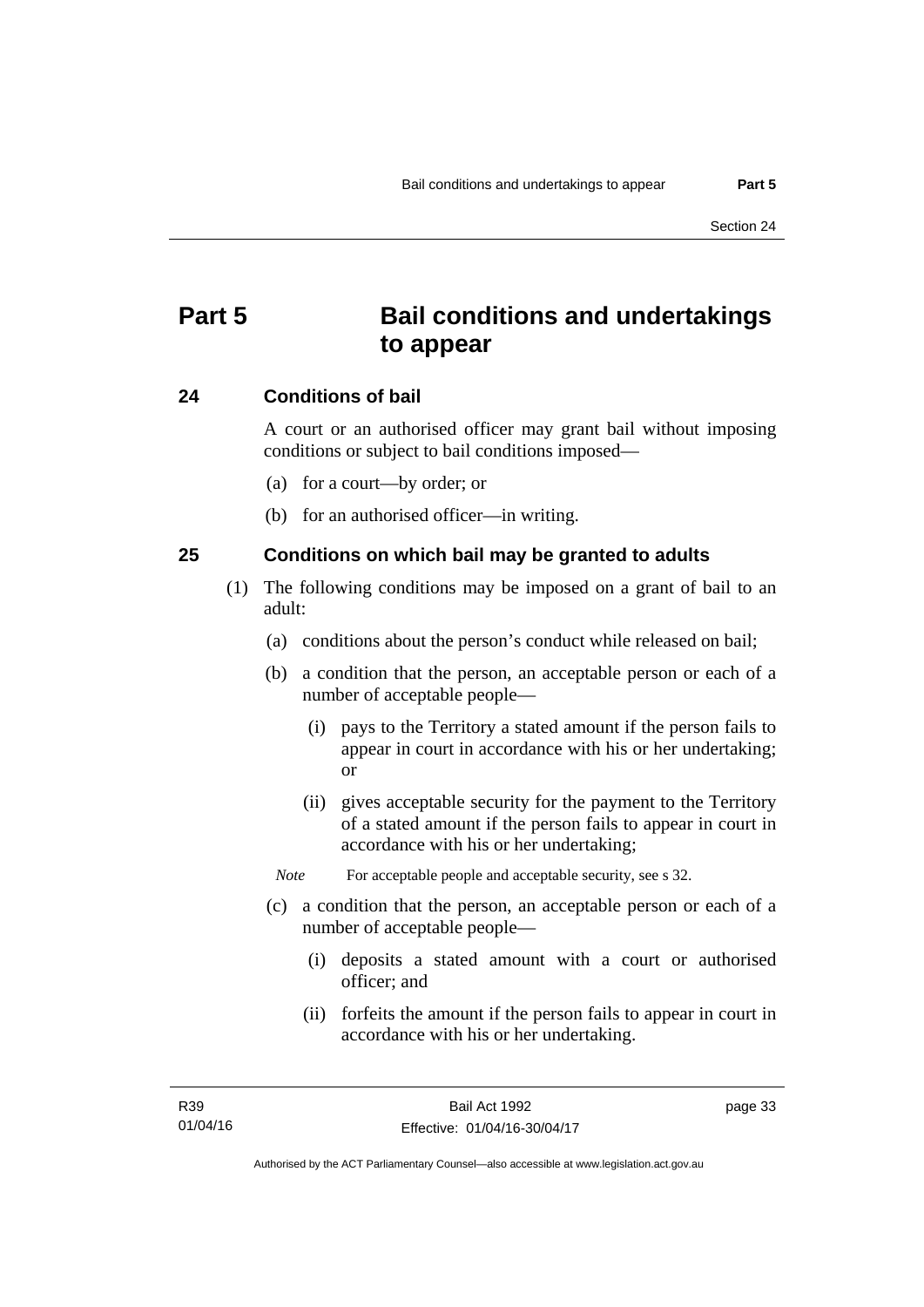Section 25

- (2) With the consent of a person who makes a deposit or gives security under subsection  $(1)$  (b)  $(ii)$  or  $(c)$ , it may be a condition of bail that the deposit or security continues to apply if bail is continued.
- (3) It must not be a condition of bail that a person gives consent under subsection (2).
- (4) Without limiting subsection (1) (a), the requirements that an accused person may be required to observe relating to his or her conduct while released on bail include—
	- (a) a requirement that the accused person report periodically, or at specified times, at a stated place; and
	- (b) a requirement that the accused person reside at a stated place; and
	- (c) a requirement that the person undergo psychiatric treatment or other medical treatment; and
	- (d) a requirement that the accused person participate in a program of personal development, training or rehabilitation; and
	- (e) a requirement that the person—
		- (i) accept supervision by the director-general; and
		- (ii) comply with any reasonable direction of the director-general; and

#### **Examples of directions**

- 1 a direction to attend a program
- 2 a direction to comply with a mental health assessment or treatment order made by the ACAT
- 3 a direction to attend drug or alcohol counselling
- *Note* An example is part of the Act, is not exhaustive and may extend, but does not limit, the meaning of the provision in which it appears (see [Legislation Act,](http://www.legislation.act.gov.au/a/2001-14) s 126 and s 132).

R39 01/04/16

Authorised by the ACT Parliamentary Counsel—also accessible at www.legislation.act.gov.au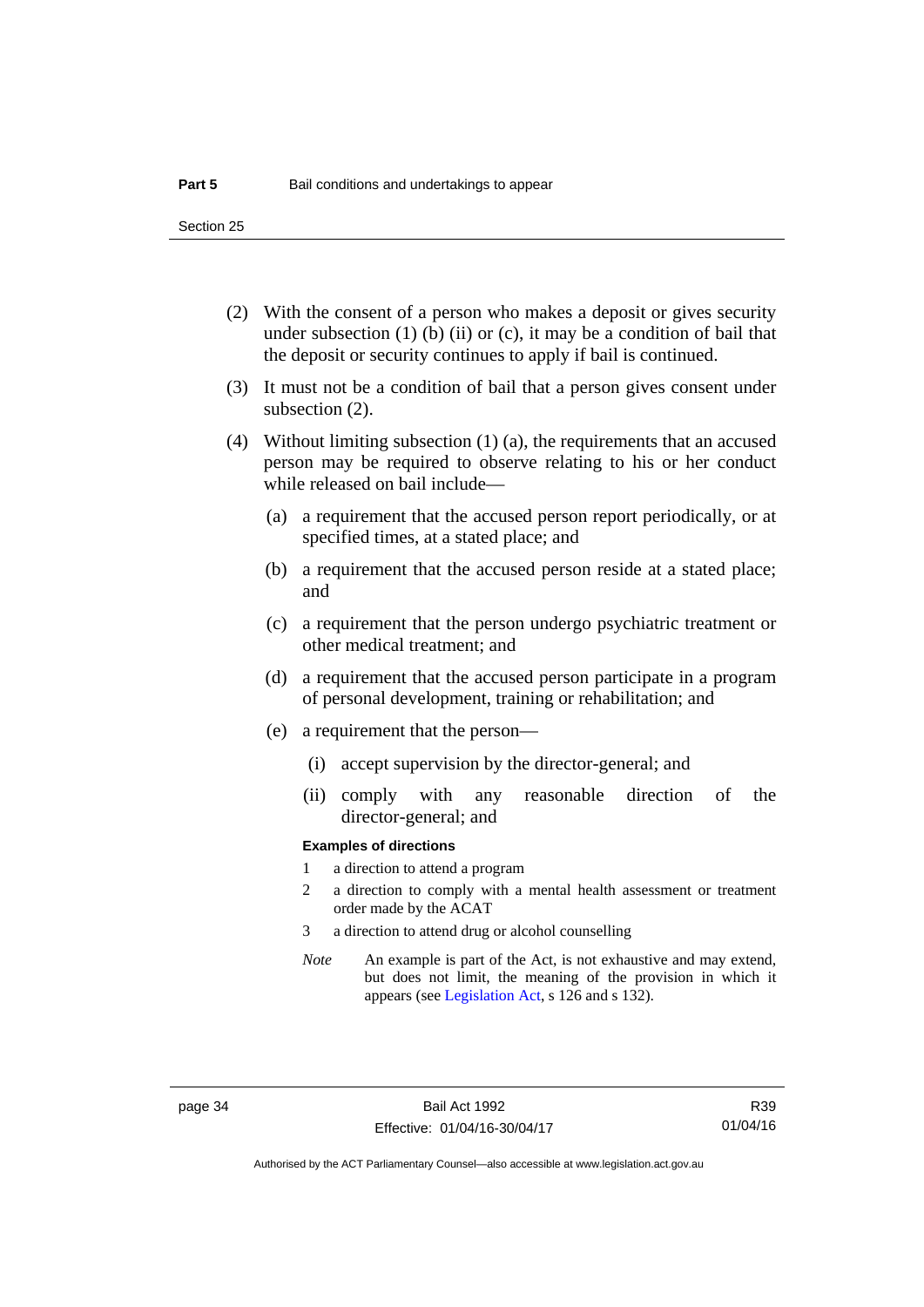- (f) for a person (the *accused person*) charged with a domestic violence offence—
	- (i) a requirement that the accused person not contact, harass, threaten or intimidate, or cause someone else to contact, harass, threaten or intimidate, a stated person; or
	- (ii) a requirement that the accused person not be on premises where a stated person lives or works; or
	- (iii) a requirement that the accused person not be on or near premises where a stated person is likely to be; or
	- (iv) a requirement that the accused person not be in a stated place; or
	- (v) a requirement that the accused person not be within a stated distance of a stated person; or
	- (vi) if the accused person lives with someone—a requirement that the accused person not enter or remain at the home if the accused person is under the influence of alcohol or another drug.
- (5) A court or an authorised officer must, in considering conditions for the release on bail of an accused person who is an adult, consider the conditions for the release of that person in the sequence in which they appear in subsection (1).
- (6) A court or an authorised officer, in granting bail to an accused person who is an adult—
	- (a) must not impose a condition mentioned in subsection (1) unless the court or authorised officer is of the opinion that the imposition of the condition is necessary to secure 1 or more of the following purposes:
		- (i) the attendance of the person before a court from time to time as required in relation to the offence in relation to which bail is being granted;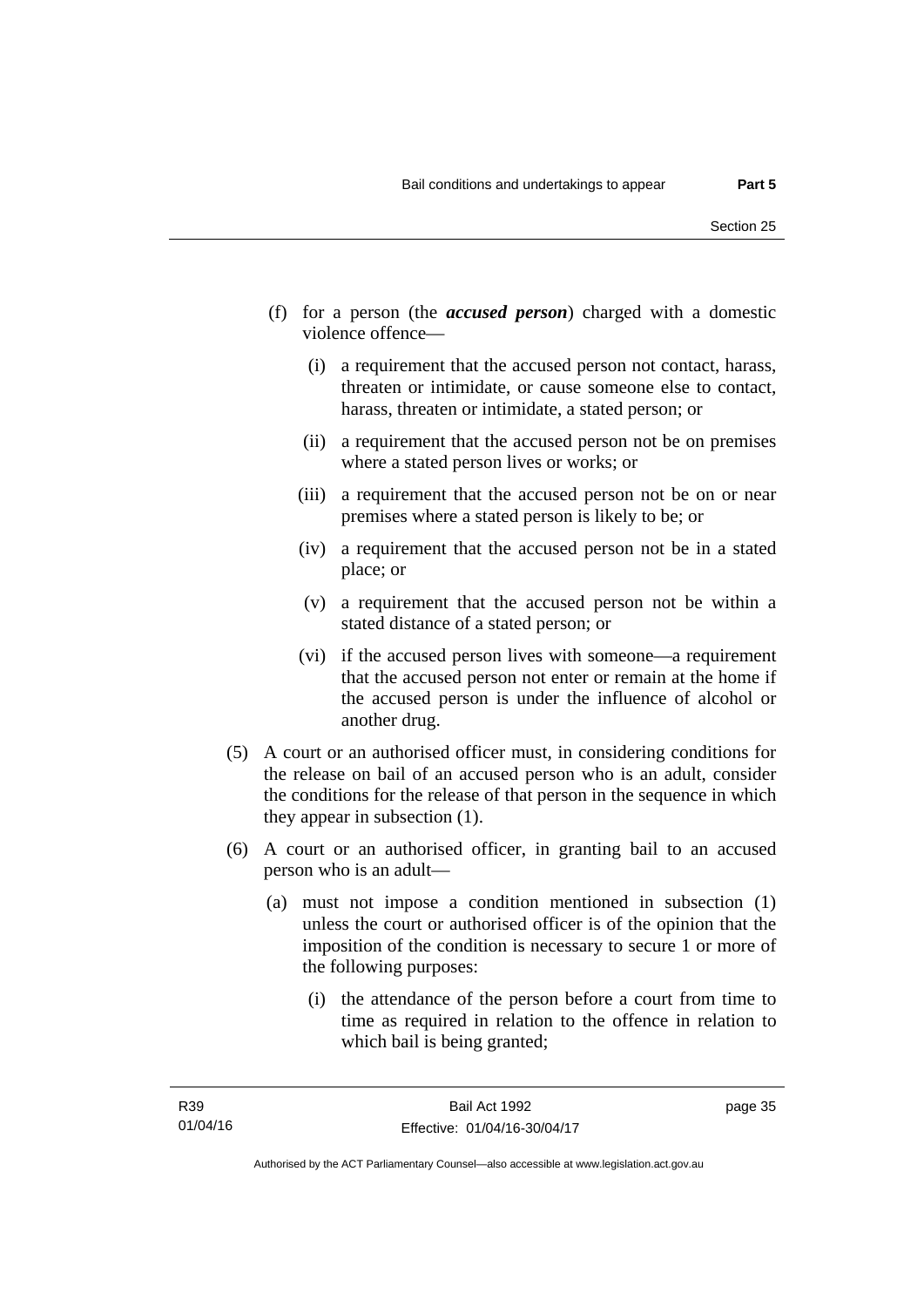- (ii) the protection from harm of the accused person or any other person;
- (iii) the prevention of the accused person from committing an offence while at liberty on bail;
- (iv) the prevention of the accused person from interfering with evidence, intimidating witnesses or otherwise obstructing the course of justice whether in relation to himself or herself or anyone else; and
- (b) must not, except at the request of the accused person, impose a condition, or a combination of conditions, that impose obligations that are more onerous than necessary to secure the purposes referred to in paragraph (a) for which the condition or combination of conditions is imposed.
- (7) A court or an authorised officer, in granting bail to an accused person on a condition referred to in subsection (1) (b) or (c) must not require the accused person to give an acceptable security for a stated sum, or to deposit a stated sum with the court or authorised officer, if the court or authorised officer has reasonable grounds for believing that the accused person does not have the means to provide such a security or make the deposit, as the case may be.
- (8) If a court or an authorised officer grants bail to an accused person on a condition mentioned in subsection (1) and the accused person satisfies the court or authorised officer that the person is unable to comply with that condition, the court or authorised officer must—
	- (a) refuse bail; or
	- (b) grant the accused person bail subject to such other condition mentioned in subsection (1) as the authorised officer or the court believes the accused person will be able to comply with and will secure the purposes mentioned in subsection (6) (a).

Authorised by the ACT Parliamentary Counsel—also accessible at www.legislation.act.gov.au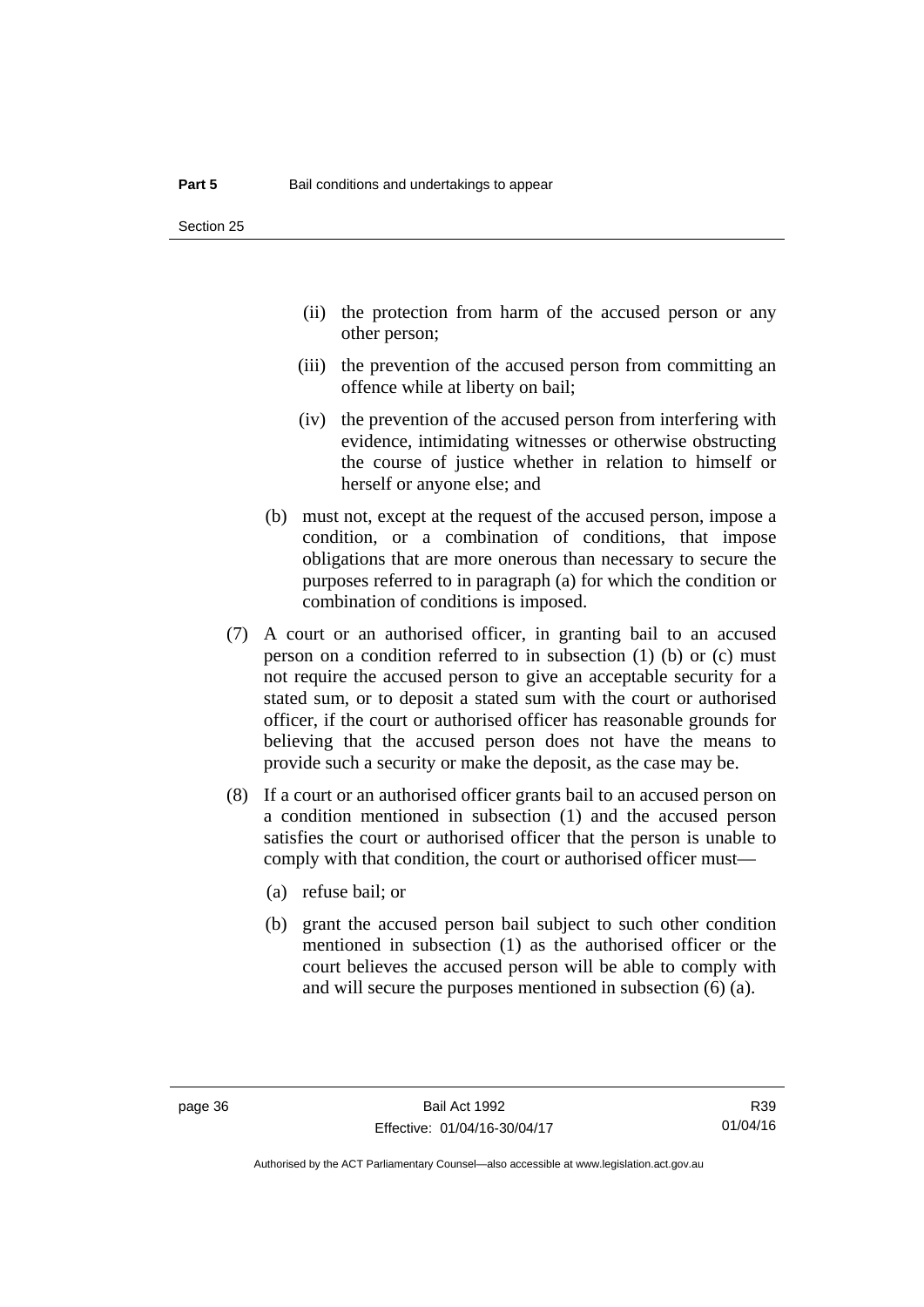(9) In this section:

#### *director-general* means—

- (a) if section 25A applies in relation to the accused person—the responsible director-general decided under that section; or
- (b) in any other case—the director-general responsible for this Act.

#### *premises* includes—

- (a) any land; and
- (b) any structure, building, vehicle, vessel or place (whether built on or not); and
- (c) any part of such a structure, building, vehicle, vessel or place.

#### **25A Supervision condition when offence committed as young person**

- (1) This section applies if—
	- (a) a condition is imposed on the grant of bail to an accused person under section 25 (4) (e); and
	- (b) the accused person is at least 18 years old but less than 21 years old; and
	- (c) the accused person was under 18 years old when the offence to which the grant of bail relates was committed.
- (2) The director-general responsible for this Act and the director-general responsible for the *[Children and Young People Act](http://www.legislation.act.gov.au/a/2008-19)  [2008](http://www.legislation.act.gov.au/a/2008-19)* must decide which of them is to be the responsible director-general for matters relating to the supervision of the accused person.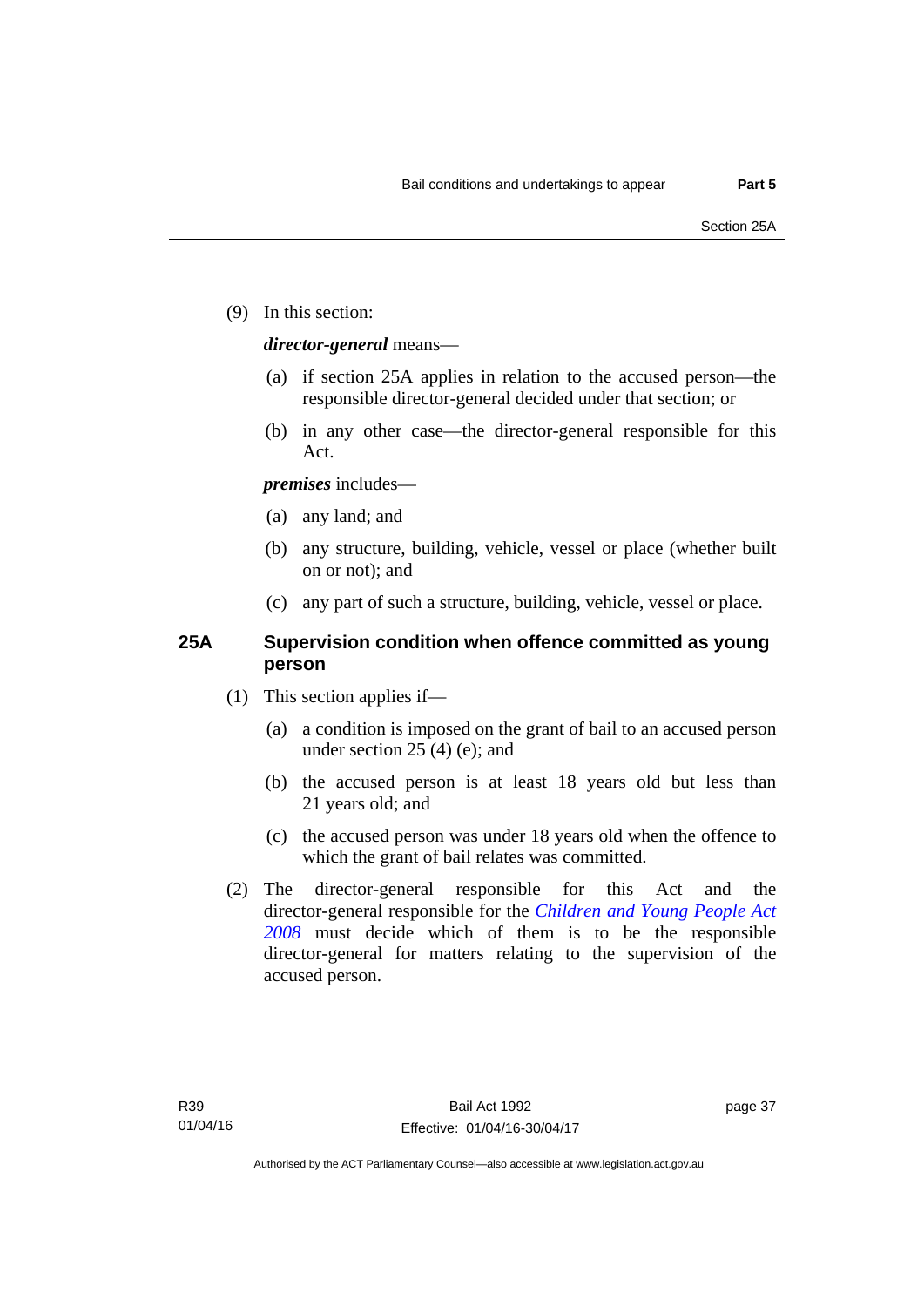- (3) If the responsible director-general for matters relating to the supervision of an accused person is the director-general responsible for the *[Children and Young People Act 2008](http://www.legislation.act.gov.au/a/2008-19)*, the accused person must be supervised as a person under 18 years old.
- (4) If the responsible director-general for matters relating to the supervision of an accused person is the director-general responsible for this Act, the accused person must be supervised as an adult.

#### **26 Conditions on which bail may be granted to children**

- (1) The following conditions may be imposed on the grant of bail to a child—
	- (a) the conditions mentioned in section 25 (1) (other than a requirement mentioned in section 25 (4) (e)); and
	- (b) any other conditions that the court or authorised officer considers appropriate—
		- (i) having regard to the principles in the *[Children and Young](http://www.legislation.act.gov.au/a/2008-19)  [People Act 2008](http://www.legislation.act.gov.au/a/2008-19)*, section 94; and
		- (ii) considering, as a primary consideration, the best interests of the child.
- (2) Without limiting section 25 (1), the requirements that a child may be required to comply with about his or her conduct while released on bail include a requirement that the child—
	- (a) accept supervision by the director-general under the *[Children](http://www.legislation.act.gov.au/a/2008-19)  [and Young People Act 2008](http://www.legislation.act.gov.au/a/2008-19)*; and
	- (b) comply with any reasonable direction of the director-general.

#### **Examples of directions**

- 1 a direction to attend a program
- 2 a direction to comply with a mental health assessment or treatment order made by the ACAT

R39 01/04/16

Authorised by the ACT Parliamentary Counsel—also accessible at www.legislation.act.gov.au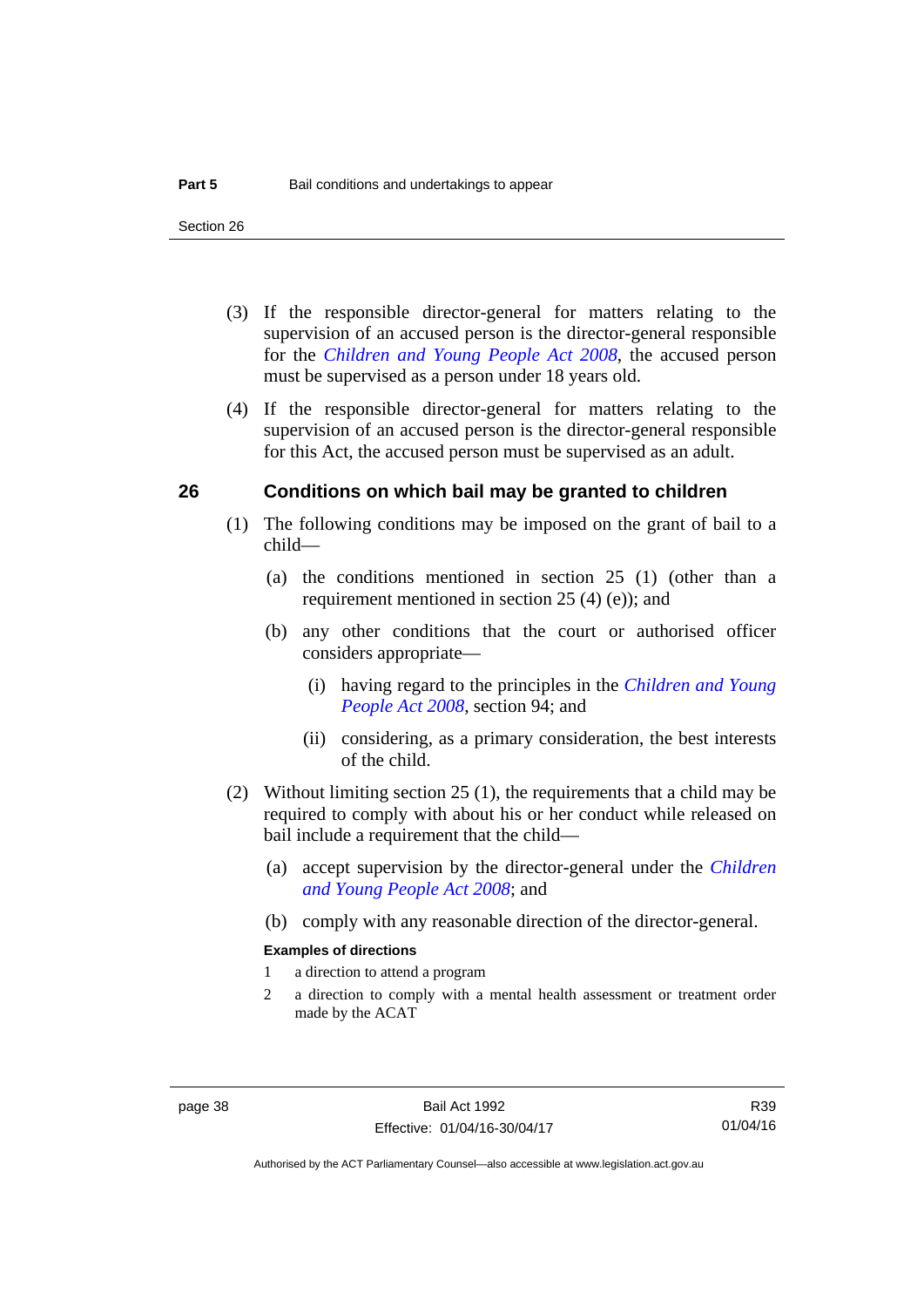- 3 a direction to attend drug or alcohol counselling.
- *Note* An example is part of the Act, is not exhaustive and may extend, but does not limit, the meaning of the provision in which it appears (see [Legislation Act,](http://www.legislation.act.gov.au/a/2001-14) s 126 and s 132).
- (3) A court or an authorised officer must, in considering the release on bail of an accused person who is a child, consider the conditions for the release of the person that are mentioned in section 25 (1) in the sequence in which they are mentioned in that subsection.
- (4) A court or an authorised officer, in granting bail to an accused person who is a child—
	- (a) may not impose a condition referred to in section 25 (1) unless the court or the authorised officer is of the opinion that the imposition of the condition is—
		- (i) necessary to secure 1 or more of the purposes mentioned in section 25 (6) (a) (i), (ii), (iii) and (iv) (the *relevant purposes*); or
		- (ii) in accordance with the principles under the *[Children and](http://www.legislation.act.gov.au/a/2008-19)  [Young People Act 2008](http://www.legislation.act.gov.au/a/2008-19)*, section 94 (Youth justice principles); and
	- (b) may not, except at the request of the accused person, impose a condition, or a combination of conditions, that puts a greater obligation on the accused than is—
		- (i) necessary to secure the relevant purposes; or
		- (ii) in accordance with the relevant principles.
- (5) Section 25 (7) applies in relation to a grant of bail under this section.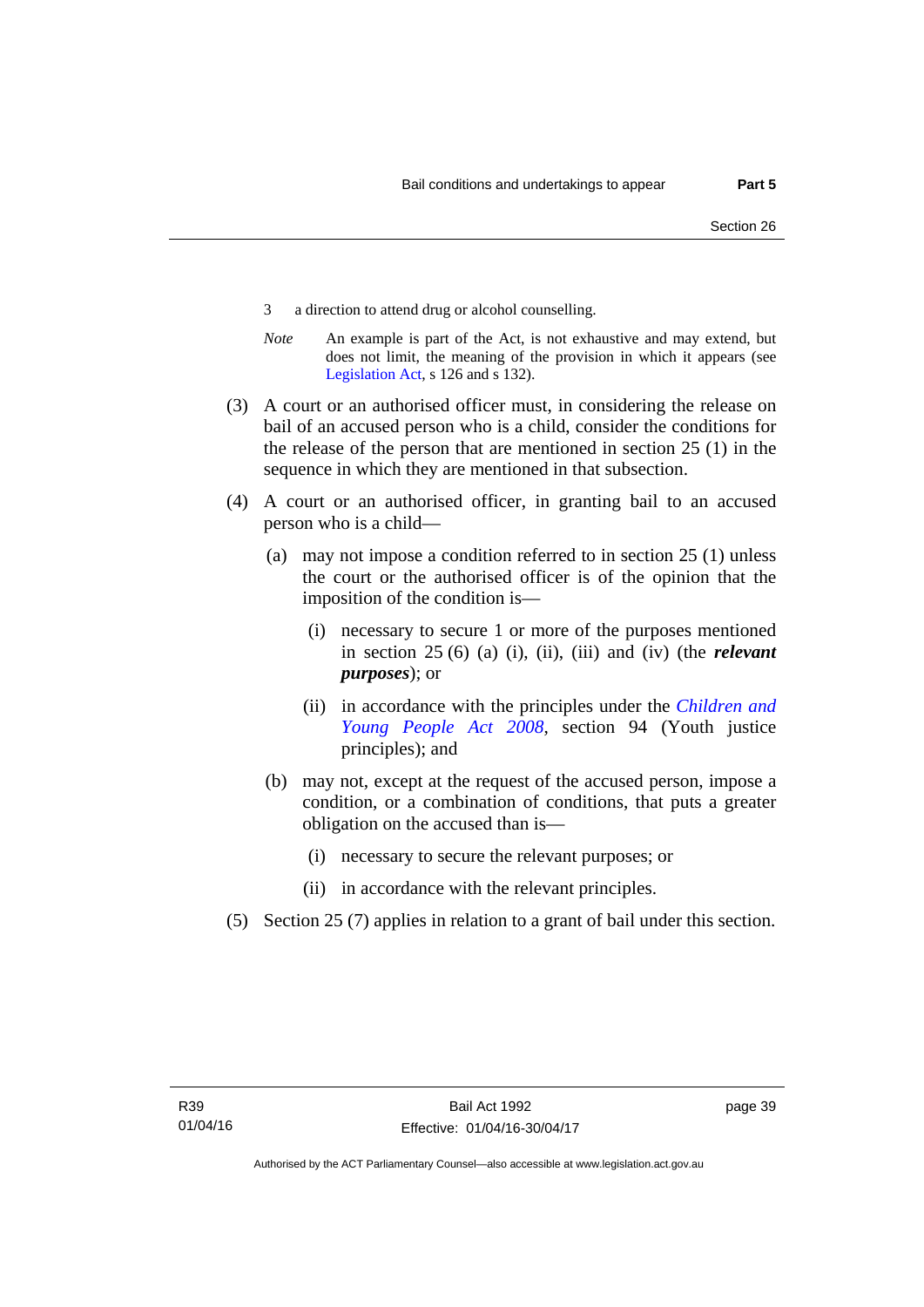Section 27

- (6) If a court or an authorised officer grants bail to an accused person who is a child on a condition referred to in section 25 (1) and the accused person satisfies the court or authorised officer that the person is unable to comply with that condition, the court or authorised officer must—
	- (a) refuse bail; or
	- (b) grant the accused person bail subject to the other conditions referred to in subsection (1) that the court or authorised officer believes the accused person will be able to comply with and will secure the purposes mentioned in subsection (4) (a) (i) and (ii).

#### **27 Recording of certain bail decisions**

- $(1)$  If—
	- (a) a judge or magistrate hears an application by an accused person for bail, or release from custody without bail; or
	- (b) an authorised officer is required to consider whether to grant bail to an accused person, or to release an accused person from custody without bail;

he or she must record, or cause to be recorded, his or her reasons for the decision.

 (2) If a judge, a magistrate or an authorised officer decides to grant bail to an accused person subject to a condition mentioned in section 25 (1) otherwise than in accordance with a request of an accused person that bail be granted on that condition, or on conditions that include that condition, the judge, magistrate or authorised officer must record, or cause to be recorded, his or her reasons for deciding—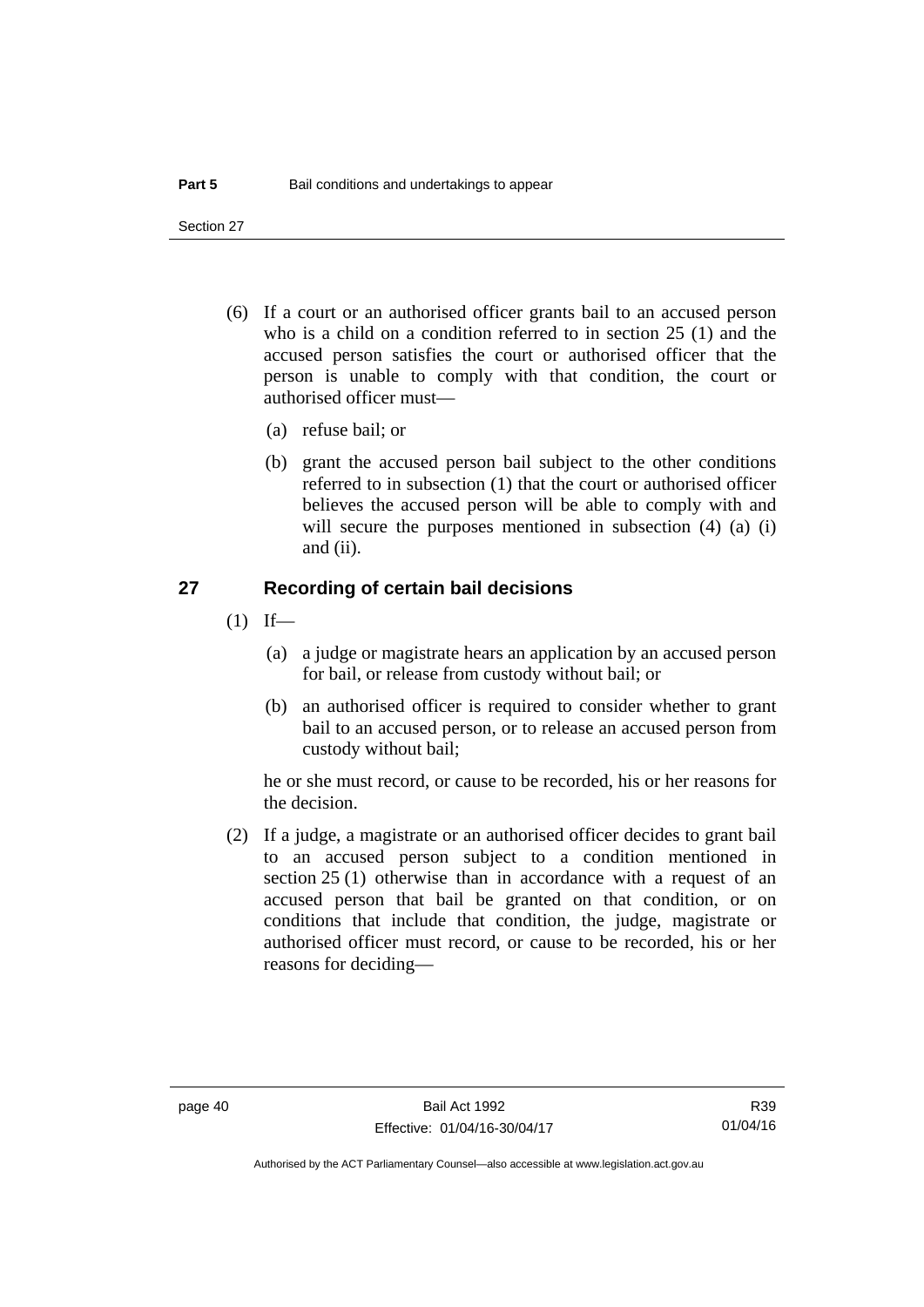- (a) that the imposition of a condition mentioned in that subsection was necessary to secure the purposes of whichever of section  $25(6)$  (a) and section  $26(4)$  (a) applies to the accused person; and
- (b) if the condition is a condition referred to in section 25 (1) (other than a condition mentioned in section  $25(1)(a)$ —that the imposition of a condition under the earlier paragraph or paragraphs of that subsection would be unlikely to secure the purposes of whichever of section 25 (6) (a) and section 26 (4) (a) applies to the accused person.

#### **28 Undertakings to appear**

- (1) A person may be released on bail only if the person gives a written undertaking—
	- (a) to appear before a stated court at the place, date and time—
		- (i) stated in the undertaking; or
		- (ii) notified to the person by a police officer; and
	- (b) to comply with the bail conditions (if any).
	- *Note* If a form is approved under s 58 for an undertaking, the form must be used.
- (2) For a continuation of bail, the person may undertake to appear at any time when, and at any place where, proceedings in relation to the offence with which the person has been charged may be continued.
- (3) An undertaking may be given in relation to more than 1 offence.
- (4) A court must accept an undertaking given under this section as proof of the matters stated in it if there is no evidence to the contrary.
- (5) Subsection (1) (a) does not apply to a person in relation to a breach of the peace or apprehended breach of the peace if no further appearance is required.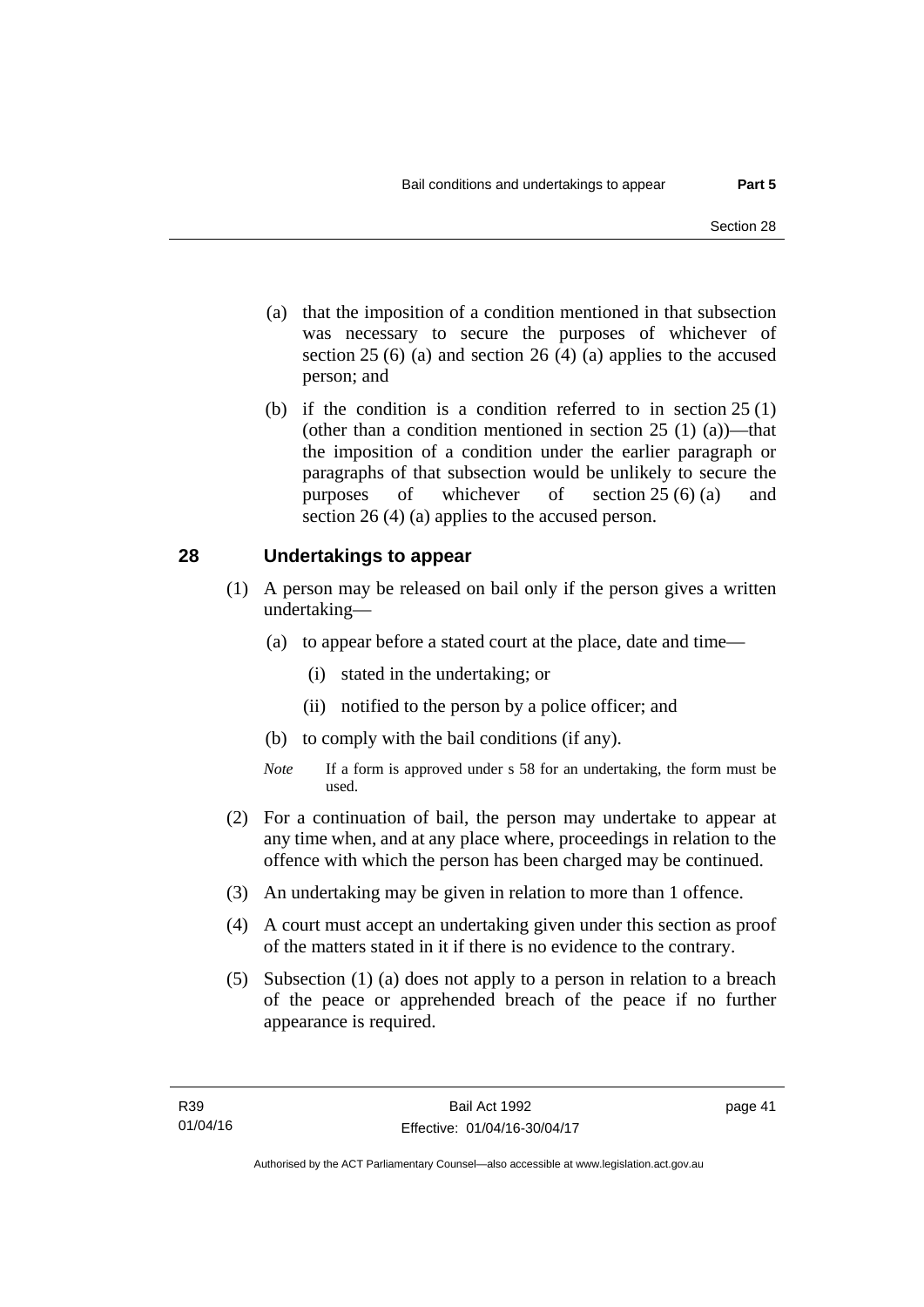#### **30 Accused person may be excused from attendance before court**

- (1) If a person has given an undertaking to appear before a court under section 28 (1), the court may, on application made by or on behalf of that person, by order excuse the person from attendance before the court to answer the charge in relation to which bail has been granted or for any other purpose in relation to the proceedings relating to the charge.
- (2) An order under subsection (1) may be made—
	- (a) whether or not any evidence has been given in the proceedings; and
	- (b) whether or not the applicant for the order is before the court or has attended before the court in relation to the proceedings.
- (3) A court must not make an order under subsection (1) unless it has been informed, by or on behalf of the applicant, that the applicant is represented by a lawyer for the purposes of the proceedings.
- (4) A court may, at any time during proceedings in relation to which an order has been made in relation to a person under subsection (1), direct the informant or the registrar of the court to serve the person in relation to whom the order has been made with a written notice requiring him or her to attend before the court, for the purposes of those proceedings, on a day and at a time and place stated by the court.
	- *Note 1* For how documents may be served, see the [Legislation Act,](http://www.legislation.act.gov.au/a/2001-14) pt 19.5.

*Note* 2 If a form is approved under s 58 for a notice, the form must be used.

 (5) If a person on whom a notice under subsection (4) has been served does not attend before the court in accordance with the requirements of the notice, the court may issue a warrant for the arrest of the person and for bringing the person before the court at the time and place specified in the warrant.

R39 01/04/16

Authorised by the ACT Parliamentary Counsel—also accessible at www.legislation.act.gov.au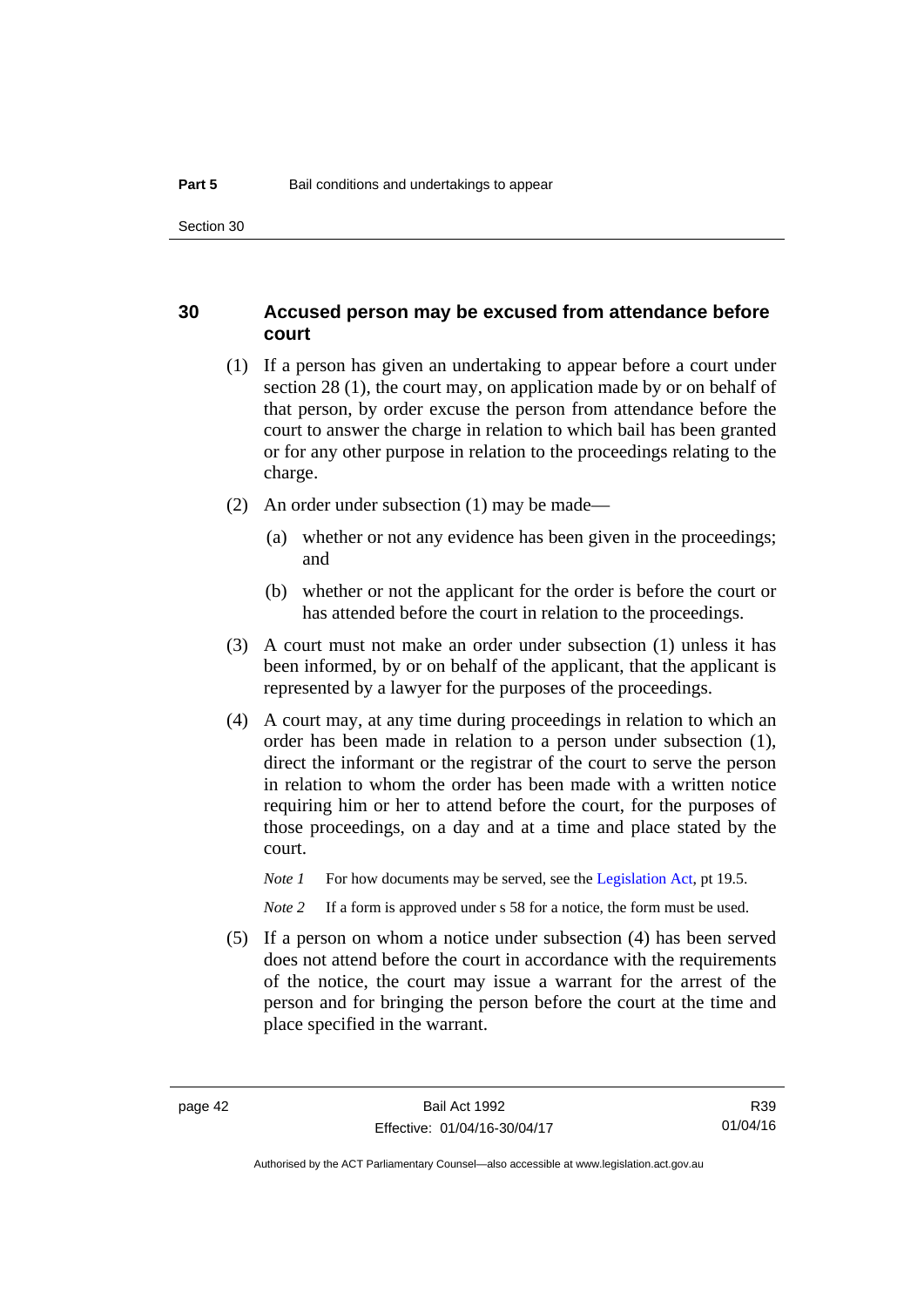- $(6)$  If—
	- (a) a person has been discharged from custody on bail; and
	- (b) an order is made under subsection (1) excusing the person from attendance before the court in accordance with his or her undertaking to appear; and
	- (c) the person does not appear before the court at the place, date and time required under that undertaking;

the person is not taken to have failed to comply with a condition of his or her bail only because the person did not so attend before the court and bail continues subject to any condition other than a condition requiring the person to attend before the court.

#### **31 Bail requirements**

- (1) An undertaking to appear may be given to—
	- (a) a court; or
	- (b) a registrar or deputy registrar; or
	- (c) an authorised officer; or
	- (d) for an accused person who is at a correctional centre or a NSW correctional centre—the person in charge of the centre.
- (2) An amount may be deposited, or security given, in accordance with a bail condition, to—
	- (a) a court; or
	- (b) registrar or deputy registrar; or
	- (c) an authorised officer.
- (3) In this section:

*deposit* includes a payment by cash or electronic funds transaction. *security* includes security given by way of bond or bank guarantee.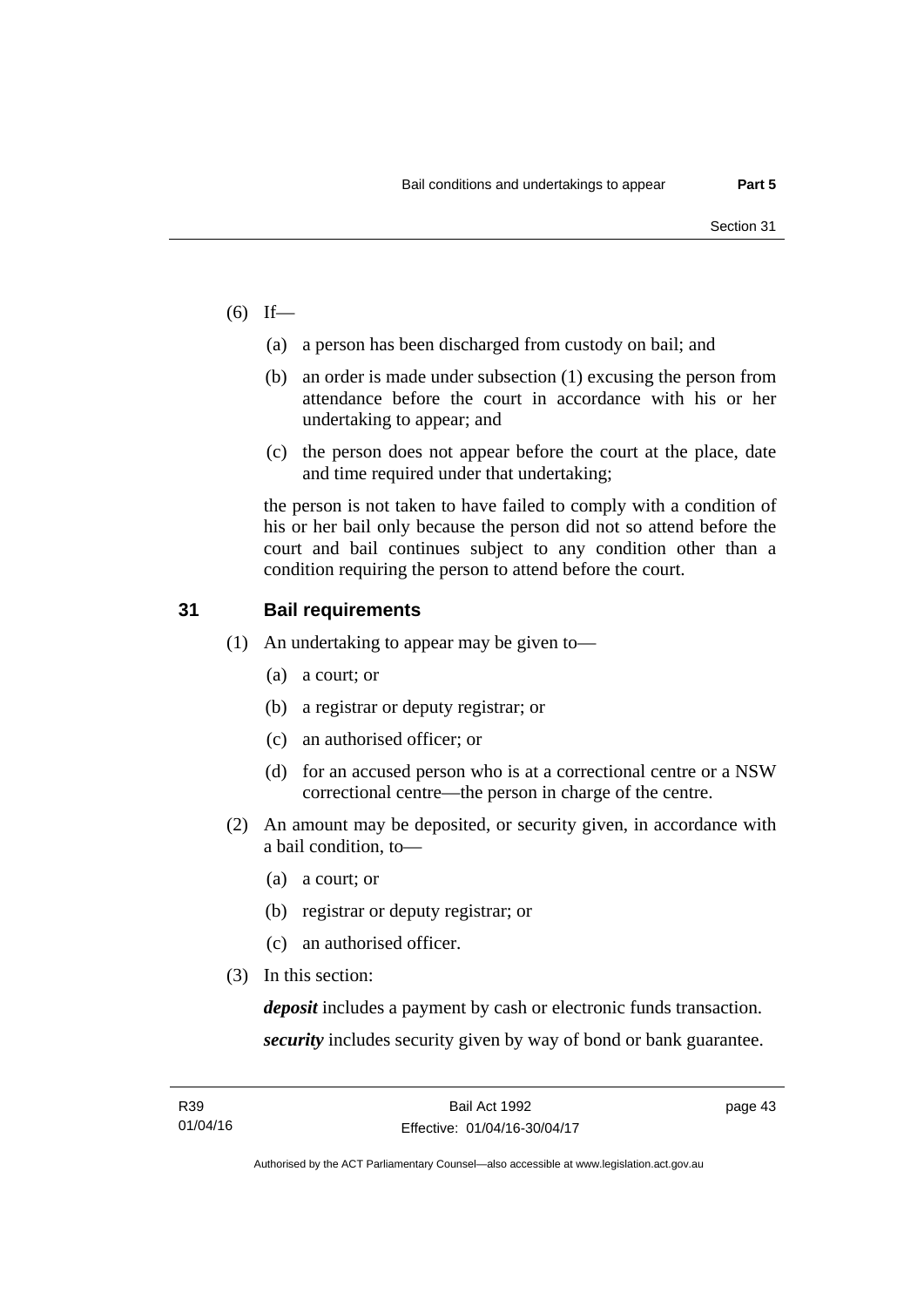Section 32

#### **32 Acceptable people and security for bail**

- (1) A court or authorised officer imposing a condition on bail may decide—
	- (a) the person, people or class of people who are acceptable people for a condition mentioned in section  $25(1)$  (b) or (c); and
	- (b) the number of people required for the condition; and
	- (c) the security acceptable for a condition mentioned in section 25 (1) (b) (ii).
- (2) If a decision has not been made when the undertaking to appear is given, the court or person to whom the undertaking to appear is given may decide.
- (3) Without limiting subsections (1) and (2), an acceptable person for a condition includes an entity prescribed by regulation for this subsection.

#### **33 Continuation of bail and undertakings**

- (1) If an accused person has given an undertaking to appear at a place, date and time at which proceedings in relation to the offence may be continued, whether on any adjournment, postponement or other deferment of the proceedings, or by way of committal, a court may continue the bail already granted in relation to the offence, whether or not the accused person is present in court.
- (2) If bail is continued under subsection (1), the undertaking to appear and the bail conditions continue to apply, except to the extent that the undertaking or condition otherwise provides or the court otherwise orders.
	- *Note* A court continuing bail must give notice of the continuation, bail conditions and place, date and time to which the proceedings are adjourned, postponed or deferred (see s 34 (4)).

R39 01/04/16

Authorised by the ACT Parliamentary Counsel—also accessible at www.legislation.act.gov.au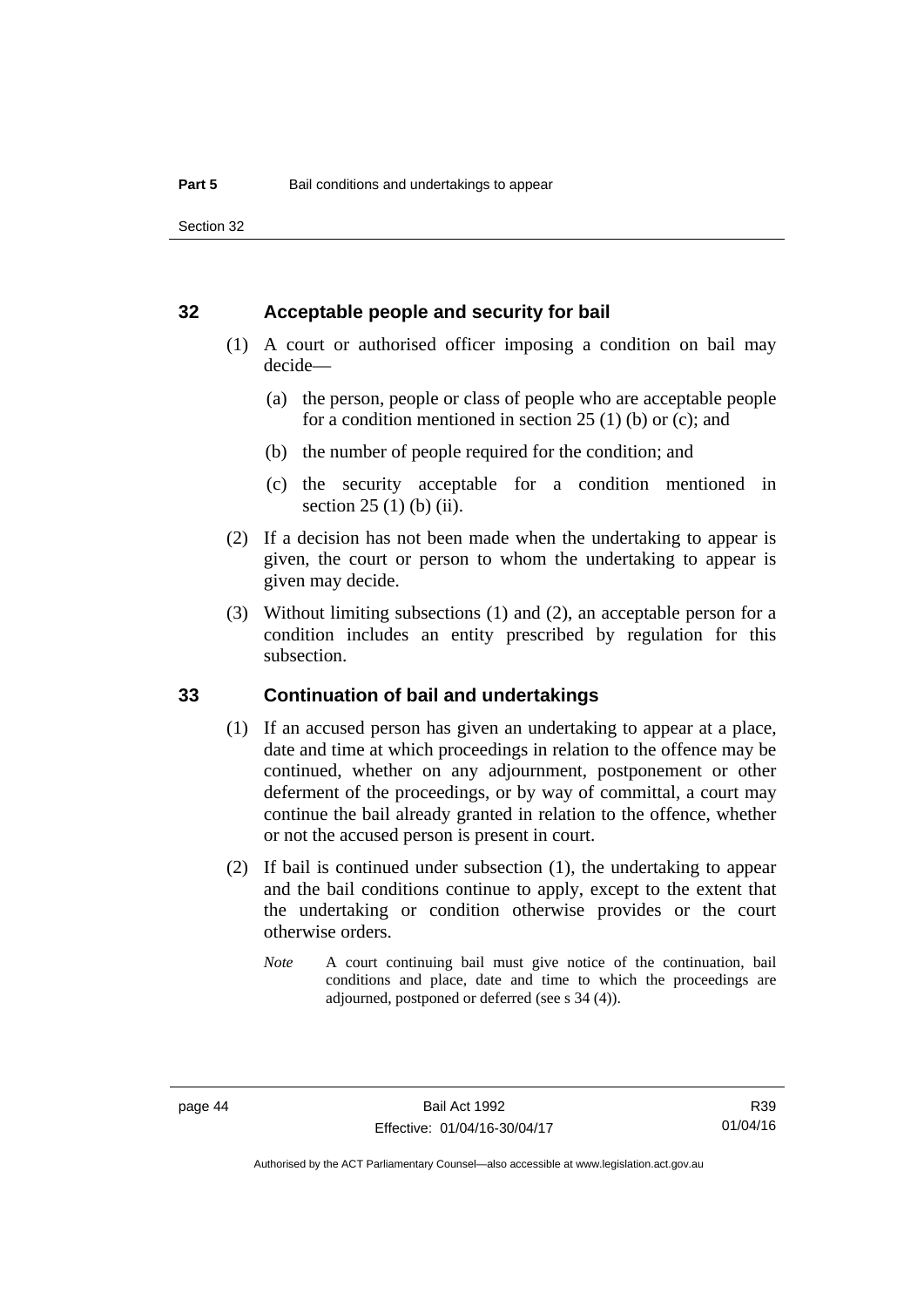- (3) If no direction is made by the court in relation to bail, whether or not the accused person appears in accordance with the undertaking—
	- (a) the court is taken to have continued bail; and
	- (b) the undertaking to appear and any bail conditions continue to apply.
- (4) If the hearing of a charge against an accused person is adjourned or postponed, the court may—
	- (a) continue the person's bail; or
	- (b) make another order about bail.
- (5) However, if a deposit has been made, or security given, by a surety in accordance with a bail condition, the court must not continue bail without the surety's consent unless it is a condition of bail that the deposit or security continues to apply if bail is continued.
- (6) If bail is continued—
	- (a) the undertaking to appear is taken to be an undertaking to appear at any time when, and at any place where, proceedings in relation to the offence with which the person has been charged may be continued; and
	- (b) any bail conditions continue to apply.
- (7) If an accused person has been released on bail and the court is satisfied that the accused person is because of illness or accident or other sufficient cause unable to appear personally before the court on the day when the person is required to appear, the court may, in the absence of the accused person, order the person to be further remanded to the place, date and time that the court considers appropriate and may order that the undertaking to appear given by the accused person and any agreement entered into under a condition of the grant of bail be continued so as to require the appearance of the accused person at every place, date and time to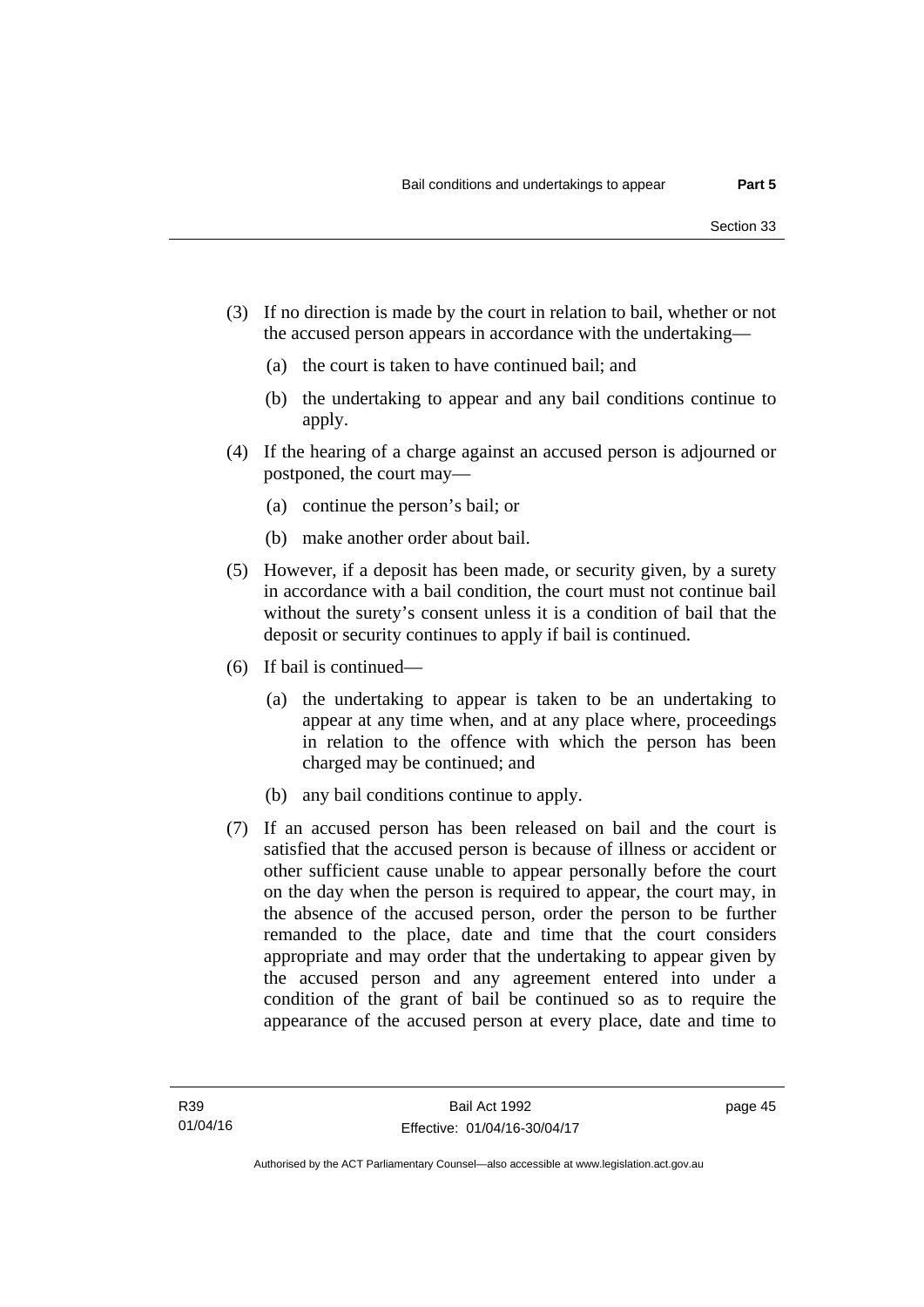Section 34

which the accused person is remanded or the hearing adjourned, postponed or otherwise deferred.

#### **34 Written notice of conditions of bail**

- (1) A court or authorised officer granting bail to an accused person—
	- (a) must give the accused person a written notice setting out—
		- (i) the person's obligations under the person's bail conditions; and
		- (ii) the consequences of any failure by the person to comply with the conditions; and
	- (b) must be satisfied, before releasing the accused person, that the person will comply with the conditions.
	- *Note* If a form is approved under s 58 for a notice under this section, the form must be used.
- (2) A court or authorised officer granting bail to an accused person with a surety for the accused person's appearance to answer the charges against the person —
	- (a) must give the surety written notice of—
		- (i) the accused person's obligations under the person's bail conditions; and
		- (ii) the consequences of any failure by the person to comply with the conditions; and
	- (b) must be satisfied, before releasing the accused person, that the surety understands—
		- (i) the nature and extent of the accused person's obligations under the person's bail conditions; and
		- (ii) the consequences of any failure by the person to comply with the conditions.

R39 01/04/16

Authorised by the ACT Parliamentary Counsel—also accessible at www.legislation.act.gov.au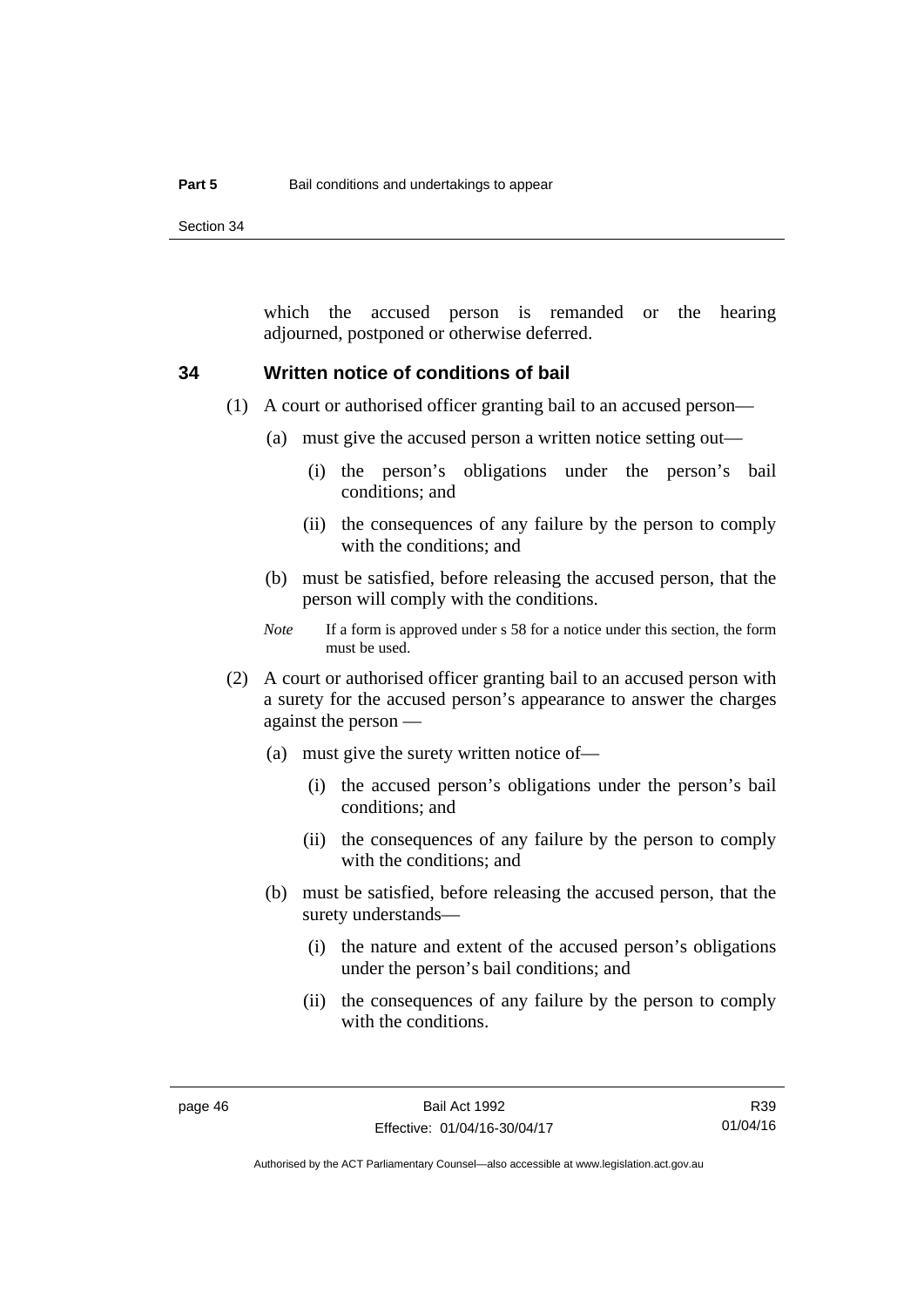- (3) If a bail condition is imposed or varied on a review under part 6 of a decision made in relation to bail, the court or authorised officer imposing or varying the condition—
	- (a) must give the accused person a written notice setting out—
		- (i) the person's obligations under the condition; and
		- (ii) the consequences of any failure by the person to comply with the condition; and
	- (b) must be satisfied that the accused person will comply with the condition; and
	- (c) if there is a surety for the appearance of the accused person to answer the charges against the accused person—
		- (i) must give the surety a written notice setting out—
			- (A) the accused person's obligations under the condition; and
			- (B) the consequences of any failure by the person to comply with the condition; and
		- (ii) must be satisfied that the surety understands—
			- (A) the nature and extent of the accused person's obligations under the condition; and
			- (B) the consequences of any failure by the person to comply with the condition.
- (4) A court continuing bail on an adjournment or a postponement of proceedings must immediately give, or cause to be given, to the accused person a written notice that—
	- (a) states that bail is continued until the hearing is resumed or stated; and
	- (b) states the conditions on which bail is presently allowed; and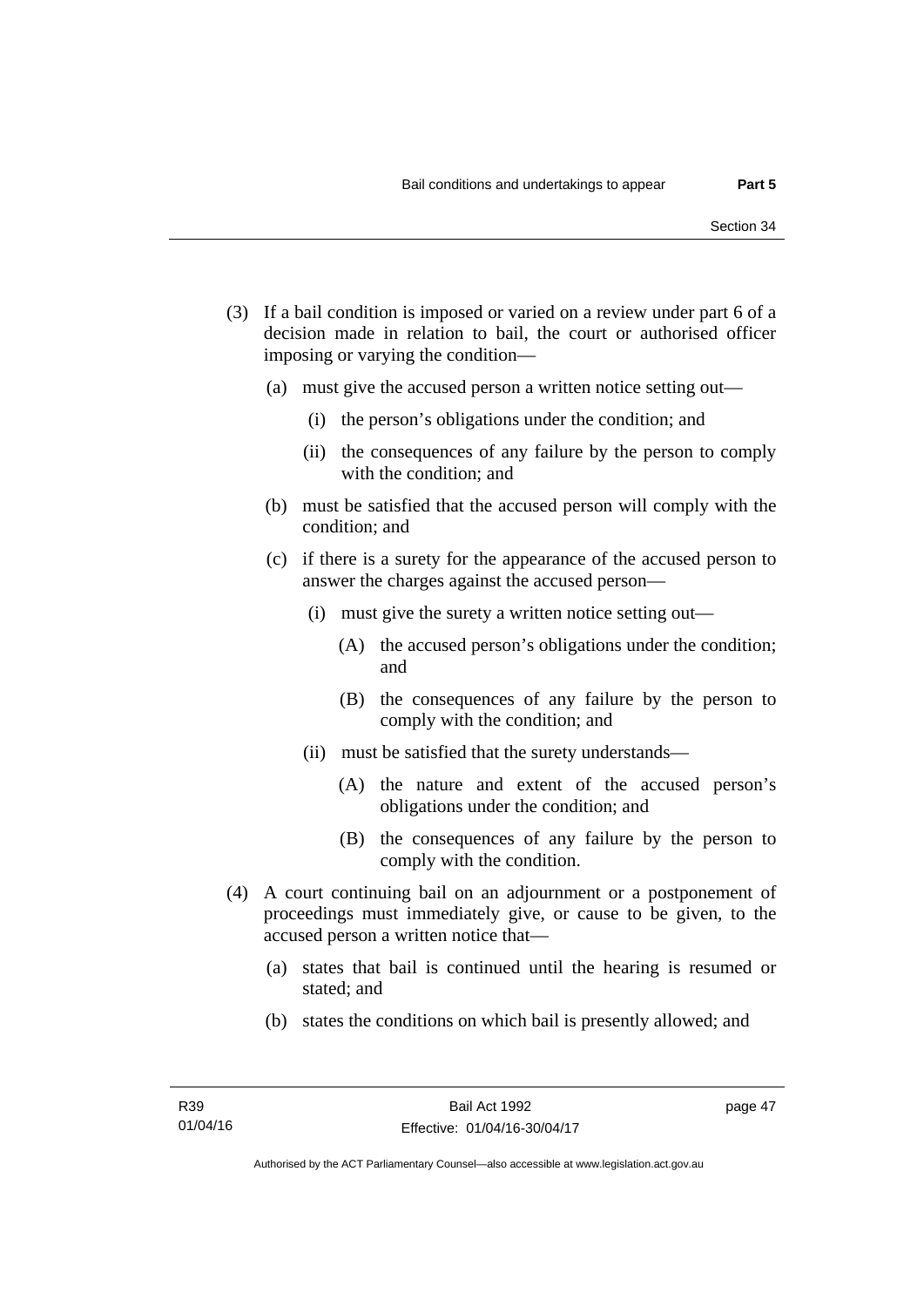Section 36

 (c) states the place, date and time to which the proceedings are adjourned or postponed or states that the proceedings are adjourned or postponed to a place, date and time that are from time to time stated in a notice given or sent to the accused person as prescribed by regulation.

#### **36 Discharge of surety**

- (1) A surety may, at any time apply to be discharged from his or her liability under a bail condition—
	- (a) if bail has been granted by a court—
		- (i) to the court that granted bail; or
		- (ii) to the court of appearance; or
	- (b) if bail has been granted by an authorised officer—to the court of appearance.
- (2) However, an application may not be made if the person granted bail has failed to comply with a bail condition or undertaking to appear.
- (3) If the person granted bail is not in custody or before the court when the application is made, the court must—
	- (a) issue a warrant to apprehend the person and bring the person before the court; or
	- (b) issue a summons for the person's appearance before the court.
- (4) On the person's appearance before the court, the court must, unless the court considers it would be unjust to do so—
	- (a) direct that the applicant be discharged from his or her liability; and
	- (b) release the security or deposit.
- (5) If the court discharges the applicant from liability, the court may—
	- (a) impose further bail conditions; and

R39 01/04/16

Authorised by the ACT Parliamentary Counsel—also accessible at www.legislation.act.gov.au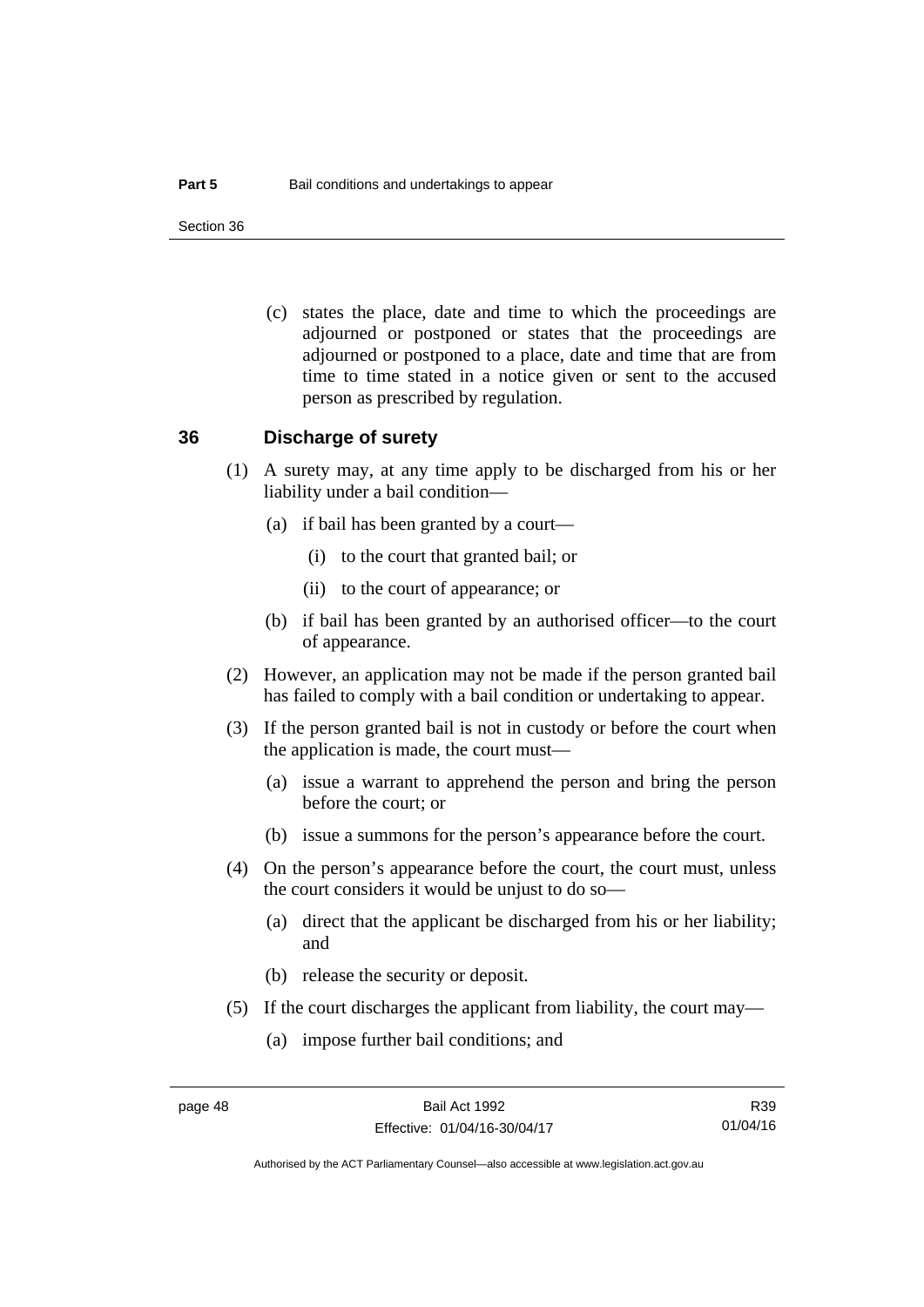- (b) remand the person granted bail into custody until the further conditions are satisfied.
- (6) In this section:

*court of appearance* means the court before which the accused person is required to appear in accordance with his or her undertaking to appear.

### **37 Payment of amounts to Territory**

- (1) This section applies if—
	- (a) a person granted bail fails to appear in court in accordance with his or her undertaking; and
	- (b) a bail condition mentioned in section 25 (1) (b) or (c) requires the person or someone else (the *person required to pay*) to pay, or forfeit, an amount to the Territory if the person fails to appear.
- (2) If the amount has been deposited in accordance with a condition mentioned in section 25 (1) (c), the amount is forfeited to the Territory.
- (3) If the amount has not been deposited, the court may order the person required to pay to pay the amount to the Territory.
- (4) Notice of the order must be given to the person required to pay as soon as practicable.

*Note* For how documents may be served, see the [Legislation Act,](http://www.legislation.act.gov.au/a/2001-14) pt 19.5.

- (5) If, after the end of 28 days after the day the notice is given, the amount has not been paid the amount may be recovered under the *[Crimes \(Sentence Administration\) Act 2005](http://www.legislation.act.gov.au/a/2005-59)*, chapter 6A (Court imposed fines) as if it were a fine within the meaning of that chapter.
- (6) Subsection (5) applies to an amount even if the amount exceeds \$50 000.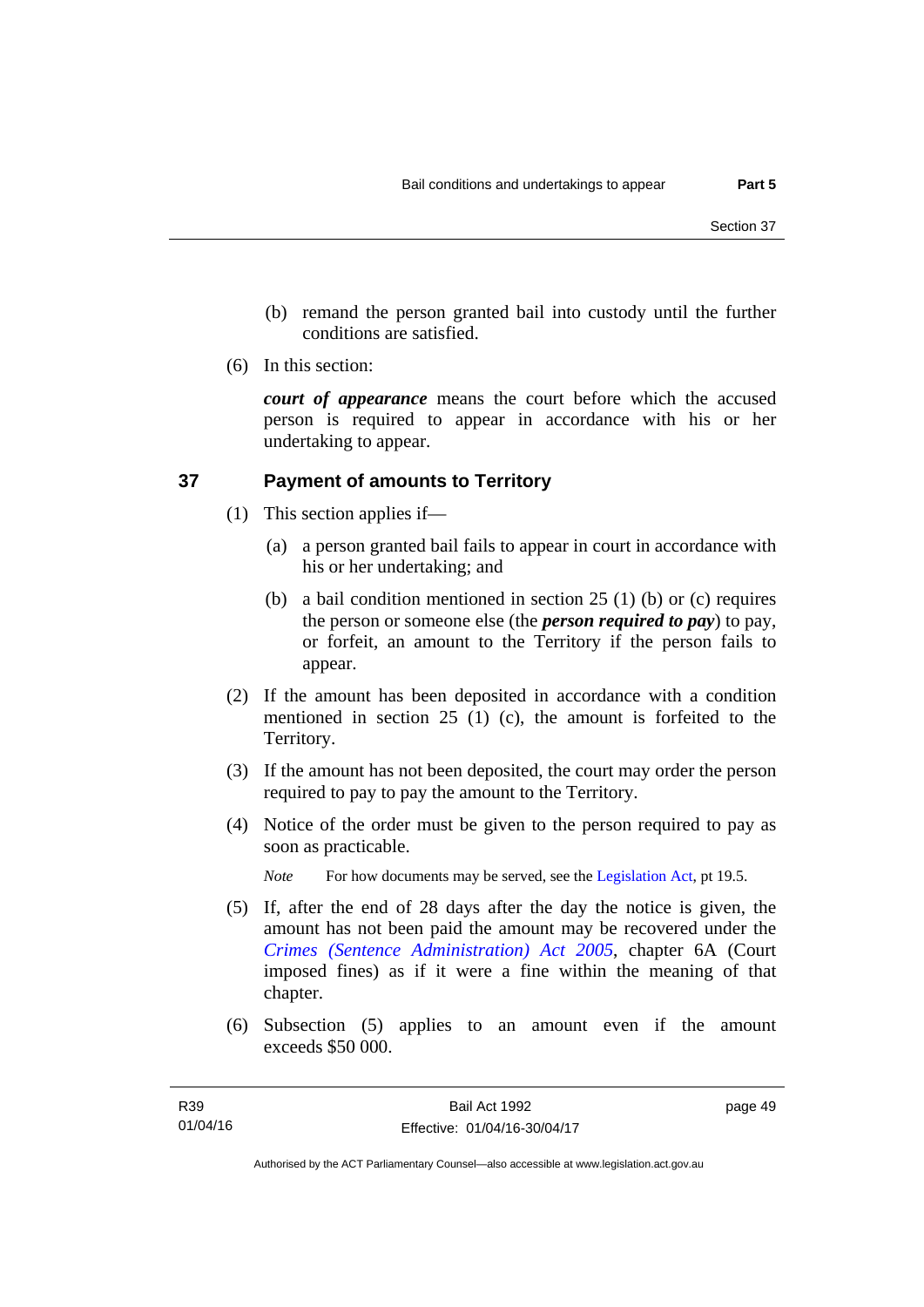# **Part 6 Review of bail decisions**

## **Division 6.1 Review of decisions by authorised officers**

### **38 Review by authorised officers**

- (1) If an authorised officer makes a decision under part 4 in relation to bail for an accused person that is—
	- (a) a decision to refuse to grant bail to the accused person; or
	- (b) a decision to grant bail to the accused person subject to 1 or more bail conditions;

the accused person may request a review of that decision by the authorised officer who made the decision or any other authorised officer.

 (2) If an application for a review of a bail decision is made to an authorised officer under subsection (1), the authorised officer must as soon as possible conduct a review of the decision.

#### **39 Exercise of power to review**

- (1) The power to review a decision under this division includes a power to confirm or vary a decision or to substitute another decision.
- (2) A decision as varied or substituted must be in conformity with this Act.
- (3) If, on a review of a decision under this division, the authorised officer varies the decision or substitutes another decision, section 27 applies in relation to the decision as varied or substituted as if the decision had been made by the authorised officer under part 4.
- (4) An authorised officer may refuse to entertain a request to review a decision under this division if the authorised officer is satisfied that the request is frivolous or vexatious.

R39 01/04/16

Authorised by the ACT Parliamentary Counsel—also accessible at www.legislation.act.gov.au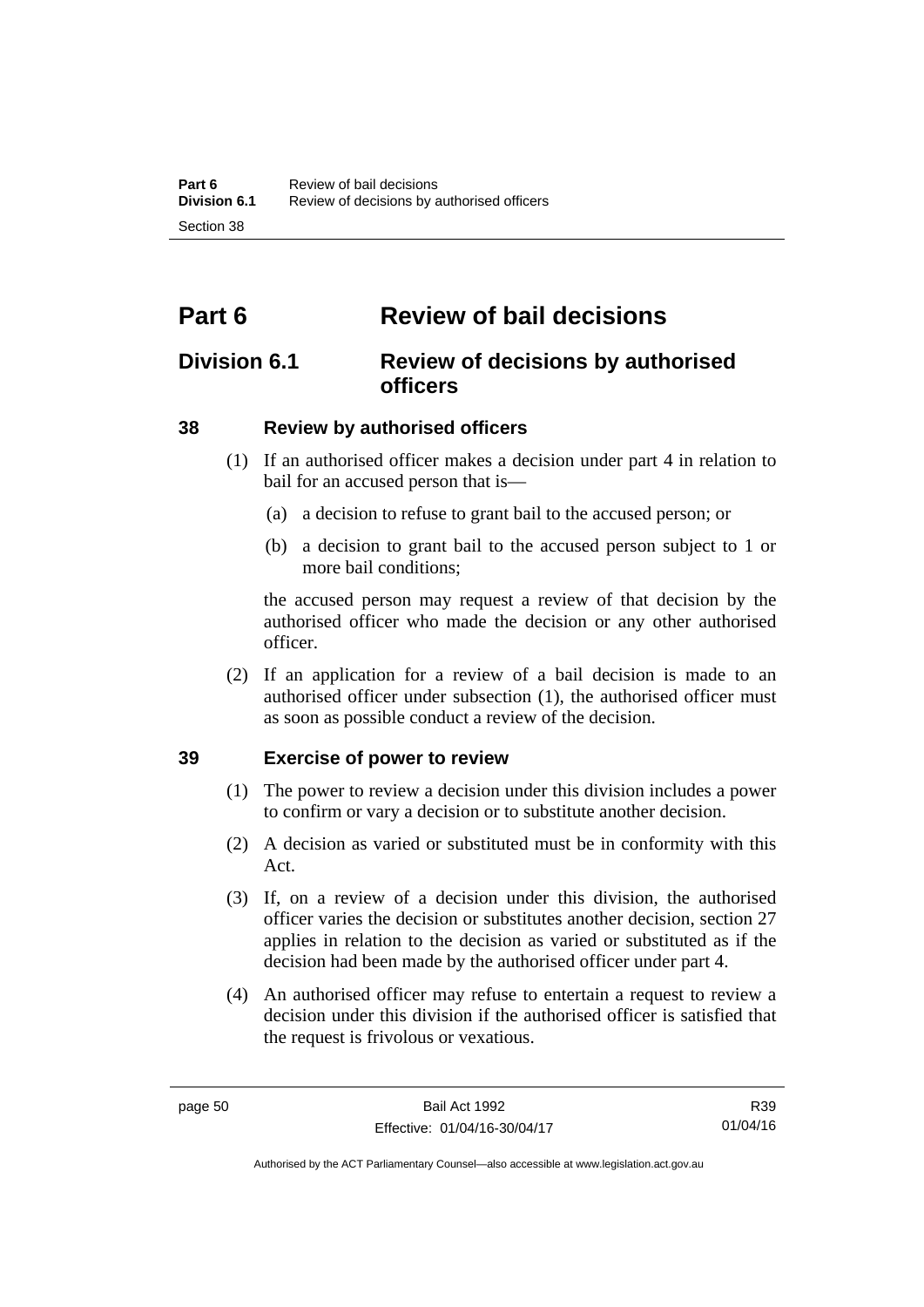- (5) A regulation may—
	- (a) prescribe the way of making a request for the review of a decision under this division; and
	- (b) prescribe procedures for the conduct of a review under this division; and
	- (c) limit the time within which, and the circumstances in which, an accused person may apply for a review of a decision under this division; and
	- (d) limit the number of applications that may be made for the review of a bail decision under this division.

#### **40 Limitation on power of authorised officer to review**

An authorised officer may not, under this division—

- (a) review a decision in circumstances if, had the decision not been made, the authorised officer would be prohibited from making a decision in relation to the grant of bail; or
- (b) review a decision that has been reviewed by a court.

## **Division 6.2 Review of decisions by courts**

#### **41 Right of review of bail decisions**

An accused person or the informant may apply under this division for review of any decision by a court or an authorised officer in relation to bail.

#### **41A Court may review on its own initiative**

 (1) A court that has made a decision in relation to bail may review the decision on its own initiative if the court considers it is in the interests of justice to do so.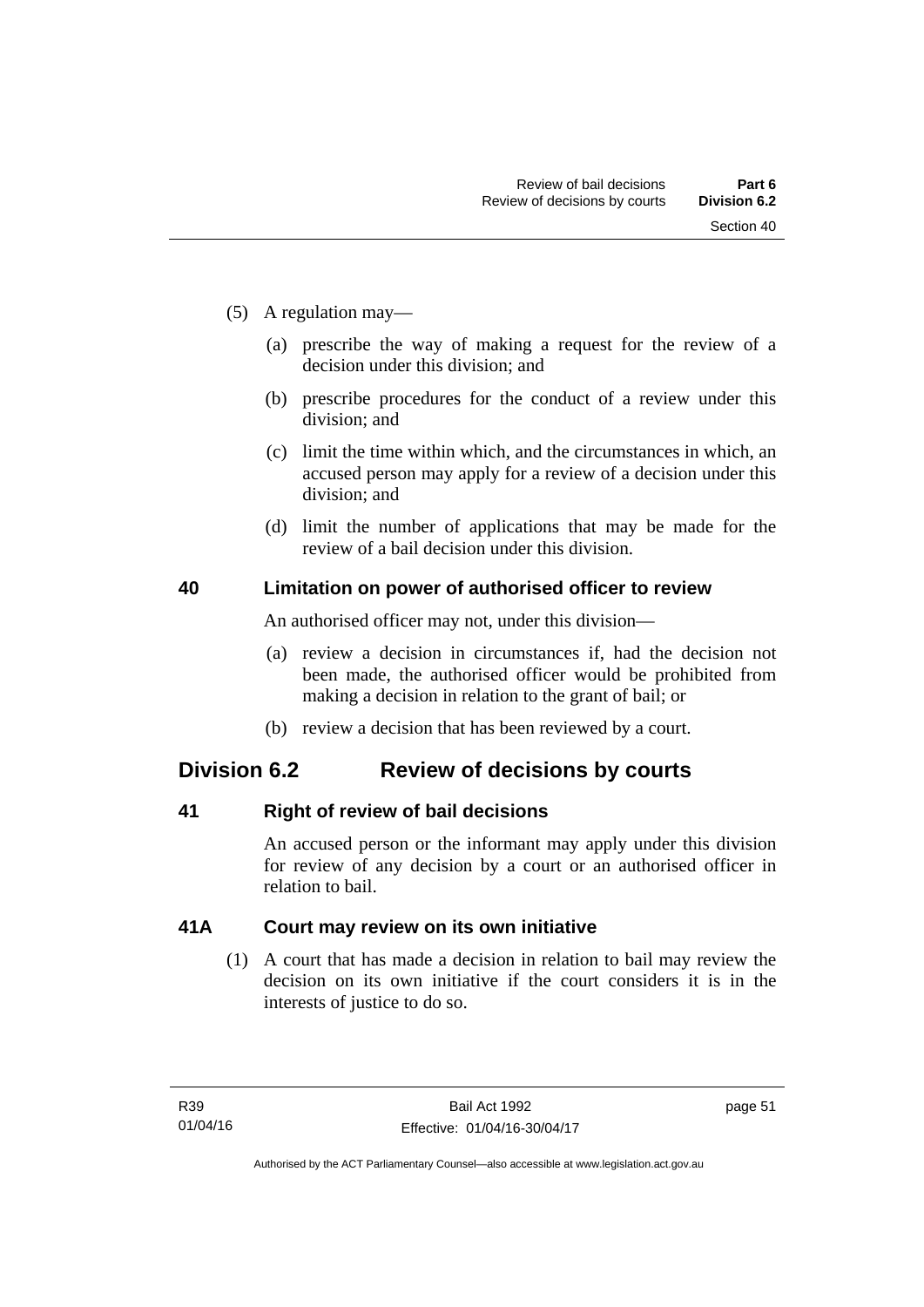(2) The court may issue a warrant for the arrest of the person and for bringing the person before the court at the time and place stated in the warrant.

#### **42 Power of Magistrates Court to review—decision of authorised officer**

- (1) The Magistrates Court may, on application under this division, review any decision of an authorised officer in relation to bail for an accused person, only if—
	- (a) the court has power to make a bail order under section 20 (1) (a) (Power in relation to bail—Magistrates Court); and
	- (b) the court is satisfied that the applicant has shown—
		- (i) a change in circumstances relevant to the granting of bail since the authorised officer's decision; or
		- (ii) the availability of fresh evidence or information relevant to the granting of bail to the accused person that was unavailable when the authorised officer made the decision.
- (2) The power of the Magistrates Court to review a decision under this section may be exercised whether or not any power to review the decision under section 38 (Review by authorised officers) has been exercised or been sought to be exercised.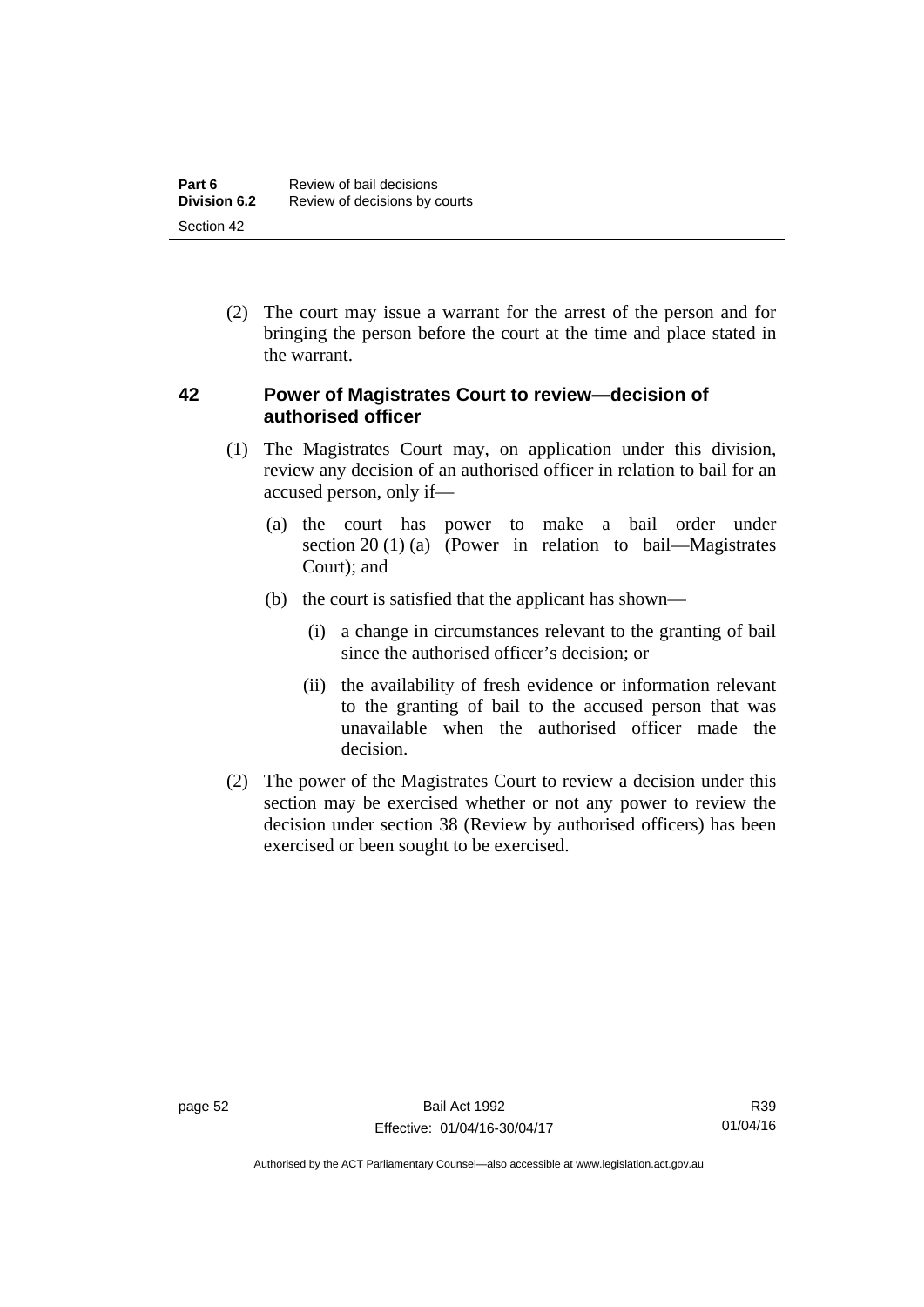## **42A Power of Magistrates Court to review—decision of Magistrates Court**

 The Magistrates Court may, on application under this division, review any decision of the court (however constituted) in relation to bail for an accused person, only if—

- (a) the court has power to make a bail order under section 20 (1) (a) (Power in relation to bail—Magistrates Court); and
- (b) the court is satisfied that the applicant has shown—
	- (i) a change in circumstances relevant to the granting of bail since the court's decision; or
	- (ii) the availability of fresh evidence or information relevant to the granting of bail to the accused person that was unavailable when the court made the decision; and
- (c) for an application made by the accused person—the person has made 2 applications for bail in the Magistrates Court in the proceeding to which the bail relates.

#### **43 Power of Supreme Court to review—decision of authorised officer**

- (1) This section applies if, in relation to a decision of an authorised officer in relation to bail for an accused person, the Magistrates Court—
	- (a) does not have power to hear an application for review of the decision; or
	- (b) has heard an application for review of the decision.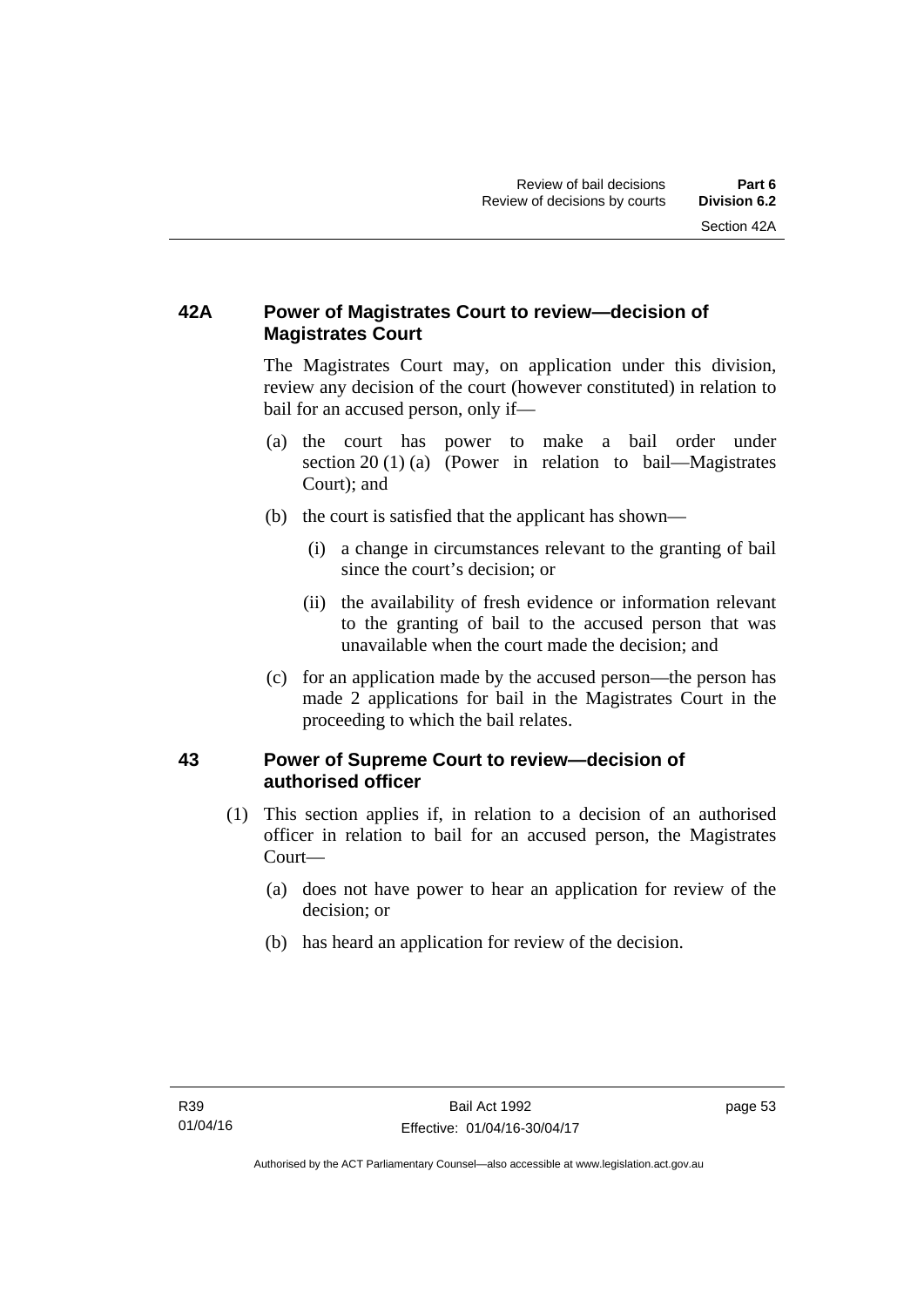- (2) The Supreme Court may, on application under this division, review the decision of the authorised officer, only if the court is satisfied that the applicant has shown—
	- (a) a change in circumstances relevant to the granting of bail since the authorised officer's decision; or
	- (b) the availability of fresh evidence or information relevant to the granting of bail to the accused person that was unavailable when the authorised officer made the decision.
- (3) The power of the Supreme Court to review a decision under this section may be exercised whether or not any power to review the decision under section 38 (Review by authorised officers) has been exercised or been sought to be exercised.

#### **43A Power of Supreme Court to review—decision of Magistrates Court or Supreme Court**

- (1) This section applies if a decision in relation to bail for an accused person has been made by—
	- (a) the Magistrates Court in accordance with section 42A (Power of Magistrates Court to review—decision of Magistrates Court); or
	- (b) the Supreme Court.
- (2) The Supreme Court may, on application under this division, review the decision of the court, only if the court is satisfied that the applicant has shown—
	- (a) a change in circumstances relevant to the granting of bail since the court's decision; or
	- (b) the availability of fresh evidence or information relevant to the granting of bail to the accused person that was unavailable when the court made the decision.

Authorised by the ACT Parliamentary Counsel—also accessible at www.legislation.act.gov.au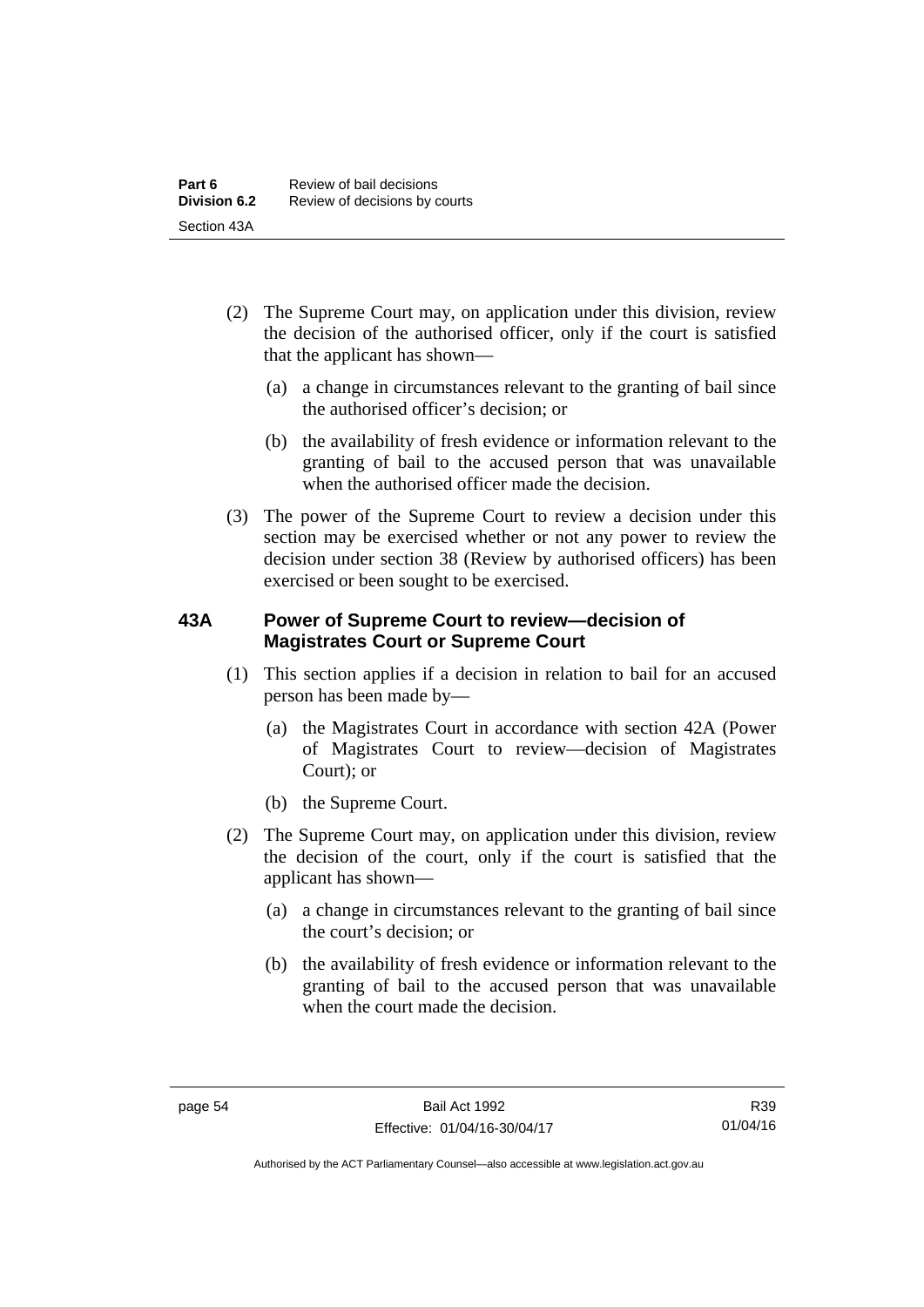#### **45 Exercise of power to review**

- (1) The power to review a decision under this division includes a power to confirm or vary the decision or to substitute another decision.
- (2) A decision as varied or substituted must be in conformity with this Act.
- (3) The review of a decision must be by way of rehearing and evidence or information in addition to, or in substitution for, the evidence or information given or obtained on the making of the decision may be given or obtained on the review.
- (4) If, on a review of a decision under this division the court varies the decision or substitutes another decision, section 27 applies in relation to the decision as varied or substituted as if that decision had been given by the court in relation to an application for bail.
- (5) If, on a review of a decision under this division, bail for an accused person is revoked, the court may, by warrant, commit the person into custody.
- (6) If, on a review of a decision under this division—
	- (a) bail is granted without any condition being imposed but the accused person has not given an undertaking to appear; or
	- (b) bail is granted subject to a condition;

the court may by warrant commit the person into custody until the person gives the undertaking to appear or satisfies the condition.

- (7) A court may refuse to entertain a request to review a decision under this division if the court is satisfied that the request is frivolous or vexatious.
- (8) A regulation may make provision in relation to—
	- (a) the way of making a request for the review of a decision under this division; and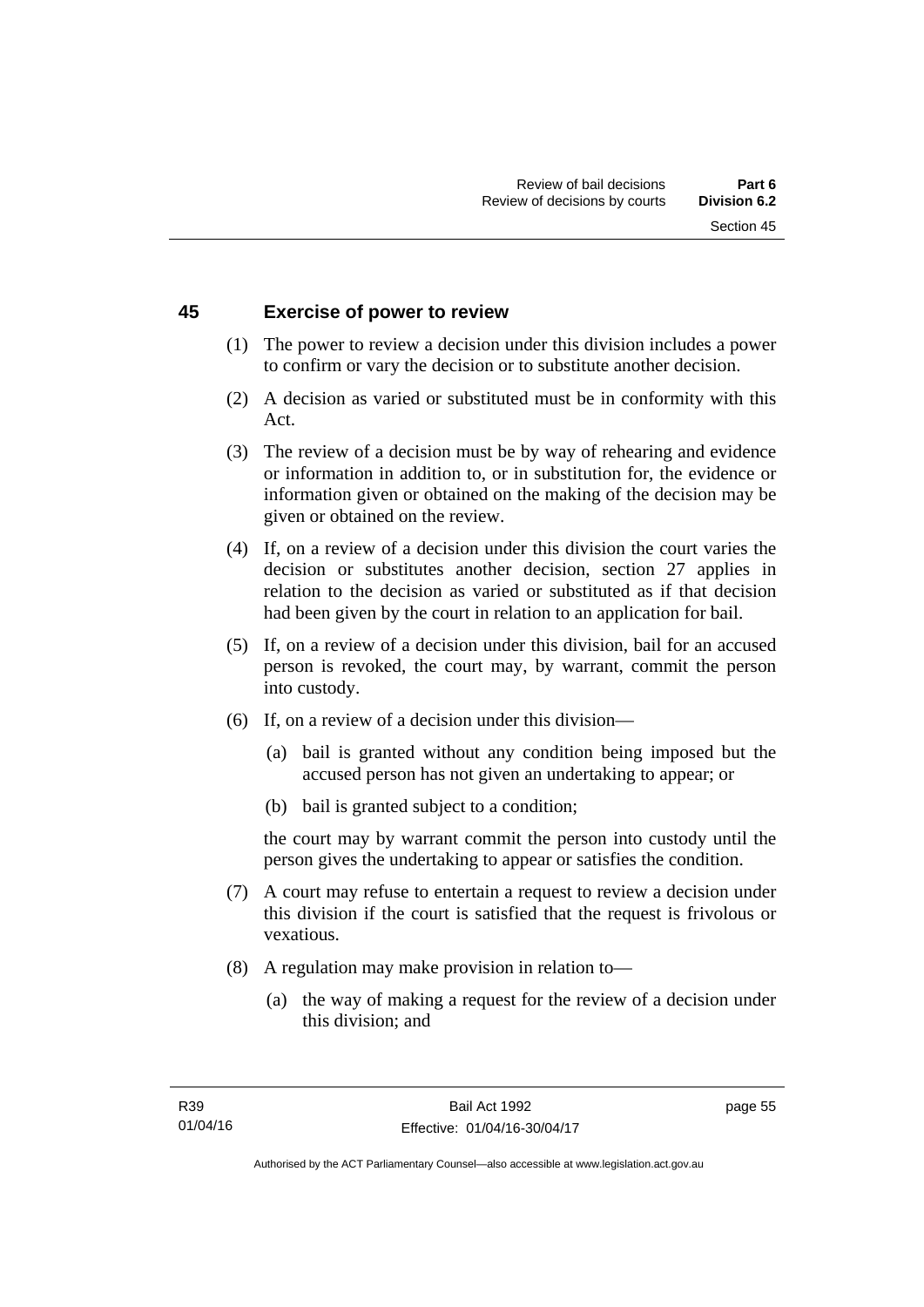(b) the giving or sending to people of notices relating to the proposed exercise of power to review a decision under this division.

#### **46 Review limited to bail conditions**

- (1) If an accused person has remained in custody after being granted bail by a court because any condition of the bail has not been complied with, the decision in relation to bail may be reviewed by the court that granted bail—
	- (a) at the request of the accused person; or
	- (b) at the request of a police officer; or
	- (c) on the court's own initiative.
- (2) A review under this section of a decision in relation to bail is limited to a review of the conditions on which bail has been granted.
- (3) A review requested under this section by a police officer must not be conducted unless the court is satisfied that the request was made—
	- (a) for the purpose of benefiting the accused person; and
	- (b) with the consent of the accused person.
- (4) On a review of a bail decision under this section, a court may—
	- (a) confirm the decision about the conditions of bail; or
	- (b) vary the decision by removing or imposing bail conditions; or
	- (c) grant bail without imposing any bail condition.
- (5) Notwithstanding section 43 or section 43A, the Supreme Court is empowered to conduct a review of a bail decision under this section only in relation to bail granted by the Supreme Court (however constituted).

Authorised by the ACT Parliamentary Counsel—also accessible at www.legislation.act.gov.au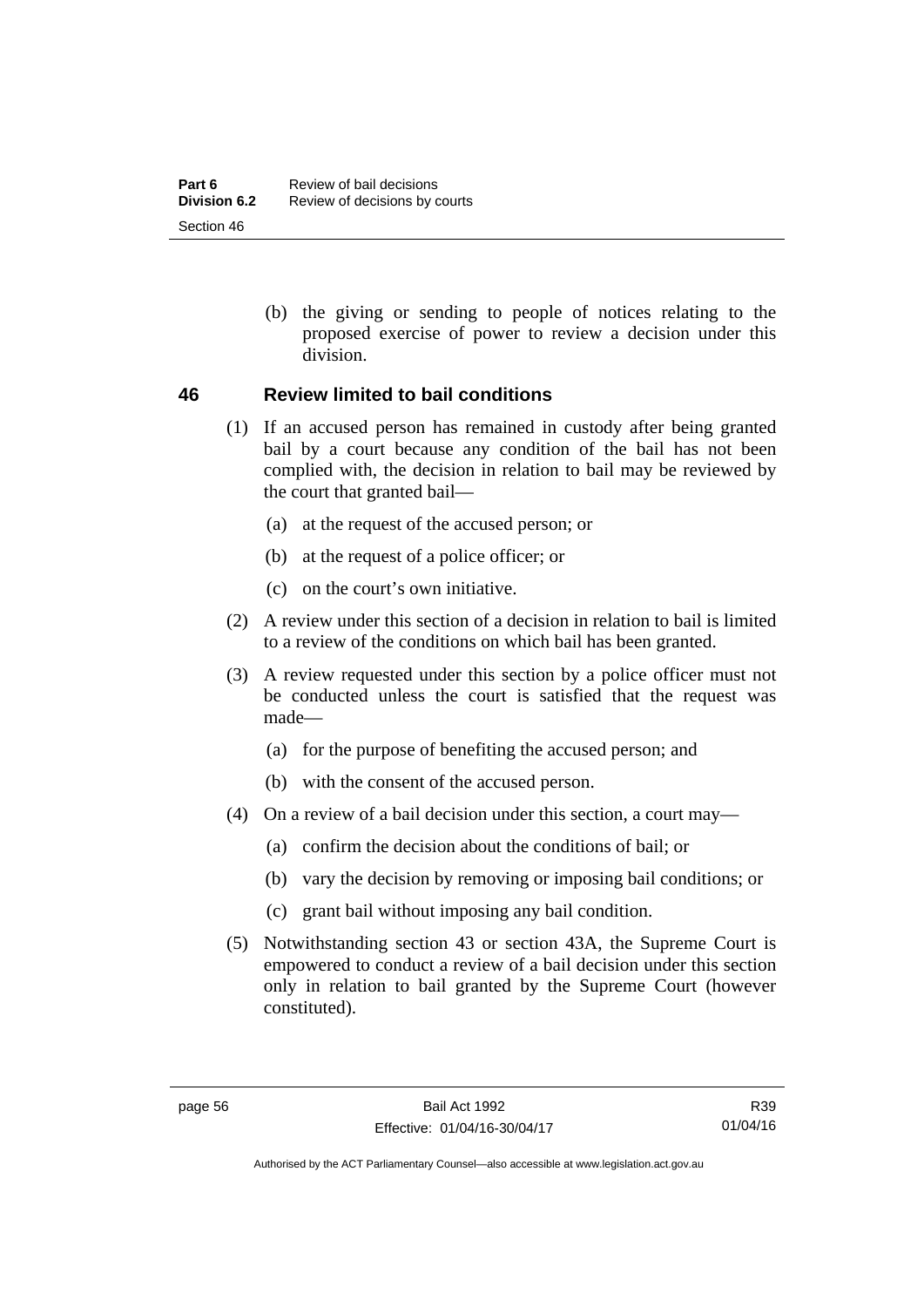# **Part 7 Miscellaneous**

#### **47 Giving information relating to bail**

 (1) If a person is charged by a police officer with an offence and the person charged is being held in custody in relation to the offence, the police officer must, as soon as is reasonably practicable after the person is charged, give to the person, by written notice, information relating to his or her entitlement to, or eligibility for, bail and to his or her entitlement to the review of decisions under this Act.

 (2) If an accused person is being held in custody in relation to an offence at the time of his or her first appearance in court in relation to that offence, the court must, during that appearance, or as soon as is reasonably practicable, give to the person, by written notice, information relating to his or her entitlement to, or eligibility for, bail.

#### **47A Notice to victim of bail decisions**

- (1) This section applies if—
	- (a) a court or authorised officer makes a decision about a grant of bail, or reviews a bail decision, in relation to a person; and
	- (b) the informant is aware that a victim has expressed concern about the need for protection from violence or harassment by the person.
- (2) The informant must tell a police officer assigned to liaise with victims of crime (a *victim liaison officer*) that the victim has expressed the concern.

*Note* If a form is approved under s 58 for a notice under this section, the form must be used.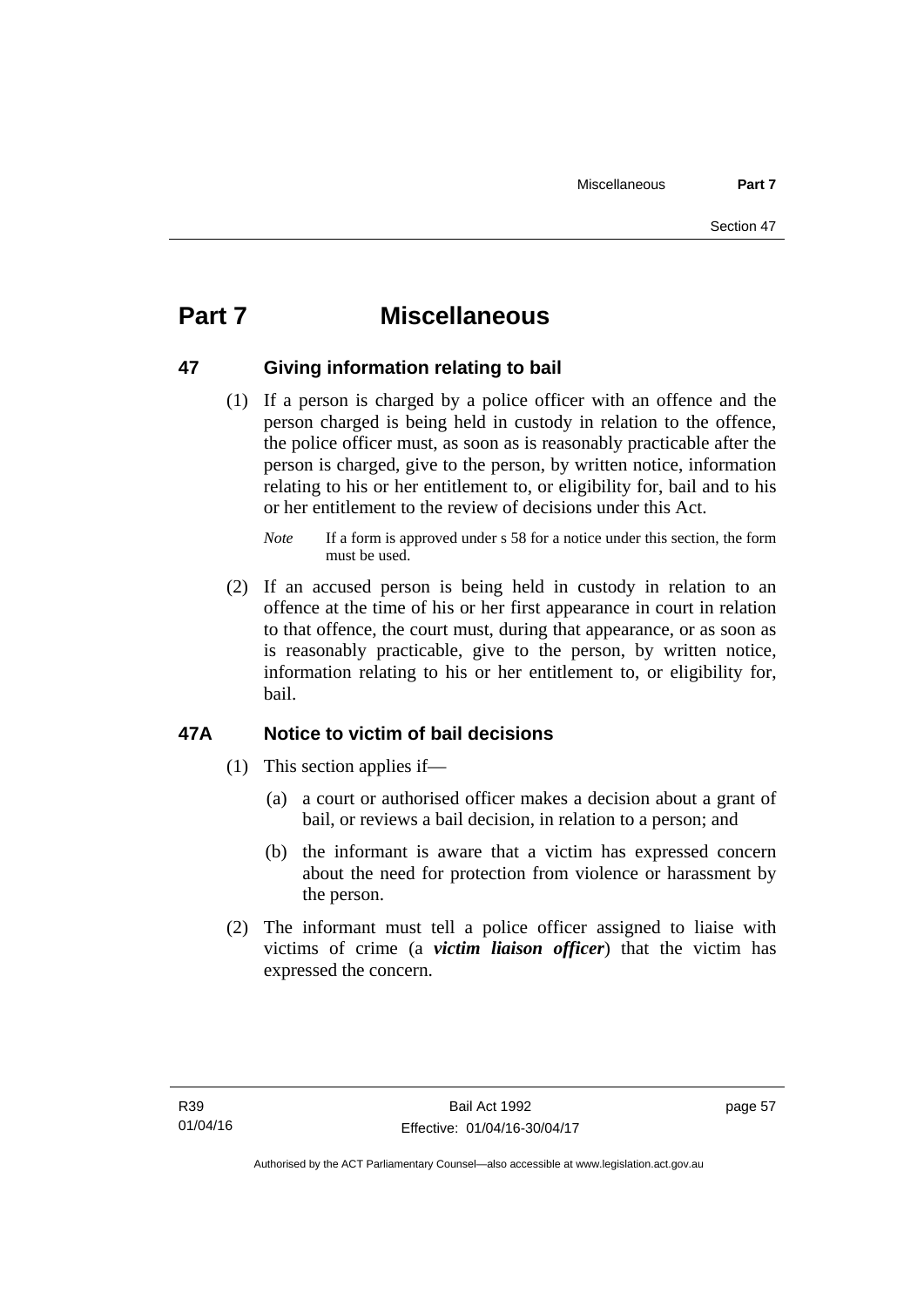#### **Part 7** Miscellaneous

Section 48

 (3) If a victim liaison officer is told about a victim's concern, the victim liaison officer must take all reasonable steps to tell the victim (or, if the victim is a child, a person who has parental responsibility for the child) about the bail decision as soon as practicable.

#### **48 Notification to court that bail condition not satisfied**

- (1) This section applies to a person who has been granted bail by a court but who has remained in custody since bail was granted because a condition of the bail has not been complied with.
- (2) The person in charge of the correctional centre or other place where the person is in custody must give the court written notice that the person remains in custody because of the failure to comply with a bail condition.

*Note* If a form is approved under s 58 for a notice, the form must be used.

- (3) The notice must be given to the court not later than 7 days after the day the person is received into custody.
- (4) To remove any doubt, the court to which a notice is given under subsection (2) may, on its own initiative, conduct a review under section 46 of the condition on which bail was granted.
- (5) A notice under this section is required to be given only once in relation to any particular grant of bail.
- (6) A regulation may prescribe information that is to be given to a court with a notice under this section.

#### **49 Failure to answer bail**

- (1) A person commits an offence if the person—
	- (a) gives an undertaking to appear before a court; and
	- (b) fails to carry out the undertaking.

Maximum penalty: 200 penalty units, imprisonment for 2 years or both.

Authorised by the ACT Parliamentary Counsel—also accessible at www.legislation.act.gov.au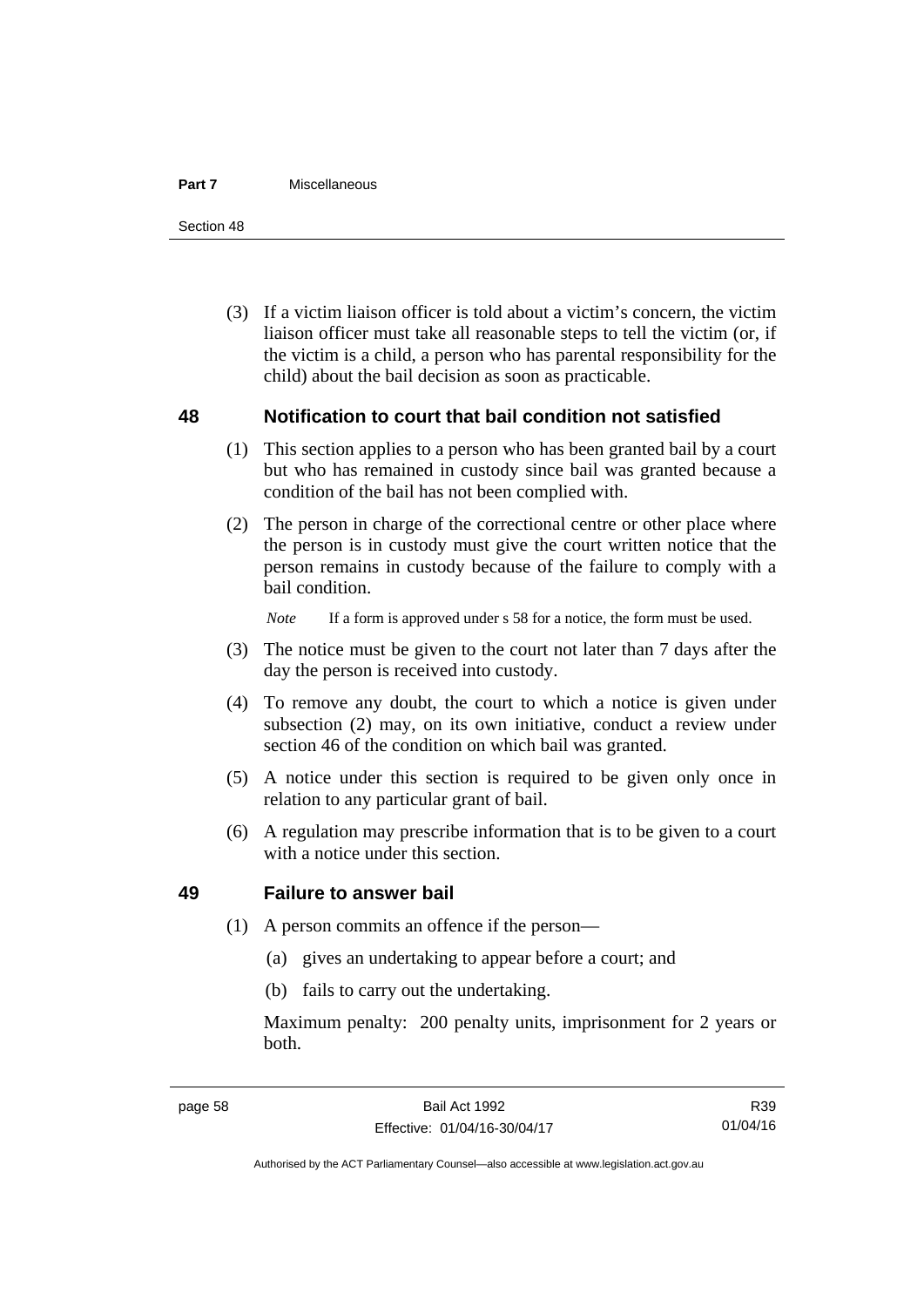- (2) The court may issue a warrant to arrest the person and to bring the person before the court.
- (3) Subsection (1) does not apply if the person has a reasonable excuse for failing to carry out the undertaking.

### **51 Indemnification of sureties**

(1) A person commits an offence if the person indemnifies, or agrees to indemnify, anyone else against a liability the other person incurs or may incur as surety for an accused person.

Maximum penalty: 200 penalty units, imprisonment for 2 years or both.

 (2) A person commits an offence if the person is indemnified, or agrees to be indemnified, by someone else against a liability the person incurs or may incur as surety for an accused person.

Maximum penalty: 200 penalty units, imprisonment for 2 years or both.

- (3) For this section, it does not matter whether—
	- (a) the agreement is for compensation in money or anything else; or
	- (b) the agreement is made before or after the person indemnified, or agreed to be indemnified, becomes a surety; or
	- (c) the person indemnified, or agreed to be indemnified, becomes a surety.

#### **52 Contravention of Act by police officers**

(1) If a police officer contravenes a provision of this Act that is applicable to him or her as a police officer or as an authorised officer, the contravention is not punishable as an offence unless a penalty is expressly provided by this Act in relation to the contravention.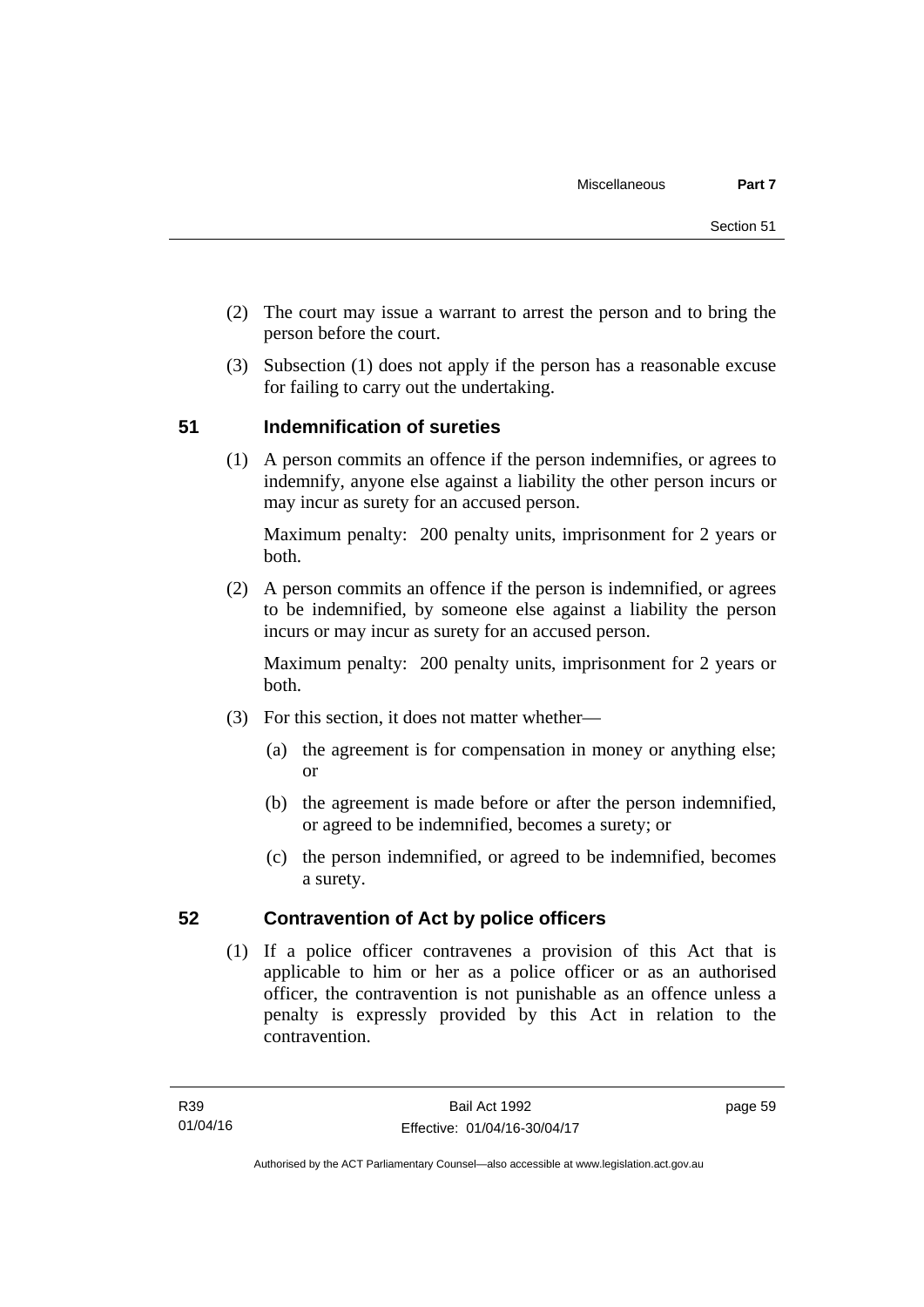- (2) Subsection (1) does not apply to prevent a contravention of a provision of this Act by a police officer from—
	- (a) being dealt with under the—
		- (i) *[Australian Federal Police Act 1979](http://www.comlaw.gov.au/Series/C2004A02068)* (Cwlth), part 5; or
		- (ii) *[Law Enforcement Integrity Commissioner Act 2006](http://www.comlaw.gov.au/Series/C2006A00085)* (Cwlth); or
		- (iii) *[Ombudsman Act 1976](http://www.comlaw.gov.au/Series/C2004A01611)* (Cwlth); or
	- (b) constituting grounds for the institution of civil proceedings.

#### **55 Civil standard of proof to apply for certain purposes**

If a court or an authorised officer, in making a decision in relation to bail (other than a decision in proceedings for an offence committed in relation to bail), is to be, or may be, satisfied as to any matter, it is sufficient if the court or authorised officer is satisfied on the balance of probabilities.

#### **56 No right of surety to arrest**

A surety for an accused person does not have the right to arrest the accused person because the surety is a surety for the accused person.

#### **56A Arrest without warrant of person on bail**

- (1) This section applies if a person has been granted bail in the ACT, a State or another Territory.
- (2) A police officer may arrest the person without warrant if the officer believes on reasonable grounds that the person—
	- (a) has failed to comply with a bail condition; or
	- (b) will not comply with a bail condition.
- (3) The police officer must bring the person before a court as soon as practicable.

R39 01/04/16

Authorised by the ACT Parliamentary Counsel—also accessible at www.legislation.act.gov.au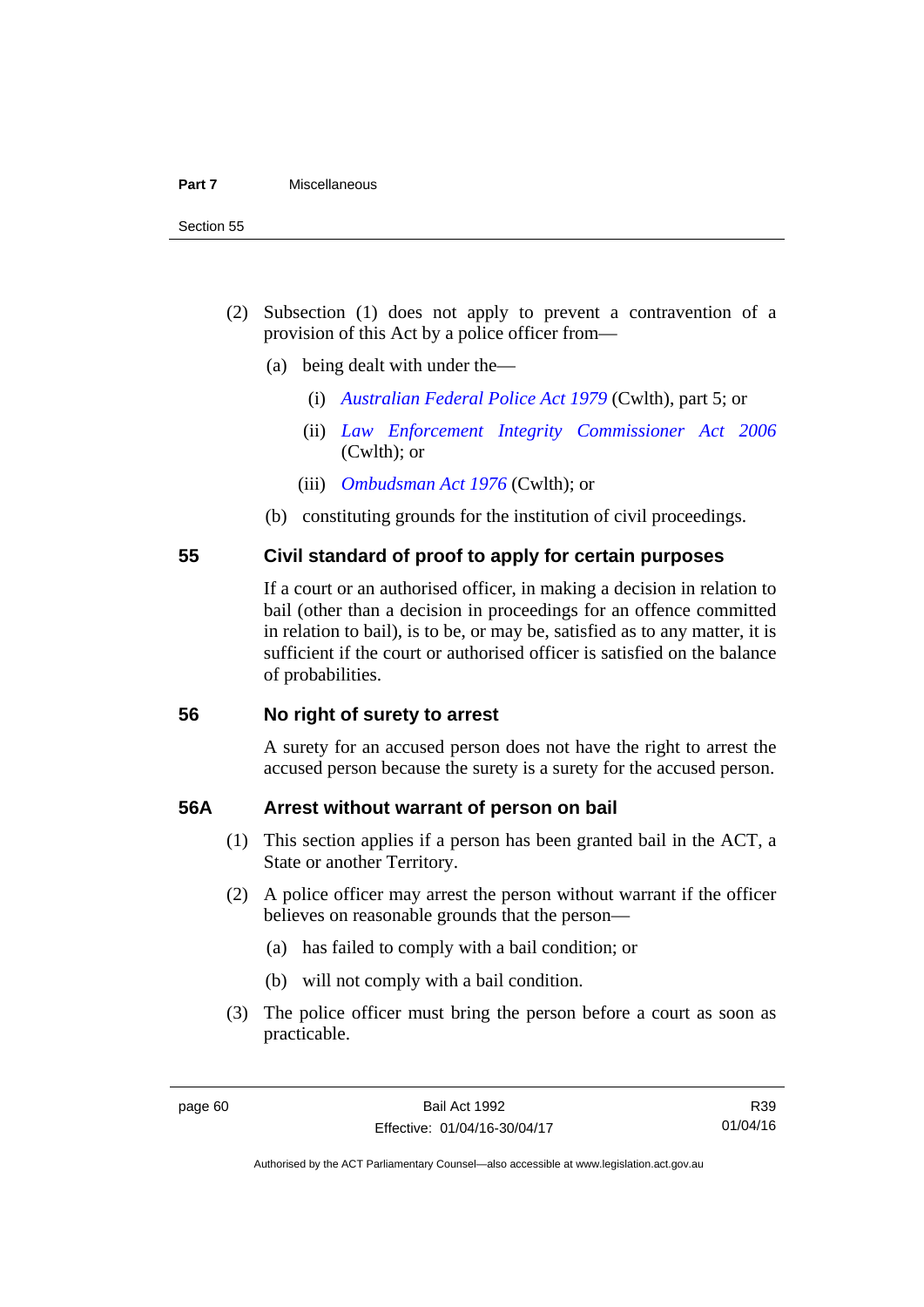- (4) The court may—
	- (a) for a person granted bail in the ACT—exercise the same powers in relation to bail as it has in relation to any other accused person in custody; or
	- (b) for a person granted bail in a State or another Territory—
		- (i) release the person unconditionally; or
		- (ii) grant the person bail subject to the conditions that the court considers appropriate; or
		- (iii) remand the person in custody for a reasonable time while a warrant for the person's arrest is obtained from the State or other Territory.
- (5) A release mentioned in subsection (4) (b) (i) does not affect the grant of bail in the State or other Territory.

#### **56B Arrest for breach of condition by person outside ACT**

- (1) This section applies if a police officer reasonably believes that—
	- (a) a person who has been granted bail in the ACT has failed to comply with a bail condition; and
	- (b) the person is in a State or another Territory.
- (2) An issuing officer may, on the information of a police officer—
	- (a) issue a warrant to arrest the person in the State or other Territory and bring the person before a court; or
	- (b) issue a summons for the person's appearance before a court.
- (3) In this section

*issuing officer*, for a warrant, means—

 (a) a judge, the registrar or a deputy registrar of the Supreme Court; or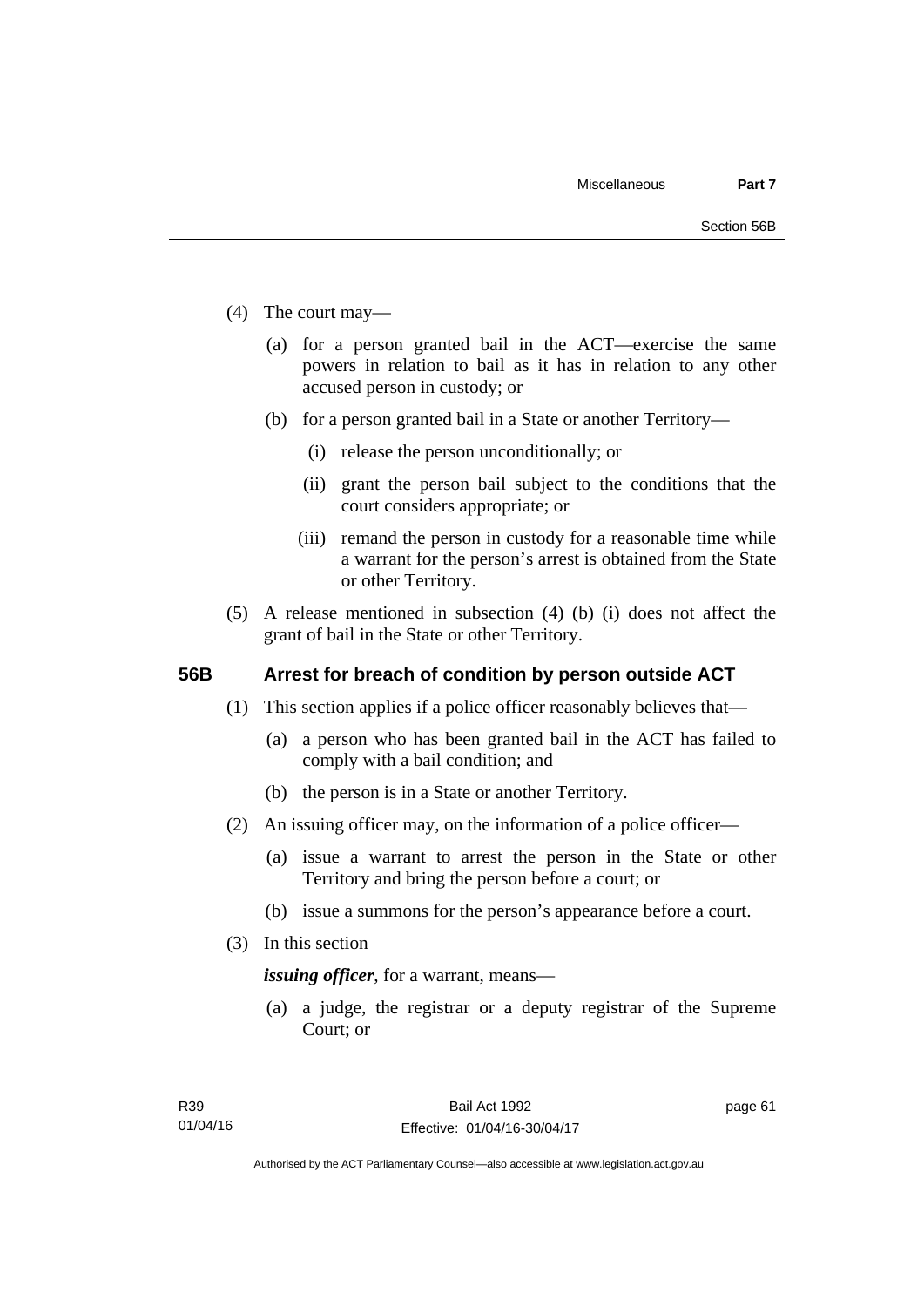#### **Part 7** Miscellaneous

Section 57

- (b) a magistrate; or
- (c) if authorised by the Chief Magistrate to issue a warrant—the registrar or deputy registrar of the Magistrates Court.

#### **57 Act to prevail**

- (1) Except if otherwise expressly provided by this Act, this Act applies in relation to the grant of bail to accused people to the exclusion of any other law in force immediately before the commencement of this Act so far as any other such law makes provision for or in relation to bail for accused people.
- (2) This Act does not affect the *[Bill of Rights 1688](http://www.legislation.act.gov.au/a/db_1792/default.asp)* 1 Will and Mary sess 2 c 2.

#### **57AA Abolition of inherent power of bail**

Any inherent power of the Supreme Court to grant bail is abolished.

#### **58 Approved forms**

- (1) The Minister may approve forms for this Act.
- (2) If the Minister approves a form for a particular purpose, the approved form must be used for that purpose.
- (3) A form approved for section 28 (1), 30 (4), 34, 47 or 48 (2) is a disallowable instrument.
	- *Note* A disallowable instrument must be notified, and presented to the Legislative Assembly, under the [Legislation Act.](http://www.legislation.act.gov.au/a/2001-14)
- (4) Any other approved form is a notifiable instrument.

*Note* A notifiable instrument must be notified under the [Legislation Act](http://www.legislation.act.gov.au/a/2001-14).

 (5) If there is no approved form for an instrument under this Act, the instrument must be in a form acceptable to the registrar.

R39 01/04/16

Authorised by the ACT Parliamentary Counsel—also accessible at www.legislation.act.gov.au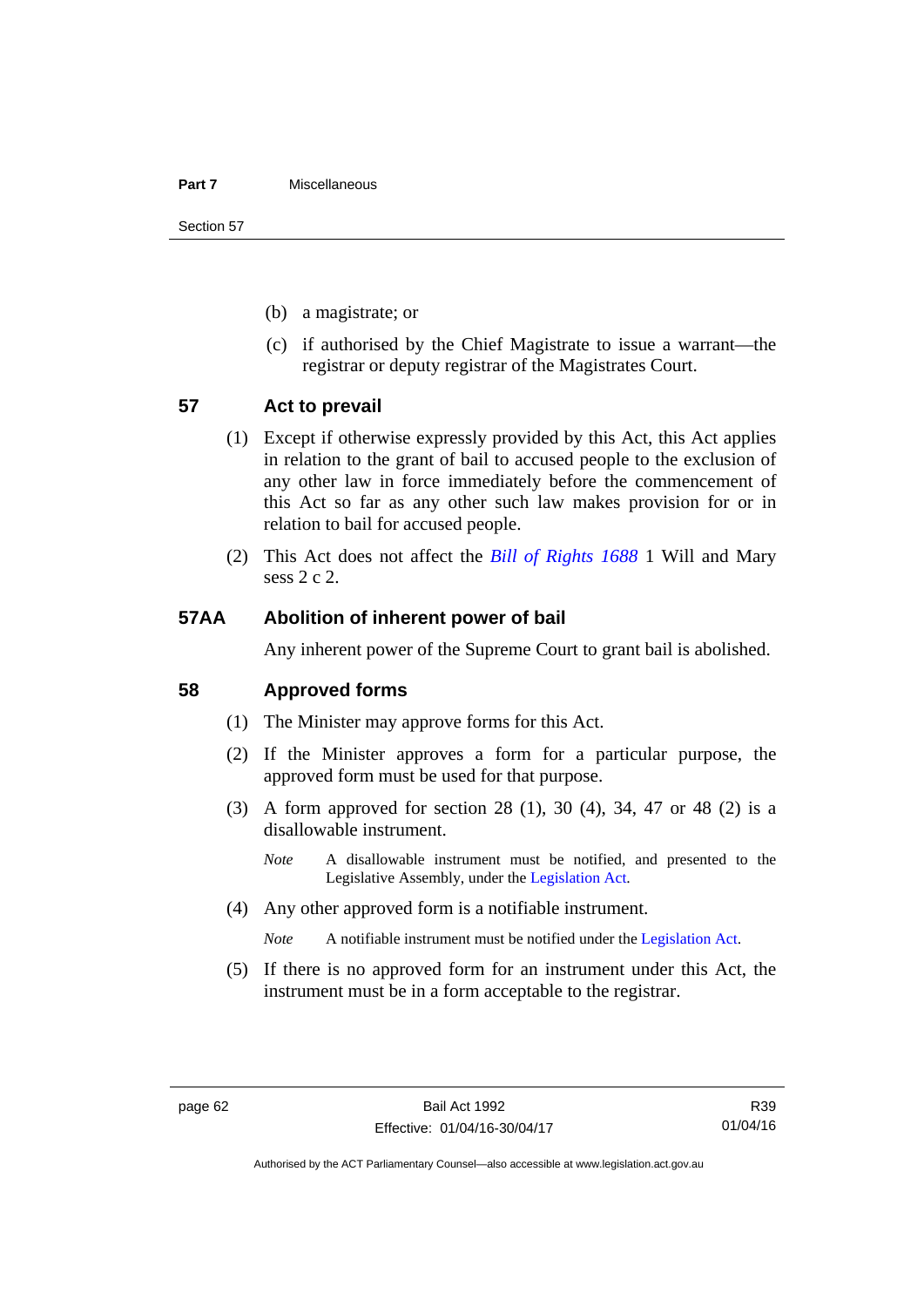#### **59 Regulation-making power**

- (1) The Executive may make regulations for this Act.
	- *Note* A regulation must be notified, and presented to the Legislative Assembly, under the [Legislation Act](http://www.legislation.act.gov.au/a/2001-14).
- (2) Without limiting subsection (1), a regulation may make provision in relation to the management (including the investment) of an amount deposited in accordance with a condition mentioned in section 25 (1) (c).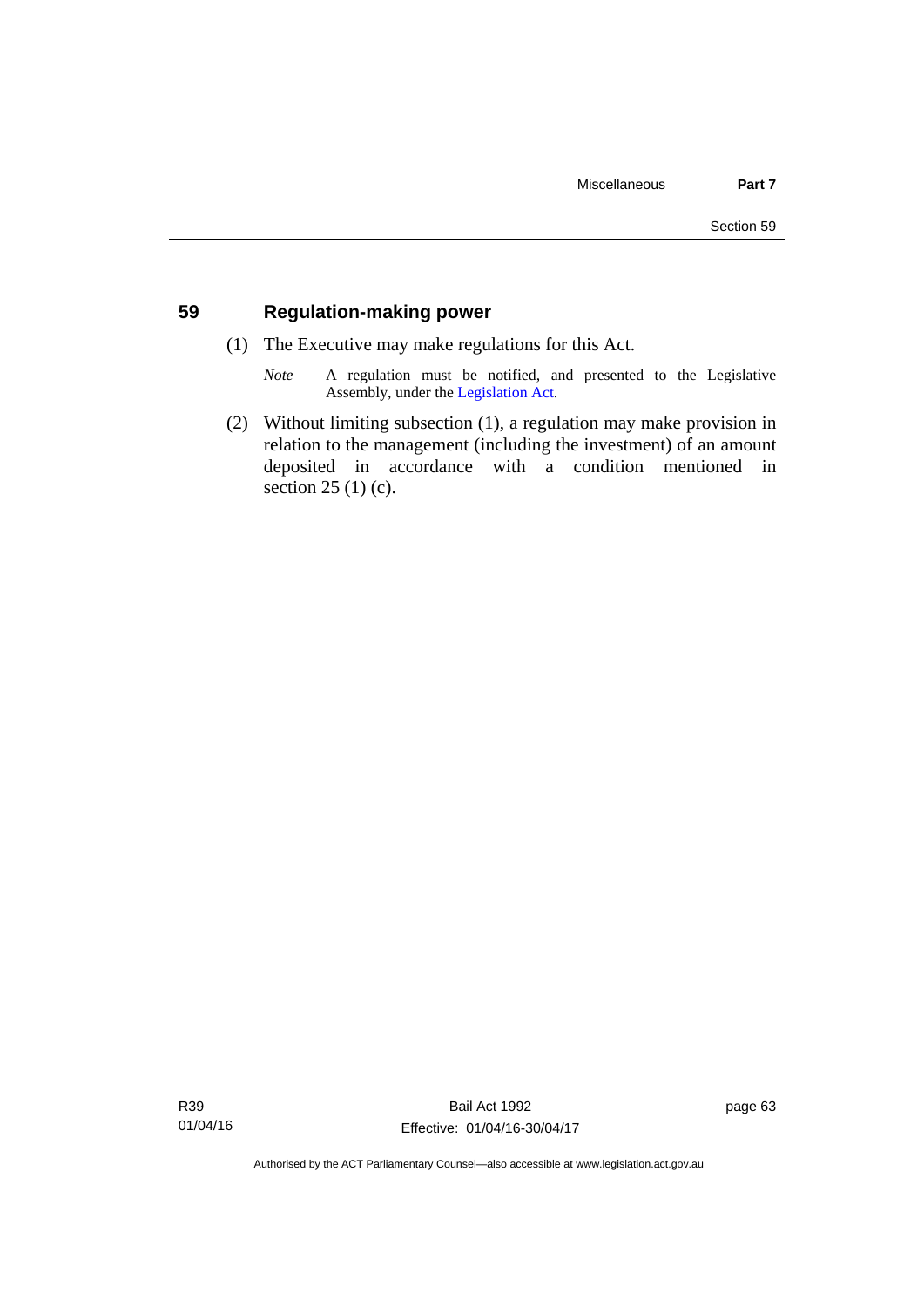# **Schedule 1 Offences to which presumption of bail does not apply**

(see s 9B (a))

## **Part 1.1 Offences against Crimes Act 1900**

| column 1<br>item      | column <sub>2</sub><br>provision | column 3<br>description of offence                         |
|-----------------------|----------------------------------|------------------------------------------------------------|
|                       | 15                               | manslaughter                                               |
| $\mathcal{D}_{\cdot}$ | 19                               | intentionally inflicting grievous bodily harm              |
| 3                     | 49C                              | industrial manslaughter (employer offence)                 |
| 4                     | 49D                              | industrial manslaughter (senior officer offence)           |
| 5                     | 51                               | sexual assault in the first degree                         |
| 6                     | 52                               | sexual assault in the second degree                        |
|                       | 54                               | sexual intercourse without consent                         |
| 8                     | 55(1)                            | sexual intercourse with young person under<br>10 years old |

page 64 Bail Act 1992 Effective: 01/04/16-30/04/17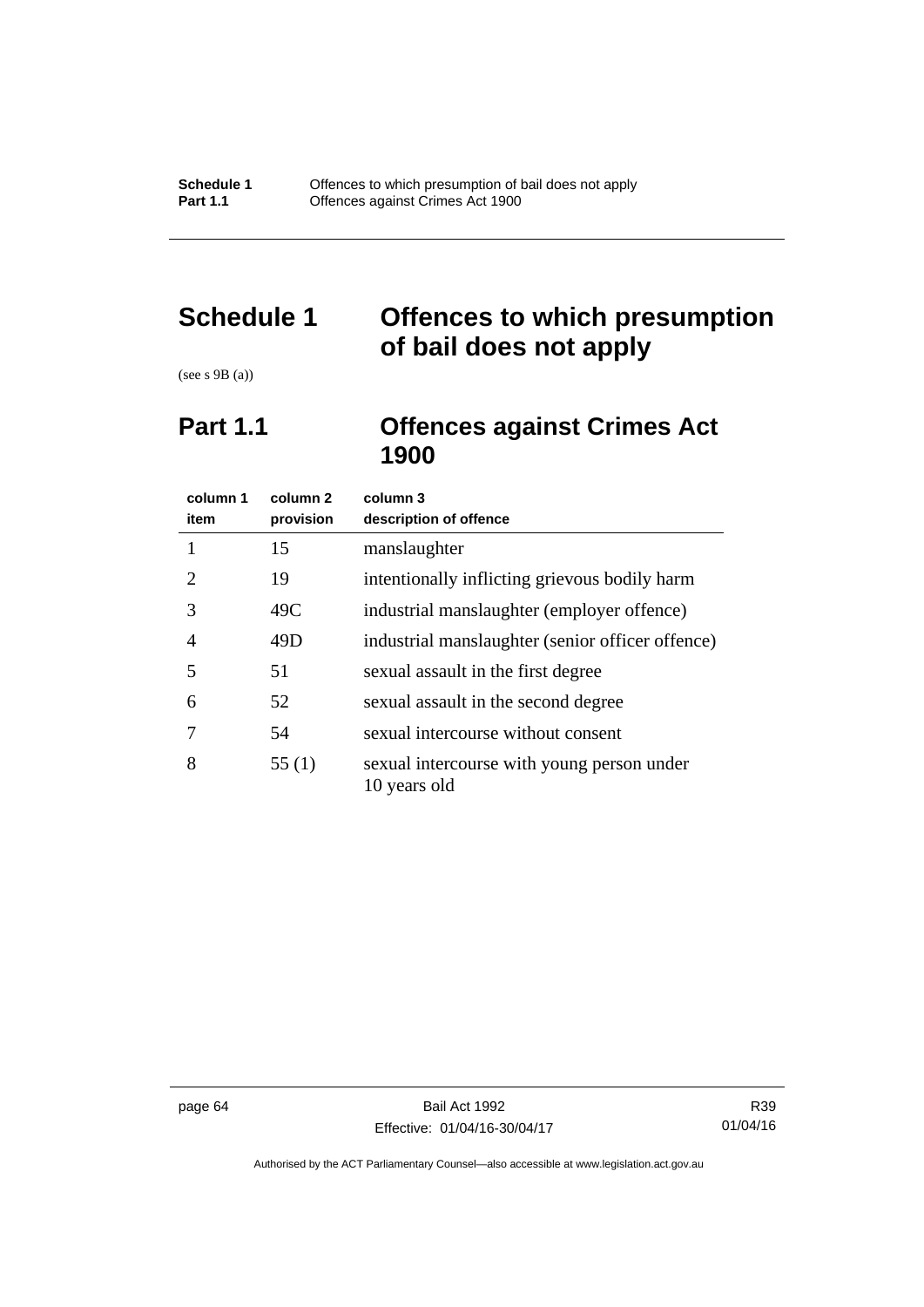# **Part 1.2 Offences against Criminal Code**

| column 1<br>item | column 2<br>provision | column 3<br>description of offence                                                                       |
|------------------|-----------------------|----------------------------------------------------------------------------------------------------------|
| 1                | 310                   | aggravated robbery                                                                                       |
| $\overline{2}$   | 312                   | aggravated burglary                                                                                      |
| 3                | 603(3)                | trafficking in commercial quantity of<br>controlled drug                                                 |
| 4                | 603(5)                | trafficking in trafficable quantity of cannabis                                                          |
| 5                | 603(7)                | trafficking in controlled drug other than<br>cannabis                                                    |
| 6                | 607(3)                | manufacturing commercial quantity of<br>controlled drug for selling                                      |
| 7                | 607(5)                | manufacturing controlled drug for selling                                                                |
| 8                | 610(1)                | selling large commercial quantity of controlled<br>precursor for manufacture of controlled drug          |
| 9                | 610(3)                | selling commercial quantity of controlled<br>precursor for manufacture of controlled drug                |
| 10               | 611(1)                | manufacturing large commercial quantity of<br>controlled precursor for manufacture of<br>controlled drug |
| 11               | 611(3)                | manufacturing large commercial quantity of<br>controlled precursor for selling                           |
| 12               | 611(5)                | manufacturing commercial quantity of<br>controlled precursor for manufacture of<br>controlled drug       |
| 13               | 611(7)                | manufacturing commercial quantity of<br>controlled precursor for selling                                 |
| 14               | 612(1)                | possessing large commercial quantity of                                                                  |
|                  |                       |                                                                                                          |

R39 01/04/16 page 65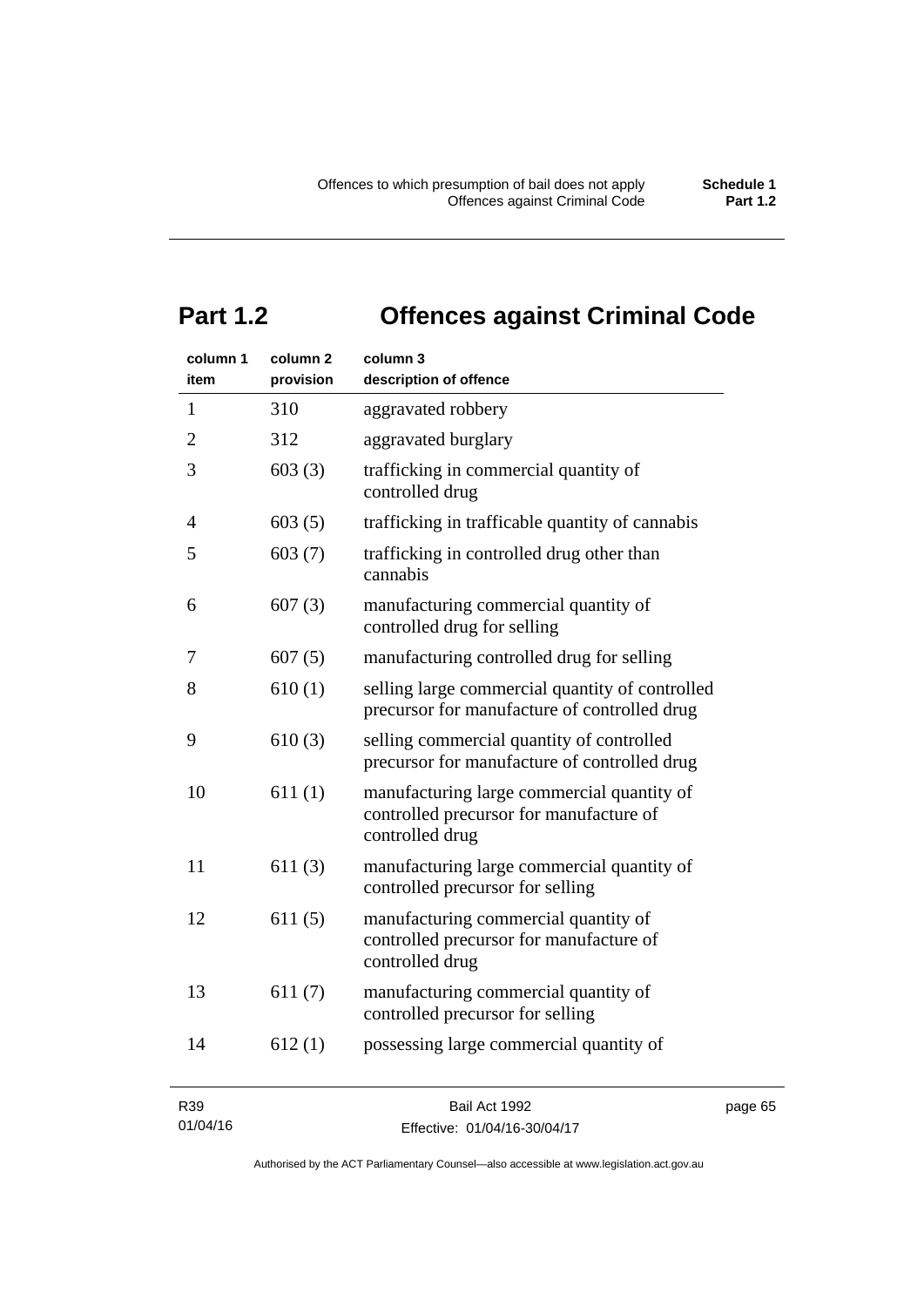#### **Schedule 1** Offences to which presumption of bail does not apply **Part 1.2 C** Offences against Criminal Code

| column 1<br>item | column 2<br>provision | column 3<br>description of offence                              |
|------------------|-----------------------|-----------------------------------------------------------------|
|                  |                       | controlled precursor                                            |
| 15               | 612(3)                | possessing commercial quantity of controlled<br>precursor       |
| 16               | 616(3)                | cultivating commercial quantity of controlled<br>plant          |
| 17               | 619(3)                | selling commercial quantity of controlled plant                 |
| 18               | 622(3)                | supplying etc controlled drug to child for<br>selling           |
| 19               | 624(4)                | procuring child to traffic in controlled drug                   |
| 20               | 625(1)                | supplying etc controlled drug (other than<br>cannabis) to child |
| 21               | 639                   | concealing etc property derived from drug<br>offence            |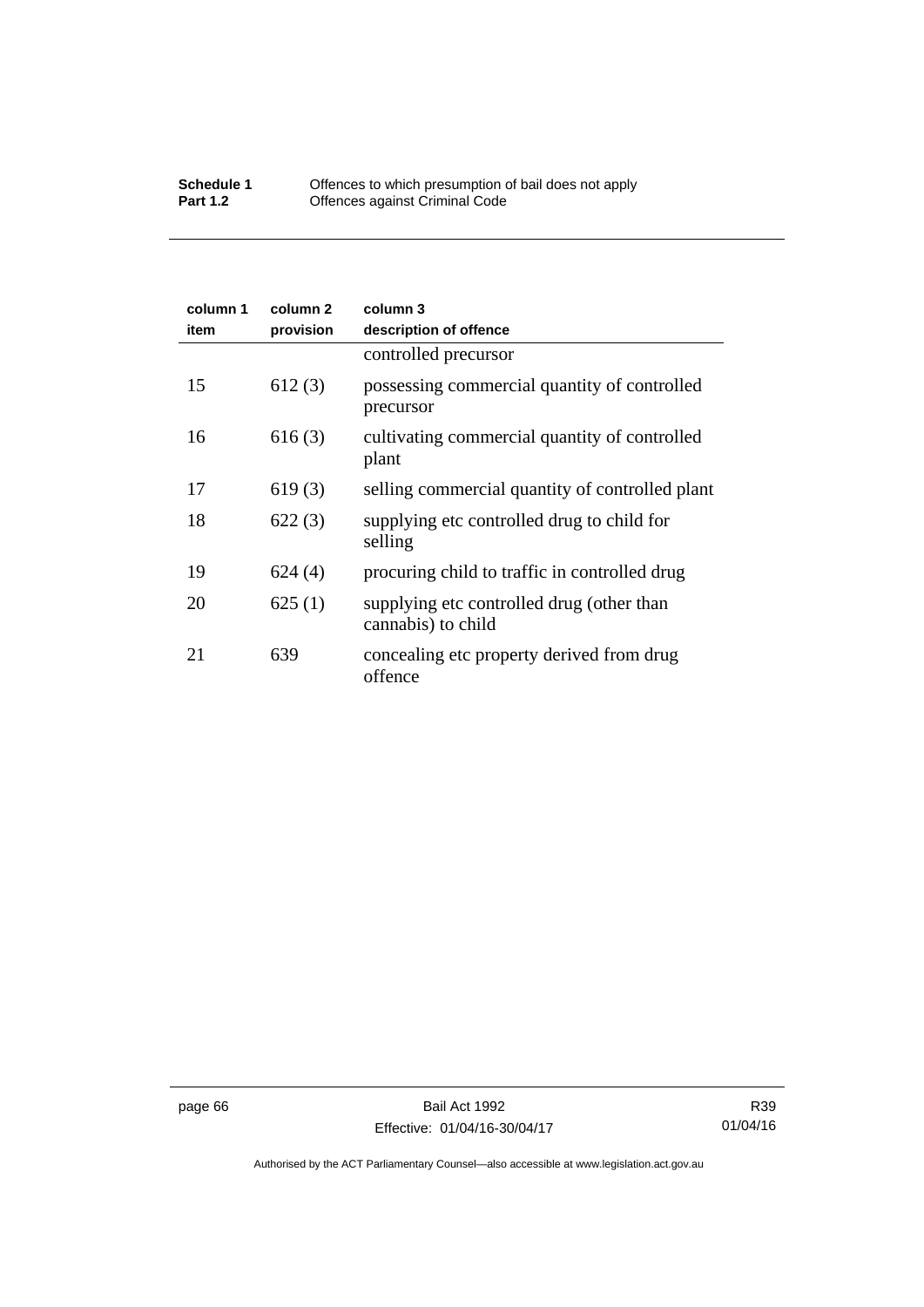# **Part 1.3 Offence against Drugs of Dependence Act 1989**

| column 1 | column 2  | column 3                                                          |
|----------|-----------|-------------------------------------------------------------------|
| item     | provision | description of offence                                            |
|          | 164       | sale, supply etc of drug of dependence or<br>prohibited substance |

R39 01/04/16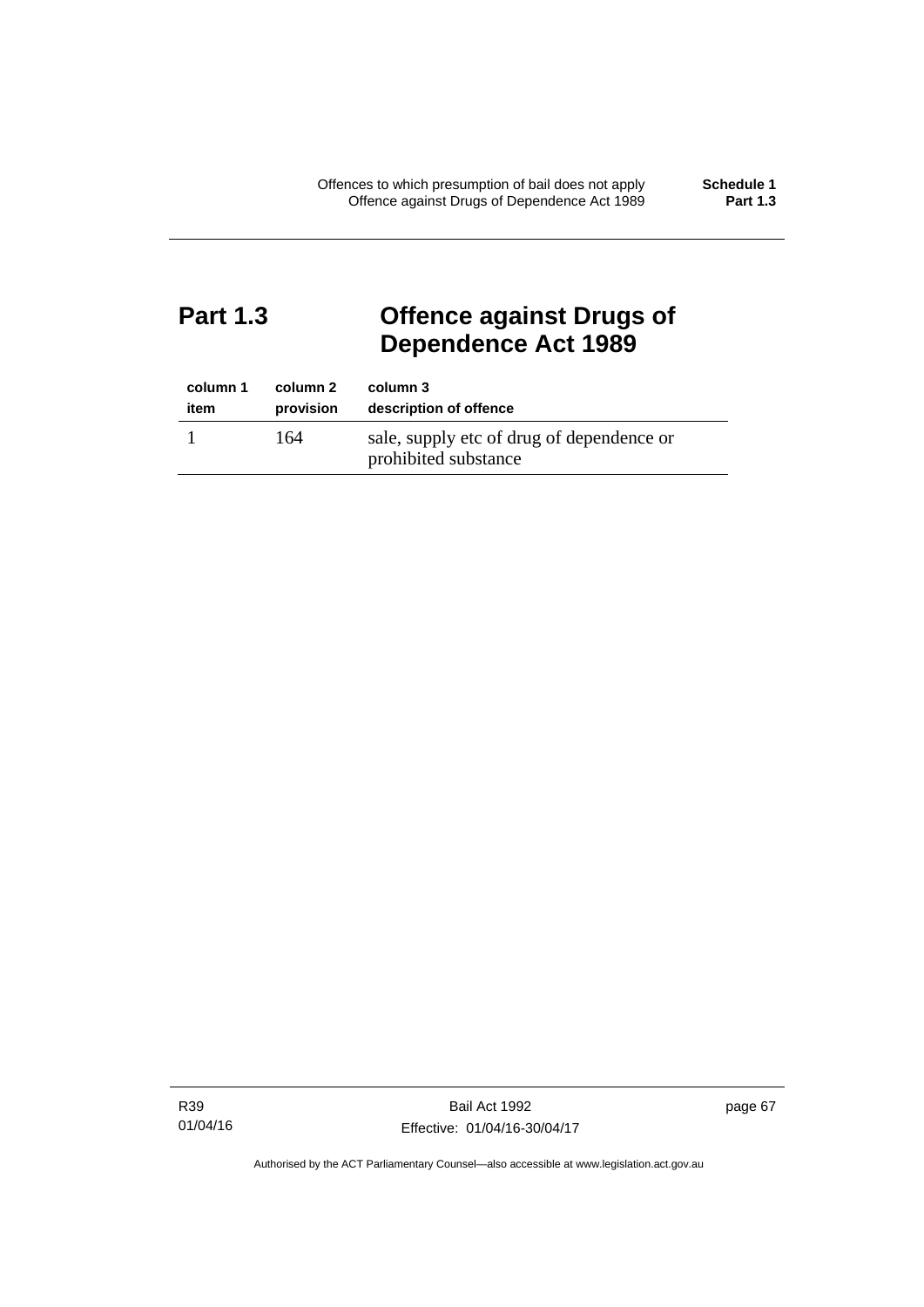# **Part 1.4 Offences against Medicines, Poisons and Therapeutic Goods Act 2008**

| column 1<br>item | column 2<br>provision | column 3<br>description of offence                            |
|------------------|-----------------------|---------------------------------------------------------------|
|                  | 26                    | supply of controlled medicine or prohibited<br>substance      |
|                  | 33                    | manufacture of controlled medicine or<br>prohibited substance |

page 68 Bail Act 1992 Effective: 01/04/16-30/04/17

R39 01/04/16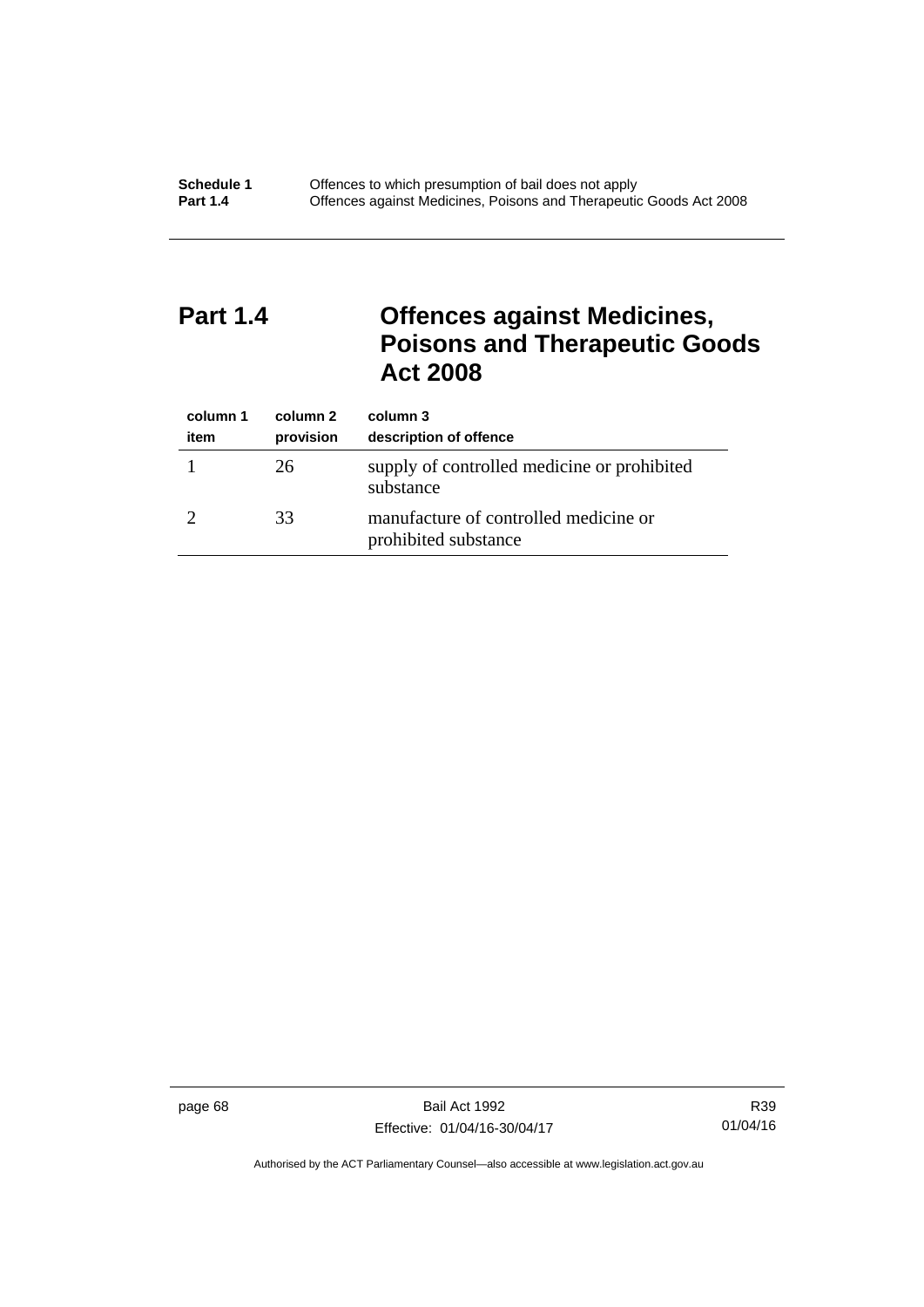# **Part 1.5 Offences against Customs Act 1901 (Cwlth)**

| column 1<br>item | column 2<br>provision | column 3<br>description of offence                               |
|------------------|-----------------------|------------------------------------------------------------------|
|                  | 231(1)                | assembly for unlawful purposes                                   |
|                  | 233AC                 | master allowing use of ship for smuggling etc.<br>narcotic goods |

R39 01/04/16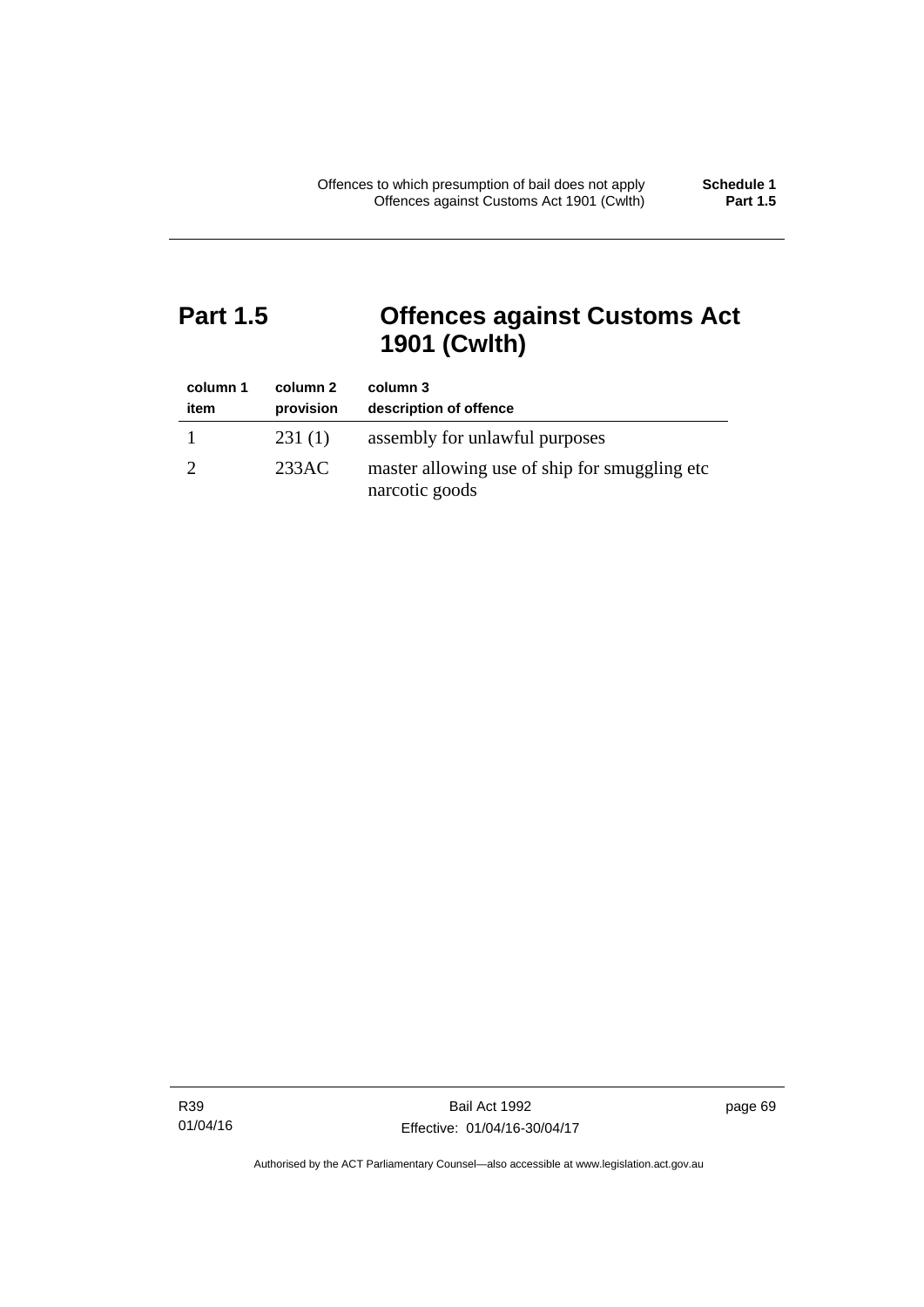# **Part 1.6 Offences against Criminal Code (Cwlth)**

| column 1<br>item | column <sub>2</sub><br>provision | column 3<br>description of offence                                                                                                                    |
|------------------|----------------------------------|-------------------------------------------------------------------------------------------------------------------------------------------------------|
| 1                | 307.1                            | importing and exporting commercial quantities of<br>border controlled drugs or border controlled plants                                               |
| 2                | 307.2                            | importing and exporting marketable quantities of<br>border controlled drugs or border controlled plants                                               |
| 3                | 307.3                            | importing and exporting border controlled drugs or<br>border controlled plants                                                                        |
| $\overline{4}$   | 307.5                            | possessing commercial quantities of unlawfully<br>imported border controlled drugs or border controlled<br>plants                                     |
| 5                | 307.6                            | possessing marketable quantities of unlawfully<br>imported border controlled drugs or border controlled<br>plants                                     |
| 6                | 307.8                            | possessing commercial quantities of border controlled<br>drugs or border controlled plants reasonably suspected<br>of having been unlawfully imported |
| 7                | 307.9                            | possessing marketable quantities of border controlled<br>drugs or border controlled plants reasonably suspected<br>of having been unlawfully imported |
| 8                | 307.11                           | importing and exporting commercial quantities of<br>border controlled precursors                                                                      |
| 9                | 307.12                           | importing and exporting marketable quantities of<br>border controlled precursors                                                                      |
| 10               | 307.13                           | importing and exporting border controlled precursors                                                                                                  |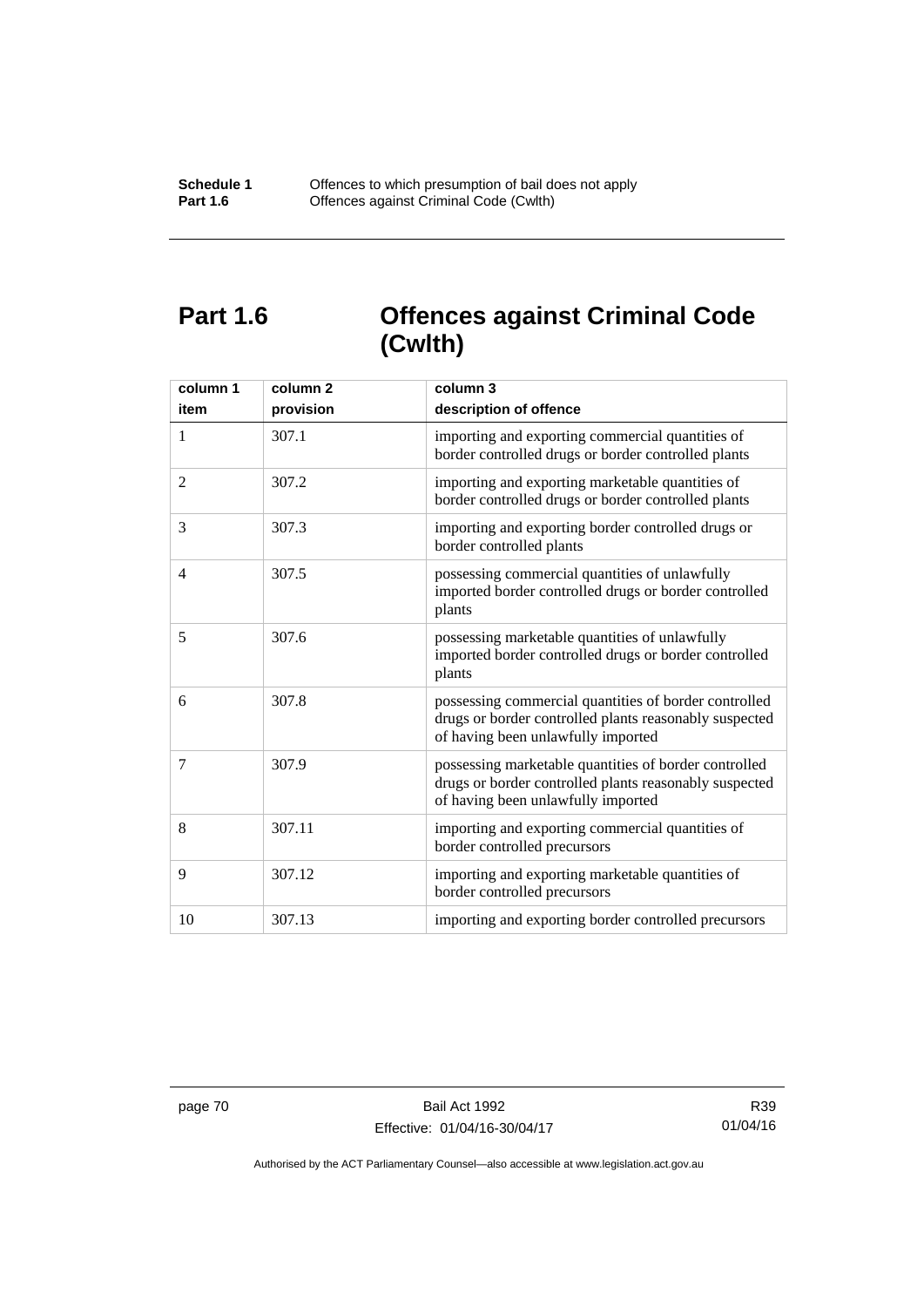# **Dictionary**

(see s 3)

*Note 1* The [Legislation Act](http://www.legislation.act.gov.au/a/2001-14) contains definitions and other provisions relevant to this Act.

*Note 2* For example, the [Legislation Act,](http://www.legislation.act.gov.au/a/2001-14) dict, pt 1, defines the following terms:

- $\bullet$  ACAT
- Act (see s 7)
- adult
- child
- Chief Magistrate
- chief police officer
- correctional centre
- director-general (see s 163)
- domestic partner (see s 169 (1))
- found guilty
- indictable offence (see s 190 (1))
- judge
- magistrate
- Magistrates Court
- penalty unit (see s 133)
- police officer
- State
- Supreme Court
- the Territory.

# *accused person* includes—

- (a) a person charged with, convicted of, or found guilty of, an offence; and
- (b) a person mentioned in section  $8(1)(c)$ , (d) or (e); and
- (c) a person whose conviction for an offence is stayed; and
- (d) a person subject to an order under the *[Crimes \(Sentencing\)](http://www.legislation.act.gov.au/a/2005-58)  [Act 2005](http://www.legislation.act.gov.au/a/2005-58)*, section 17 (Non-conviction orders—general); and

| R39      | Bail Act 1992                | page 71 |
|----------|------------------------------|---------|
| 01/04/16 | Effective: 01/04/16-30/04/17 |         |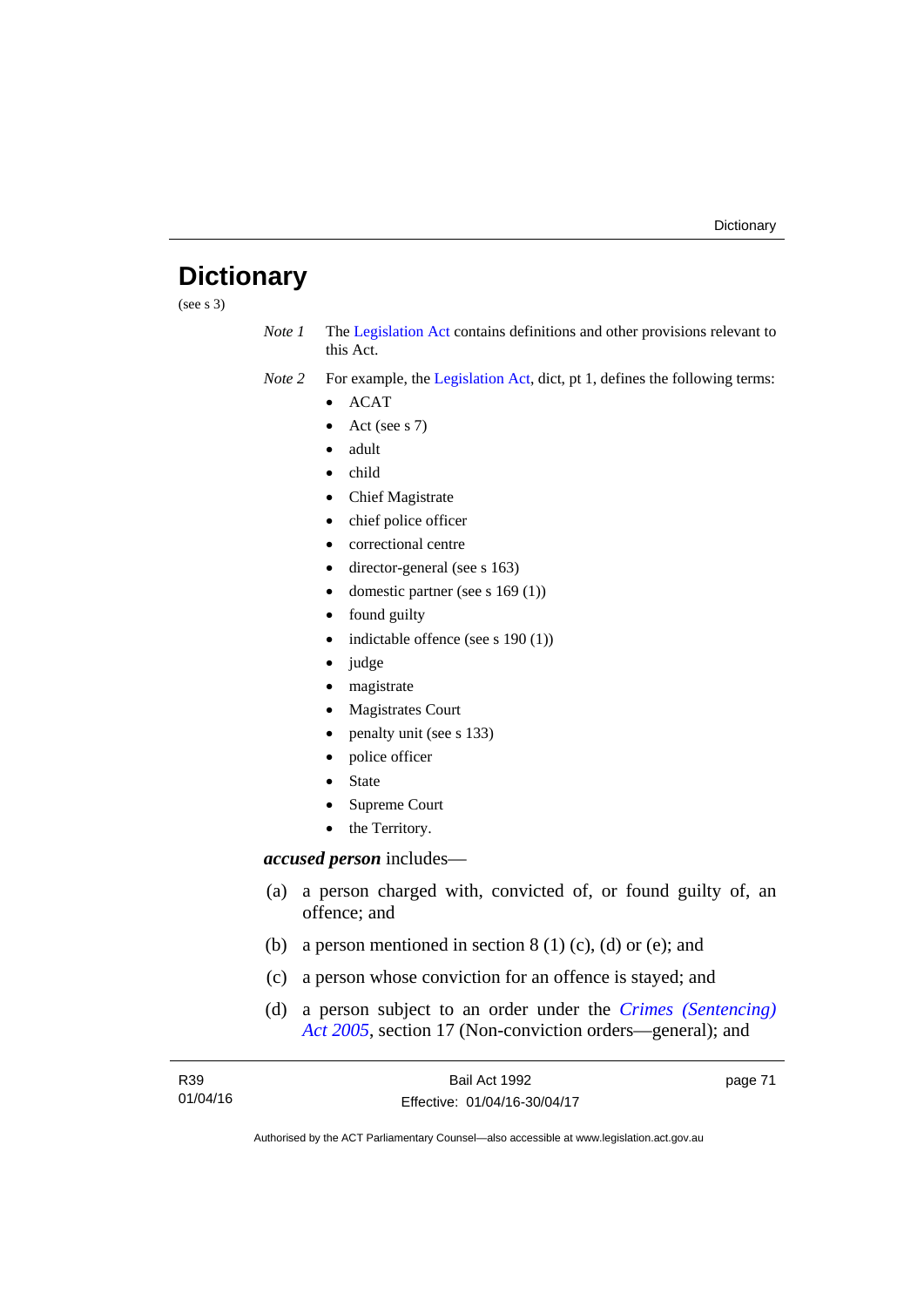- (e) a person in relation to whom an appeal relating to an offence is pending; and
- (f) a person in relation to whom a new trial has been ordered to be held for an offence.

*appeal* includes an application for leave to appeal and an appeal proceeding.

*applicable bail criteria*, for a decision about bail, means criteria under any of the following provisions applying to the decision:

- (a) section 9D (Bail for serious offence committed while charge for another is pending or outstanding);
- (b) section 9F (Domestic violence offence—bail by authorised officer);
- (c) section 22 (Criteria for granting bail to adults);
- (d) section 23 (Criteria for granting bail to children).

*authorised officer* means—

- (a) the chief police officer; or
- (b) a police officer exercising the functions of a superintendent or sergeant; or
- (c) another police officer authorised in writing by the chief police officer.

*bail* means an authorisation granted to a person under this Act to be at liberty.

*bail condition* means a condition on which bail is granted.

*bail order*, for part 4 (Grant of bail)—see section 19 (1).

*bail review application*, for part 4 (Grant of bail)—see section 12A.

*child*, of a person, includes a child—

(a) who normally or regularly lives with the person; or

R39 01/04/16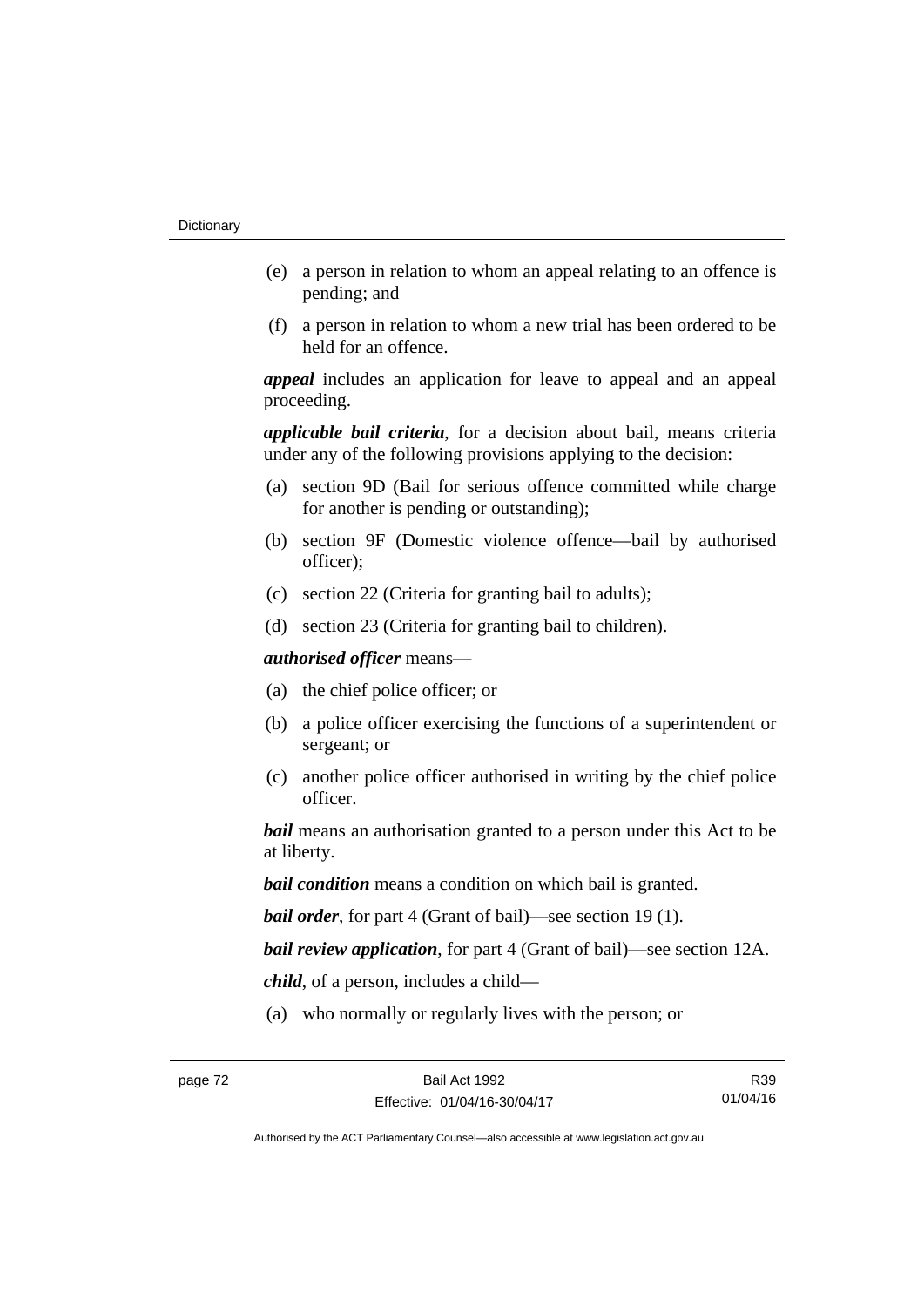(b) of whom the person is a guardian.

*court* means the Supreme Court or Magistrates Court.

*domestic violence offence—*an offence that a person is accused of committing is a *domestic violence offence* if the conduct making up the offence is domestic violence under the *[Domestic Violence and](http://www.legislation.act.gov.au/a/2008-46)  [Protection Orders Act 2008](http://www.legislation.act.gov.au/a/2008-46)*.

*grant*, in relation to bail (other than in section 22 (Criteria for granting bail to adults) or section 23 (Criteria for granting bail to children)), includes continue.

*offence* includes—

- (a) an alleged offence; and
- (b) except for section  $8(1)(a)$  and section  $9(1)$ 
	- (i) a breach of the peace or an apprehended breach of the peace; and
	- (ii) a breach of an obligation mentioned in section 8A (Entitlement to bail—breach of sentence obligations).

*parental responsibility*—a person has *parental responsibility* for a child or young person if the person has parental responsibility for the child or young person under the *[Children and Young People](http://www.legislation.act.gov.au/a/2008-19)  [Act 2008](http://www.legislation.act.gov.au/a/2008-19)*.

*Note* Parental responsibility is dealt with in the *[Children and Young People](http://www.legislation.act.gov.au/a/2008-19)  [Act 2008](http://www.legislation.act.gov.au/a/2008-19)*, div 1.3.2.

*surety*, in relation to an accused person, means a person other than the accused person who is subject to a liability under a bail condition mentioned in section 25 (1).

*undertaking to appear* means an undertaking given under section 28 (1).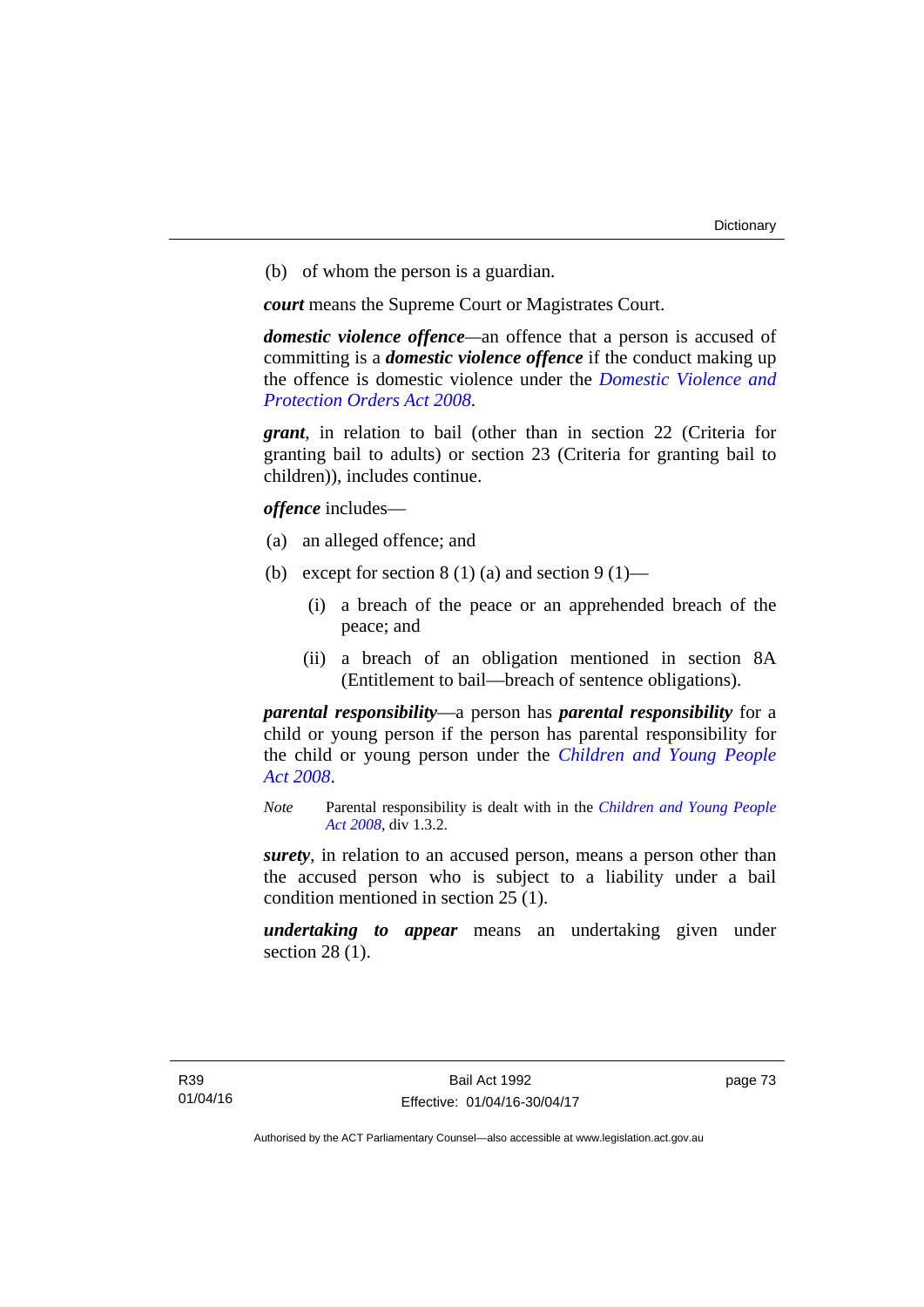*victim* in relation to an accused person, means—

- (a) a person (the *primary victim*) who suffers harm—
	- (i) in the course of, or because of, the commission of an offence of which the accused person is accused; or
	- (ii) in the course of assisting a police officer in the exercise of the officer's power to arrest the accused person or to take action to prevent the commission of an offence of which the accused person is accused; or
- (b) if a primary victim dies because of the commission of an offence of which the accused person is accused—anyone who was financially or psychologically dependent on the primary victim immediately before his or her death.

page 74 Bail Act 1992 Effective: 01/04/16-30/04/17

R39 01/04/16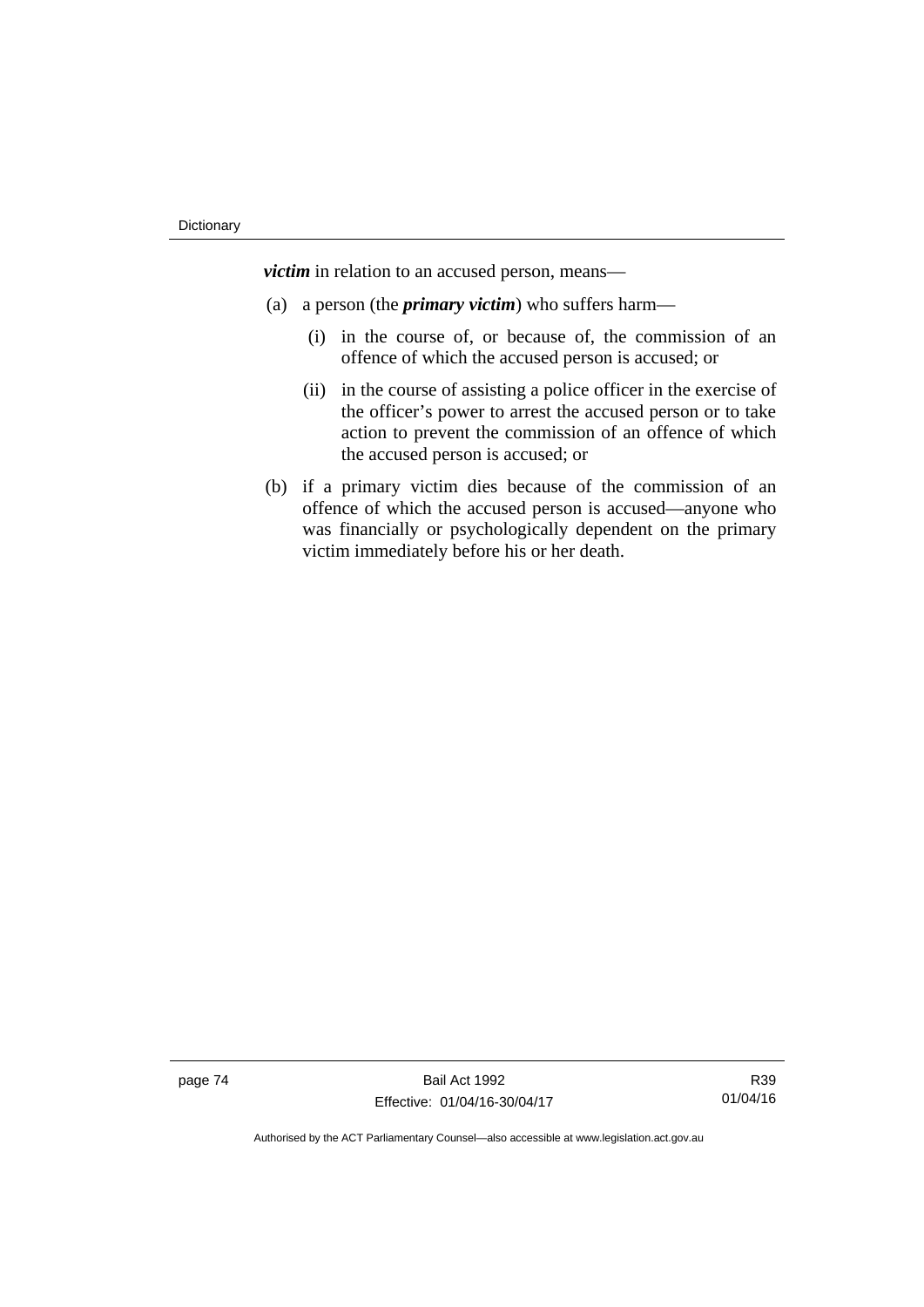# **Endnotes**

# **1 About the endnotes**

Amending and modifying laws are annotated in the legislation history and the amendment history. Current modifications are not included in the republished law but are set out in the endnotes.

Not all editorial amendments made under the *Legislation Act 2001*, part 11.3 are annotated in the amendment history. Full details of any amendments can be obtained from the Parliamentary Counsel's Office.

Uncommenced amending laws are not included in the republished law. The details of these laws are underlined in the legislation history. Uncommenced expiries are underlined in the legislation history and amendment history.

If all the provisions of the law have been renumbered, a table of renumbered provisions gives details of previous and current numbering.

The endnotes also include a table of earlier republications.

| $A = Act$                                    | $NI = Notifiable$ instrument                |
|----------------------------------------------|---------------------------------------------|
| $AF =$ Approved form                         | $o = order$                                 |
| $am = amended$                               | $om = omitted/repealed$                     |
| $amdt = amendment$                           | $ord = ordinance$                           |
| $AR = Assembly resolution$                   | $orig = original$                           |
| $ch = chapter$                               | par = paragraph/subparagraph                |
| $CN =$ Commencement notice                   | $pres = present$                            |
| $def = definition$                           | $prev = previous$                           |
| $DI = Disallowable instrument$               | $(\text{prev}) = \text{previously}$         |
| $dict = dictionary$                          | $pt = part$                                 |
| $disallowed = disallowed by the Legislative$ | $r = rule/subrule$                          |
| Assembly                                     | $reloc = relocated$                         |
| $div =$ division                             | $renum = renumbered$                        |
| $exp = expires/expired$                      | $R[X]$ = Republication No                   |
| $Gaz = gazette$                              | $RI = reissue$                              |
| $hdg = heading$                              | $s = section/subsection$                    |
| $IA = Interpretation Act 1967$               | $sch = schedule$                            |
| ins = inserted/added                         | $sdiv = subdivision$                        |
| $LA =$ Legislation Act 2001                  | $SL = Subordinate$ law                      |
| $LR =$ legislation register                  | $sub =$ substituted                         |
| $LRA =$ Legislation (Republication) Act 1996 | $underlining = whole or part not commenced$ |
| $mod = modified/modification$                | or to be expired                            |
|                                              |                                             |

# **2 Abbreviation key**

R39 01/04/16

Bail Act 1992 Effective: 01/04/16-30/04/17 page 75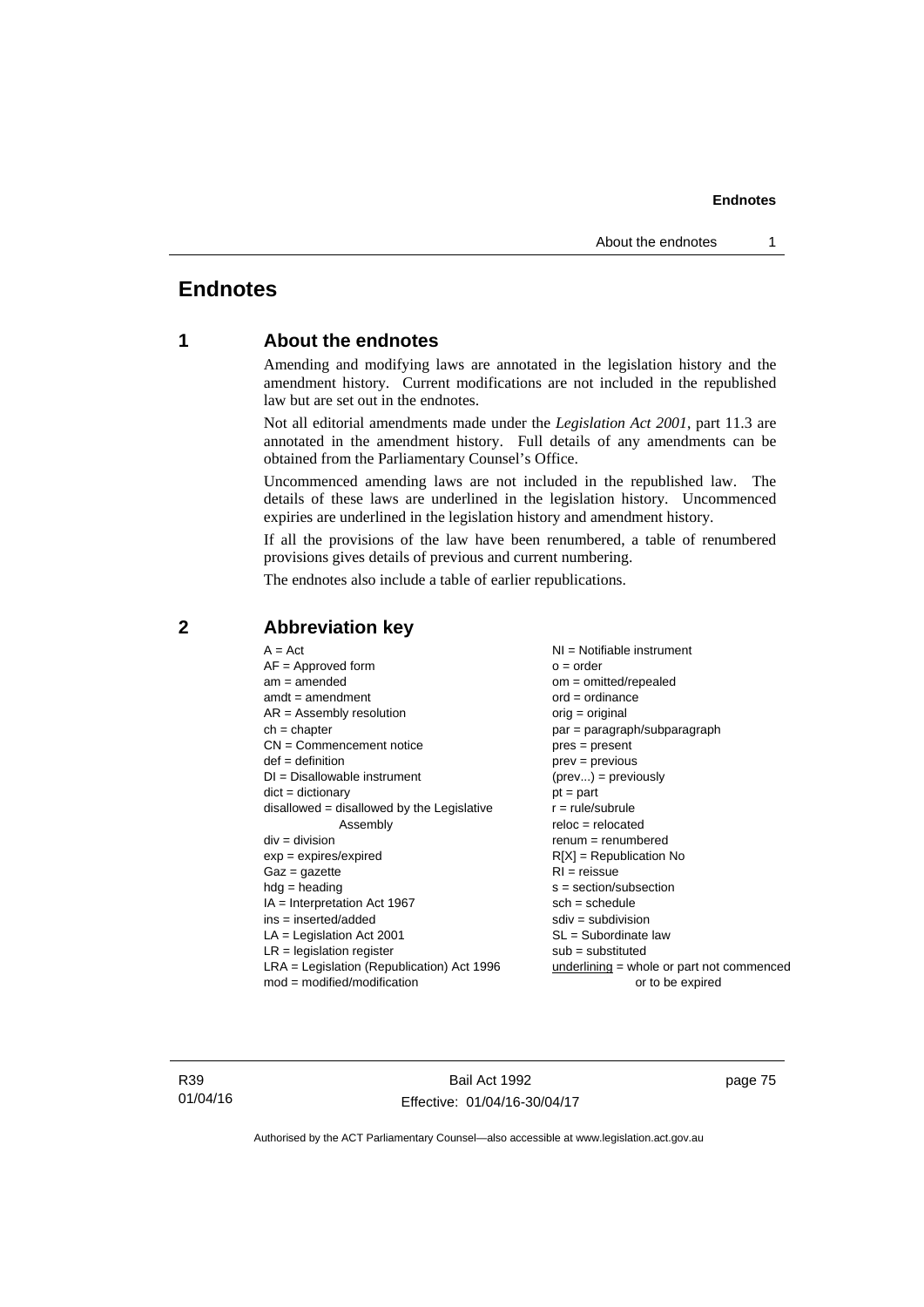| Legislation history<br>3 |  |
|--------------------------|--|
|--------------------------|--|

# **3 Legislation history**

#### **Bail Act 1992 A1992-8**

notified 28 May 1992 ([Gaz 1992 No S59](http://www.legislation.act.gov.au/gaz/1992-S59/default.asp)) s 1, s 2 commenced 28 May 1992 (s 2 (1)) remainder commenced 28 November 1992 (s 2(3))

as amended by

#### **[Bail \(Amendment\) Act 1992](http://www.legislation.act.gov.au/a/1992-75) A1992-75**

notified 18 December 1992 [\(Gaz 1992 No S233](http://www.legislation.act.gov.au/gaz/1992-S233/default.asp)) commenced 18 December 1992 (s 2)

#### **[Bail \(Amendment\) Act 1994](http://www.legislation.act.gov.au/a/1994-73) A1994-73**

notified 1 November 1994 ([Gaz 1994 No S229\)](http://www.legislation.act.gov.au/gaz/1994-S229/default.asp) ss 1-3 commenced 1 November 1994 (s 2 (1)) remainder commenced 1 May 1995 (s 2 (3))

#### **[Crimes \(Amendment\) Act \(No 2\) 1994](http://www.legislation.act.gov.au/a/1994-75) A1994-75 sch 3**

notified 23 November 1994 [\(Gaz 1994 No S247](http://www.legislation.act.gov.au/gaz/1994-S247/default.asp)) ss 1-3 commenced 23 November 1994 (s 2 (1)) sch 3 commenced 1 December 1994 ([Gaz 1994 No S270\)](http://www.legislation.act.gov.au/gaz/1994-S270/default.asp)

# **[Statute Law Revision \(Penalties\) Act 1994](http://www.legislation.act.gov.au/a/1994-81) A1994-81 sch**

notified 29 November 1994 [\(Gaz 1994 No S253](http://www.legislation.act.gov.au/gaz/1994-S253/default.asp)) s 1, s 2 commenced 29 November 1994 (s 2 (1)) sch commenced 29 November 1994 ([Gaz 1994 No S269\)](http://www.legislation.act.gov.au/gaz/1994-S269/default.asp)

#### **[Acts Revision \(Victims of Crime\) Act 1994](http://www.legislation.act.gov.au/a/1994-84) A1994-84 pt 2**

notified 15 December 1994 [\(Gaz 1994 No S280](http://www.legislation.act.gov.au/gaz/1994-S280/default.asp)) s 1, s 2 commenced 15 December 1994 (s 2 (1)) pt 2 commenced 15 June 1995 (s 2 (3))

#### **[Remand Centres \(Amendment\) Act \(No 2\) 1996](http://www.legislation.act.gov.au/a/1996-81) A1996-81 s 7**

notified 20 December 1996 [\(Gaz 1996 No S328](http://www.legislation.act.gov.au/gaz/1996-S328/default.asp)) ss 1-3 commenced 20 December 1996 (s 2 (1)) s 7 commenced 1 January 1997 (s 2 (2) and [Gaz 1996 No S353](http://www.legislation.act.gov.au/gaz/1996-S353/default.asp))

# **[Bail \(Amendment\) Act 1997](http://www.legislation.act.gov.au/a/1997-22) A1997-22**

notified 29 May 1997 ([Gaz 1997 No S136](http://www.legislation.act.gov.au/gaz/1997-S136/default.asp)) ss 1-3 commenced 29 May 1997 (s 2 (1)) remainder commenced 30 May 1997 (s 2 (2) and [Gaz 1997 No S149\)](http://www.legislation.act.gov.au/gaz/1997-S149/default.asp)

page 76 Bail Act 1992 Effective: 01/04/16-30/04/17

R39 01/04/16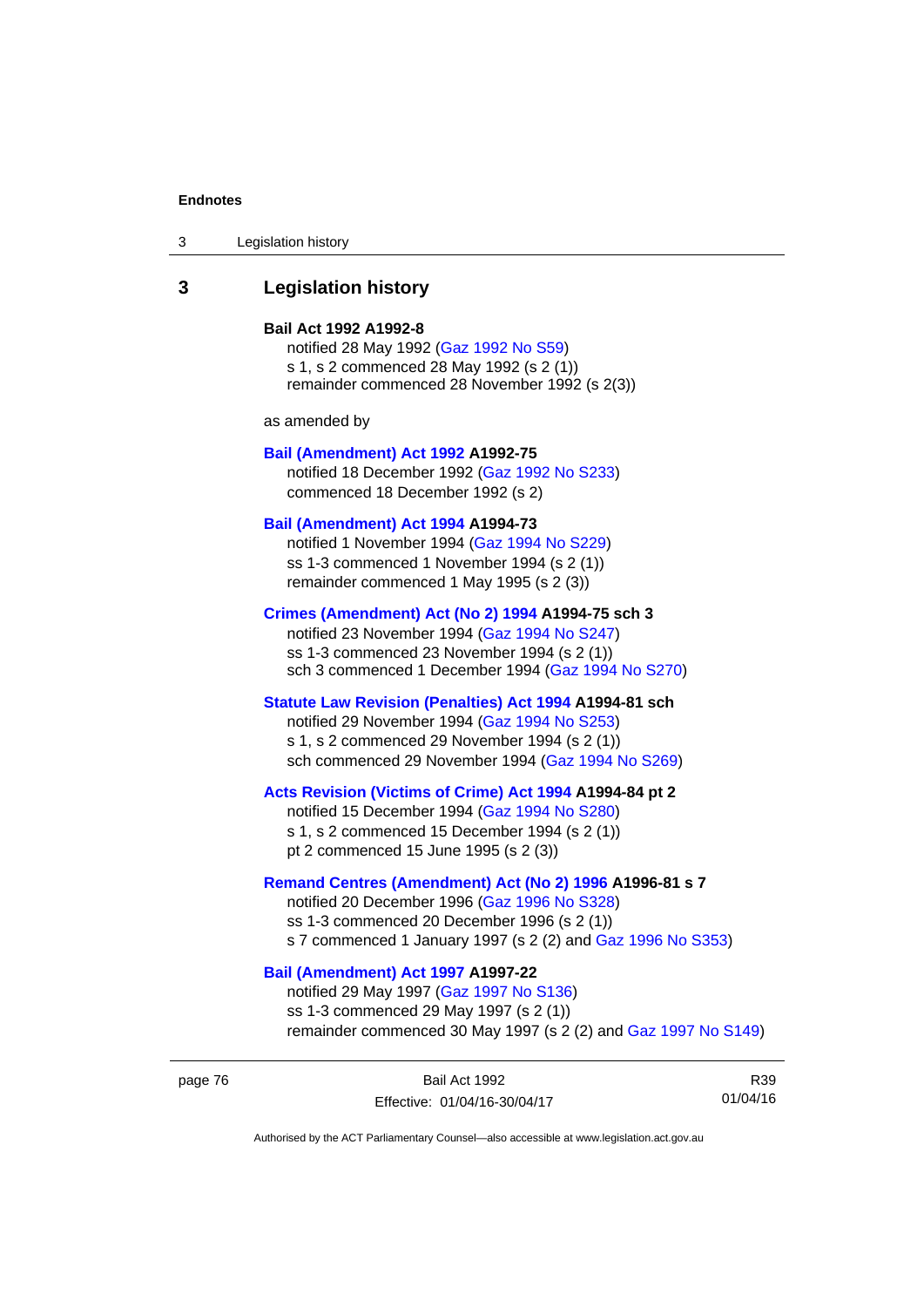# **[Legal Practitioners \(Consequential Amendments\) Act 1997](http://www.legislation.act.gov.au/a/1997-96) A1997-96 sch 1**

notified 1 December 1997 ([Gaz 1997 No S380\)](http://www.legislation.act.gov.au/gaz/1997-S380/default.asp) s 1, s 2 commenced 1 December 1997 (s 2 (1)) sch 1 commenced 1 June 1998 (s 2 (2))

# **[Bail \(Amendment\) Act 1998](http://www.legislation.act.gov.au/a/1998-39) A1998-39**

notified 14 October 1998 ([Gaz 1998 No 41](http://www.legislation.act.gov.au/gaz/1998-41/default.asp)) ss 1-3 commenced 14 October 1998 (s 2 (1)) remainder commenced 19 October 1998 ([Gaz 1998 No 41\)](http://www.legislation.act.gov.au/gaz/1998-41/default.asp)

#### **[Children and Young People \(Consequential Amendments\) Act 1999](http://www.legislation.act.gov.au/a/1999-64) A1999-64 sch 2**

notified 10 November 1999 [\(Gaz 1999 No 45](http://www.legislation.act.gov.au/gaz/1999-45/default.asp)) s 1, s 2 commenced 10 November 1999 (s 2 (1)) remainder commenced 10 May 2000 (s 2 (2))

#### **[Road Transport Legislation Amendment Act 1999](http://www.legislation.act.gov.au/a/1999-79) A1999-79**

notified 1 March 2000 [\(Gaz 1999 No S65\)](http://www.legislation.act.gov.au/gaz/1999-S65/default.asp) commenced 1 March 2000 (s 2 and [Gaz 2000 No S5](http://www.legislation.act.gov.au/gaz/2000-S5/default.asp))

## **[Bail Amendment Act 2001](http://www.legislation.act.gov.au/a/2001-25) A2001-25 pt 2**

notified 24 May 2001 ([Gaz 2001 No 21\)](http://www.legislation.act.gov.au/gaz/2001-21/default.asp) commenced 24 May 2001 (s 2)

# **[Legislation \(Consequential Amendments\) Act 2001](http://www.legislation.act.gov.au/a/2001-44) A2001-44 pt 30**

notified 26 July 2001 ([Gaz 2001 No 30\)](http://www.legislation.act.gov.au/gaz/2001-30/default.asp) s 1, s 2 commenced 26 July 2001 (IA s 10B) pt 30 commenced 12 September 2001 (s 2 and see [Gaz 2001 No S65](http://www.legislation.act.gov.au/gaz/2001-S65/default.asp))

#### **[Supreme Court Amendment Act 2001 \(No 2\)](http://www.legislation.act.gov.au/a/2001-54) A2001-54 sch 2 pt 2.2**

notified 15 August 2001 [\(Gaz 2001 No S57\)](http://www.legislation.act.gov.au/gaz/2001-S57/default.asp) commenced 15 August 2001 (s 2 (1))

#### **[Bail Amendment Act 2001 \(No 2\)](http://www.legislation.act.gov.au/a/2001-60) A2001-60**

notified 10 September 2001 [\(Gaz 2001 No S66\)](http://www.legislation.act.gov.au/gaz/2001-S66/default.asp) s 1, s 2 commenced 10 September 2001 (IA s 10B) remainder commenced 24 September 2001 (s 2)

R39 01/04/16

Bail Act 1992 Effective: 01/04/16-30/04/17 page 77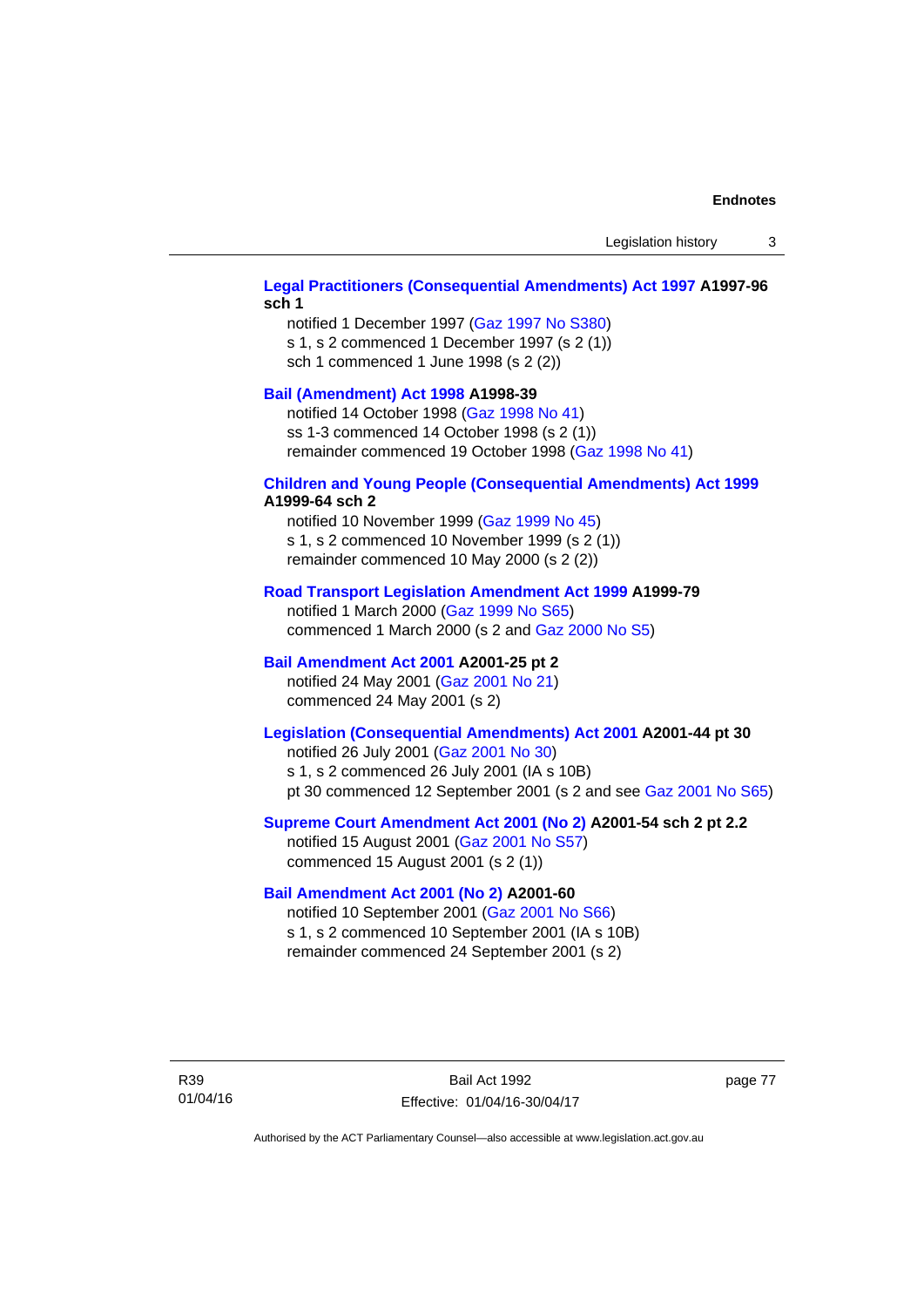3 Legislation history

## **[Protection Orders \(Consequential Amendments\) Act 2001](http://www.legislation.act.gov.au/a/2001-90) A2001-90 sch 1 pt 1**

notified LR 27 September 2001 s 1, s 2 commenced 27 September 2001 (LA s 75)

sch 1 pt 1 commenced 27 March 2002 (s 2 and see the [Protection](http://www.legislation.act.gov.au/a/2001-89)  [Orders Act 2001,](http://www.legislation.act.gov.au/a/2001-89) s 3 and LA s 79)

#### **[Legislation Amendment Act 2002](http://www.legislation.act.gov.au/a/2002-11) A2002-11 amdt 2.5, amdt 2.6**

notified LR 27 May 2002 s 1, s 2 commenced 27 May 2002 (LA s 75) amdt 2.5, amdt 2.6 commenced 28 May 2002 (s 2 (2))

# **[Criminal Code 2002](http://www.legislation.act.gov.au/a/2002-51) A2002-51 pt 1.1**

notified LR 20 December 2002 s 1, s 2 commenced 20 December 2002 (LA s 75) pt 1.1 commenced 1 January 2003 (s 2 (1))

#### **[Legislation \(Gay, Lesbian and Transgender\) Amendment Act 2003](http://www.legislation.act.gov.au/a/2003-14) A2003-14 sch 1 pt 1.2**

notified LR 27 March 2003 s 1, s 2 commenced 27 March 2003 (LA s 75) sch 1 pt 1.1 commenced 28 March 2003 (s 2)

#### **[Bail Amendment Act 2004](http://www.legislation.act.gov.au/a/2004-14) A2004-14**

notified LR 26 March 2004 s 1, s 2 commenced 26 March 2004 (LA s 75 (1)) s 44 commenced 26 June 2004 (s 2 (2) (a)) remainder commenced 26 June 2004 (s 2 (1))

# **[Criminal Code \(Theft, Fraud, Bribery and Related Offences\)](http://www.legislation.act.gov.au/a/2004-15)  [Amendment Act 2004](http://www.legislation.act.gov.au/a/2004-15) A2004-15 sch 3 pt 3.1**

notified LR 26 March 2004 s 1, s 2 commenced 26 March 2004 (LA s 75 (1)) sch 3 pt 3.1 commenced 26 June 2004 (s 2 (2) and see Bail [Amendment Act 2004](http://www.legislation.act.gov.au/a/2004-14) A2004-14 s 2)

#### **[Criminal Code \(Serious Drug Offences\) Amendment Act 2004](http://www.legislation.act.gov.au/a/2004-56) A2004-56 sch 1 pt 1.1**

notified LR 6 September 2004 s 1, s 2 commenced 6 September 2004 (LA s 75 (1)) sch 1 pt 1.1 commenced 6 March 2005 (s 2 and LA s 79)

page 78 Bail Act 1992 Effective: 01/04/16-30/04/17

R39 01/04/16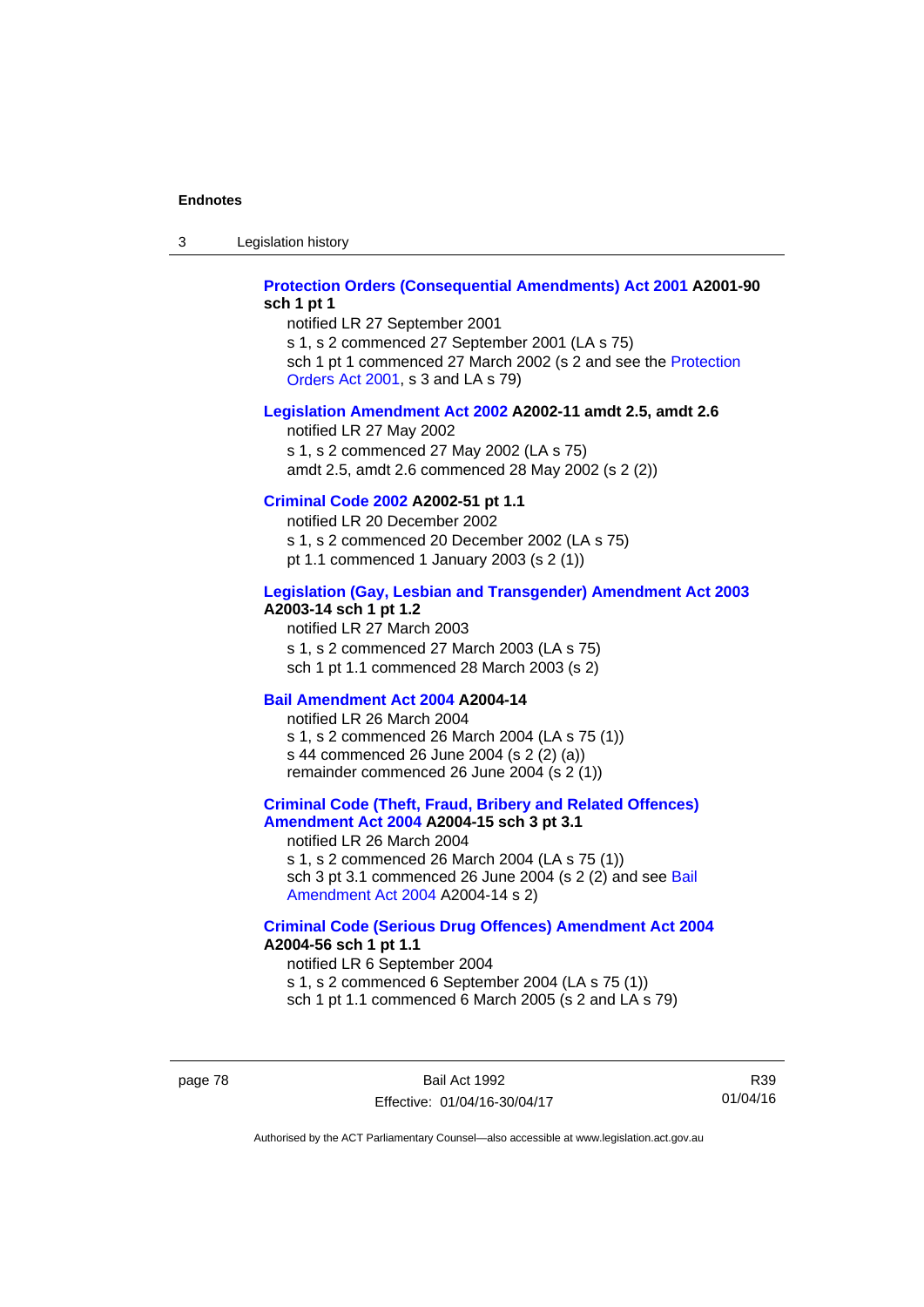# **[Court Procedures \(Consequential Amendments\) Act 2004](http://www.legislation.act.gov.au/a/2004-60) A2004-60 sch 1 pt 1.5**

notified LR 2 September 2004

s 1, s 2 commenced 2 September 2004 (LA s 75 (1)) sch 1 pt 1.5 commenced 10 January 2005 (s 2 and see [Court](http://www.legislation.act.gov.au/a/2004-59) 

[Procedures Act 2004](http://www.legislation.act.gov.au/a/2004-59) A2004-59, s 2 and [CN2004-29\)](http://www.legislation.act.gov.au/cn/2004-29/default.asp)

#### **[Justice and Community Safety Legislation Amendment Act 2005](http://www.legislation.act.gov.au/a/2005-5) A2005-5 pt 3**

notified LR 23 February 2005 s 1, s 2 commenced 23 February 2005 (LA s 75 (1)) pt 3 commenced 24 February 2005 (s 2 (2))

#### **[Domestic Violence and Protection Orders Amendment Act 2005](http://www.legislation.act.gov.au/a/2005-13) A2005-13 sch 1 pt 1.1**

notified LR 24 March 2005 s 1, s 2 commenced 24 March 2005 (LA s 75 (1)) sch 1 pt 1.1 commenced 25 March 2005 (s 2)

#### **[Statute Law Amendment Act 2005](http://www.legislation.act.gov.au/a/2005-20) A2005-20 sch 3 pt 3.4**

notified LR 12 May 2005 s 1, s 2 taken to have commenced 8 March 2005 (LA s 75 (2)) sch 3 pt 3.4 commenced 2 June 2005 (s 2 (1))

# **[Criminal Code Harmonisation Act 2005](http://www.legislation.act.gov.au/a/2005-54) A2005-54 sch 1 pt 1.7**

notified LR 27 October 2005 s 1, s 2 commenced 27 October 2005 (LA s 75 (1)) sch 1 pt 1.7 commenced 24 November 2005 (s 2)

# **[Sentencing Legislation Amendment Act 2006](http://www.legislation.act.gov.au/a/2006-23) A2006-23 sch 1 pt 1.2**

notified LR 18 May 2006 s 1, s 2 commenced 18 May 2006 (LA s 75 (1)) sch 1 pt 1.2 commenced 2 June 2006 (s 2 (1) and see [Crimes](http://www.legislation.act.gov.au/a/2005-59)  [\(Sentence Administration\) Act 2005](http://www.legislation.act.gov.au/a/2005-59) A2005-59 s 2, [Crimes](http://www.legislation.act.gov.au/a/2005-58)  [\(Sentencing\) Act 2005](http://www.legislation.act.gov.au/a/2005-58) A2005-58, s 2 and LA s 79)

#### **[Justice and Community Safety Legislation Amendment Act 2006](http://www.legislation.act.gov.au/a/2006-40) A2006-40 sch 2 pt 2.6**

notified LR 28 September 2006 s 1, s 2 commenced 28 September 2006 (LA s 75 (1)) sch 2 pt 2.6 commenced 29 September 2006 (s 2 (1))

R39 01/04/16 page 79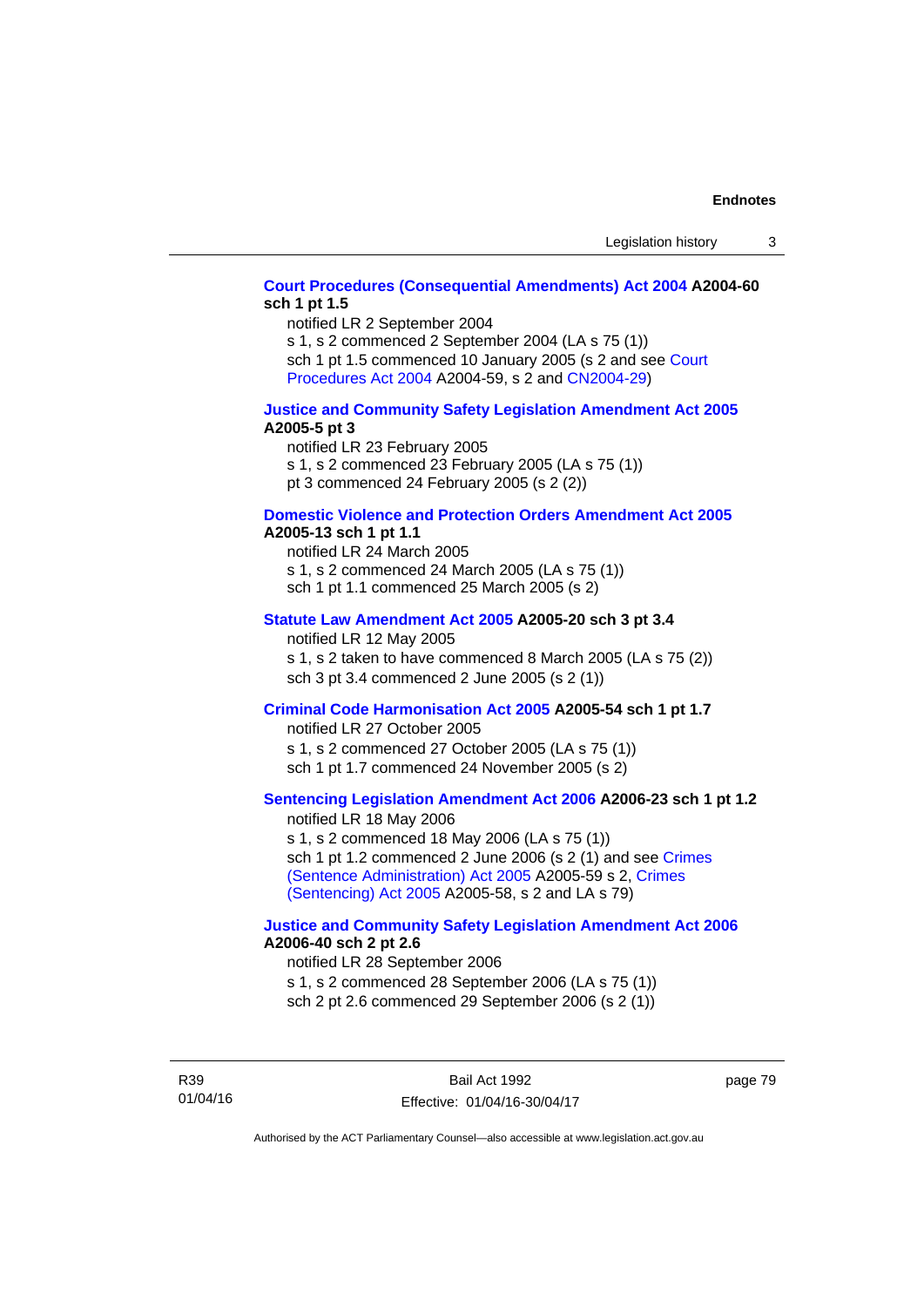| -3 | Legislation history |  |
|----|---------------------|--|
|----|---------------------|--|

#### **[Justice and Community Safety Legislation Amendment Act 2008](http://www.legislation.act.gov.au/a/2008-7) A2008-7 sch 1 pt 1.3**

notified LR 16 April 2008

- s 1, s 2 commenced 16 April 2008 (LA s 75 (1))
- sch 1 pt 1.3 commenced 7 May 2008 (s 2)

#### **[Children and Young People \(Consequential Amendments\) Act 2008](http://www.legislation.act.gov.au/a/2008-20) A2008-20 sch 2 pt 2.1, sch 3 pt 3.2, sch 4 pt 4.1**

notified LR 17 July 2008

s 1, s 2 commenced 17 July 2008 (LA s 75 (1))

s 3 commenced 18 July 2008 (s 2 (1))

sch 2 pt 2.1 commenced 9 September 2008 (s 2 (3) and see [Children](http://www.legislation.act.gov.au/a/2008-19)  [and Young People Act 2008](http://www.legislation.act.gov.au/a/2008-19) A2008-19, s 2 and [CN2008-13](http://www.legislation.act.gov.au/cn/2008-13/default.asp)) sch 3 pt 3.2 commenced 27 October 2008 (s 2 (4) and see [Children](http://www.legislation.act.gov.au/a/2008-19)  [and Young People Act 2008](http://www.legislation.act.gov.au/a/2008-19) A2008-19, s 2 and [CN2008-13](http://www.legislation.act.gov.au/cn/2008-13/default.asp)) sch 4 pt 4.1 commenced 27 February 2009 (s 2 (5) and see [Children](http://www.legislation.act.gov.au/a/2008-19)  [and Young People Act 2008](http://www.legislation.act.gov.au/a/2008-19) A2008-19, s 2 and [CN2008-17 \(](http://www.legislation.act.gov.au/cn/2008-17/default.asp)and see [CN2008-13](http://www.legislation.act.gov.au/cn/2008-13/default.asp)))

#### **[Medicines, Poisons and Therapeutic Goods Act 2008](http://www.legislation.act.gov.au/a/2008-26) A2008-26 sch 2 pt 2.2**

notified LR 14 August 2008 s 1, s 2 commenced 14 August 2008 (LA s 75 (1)) sch 2 pt 2.2 commenced 14 February 2009 (s 2 and LA s 79)

#### **[ACT Civil and Administrative Tribunal Legislation Amendment](http://www.legislation.act.gov.au/a/2008-36)  [Act 2008](http://www.legislation.act.gov.au/a/2008-36) A2008-36 sch 1 pt 1.6**

notified LR 4 September 2008

s 1, s 2 commenced 4 September 2008 (LA s 75 (1)) sch 1 pt 1.6 commenced 2 February 2009 (s 2 (1) and see ACT Civil [and Administrative Tribunal Act 2008](http://www.legislation.act.gov.au/a/2008-35) A2008-35, s 2 (1) and [CN2009-2](http://www.legislation.act.gov.au/cn/2009-2/default.asp))

### **[Domestic Violence and Protection Orders Act 2008](http://www.legislation.act.gov.au/a/2008-46) A2008-46 sch 3 pt 3.1**

notified LR 10 September 2008

s 1, s 2 commenced 10 September 2008 (LA s 75 (1))

sch 3 pt 3.1 commenced 30 March 2009 (s 2)

R39 01/04/16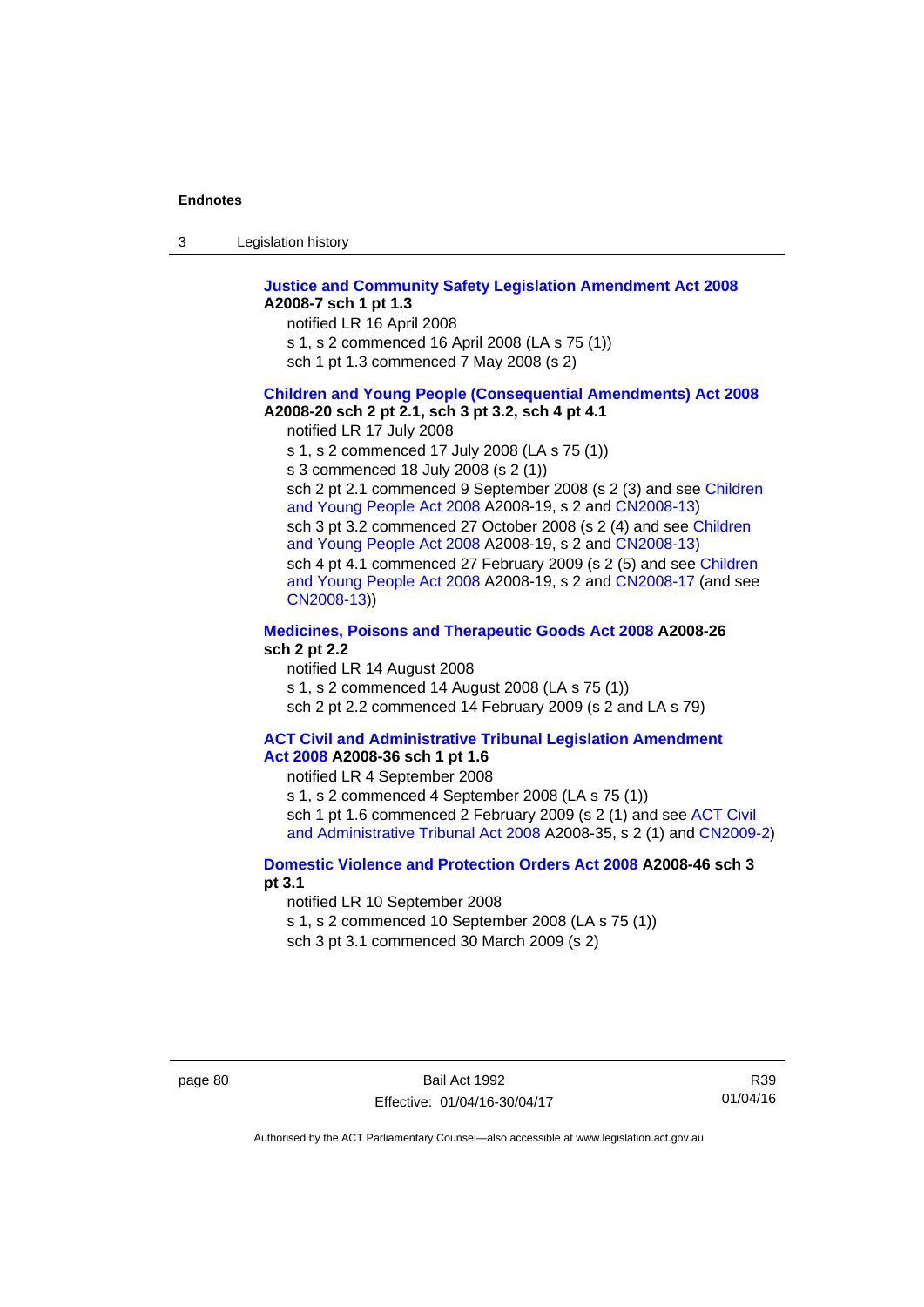# **[Justice and Community Safety Legislation Amendment](http://www.legislation.act.gov.au/a/2009-7)  [Act 2009](http://www.legislation.act.gov.au/a/2009-7) A2009-7 sch 1 pt 1.1**

notified LR 5 March 2009

s 1, s 2 commenced 5 March 2009 (LA s 75 (1)) sch 1 pt 1.1 commenced 30 March 2009 (s 2 (2) and see [Domestic](http://www.legislation.act.gov.au/a/2008-46)  [Violence and Protection Orders Act 2008](http://www.legislation.act.gov.au/a/2008-46) A2008-46 s 2)

#### **[Crimes Legislation Amendment Act 2009](http://www.legislation.act.gov.au/a/2009-24) A2009-24 sch 1 pt 1.1**

notified LR 3 September 2009 s 1, s 2 commenced 3 September 2009 (LA s 75 (1)) sch 1 pt 1.1 commenced 4 September 2009 (s 2)

# **[Crimes \(Sentence Administration\) Amendment Act 2010](http://www.legislation.act.gov.au/a/2010-21) A2010-21**

**sch 1 pt 1.1** 

notified LR 30 June 2010 s 1, s 2 commenced 30 June 2010 (LA s 75 (1)) sch 1 pt 1.1 commenced 1 July 2010 (s 2)

#### **[Bail Amendment Act 2011](http://www.legislation.act.gov.au/a/2011-2) A2011-2**

notified LR 22 February 2011 s 1, s 2 commenced 22 February 2011 (LA s 75 (1)) remainder commenced 16 May 2011 (s 2 and [CN2011-6](http://www.legislation.act.gov.au/cn/2011-6/default.asp))

#### **[Statute Law Amendment Act 2011](http://www.legislation.act.gov.au/a/2011-3) A2011-3 sch 3 pt 3.3**

notified LR 22 February 2011 s 1, s 2 commenced 22 February 2011 (LA s 75 (1)) sch 3 pt 3.3 commenced 1 March 2011 (s 2)

### **[Courts Legislation Amendment Act 2011](http://www.legislation.act.gov.au/a/2011-13) A2011-13 sch 1 pt 1.1**

notified LR 11 May 2011 s 1, s 2 commenced 11 May 2011 (LA s 75 (1)) sch 1 pt 1.1 commenced 25 July 2011 (s 2 and [CN2011-8\)](http://www.legislation.act.gov.au/cn/2011-8/default.asp)

#### **[Administrative \(One ACT Public Service Miscellaneous Amendments\)](http://www.legislation.act.gov.au/a/2011-22)  [Act 2011](http://www.legislation.act.gov.au/a/2011-22) A2011-22 sch 1 pt 1.16**

notified LR 30 June 2011 s 1, s 2 commenced 30 June 2011 (LA s 75 (1)) sch 1 pt 1.16 commenced 1 July 2011 (s 2 (1))

R39 01/04/16 page 81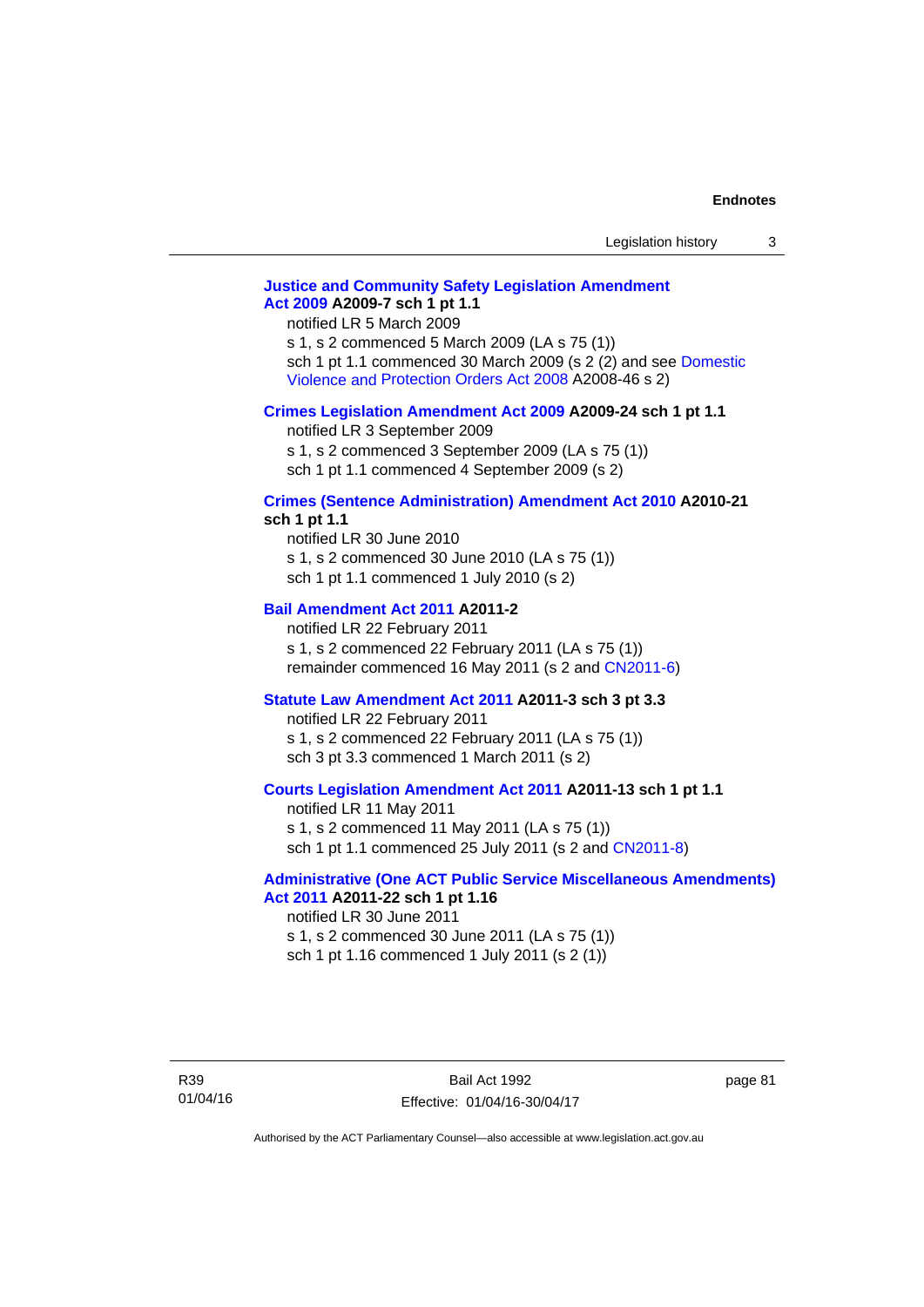| -3 | Legislation history |  |
|----|---------------------|--|
|----|---------------------|--|

# **[Crimes Legislation Amendment Act 2013 \(No 2\)](http://www.legislation.act.gov.au/a/2013-50) A2013-50 pt 2**

notified LR 9 December 2013

s 1, s 2 commenced 9 December 2013 (LA s 75) pt 2 commenced 10 December 2013 (s 2 (2))

### **[Crimes Legislation Amendment Act 2015 \(No 2\)](http://www.legislation.act.gov.au/a/2015-36) A2015-36 pt 2**

notified LR 1 October 2015 s 1, s 2 commenced 1 October 2015 (LA s 75)

pt 2 commenced 2 October 2015 (s 2)

#### **[Mental Health Act 2015](http://www.legislation.act.gov.au/a/2015-38) A2015-38 sch 2 pt 2.4 div 2.4.1**

notified LR 7 October 2015 s 1, s 2 commenced 7 October 2015 (LA s 75 (1)) sch 2 pt 2.4 div 2.4.1 commenced 1 March 2016 (s 2 (1) and see [Mental Health \(Treatment and Care\) Amendment Act 2014](http://www.legislation.act.gov.au/a/2014-51/default.asp) A2014-51, s 2 (as am by [A2015-38](http://www.legislation.act.gov.au/a/2015-38) amdt 2.54))

## **[Crimes \(Sentencing and Restorative Justice\) Amendment Act 2016](http://www.legislation.act.gov.au/a/2016-4/default.asp) A2016-4 sch 1 pt 1.2**

notified LR 24 February 2016 s 1, s 2 commenced 24 February 2016 (LA s 75 (1)) sch 1 pt 1.2 commenced 2 March 2016 (s 2 (1))

#### **[Protection of Rights \(Services\) Legislation Amendment Act 2016](http://www.legislation.act.gov.au/a/2016-13)  [\(No 2\)](http://www.legislation.act.gov.au/a/2016-13) A2016-13 sch 1 pt 1.4**

notified LR 16 March 2016

s 1, s 2 commenced 16 March 2016 (LA s 75 (1)) sch 1 pt 1.4 commenced 1 April 2016 (s 2 and see [Protection of Rights](http://www.legislation.act.gov.au/a/2016-1/default.asp)  [\(Services\) Legislation Amendment Act 2016](http://www.legislation.act.gov.au/a/2016-1/default.asp) A2016-1 s 2)

page 82 Bail Act 1992 Effective: 01/04/16-30/04/17

R39 01/04/16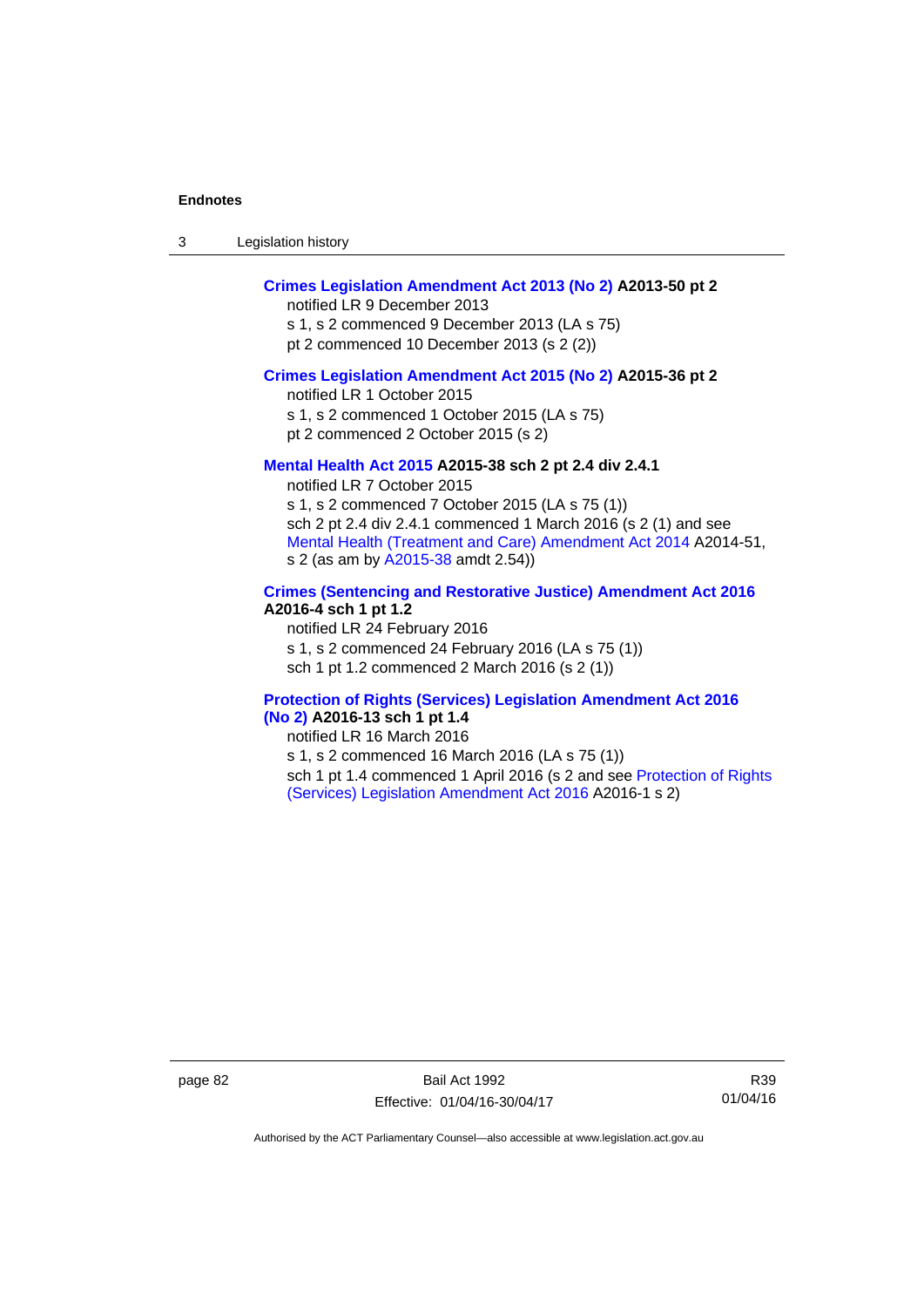# **4 Amendment history**

| <b>Name of Act</b> |                                                                                        |
|--------------------|----------------------------------------------------------------------------------------|
| s 1                | sub A2004-14 amdt 1.1                                                                  |
| <b>Dictionary</b>  |                                                                                        |
| s 2                | om A2001-44 amdt 1.316                                                                 |
|                    | ins A2004-14 amdt 1.1                                                                  |
|                    | am A2005-13 amdt 1.1; A2006-23 amdt 1.4; A2015-38<br>amdt 2.56                         |
| <b>Notes</b>       |                                                                                        |
| s 3                | (prev s 3) am $A1994-73$ s 4; s (2) pars renum R6 LA;<br>A2004-14 s 4                  |
|                    | def <b>appeal</b> om A2004-14 amdt 1.1                                                 |
|                    | def applicable bail criteria ins A2001-25 s 4                                          |
|                    | am A2001-60 s 4                                                                        |
|                    | om A2004-14 amdt 1.1                                                                   |
|                    | def <b>authorised officer</b> sub A2001-25 s 5                                         |
|                    | om A2004-14 amdt 1.1                                                                   |
|                    | def <i>bail</i> om A2004-14 amdt 1.1<br>def <b>bail condition</b> om A2004-14 amdt 1.1 |
|                    | def bail undertaking om A1994-73 s 4                                                   |
|                    | def <i>child</i> sub A1997-22 s 4                                                      |
|                    | om A2004-14 amdt 1.1                                                                   |
|                    | def <i>clerk</i> om A2004-14 amdt 1.1                                                  |
|                    | def court om A2004-14 amdt 1.1                                                         |
|                    | def <i>Crimes Act</i> om R3 LRA                                                        |
|                    | def de facto spouse ins A1997-22 s 4                                                   |
|                    | om A2003-14 amdt 1.4                                                                   |
|                    | def domestic violence offence sub A1997-22 s 4; A1998-39                               |
|                    | s <sub>4</sub>                                                                         |
|                    | am A1999-79 sch 3                                                                      |
|                    | sub A2001-90 amdt 1.1                                                                  |
|                    | par (e) exp 27 March 2002 (see s 60)                                                   |
|                    | am A2002-11 amdt 2.5; pars renum R7 LA (see A2002-11<br>amdt 2.6); A2002-51 amdt 1.1   |
|                    | om A2004-14 amdt 1.1                                                                   |
|                    | def <i>harm</i> ins A1994-84 s 4                                                       |
|                    | om A2004-14 amdt 1.1                                                                   |
|                    | def <i>household member</i> ins A1997-22 s 4<br>om A2001-90 amdt 1.2                   |
|                    | def judge om A2004-14 amdt 1.1                                                         |
|                    | def <b>offence</b> sub A1994-73 s 4                                                    |
|                    | om A2004-14 amdt 1.1                                                                   |
|                    | def outstanding ins A2001-60 s 5                                                       |
|                    | om A2004-14 amdt 1.1                                                                   |

R39 01/04/16

Bail Act 1992 Effective: 01/04/16-30/04/17 page 83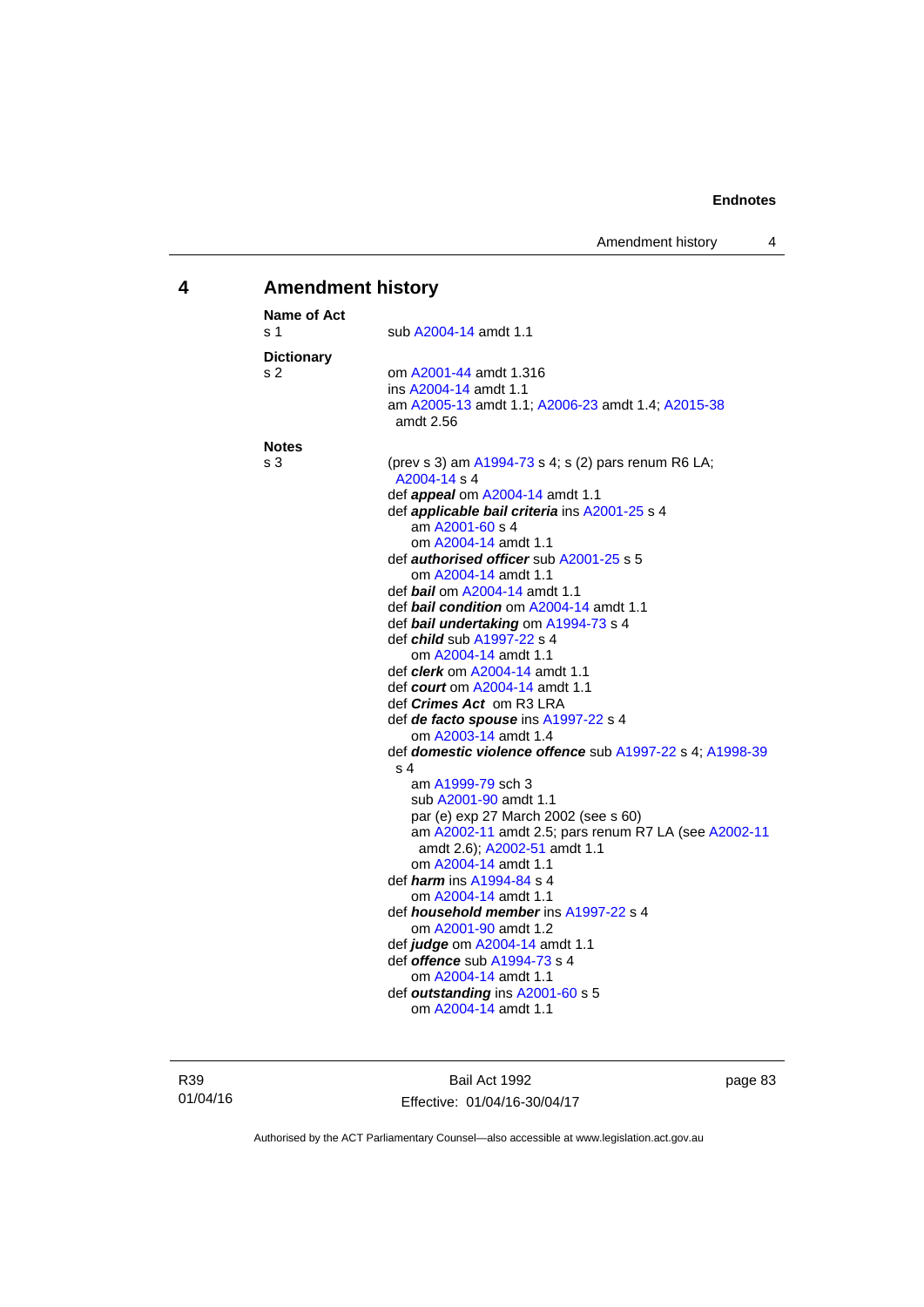4 Amendment history

```
 def pending ins A2001-60 s 5 
                     om A2004-14 amdt 1.1
                  def relative ins A1997-22 s 4 
                     sub A2001-90 amdt 1.3 
                     am A2003-14 amdt 1.5
                     om A2004-14 amdt 1.1
                  def relevant person ins A2001-90 amdt 1.4
                     am A2003-14 amdt 1.6, amdt 1.7 
                     om A2004-14 amdt 1.1
                  def remand centre om A2004-14 amdt 1.1
                  def serious offence ins A2001-25 s 6 
                     sub A2001-60 s 6 
                     om A2004-14 amdt 1.1
                  def spouse ins A1997-22 s 4 (b) 
                     om A2003-14 amdt 1.8
                  def undertaking to appear om A2004-14 amdt 1.1 
                  def victim ins A1994-84 s 4 
                     om A2004-14 amdt 1.1
                 pres s 3 sub A2004-14 amdt 1.1 
Offences against Act—application of Criminal Code etc 
s 3A ins A2005-54 amdt 1.44 
Act applies to children 
s 4 am R3 LRA
                  sub A2004-14 amdt 1.2 
Availability of bail 
                 A2004-14 s 5
When bail may be granted and rights following 
A2004-14 s 5
When may bail be granted? 
s 5 am A2001-25 s 7 
                  sub A2004-14 s 5 
Rights following grant of bail 
s 6 sub A2004-14 s 5 
Presumption for bail 
A2004-14 s 5
Div 2.2 subject to div 2.3 and div 2.4
s 7 am A1992-75 s 4; A1994-73 s 5; A1997-22 s 5; A1998-39 s 5; 
                  A2001-90 amdt 1.5 
                  sub A2004-14 s 5
```
page 84 Bail Act 1992 Effective: 01/04/16-30/04/17

R39 01/04/16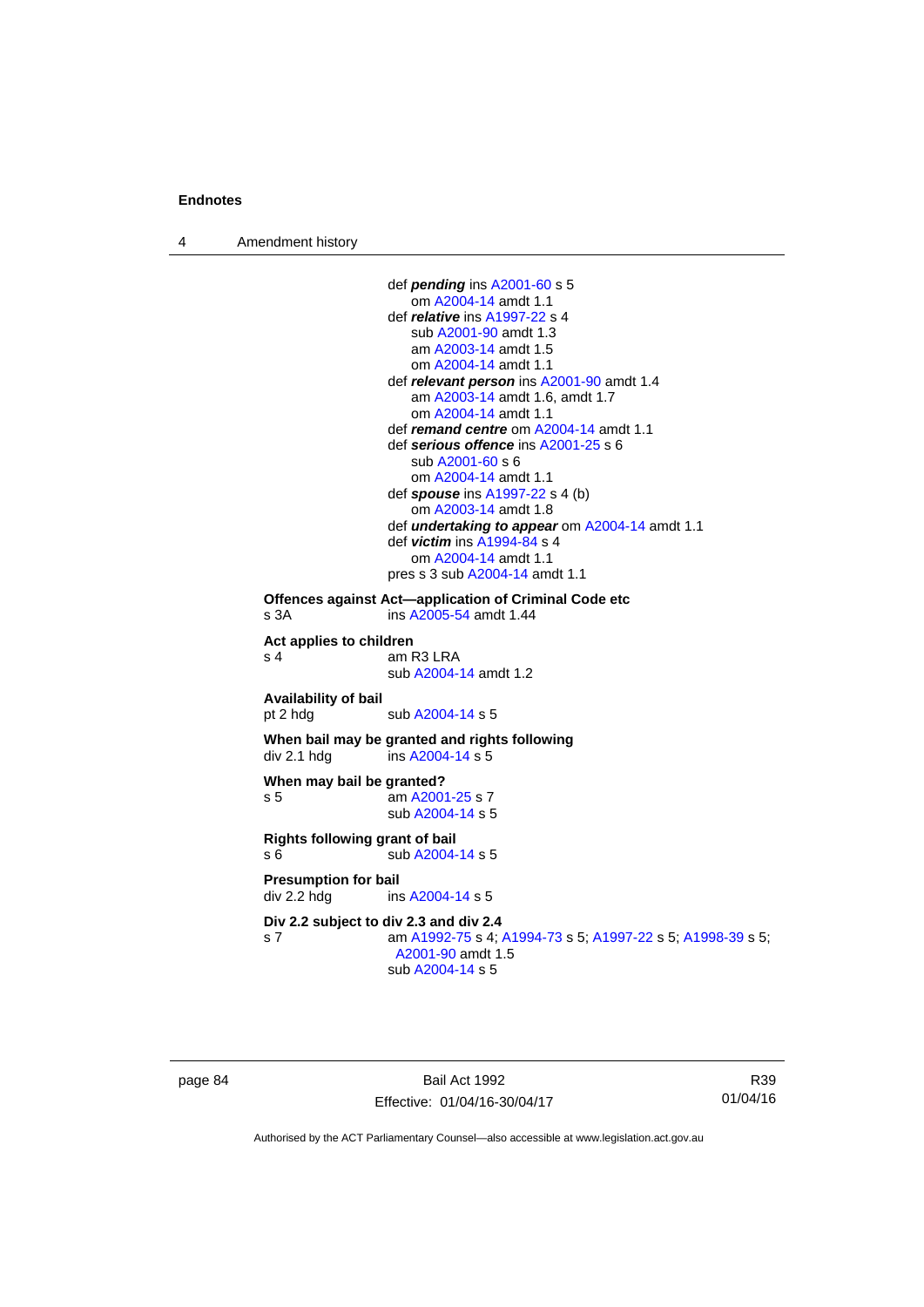| Bail following arrest for breach of peace |                                                                                            |  |  |
|-------------------------------------------|--------------------------------------------------------------------------------------------|--|--|
| s 7A                                      | ins A1994-73 s 6<br>sub A2001-90 amdt 1.6<br>om A2004-14 s 5                               |  |  |
|                                           | Entitlement to bail-certain minor offences etc                                             |  |  |
| s <sub>8</sub>                            | sub A1994-73 s 6                                                                           |  |  |
|                                           | am A1997-22 s 6; A2001-25 s 8, s 9; A2001-60 s 7                                           |  |  |
|                                           | sub A2001-90 amdt 1.6; A2004-14 s 5                                                        |  |  |
|                                           | am A2006-40 amdt 2.59                                                                      |  |  |
|                                           | Entitlement to bail—breach of sentence obligations                                         |  |  |
| s 8A                                      | ins A1997-22 s 7                                                                           |  |  |
|                                           | am A1998-39 s 6; A2001-25 s 1                                                              |  |  |
|                                           | sub A2001-90 amdt 1.6; A2004-14 s 5; A2006-23 amdt 1.5                                     |  |  |
|                                           | (3)-(5) exp 2 June 2009 (s 8A (5) (LA s 88 declaration<br>applies)); A2016-4 amdts 1.4-1.6 |  |  |
|                                           | Entitlement to bail—custody relating to sentence administration board                      |  |  |

**hearings** ins [A2006-23](http://www.legislation.act.gov.au/a/2006-23) amdt 1.5 **Limitations on entitlement to bail** 

s 9 hdg sub [A2001-25](http://www.legislation.act.gov.au/a/2001-25) s 11 s 9 sub [A2001-54](http://www.legislation.act.gov.au/a/2001-54) amdt 2.2; [A2004-14](http://www.legislation.act.gov.au/a/2004-14) s 5

**Entitlement to bail—offences other than minor offences** 

| ins A2001-25 s 12<br>s 9A                                                 |  |
|---------------------------------------------------------------------------|--|
|                                                                           |  |
| am A2001-60 s 9, s 10<br>$(7)$ , $(8)$ exp 24 September 2003 $(s 9A (8))$ |  |
| sub A2004-14 s 5                                                          |  |

**No presumption for bail<br>div 2.3 hdg ins A2** ins  $A2004-14 s 5$  $A2004-14 s 5$ 

#### **Div 2.2 not to apply to certain offences**

s 9B ins [A2004-14](http://www.legislation.act.gov.au/a/2004-14) s 5 am [A2005-13](http://www.legislation.act.gov.au/a/2005-13) amdt 1.2; [A2008-46](http://www.legislation.act.gov.au/a/2008-46) amdt 3.1

**Presumption against bail**  div 2.4 hdg ins [A2004-14](http://www.legislation.act.gov.au/a/2004-14) s 5

#### **Bail for murder and certain serious drug offences**

| s 9C hdg | sub A2004-56 amdt 1.1 |
|----------|-----------------------|
| s 9C     | ins $A2004 - 14$ s 5  |
|          | am A2004-56 amdt 1.2  |

R39 01/04/16

Bail Act 1992 Effective: 01/04/16-30/04/17 page 85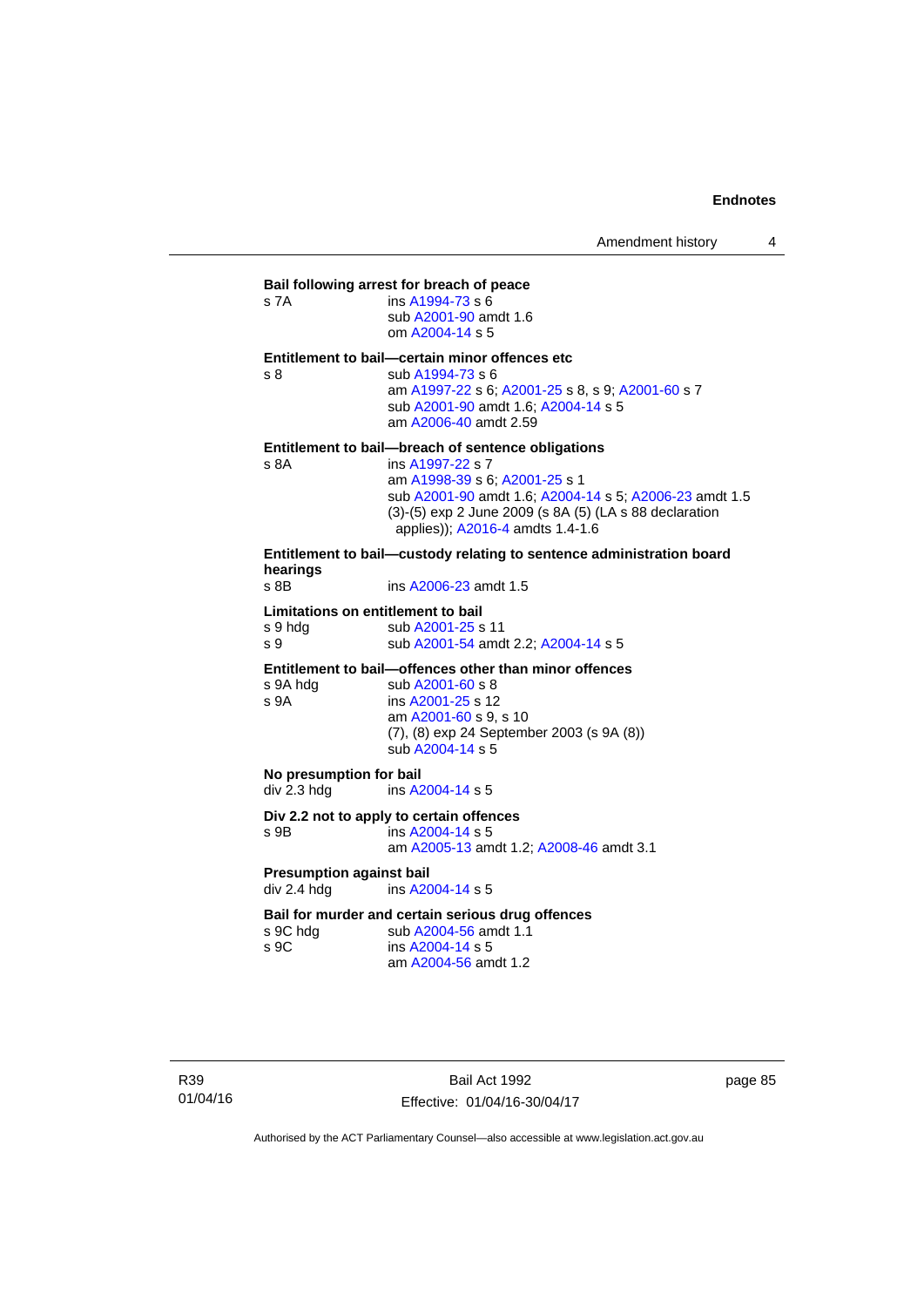4 Amendment history

**Bail for serious offence committed while charge for another pending or outstanding**  s 9D ins [A2004-14](http://www.legislation.act.gov.au/a/2004-14) s 5 am [A2004-15](http://www.legislation.act.gov.au/a/2004-15) amdt 3.1; [A2006-23](http://www.legislation.act.gov.au/a/2006-23) amdt 1.6; [A2008-20](http://www.legislation.act.gov.au/a/2008-20) amdt 4.1; [A2011-13](http://www.legislation.act.gov.au/a/2011-13) amdt 1.1 **Bail for person sentenced to imprisonment**  s 9E ins [A2004-14](http://www.legislation.act.gov.au/a/2004-14) s 5 **Domestic violence offence—bail by authorised officer**  s 9F ins [A2004-14](http://www.legislation.act.gov.au/a/2004-14) s 5 am [A2005-13](http://www.legislation.act.gov.au/a/2005-13) amdt 1.3; [A2008-46](http://www.legislation.act.gov.au/a/2008-46) amdt 3.2; [A2009-7](http://www.legislation.act.gov.au/a/2009-7) amdt 1.1 **Special or exceptional circumstances**  s 9G ins [A2004-14](http://www.legislation.act.gov.au/a/2004-14) s 5 am [A2004-15](http://www.legislation.act.gov.au/a/2004-15) amdt 3.2 **Dispensing with bail** s 10 am [A1994-73](http://www.legislation.act.gov.au/a/1994-73) s 7; [A2001-25](http://www.legislation.act.gov.au/a/2001-25) s 13; [A2001-60](http://www.legislation.act.gov.au/a/2001-60) s 11; [A2004-14](http://www.legislation.act.gov.au/a/2004-14) s 6 **Meaning of** *bail order* **and** *bail review application***—pt 4**  s 12A ins [A2011-2](http://www.legislation.act.gov.au/a/2011-2) s 4 **When is a proceeding** *before the Supreme Court***?—pt 4**  s 12B ins [A2011-2](http://www.legislation.act.gov.au/a/2011-2) s 4 **Applications for bail—repeat application provisions**  s 12C ins [A2011-2](http://www.legislation.act.gov.au/a/2011-2) s 4 exp 16 May 2014 (s 12C (2)) **Deciding bail after charge laid** s 13 am [A1994-73](http://www.legislation.act.gov.au/a/1994-73) s 8; [A1997-22](http://www.legislation.act.gov.au/a/1997-22) s 8; [A2001-25](http://www.legislation.act.gov.au/a/2001-25) s 14; [A2005-20](http://www.legislation.act.gov.au/a/2005-20) amdt 3.14; [A2011-3](http://www.legislation.act.gov.au/a/2011-3) amdts 3.25-3.34 **Grant of bail by authorised officers**  s 14 am [A2004-14](http://www.legislation.act.gov.au/a/2004-14) s 7 **Deciding of questions of bail by authorised officers** s 15 am [A1997-22](http://www.legislation.act.gov.au/a/1997-22) s 9; [A2001-25](http://www.legislation.act.gov.au/a/2001-25) s 15; [A2004-14](http://www.legislation.act.gov.au/a/2004-14) s 8; [A2011-3](http://www.legislation.act.gov.au/a/2011-3) amdt 3.35 **Notification of decision of authorised officer** s 16 am [A1994-73](http://www.legislation.act.gov.au/a/1994-73) s 9; [A1997-22](http://www.legislation.act.gov.au/a/1997-22) s 10; [A2001-90](http://www.legislation.act.gov.au/a/2001-90) amdt 1.7; ss renum R6 LA (see also [A2001-90](http://www.legislation.act.gov.au/a/2001-90) amdt 1.8); [A2005-13](http://www.legislation.act.gov.au/a/2005-13) amdt 1.4; [A2011-3](http://www.legislation.act.gov.au/a/2011-3) amdts 3.35-3.37 **Charged people in custody to be brought before court**  s 17 am [A2011-3](http://www.legislation.act.gov.au/a/2011-3) amdt 3.38 **Facilities to be provided to accused people**  s 18 am [A2011-3](http://www.legislation.act.gov.au/a/2011-3) amdt 3.39

page 86 Bail Act 1992 Effective: 01/04/16-30/04/17

R39 01/04/16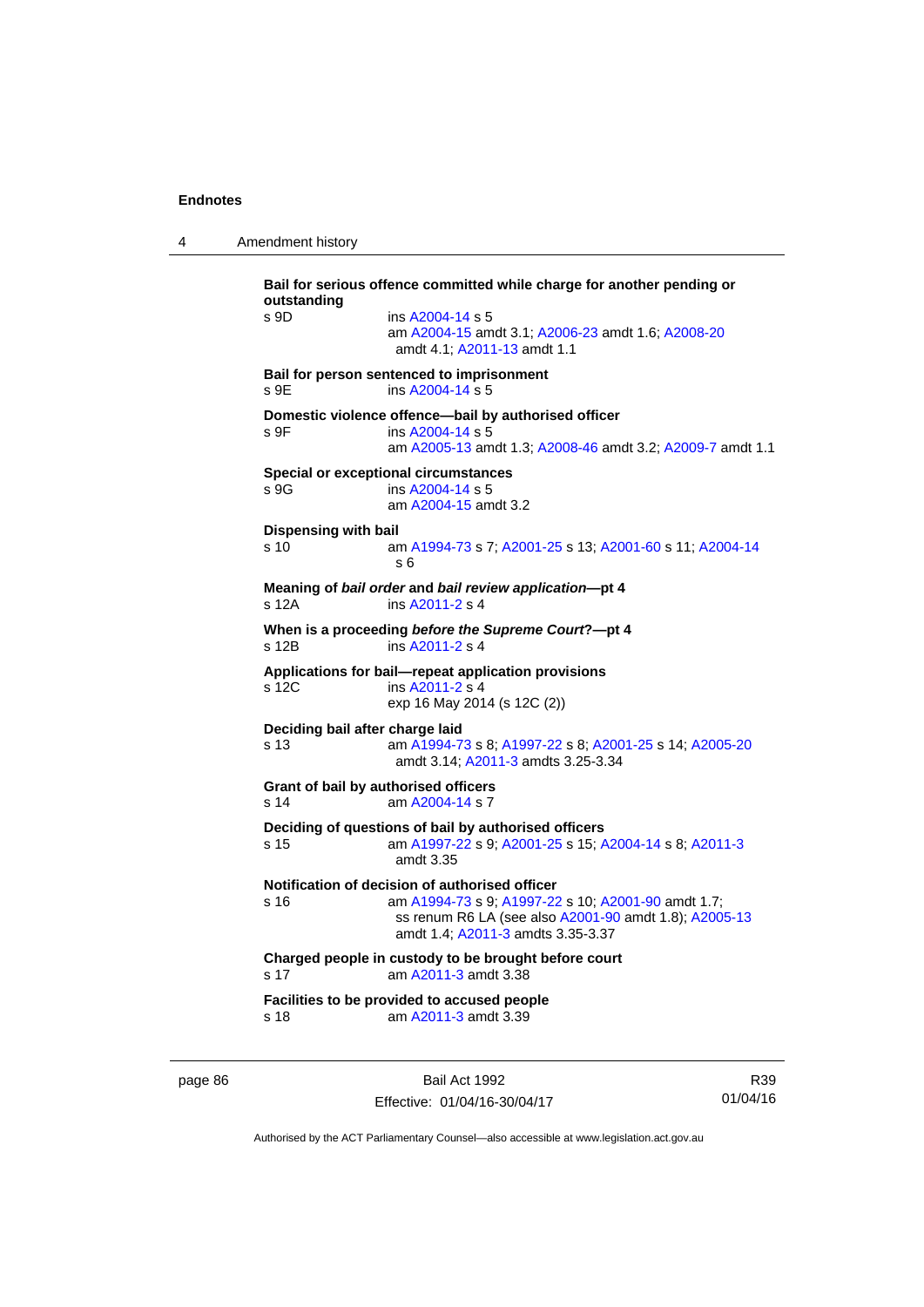Amendment history 4

**Court bail—general**  s 19 am [A1997-22](http://www.legislation.act.gov.au/a/1997-22) sch 2; am [A1997-96](http://www.legislation.act.gov.au/a/1997-96) sch 1; [A2004-14](http://www.legislation.act.gov.au/a/2004-14) s 9; [A2011-3](http://www.legislation.act.gov.au/a/2011-3) amdt 3.40 sub [A2011-2](http://www.legislation.act.gov.au/a/2011-2) s 5 **Power in relation to bail—Magistrates Court**  s 20 sub [A2004-14](http://www.legislation.act.gov.au/a/2004-14) s 10; [A2011-2](http://www.legislation.act.gov.au/a/2011-2) s 5 **Repeat application for bail—Magistrates Court**  s 20A ins [A2011-2](http://www.legislation.act.gov.au/a/2011-2) s 5 **Power in relation to bail—Supreme Court**  s 20B ins [A2011-2](http://www.legislation.act.gov.au/a/2011-2) s 5 **Repeat application for bail—Supreme Court**  s 20C ins [A2011-2](http://www.legislation.act.gov.au/a/2011-2) s 5 **Bail in relation to several offences** s 21 am [A1997-22](http://www.legislation.act.gov.au/a/1997-22) s 11 and sch 2; [A2011-3](http://www.legislation.act.gov.au/a/2011-3) amdt 3.41, amdt 3.42 **Criteria for granting bail to adults** s 22 am [A1994-84](http://www.legislation.act.gov.au/a/1994-84) s 5; [A1997-22](http://www.legislation.act.gov.au/a/1997-22) s 11 sub [A2004-14](http://www.legislation.act.gov.au/a/2004-14) s 11 **Criteria for granting bail to children** s 23 am [A1997-22](http://www.legislation.act.gov.au/a/1997-22) s 12; [A1999-64](http://www.legislation.act.gov.au/a/1999-64) sch 2 sub [A2004-14](http://www.legislation.act.gov.au/a/2004-14) s 11 am [A2008-20](http://www.legislation.act.gov.au/a/2008-20) amdt 2.1, amdt 4.2 **Victim's concern about need for protection** s 23A ins [A1994-84](http://www.legislation.act.gov.au/a/1994-84) s 6 am [A1997-22](http://www.legislation.act.gov.au/a/1997-22) s 13 sub [A2004-14](http://www.legislation.act.gov.au/a/2004-14) s 11 **Bail conditions and undertakings to appear** pt 5 hdg sub [A1994-73](http://www.legislation.act.gov.au/a/1994-73) s 10 **Conditions on which bail may be granted to adults** s 25 am [A1994-73](http://www.legislation.act.gov.au/a/1994-73) s 11; am [A1994-84](http://www.legislation.act.gov.au/a/1994-84) s 7; [A2001-44](http://www.legislation.act.gov.au/a/2001-44) amdt 1.317; [A2001-90](http://www.legislation.act.gov.au/a/2001-90) amdt 1.9; ss renum R6 LA; [A2004-14](http://www.legislation.act.gov.au/a/2004-14) s 12, s 13, s 15, s 16; pars renum R11 LA (see [A2004-14](http://www.legislation.act.gov.au/a/2004-14) s 14); ss renum R11 LA (see [A2004-14](http://www.legislation.act.gov.au/a/2004-14) s 17); [A2006-23](http://www.legislation.act.gov.au/a/2006-23) amdt 1.7; [A2008-36](http://www.legislation.act.gov.au/a/2008-36) amdt 1.58; [A2009-24](http://www.legislation.act.gov.au/a/2009-24) amdt 1.1; [A2011-3](http://www.legislation.act.gov.au/a/2011-3) amdt 3.43; [A2011-22](http://www.legislation.act.gov.au/a/2011-22) amdt 1.58, amdt 1.61 **Supervision condition when offence committed as young person**  s 25A ins [A2008-20](http://www.legislation.act.gov.au/a/2008-20) amdt 4.3 am [A2009-24](http://www.legislation.act.gov.au/a/2009-24) amdt 1.2; [A2011-22](http://www.legislation.act.gov.au/a/2011-22) amdt 1.61

R39 01/04/16

Bail Act 1992 Effective: 01/04/16-30/04/17 page 87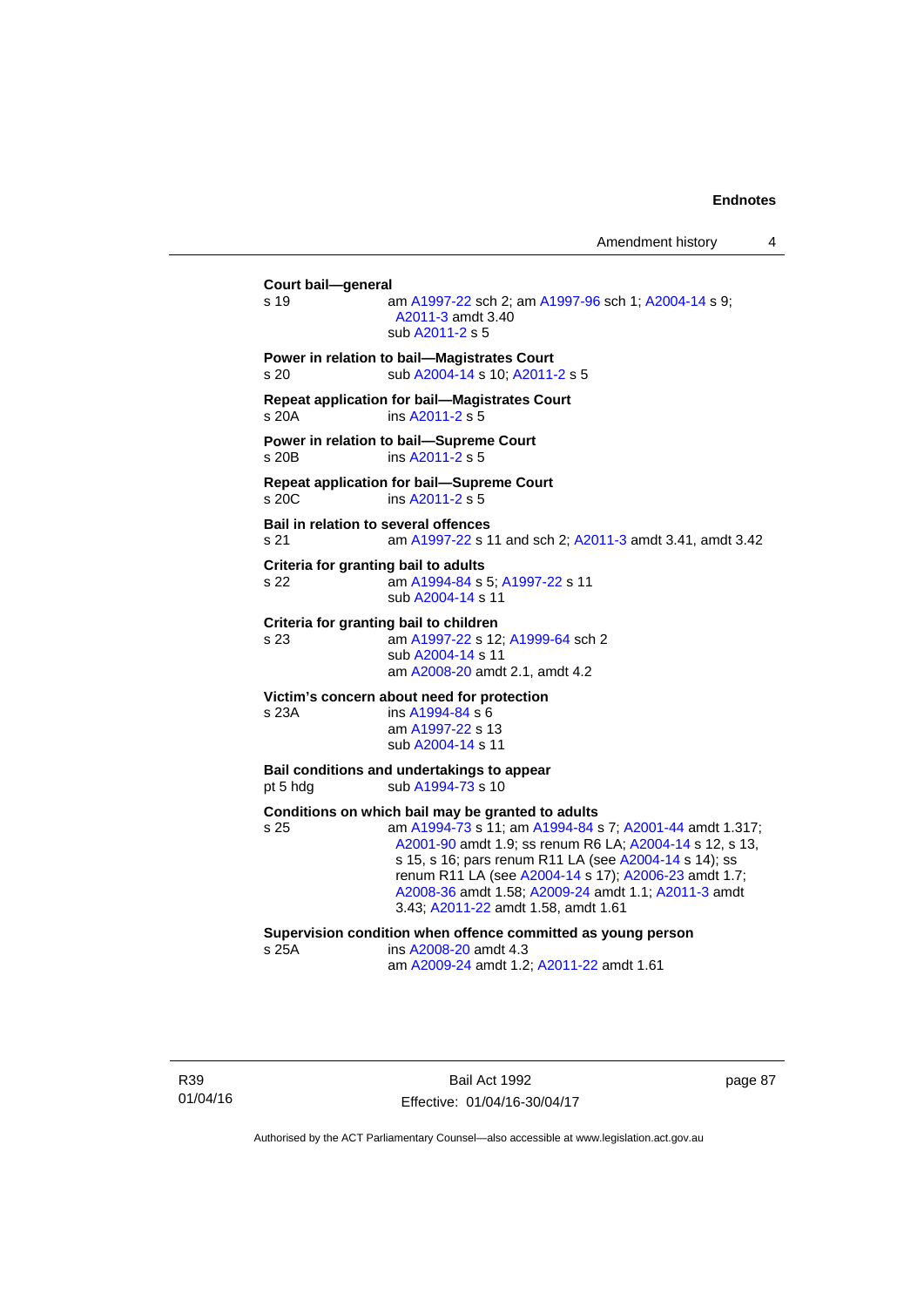page 88

4 Amendment history

| s 26                                           | Conditions on which bail may be granted to children<br>am A1999-64 sch 2; A2004-14 s 18, s 19; ss renum R11 LA<br>(see A2004-14 s 20); A2008-20 amdt 2.2, amdt 2.3,<br>amdt 4.4; A2008-36 amdt 1.58; A2011-3 amdt 3.43;<br>A2011-22 amdt 1.61 |                 |  |
|------------------------------------------------|-----------------------------------------------------------------------------------------------------------------------------------------------------------------------------------------------------------------------------------------------|-----------------|--|
| s 27                                           | Recording of certain bail decisions<br>am A1997-22 sch 2; A2011-3 amdt 3.43                                                                                                                                                                   |                 |  |
| Notice to victim of bail decisions<br>s 27A    | ins A1994-84 s 8<br>om A2004-14 s 21                                                                                                                                                                                                          |                 |  |
| <b>Undertakings to appear</b><br>s 28          | am A2001-44 amdt 1.318<br>sub A2004-14 s 22                                                                                                                                                                                                   |                 |  |
| s 29                                           | Undertakings in respect of more than 1 offence<br>om A1994-73 s 12                                                                                                                                                                            |                 |  |
| s 30                                           | Accused person may be excused from attendance before court<br>am A1997-96 sch 1; A2001-44 amdt 1.319; A2004-14 amdt<br>1.3, amdt 1.4; ss renum R11 LA (see A2004-14 amdt 1.5);<br>A2011-3 amdt 3.43, amdt 3.44                                |                 |  |
| <b>Bail requirements</b><br>s 31               | am A1994-73 s 13<br>sub A2004-14 s 23<br>am A2006-23 amdt 1.8; A2008-7 amdt 1.21                                                                                                                                                              |                 |  |
| s 32                                           | Acceptable people and security for bail<br>am A1994-73 s 14; ss renum R6 LA<br>sub A2004-14 s 23                                                                                                                                              |                 |  |
| s 33                                           | <b>Continuation of bail and undertakings</b><br>am A1994-73 s 15; A1997-22 sch 2; ss renum R6 LA;<br>A2004-14 s 24, s 25                                                                                                                      |                 |  |
| s 34                                           | Written notice of conditions of bail<br>am A1997-22 sch 2; A2001-44 amdt 1.320; A2011-3<br>amdt 3.45, amdt 3.46                                                                                                                               |                 |  |
| s.35                                           | Warning to person making acknowledgment<br>om A2004-14 s 26                                                                                                                                                                                   |                 |  |
| <b>Discharge of surety</b><br>s 36             | am A1994-73 s 16<br>sub A2004-14 s 27                                                                                                                                                                                                         |                 |  |
| <b>Payment of amounts to Territory</b><br>s 37 | sub A2004-14 s 28<br>am A2004-60 amdt 1.16; A2010-21 amdt 1.1, amdt 1.2                                                                                                                                                                       |                 |  |
|                                                | Bail Act 1992<br>Effective: 01/04/16-30/04/17                                                                                                                                                                                                 | R39<br>01/04/16 |  |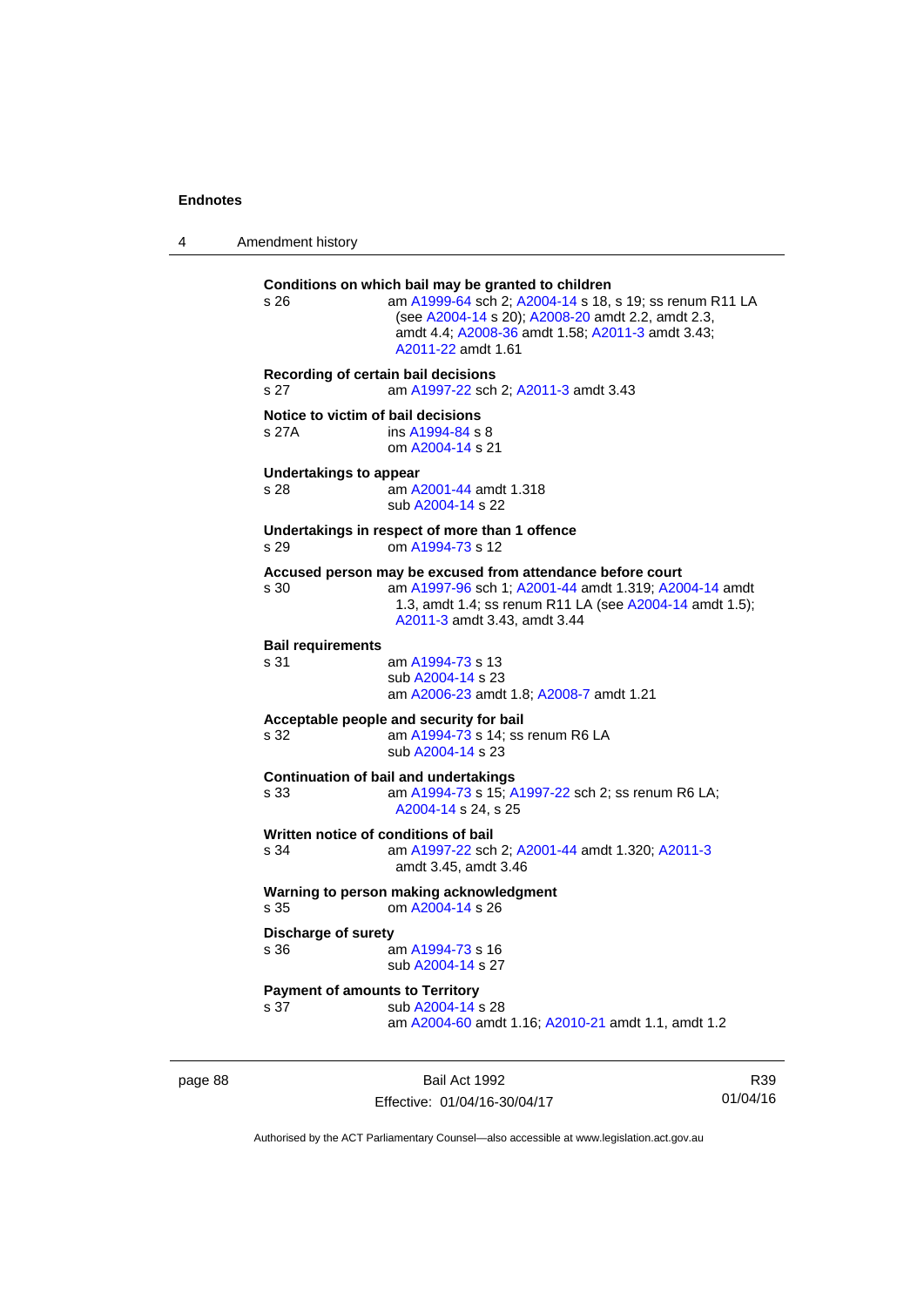**Review of decisions by authorised officers**  div 6.1 hdg (prev pt 6 div 1 hdg) renum R4 **Review by authorised officers** s 38 am [A1997-22](http://www.legislation.act.gov.au/a/1997-22) sch 2; [A2011-3](http://www.legislation.act.gov.au/a/2011-3) amdt 3.47 **Review of decisions by courts**  div 6.2 hdg (prev pt 6 div 2 hdg) renum R4 LA **Court may review on its own initiative** s 41A ins [A2004-14](http://www.legislation.act.gov.au/a/2004-14) s 29 **Power of Magistrates Court to review—decision of authorised officer**  s 42 sub [A2004-14](http://www.legislation.act.gov.au/a/2004-14) s 30; [A2005-5](http://www.legislation.act.gov.au/a/2005-5) s 6; [A2011-2](http://www.legislation.act.gov.au/a/2011-2) s 6 **Power of Magistrates Court to review—decision of Magistrates Court**  s 42A ins [A2011-2](http://www.legislation.act.gov.au/a/2011-2) s 6 **Power of Supreme Court to review—decision of authorised officer**  s 43 am [A2004-14](http://www.legislation.act.gov.au/a/2004-14) s 31, s 32; ss renum R11 LA; [A2005-5](http://www.legislation.act.gov.au/a/2005-5) s 8 (and see s 7) sub [A2011-2](http://www.legislation.act.gov.au/a/2011-2) s 6 **Power of Supreme Court to review—decision of Magistrates Court or Supreme Court**  s 43A ins [A2011-2](http://www.legislation.act.gov.au/a/2011-2) s 6 **General limitation on power of court to review** s 44 om [A2004-14](http://www.legislation.act.gov.au/a/2004-14) s 33 **Exercise of power to review**  s 45 am [A2011-3](http://www.legislation.act.gov.au/a/2011-3) amdt 3.47 **Miscellaneous**   $div 6.3 hdg$  orig pt 6 div 3 hdg ins  $A1994-84 s 9$ (prev pt 6 div 3 hdg) renum R4 LA om [A2004-14](http://www.legislation.act.gov.au/a/2004-14) s 34 **Review limited to bail conditions**  s 46 am [A2011-3](http://www.legislation.act.gov.au/a/2011-3) amdt 3.47; [A2011-2](http://www.legislation.act.gov.au/a/2011-2) s 7 **Notice to victim of bail decisions** s 46A ins [A1994-84](http://www.legislation.act.gov.au/a/1994-84) s 9 om [A2004-14](http://www.legislation.act.gov.au/a/2004-14) s 34 **Giving information relating to bail** s 47 am [A1994-73](http://www.legislation.act.gov.au/a/1994-73) s 17; [A2001-44](http://www.legislation.act.gov.au/a/2001-44) amdt 1.321; [A2011-3](http://www.legislation.act.gov.au/a/2011-3) amdt 3.47 **Notice to victim of bail decisions**<br>s 47A **ins A2004-14** s ins [A2004-14](http://www.legislation.act.gov.au/a/2004-14) s 35; ss renum R11 LA am [A2005-13](http://www.legislation.act.gov.au/a/2005-13) amdt 1.5 **Notification to court that bail condition not satisfied** s 48 am [A1994-73](http://www.legislation.act.gov.au/a/1994-73) s 18; [A2001-44](http://www.legislation.act.gov.au/a/2001-44) amdt 1.322; [A2006-23](http://www.legislation.act.gov.au/a/2006-23) amdt 1.9

| R <sub>39</sub> | Bail Act 1992                | page 89 |
|-----------------|------------------------------|---------|
| 01/04/16        | Effective: 01/04/16-30/04/17 |         |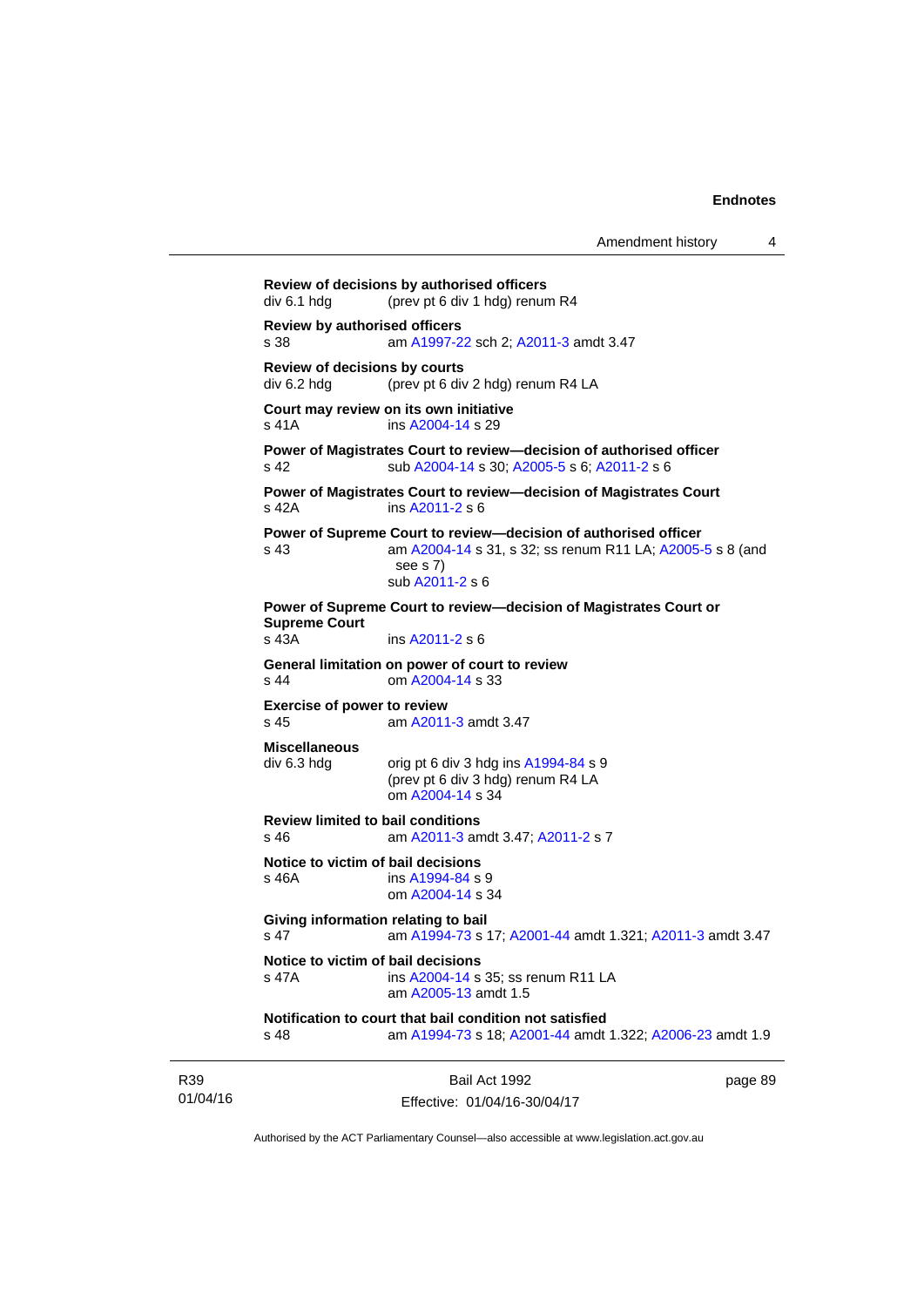4 Amendment history

**Failure to answer bail**<br>s 49 am am [A1994-73](http://www.legislation.act.gov.au/a/1994-73) s 19: [A1994-81](http://www.legislation.act.gov.au/a/1994-81) sch sub [A2001-25](http://www.legislation.act.gov.au/a/2001-25) s 16; [A2005-54](http://www.legislation.act.gov.au/a/2005-54) amdt 1.45 **False statements in acknowledgments** s 50 am [A1994-81](http://www.legislation.act.gov.au/a/1994-81) sch om [A2004-14](http://www.legislation.act.gov.au/a/2004-14) s 36 **Indemnification of sureties** s 51 am [A1994-81](http://www.legislation.act.gov.au/a/1994-81) sch sub [A2005-54](http://www.legislation.act.gov.au/a/2005-54) amdt 1.46 **Contravention of Act by police officers**  s 52 am [A2013-50](http://www.legislation.act.gov.au/a/2013-50) s 4 **Apprehension of person admitted to bail** s 53 om [A1994-75](http://www.legislation.act.gov.au/a/1994-75) sch 3 **Power of court where person apprehended** s 54 om [A1994-75](http://www.legislation.act.gov.au/a/1994-75) sch 3 **No right of surety to arrest** s 56 am [A1994-73](http://www.legislation.act.gov.au/a/1994-73) s 20 sub [A2004-14](http://www.legislation.act.gov.au/a/2004-14) s 37 **Arrest without warrant of person on bail** ins [A2004-14](http://www.legislation.act.gov.au/a/2004-14) s 28 **Arrest for breach of condition by person outside ACT** s 56B ins [A2004-14](http://www.legislation.act.gov.au/a/2004-14) s 28 **Act to prevail**  s 57 am [A2004-14](http://www.legislation.act.gov.au/a/2004-14) amdt 1.6, amdt 1.7 **Abolition of inherent power of bail** s 57AA ins [A1996-81](http://www.legislation.act.gov.au/a/1996-81) s 7 **Form of certain instruments** s 57A ins [A1994-73](http://www.legislation.act.gov.au/a/1994-73) s 21 om [A2001-44](http://www.legislation.act.gov.au/a/2001-44) amdt 1.323 **Approved forms**  s 58 sub [A2001-44](http://www.legislation.act.gov.au/a/2001-44) amdt 1.323 am [A2004-14](http://www.legislation.act.gov.au/a/2004-14) s 39; [A2011-3](http://www.legislation.act.gov.au/a/2011-3) amdt 3.48 **Regulation-making power**  s 59 **orig s 59**  renum as s 60 **pres s 59**  ins [A2001-44](http://www.legislation.act.gov.au/a/2001-44) amdt 1.323 am [A2004-14](http://www.legislation.act.gov.au/a/2004-14) s 40, s 41

page 90 Bail Act 1992 Effective: 01/04/16-30/04/17

R39 01/04/16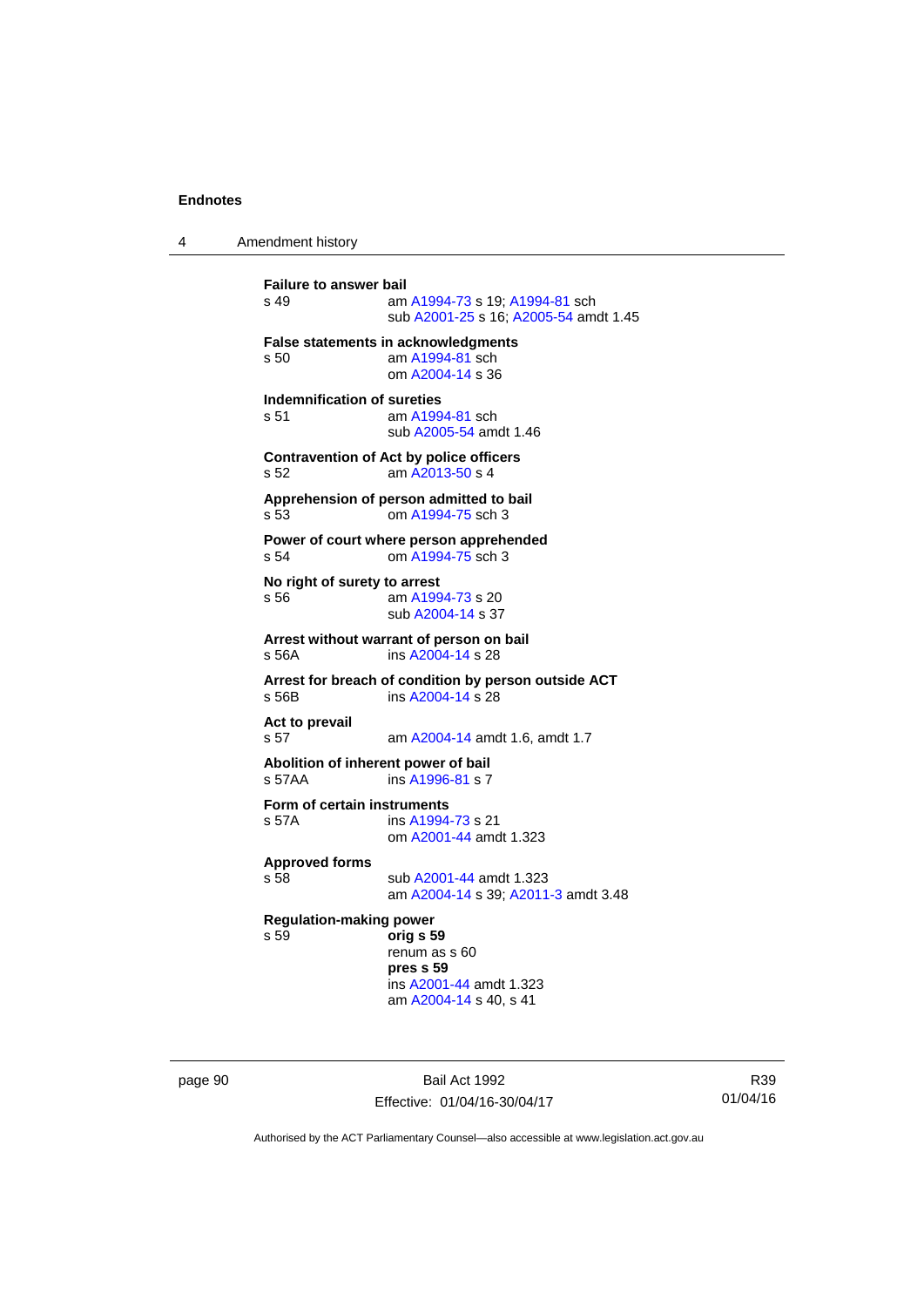| <b>Transitional</b><br>pt 8 hdg | ins A1999-79 sch 3                                                                                                                                                                                                                                                                                                                                                                                                                                                                                                                                                                                                                                                                                                                                                                                                                                                                                                                                                                                            |
|---------------------------------|---------------------------------------------------------------------------------------------------------------------------------------------------------------------------------------------------------------------------------------------------------------------------------------------------------------------------------------------------------------------------------------------------------------------------------------------------------------------------------------------------------------------------------------------------------------------------------------------------------------------------------------------------------------------------------------------------------------------------------------------------------------------------------------------------------------------------------------------------------------------------------------------------------------------------------------------------------------------------------------------------------------|
|                                 | om R6 LA                                                                                                                                                                                                                                                                                                                                                                                                                                                                                                                                                                                                                                                                                                                                                                                                                                                                                                                                                                                                      |
| s 60                            | <b>Expiry-Motor Traffic Act reference</b><br>(prev s 39) ins A1999-79 sch 3<br>sub A2001-90 amdt 1.10 as s 59<br>renum as s 60 R5 LA<br>exp 27 March 2002 (see s 60)                                                                                                                                                                                                                                                                                                                                                                                                                                                                                                                                                                                                                                                                                                                                                                                                                                          |
| sch 1                           | Domestic violence offences against the Crimes Act 1900<br>ins A1997-22 s 14<br>am A1998-39 s 7<br>sub A2001-90 amdt 1.11<br>am A2002-51 amdt 1.2<br>sub A2004-14 s 43<br>am A2004-14 s 44; A2004-15 amdt 3.3, amdt 3.4; pts renum<br>R11 LA (see A2004-15 amdt 3.5); items renum R11 LA;<br>A2004-56 amdt 1.3, amdt 1.4; items renum R14 LA;<br>A2008-26 amdt 2.2; pts renum A2008-26 amdt 2.3; A2015-36<br>s 4, s 5                                                                                                                                                                                                                                                                                                                                                                                                                                                                                                                                                                                          |
| <b>Dictionary</b>               |                                                                                                                                                                                                                                                                                                                                                                                                                                                                                                                                                                                                                                                                                                                                                                                                                                                                                                                                                                                                               |
| dict                            | ins A2004-14 amdt 1.8<br>am A2006-23 amdts 1.10-1.12; A2008-36 amdt 1.59,<br>amdt 1.60; A2011-22 amdt 1.59, amdt 1.60; A2016-13<br>amdt 1.7<br>def <b>accused person</b> ins A2004-14 s 42<br>am A2006-23 amdt 1.13<br>def <i>appeal</i> ins A2004-14 amdt 1.8<br>def applicable bail criteria ins A2004-14 amdt 1.8<br>def authorised officer ins A2004-14 amdt 1.8<br>def bail ins A2004-14 amdt 1.8<br>def <b>bail condition</b> ins A2004-14 amdt 1.8<br>def <i>bail order</i> ins A2011-2 s 8<br>def bail review application ins A2011-2 s 8<br>def <i>child</i> ins A2004-14 amdt 1.8<br>def <i>court</i> ins A2004-14 amdt 1.8<br>def domestic violence offence ins A2004-14 amdt 1.8<br>sub A2005-13 amdt 1.6<br>am A2008-46 amdt 3.3<br>def grant ins $A2004-14$ amdt 1.8<br>def <i>offence</i> ins A2004-14 amdt 1.8<br>am A2006-23 amdt 1.14<br>def <b>parental responsibility</b> ins A2005-13 amdt 1.7<br>sub A2006-23 amdt 1.15; A2008-20 amdt 3.3<br>def relevant person ins A2004-14 amdt 1.8 |

R39 01/04/16

Bail Act 1992 Effective: 01/04/16-30/04/17 page 91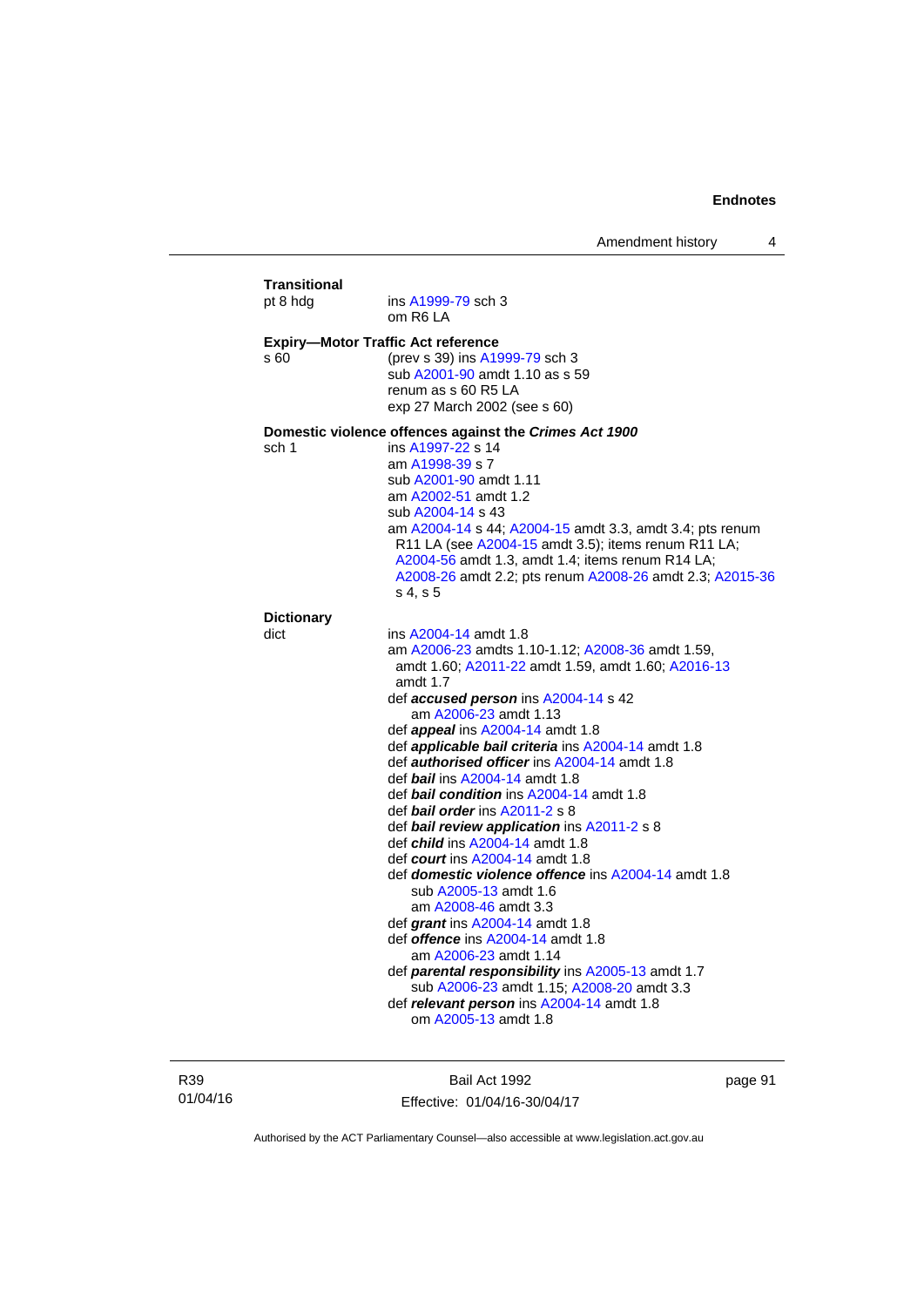4 Amendment history

 def *surety* ins [A2004-14](http://www.legislation.act.gov.au/a/2004-14) amdt 1.8 def *undertaking to appear* ins [A2004-14](http://www.legislation.act.gov.au/a/2004-14) amdt 1.8 def *victim* ins [A2004-14](http://www.legislation.act.gov.au/a/2004-14) amdt 1.8

page 92 Bail Act 1992 Effective: 01/04/16-30/04/17

R39 01/04/16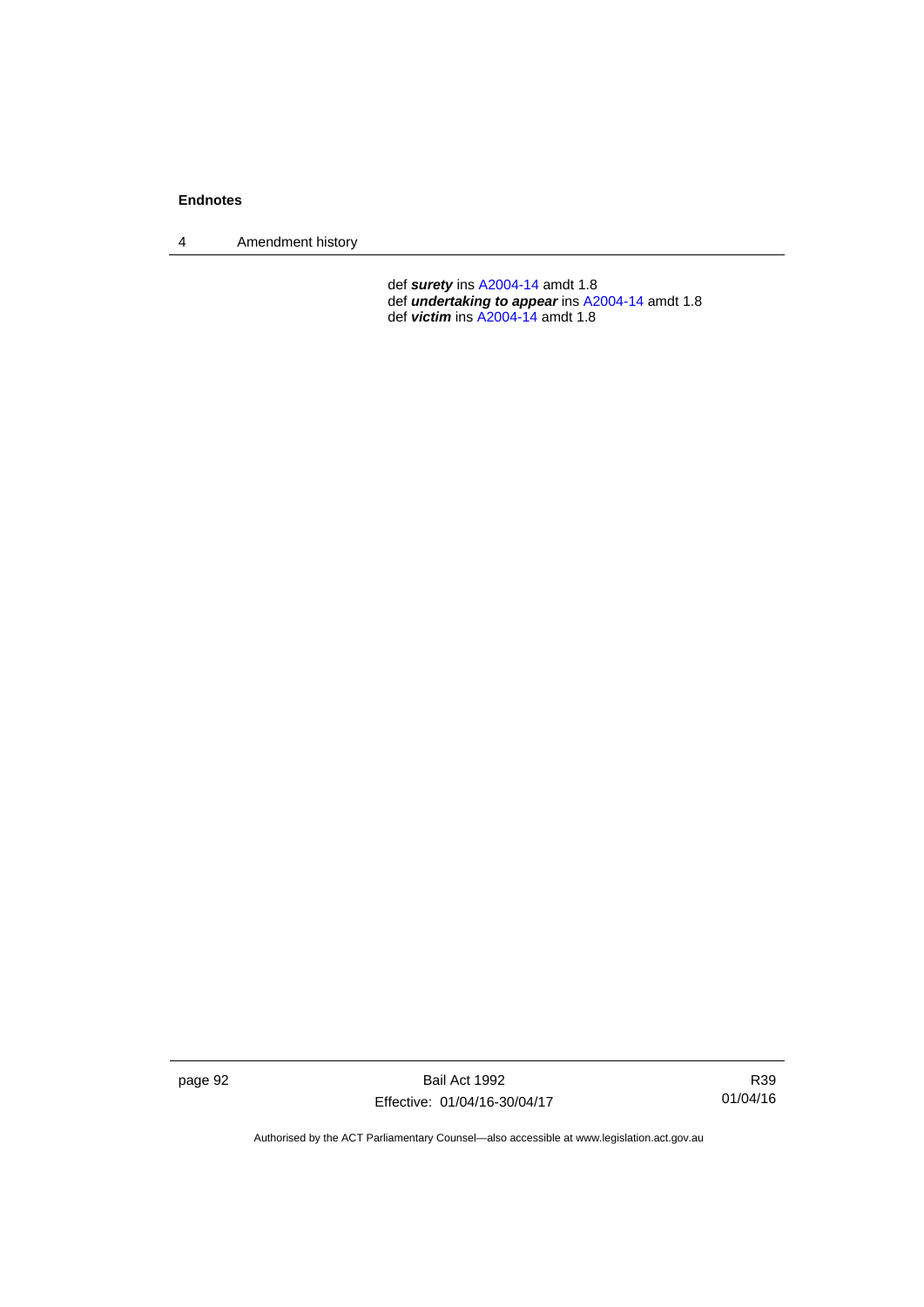# **5 Earlier republications**

Some earlier republications were not numbered. The number in column 1 refers to the publication order.

Since 12 September 2001 every authorised republication has been published in electronic pdf format on the ACT legislation register. A selection of authorised republications have also been published in printed format. These republications are marked with an asterisk (\*) in column 1. Electronic and printed versions of an authorised republication are identical.

|       | <b>Republication No</b> | <b>Amendments to</b> | <b>Republication date</b> |
|-------|-------------------------|----------------------|---------------------------|
| 1     |                         | A1994-84             | 29 February 1996          |
| 2     |                         | A1996-81             | 1 January 1997            |
| 3     |                         | A1998-39             | 31 January 1999           |
| 4     |                         | A2001-54             | 12 September 2001         |
| 5     |                         | A2001-90             | 12 October 2001           |
| 6     |                         | A2001-90             | 27 March 2002             |
| $7^*$ |                         | A2002-11             | 28 May 2002               |
| 8     |                         | A2002-51             | 1 January 2003            |
| 9     |                         | A2003-14             | 28 March 2003             |
| 10    |                         | A2003-14             | 25 September 2003         |
| 11    |                         | A2004-15             | 26 June 2004              |
| 12    |                         | A2004-60             | 10 January 2005           |
| 13    |                         | A2005-5              | 24 February 2005          |
| 14    |                         | A2005-5              | 6 March 2005              |
| 15    |                         | A2005-13             | 25 March 2005             |
| $16*$ |                         | A2005-20             | 2 June 2005               |
| 17    |                         | A2005-54             | 24 November 2005          |
| 18    |                         | A2006-23             | 2 June 2006               |
| 19    |                         | A2006-40             | 29 September 2006         |
| 20    |                         | A2008-7              | 7 May 2008                |
| 21    |                         | A2008-36             | 9 September 2008          |
| 22    |                         | A2008-46             | 27 October 2008           |
|       |                         |                      |                           |

Bail Act 1992 Effective: 01/04/16-30/04/17 page 93